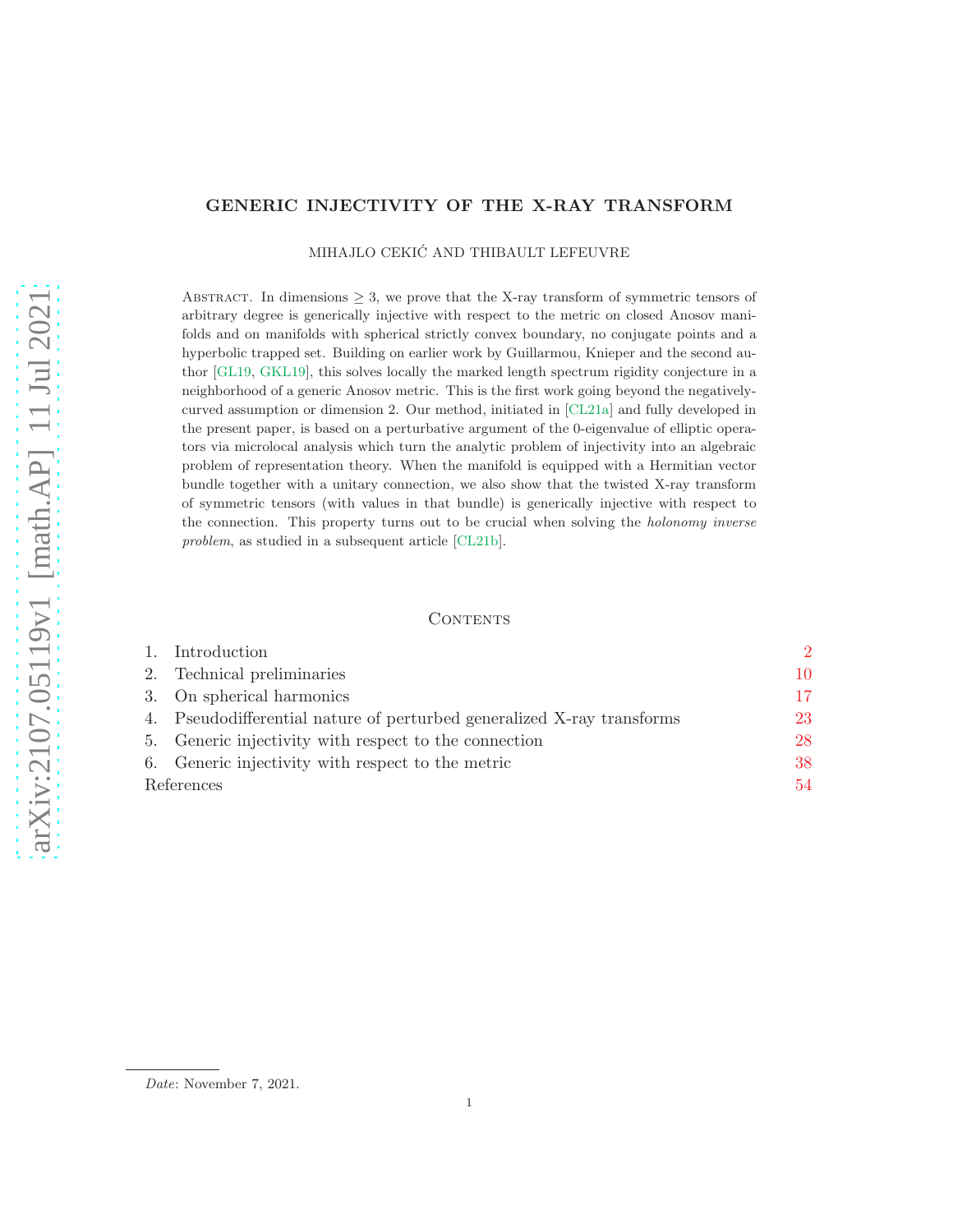## <span id="page-1-0"></span>2 M. CEKIC AND T. LEFEUVRE ´

## 1. INTRODUCTION

Let M be a smooth closed *n*-dimensional manifold, with  $n \geq 2$ . Let M (resp.  $\mathcal{M}^k$ , with  $k \in \mathbb{Z}_{\geq 0}$ ) be the cone of smooth (resp.  $C^k$ ) metrics on M. Recall that a metric  $g \in \mathcal{M}$  is said to be *Anosov* if the geodesic flow  $(\varphi_t)_{t\in\mathbb{R}}$  on its unit tangent bundle

$$
SM := \{(x, v) \in TM \mid |v|_g = 1\}
$$

is an Anosov flow (also called *uniformly hyperbolic* in the literature), in the sense that is there exists a continuous flow-invariant splitting of the tangent bundle of  $SM$  as:

$$
T(SM) = \mathbb{R}X \oplus E_s \oplus E_u,
$$

where  $X$  is the geodesic vector field, and such that:

<span id="page-1-2"></span>
$$
\forall t \ge 0, \forall w \in E_s, \ |d\varphi_t(w)| \le Ce^{-t\lambda}|w|, \forall t \le 0, \forall w \in E_u, \ |d\varphi_t(w)| \le Ce^{-|t|\lambda|}|w|,
$$
\n(1.1)

the constants  $C, \lambda > 0$  being uniform and the metric  $|\bullet|$  arbitrary. We will denote by  $\mathcal{M}_{\text{Anosov}}$ (resp.  $\mathcal{M}_{\text{Anosov}}^k$ ) the space of smooth (resp.  $C^k$ ) Anosov metrics on M and we will always assume in the following that it is not empty<sup>[1](#page-1-1)</sup>.

Historical examples of Anosov metrics were provided by metrics of negative sectional curvature [\[Ano67\]](#page-53-3) but there are other examples as long as the metric carries "enough" zones of negative curvature, see [\[Ebe73,](#page-54-2) [DP03\]](#page-53-4). As shown in [\[Con10\]](#page-53-5), generic metrics have a nontrivial hyperbolic basic set, i.e. a compact invariant set, not reduced to a single periodic orbit, where  $(1.1)$  is satisfied (but this set may not be equal to the whole manifold though). Certain chaotic physical systems can also be described by Anosov Riemannian manifolds which are not globally negatively-curved: for instance, the *Sinaï* billiards which arise as a model in physics for the Lorentz gas (a gas of electrons in a metal) can be naturally approximated by Anosov surfaces but these surfaces have a lot of flat areas (they consist of two copies of a flat tori connected by negatively-curved cylinders which play the role of the obstacles), see [\[Kou15,](#page-55-0) Chapter 6] for instance.

1.1. Generic injectivity of the X-ray transform with respect to the metric: closed case. We let C be the set of free homotopy classes of loops on M. If  $g \in \mathcal{M}_{\text{Anosov}}$ , it is known [\[Kli74\]](#page-55-1) that for all  $c \in \mathcal{C}$ , there exists a unique g-geodesic  $\gamma_g(c) \in c$ . We will denote by  $L_g$  the marked length spectrum of g, defined as the map:

<span id="page-1-3"></span>
$$
L_g \in \ell^{\infty}(\mathcal{C}), \quad L_g(c) := \ell_g(\gamma_g(c)), \tag{1.2}
$$

where  $\ell_q(\gamma)$  denotes the Riemannian length of a curve  $\gamma \subset M$  computed with respect to the metric g.

<span id="page-1-1"></span><sup>&</sup>lt;sup>1</sup>Note that  $M_{\text{Anosov}}(\mathbb{S}^2) = \emptyset$  (see [\[MP11,](#page-55-2) Corollary 9.5] for instance), that is to say not all manifolds can carry Anosov metrics. It is also not known if manifolds carrying Anosov metrics also carry negatively-curved metrics (the converse being obviously true).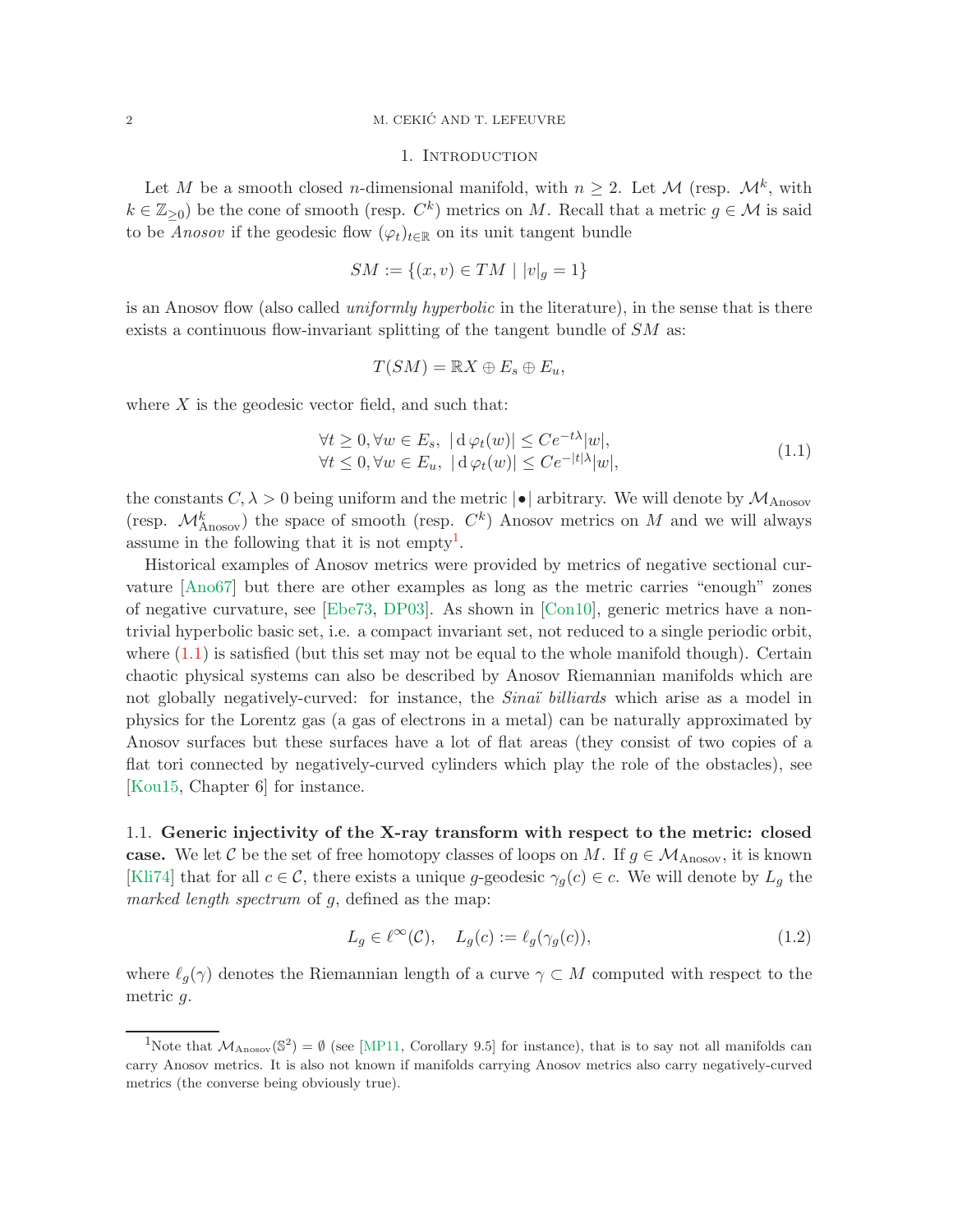The closed curve  $\gamma_q(c)$  on M can be lifted to SM to a periodic orbit  $(\gamma_q(c), \dot{\gamma}_q(c))$  of  $(\varphi_t)_{t \in \mathbb{R}}$ , the geodesic flow of  $g$ . We then define the  $X$ -ray transform as the operator:

<span id="page-2-3"></span>
$$
I^g: C^0(SM) \to \ell^\infty(\mathcal{C}), \ I^g f(c) := \frac{1}{L_g(c)} \int_0^{L_g(c)} f(\varphi_t(x, v)) \, \mathrm{d} \, t,\tag{1.3}
$$

where  $(x, v)$  is an arbitrary point of the lift of  $\gamma_q(c)$ . This operator (which can be defined more generally for any Anosov flow) plays an important role in dynamical systems. In restriction to Hölder-continuous functions, its kernel is given by *coboundaries*, namely for  $\alpha \in (0,1]$ :

$$
\ker I^g|_{C^{\alpha}(SM)} = \{ Xu \mid u \in C^{\alpha}(SM), Xu \in C^{\alpha}(SM) \}^2.
$$

The restriction of this operator to symmetric tensors appears in some rigidity questions in Riemannian geometry, as we shall see. We introduce  $\pi_m^*: C^\infty(M, \otimes_S^m T^*M) \to C^\infty(SM)$ , the natural pullback of symmetric *m*-tensors, defined by  $\pi_m^* f(x, v) := f_x(\otimes^m v)$ . We then set

$$
I_m^g := I^g \circ \pi_m^*.
$$
\n<sup>(1.4)</sup>

Any symmetric tensor  $f \in C^{\infty}(M, \otimes_S^m T^*M)$  admits a canonical decomposition  $f = Dp + h$ , where D is the symmetrized covariant derivative,  $p \in C^{\infty}(M, \otimes_S^{m-1}T^*M)$ ,  $h \in C^{\infty}(M, \otimes_S^m T^*M)$ and  $D^*h = 0$ , see §[2.2.2](#page-12-0) for further details. The Dp part is called potential whereas h is called solenoidal. Using the fundamental relation  $X\pi_m^* = \pi_{m+1}^*D$ , we directly see that:

$$
\left\{Dp \mid p \in C^{\infty}(M, \otimes_S^{m-1}T^*M)\right\} \subset \ker I^g_m|_{C^{\infty}(M, \otimes_S^m T^*M)}.
$$

If this equality holds, we say that the X-ray transform of symmetric  $m$ -tensors is  $s$ -injective (solenoidally injective, i.e. injective in restriction to solenoidal tensors). This is known to be true:

- for  $m = 0, 1$  on all Anosov manifolds [\[DS03\]](#page-54-3),
- for all  $m \in \mathbb{Z}_{\geq 0}$  on Anosov manifolds with non-positive curvature [\[GK80a,](#page-54-4) [CS98\]](#page-53-6),
- and for all  $m \in \mathbb{Z}_{\geq 0}$  on all Anosov surfaces without any assumptions on the curvature by [\[Gui17a\]](#page-54-5) (see also [\[PSU14\]](#page-55-3) for the cases  $m = 0, 1, 2$ ).

Although the s-injectivity of  $I_m^g$  is conjectured on Anosov manifolds of arbitrary dimension, it is still a widely open question. The main theorem of this article is a first step in this direction:

<span id="page-2-2"></span>**Theorem 1.1.** There exists an integer  $k_0 \gg 1$  such that the following holds. Let M be a smooth closed manifold of dimension  $\geq 3$  $\geq 3$  carrying Anosov metrics. For all  $m \in \mathbb{Z}_{\geq 0}^3$ , there exists an open dense set  $\mathcal{R}_m \subset \mathcal{M}_{\text{Anosov}}^{k_0}$  such that for all metrics  $g \in \mathcal{R}_m$ , the X-ray transform  $I_m^g$  is s-injective. In particular, the space of metrics  $\mathcal{R} := \cap_{m \geq 0} \mathcal{R}_m$  whose X-ray transforms are all s-injective is residual in  $\mathcal{M}^{k_0}_{\text{Anosov}}$ .

Here, open and dense is understood with respect to the  $C^{k_0}$ -topology. The integer  $k_0 \gg 1$ is chosen large enough so that the framework of microlocal analysis developed below is welldefined (and this makes  $k_0$  roughly proportional to n). One can also obtain a similar statement for smooth metrics: if  $g \in M_{\text{Anosov}}$  has injective X-ray transform  $I_m^g$ , then any smooth

<sup>&</sup>lt;sup>2</sup>Of course, the geodesic vector field X depends on g. Note that when the context is clear, we try to avoid as much as possible the notation  $X_q$  in order not to burden the discussion.

<span id="page-2-1"></span><span id="page-2-0"></span><sup>&</sup>lt;sup>3</sup>For  $m = 0, 1$ , the s-injectivity is already established [\[DS03\]](#page-54-3).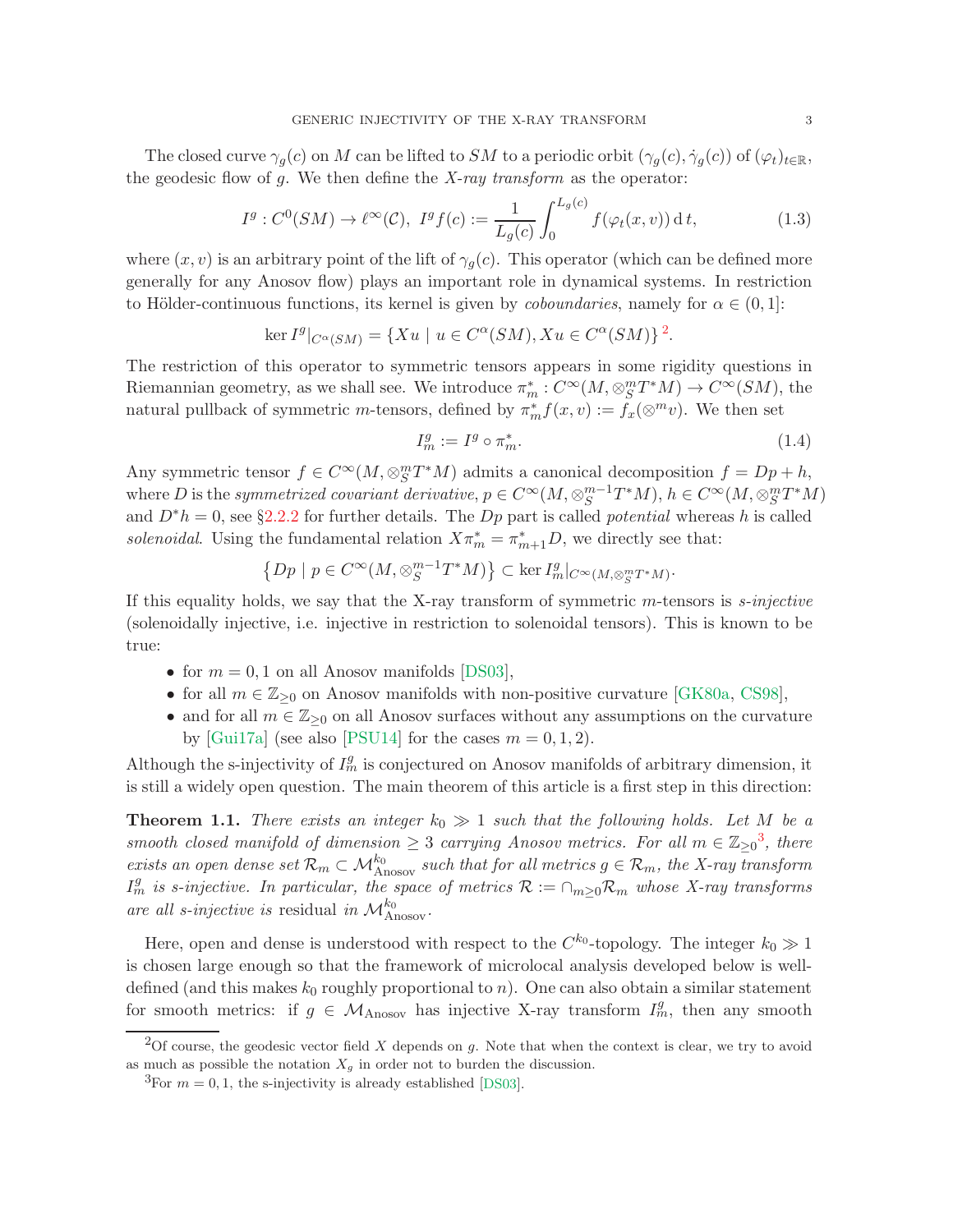perturbation of g (small enough in the  $C^{k_0}$ -topology) will also have injective X-ray transform; conversely, if  $g \in \mathcal{M}_{\text{Anosov}}$  is not s-injective, then for any  $\varepsilon > 0$ , there is a smooth metric g' that is  $\varepsilon$ -close to g in the C<sup>k<sub>0</sub></sup>-topology and such that its X-ray transform  $I_m^{g'}$  is s-injective.

Observe that the sets  $\mathcal{R}_m$  and  $\mathcal R$  are invariant by the action (by pullback of metrics) of the group of diffeomorphisms with regularity  $k_0 + 1$  that are isotopic to the identity, which we denote by  $\text{Diff}_0^{k_0+1}(M)$  (the pullback of a  $C^{k_0}$ -metric by such a diffeomorphism is indeed  $C^{k_0}$ -regular).

As we shall see below, the generic s-injectivity of  $I_m^g$  is equivalent to the s-injectivity of an elliptic pseudodifferential operator  $\Pi_m^g$  introduced in [\[Gui17a\]](#page-54-5), called the *generalized X*ray transform, which enjoys very good analytic properties. This operator will also naturally appear below when discussing the *twisted case*, i.e. when including a bundle  $\mathcal{E} \to M$  in the discussion, see §[1.4.](#page-6-0) In particular, this reduction to an elliptic ΨDO will allow us to apply our technique of perturbation of the 0-eigenvalue of elliptic operators, see §[1.5](#page-8-0) for further details on the strategy of proof.

1.2. Generic injectivity on manifolds with boundary. We now turn to the case of a smooth Riemannian manifold  $(M, g)$  with boundary. We define the incoming (resp. outgoing) tail  $\Gamma_{-}$  (resp.  $\Gamma_{+}$ ) as the set of points  $(x, v) \in SM$  such that  $\varphi_t(x, v)$  is defined for all  $t \geq 0$ (resp.  $t \leq 0$ ); the trapped set is defined as  $K = \Gamma_-\cap \Gamma_+$ . We further assume that  $(M, g)$ satisfies the following assumptions:

- Spherical strictly convex boundary (SSCB): the boundary components of the manifold are diffeomorphic to spheres and the boundary is strictly convex in the sense that the second fundamental form is strictly positive;
- No conjugate points (NCP): the metric has no conjugate points;
- Hyperbolic trapped set (HTS): there exists a continuous flow-invariant Anosov decomposition as in  $(1.1)$  on the trapped set K.

We will use the short notation *spherical SNH* for such manifolds and also refer to SNH manifolds when the boundary components are not necessarily diffeomorphic to spheres (but satisfy all the previous assumptions). Typical and well-studied examples are provided by simple manifolds which are diffeomorphic to balls, without conjugate points and no trapped set; (spherical) SNH manifolds are a generalization of these, see [\[MP11,](#page-55-2) [Gui17b\]](#page-54-6) for further references. It was proved in a recent article [\[CEG20\]](#page-53-7) that spherical SNH can always be isometrically embedded into closed Anosov manifolds and we shall see below that this has strong consequences.

Given a manifold M with spherical boundary, we let  $\mathcal{M}_{\rm SNH}$  (resp.  $\mathcal{M}_{\rm SNH}^{k_0}$ ) be the set of all smooth (resp.  $C^{k_0}$ ) metrics satisfying these properties. As in the closed case, this set is invariant by the action of a gauge group  $\text{Diff}_0(M)$  which is the set of diffeomorphisms fixing the boundary  $\partial M$ .

Given  $x \in \partial M$ , we let  $\nu(x)$  be the outward-pointing normal unit vector to the boundary and

$$
\partial_{\pm} SM := \{(x, v) \in SM, \ x \in \partial M, \pm g(v, \nu(x)) \ge 0\}
$$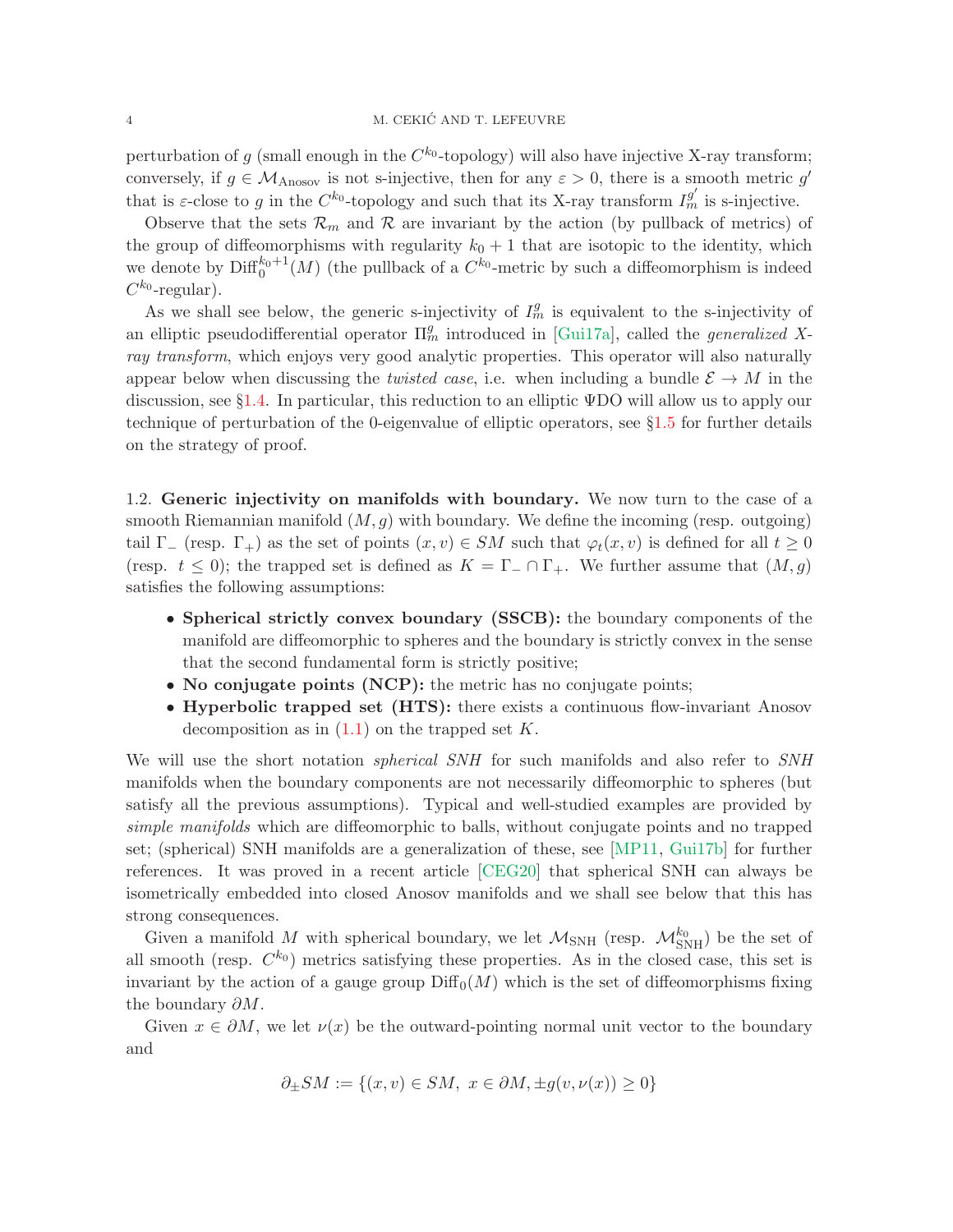be the incoming (-) and outgoing (+) boundary. The X-ray transform is defined as the operator

$$
I^g: C^{\infty}(SM) \to C^{\infty}(\partial_- SM \setminus \Gamma_-), \ I^g f(x,v) := \int_0^{\ell_+(x,v)} f(\varphi_t(x,v)) \, \mathrm{d} \, t,
$$

where  $\ell_+(x,v)$  denotes the *exit time* of  $(x,v) \in SM$ , namely the maximal positive time for which the geodesic flow is defined. As in the closed case, the X-ray transform of symmetric tensors is defined as  $I_m^g = I^g \circ \pi_m^*$ ; a similar decomposition  $f = Dp + h$  between potential and solenoidal parts holds by requiring the extra condition  $p|_{\partial M} = 0$ . It is then easy to check that such potential tensors are in the kernel of  $I_m^g$  and it is conjectured that this should be the whole kernel of the X-ray transform. The s-injectivity is known to be true in a lot of cases but not in full generality:

- On simple manifolds: s-injectivity was proved for  $m = 0, 1$  in any dimension [\[AR97\]](#page-53-8); further assuming non-positive sectional curvature, it was obtained for all  $m \in \mathbb{Z}_{\geq 0}$  in [\[PS87\]](#page-55-4); and for all  $m \in \mathbb{Z}_{\geq 0}$  on surfaces, without any curvature assumption, it was obtained in [\[PSU13\]](#page-55-5); generic s-injectivity was obtained for  $m = 2$  in [\[SU05,](#page-56-0) [SU08\]](#page-56-1) (by proving s-injectivity for real analytic metrics);
- On SNH manifolds: in dimension  $n \geq 3$ , s-injectivity was proved on all SNH manifolds for  $m = 0, 1$  and all SNH manifolds with non-positive sectional curvature for  $m \geq 2$ in [\[Gui17b\]](#page-54-6); it was obtained on all SNH surfaces for all  $m \in \mathbb{Z}_{\geq 0}$  in [\[Lef19a\]](#page-55-6),
- On manifolds admitting a global foliation by convex hypersurfaces: s-injectivity was obtained in any dimension  $\geq 3$  for all  $m \in \mathbb{Z}_{\geq 0}$  in [\[UV16,](#page-56-2) [SUV18,](#page-56-3) [dHUZ19\]](#page-53-9).

We will then derive the following:

<span id="page-4-1"></span>**Corollary 1.2** (of Theorem [1.1](#page-2-2) and [\[CEG20\]](#page-53-7)). There exists an integer  $k_0 \gg 1$  such that the following holds. Let M be a smooth manifold of dimension  $\geq 3$  with spherical boundary carrying SNH metrics. For all  $m \in \mathbb{Z}_{\geq 0}^4$  $m \in \mathbb{Z}_{\geq 0}^4$ , there exists an open dense set  $\mathcal{R}'_m \subset \mathcal{M}_{\text{SNH}}^{k_0}$  such that for all metrics  $g \in \mathcal{R}'_m$ , the X-ray transform  $I_m^g$  is s-injective. In particular, the space of metrics  $\mathcal{R}' := \bigcap_{m \geq 0} \mathcal{R}'_m$  whose X-ray transforms are all s-injective is residual in  $\mathcal{M}_{\text{SNH}}^{k_0}$ .

Once again, the sets  $\mathcal{R}_m$  and  $\mathcal R$  are invariant by the action of  $\text{Diff}_0^{k_0+1}(M)$ . We believe that the assumption that the boundary components are diffeomorphic to spheres could be removed (for that, one would need to avoid the use of [\[CEG20,](#page-53-7) Theorem 1] and follow directly the proof of Theorem [1.1](#page-2-2) in the case of a manifold with boundary).

1.3. Application to rigidity problems. We now detail the consequences of Theorem [1.1](#page-2-2) on three problems of rigidity.

1.3.1. The marked length spectrum rigidity conjecture. In the following, an isometry class, denoted by  $\mathfrak{g}$ , is defined as an orbit of metrics under the action of  $\text{Diff}_0(M)$ , namely

$$
\mathfrak{g}:=\{\phi^*g \mid \phi\in \text{Diff}_0(M)\}\,.
$$

If M is closed, we let  $\mathbb{M}_{\text{Anosov}} := \mathcal{M}_{\text{Anosov}} / \text{Diff}_0(M)$  (resp.  $\mathbb{M}_{\text{Anosov}}^{k_0}$ ) be the moduli space of smooth (resp.  $C^{k_0}$ ) Anosov metrics modulo the action of  $\text{Diff}_0(M)$  (resp.  $\text{Diff}_0^{k_0+1}(M)$ ). The

<span id="page-4-0"></span><sup>&</sup>lt;sup>4</sup>For  $m = 0, 1$ , the s-injectivity is already established [\[Gui17b\]](#page-54-6).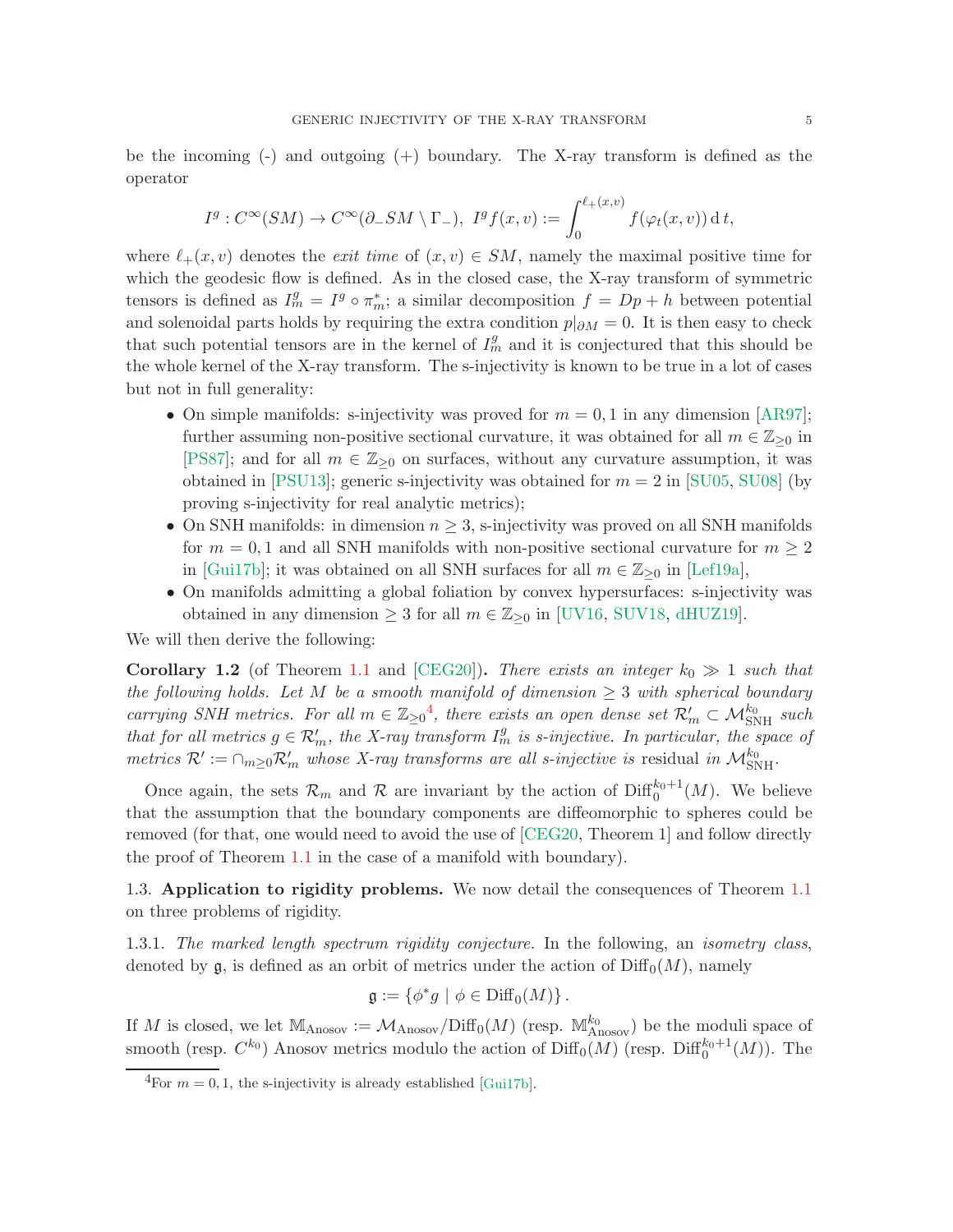marked length spectrum introduced in  $(1.2)$  is invariant by the action of  $\text{Diff}_0(M)$  and thus descends as a map

<span id="page-5-0"></span>
$$
L: \mathbb{M}_{\text{Anosov}} \to \ell^{\infty}(\mathcal{C}), \ \mathfrak{g} \mapsto L_{\mathfrak{g}}.\tag{1.5}
$$

It is believed to parametrize entirely the moduli space of isometry classes.

**Conjecture 1.3** (Burns-Katok [\[BK85\]](#page-53-10)). Let M be a smooth n-dimensional closed manifold such that  $\mathcal{M}_{\text{Anosov}}(M) \neq \emptyset$ . Then the marked length spectrum map L in [\(1.5\)](#page-5-0) is injective.

Originally, the conjecture was only phrased in the context of negatively-curved manifolds but it is believed to hold in the general Anosov case. Despite some partial results [\[GK80a,](#page-54-4) [Kat88,](#page-54-7) [CFF92,](#page-53-11) [BCG95,](#page-53-12) [Ham99,](#page-54-8) [CS98,](#page-53-6) [PSU14\]](#page-55-3) and the proof of the conjecture in the twodimensional case for negatively-curved metrics [\[Cro90,](#page-53-13) [Ota90a\]](#page-55-7), this question is still widely open. Recently, Guillarmou, Knieper and the second author proved that the s-injectivity of  $I_2^{g_0}$  implies that the conjecture holds true locally around  $g_0$  (see [\[GL19\]](#page-54-0) and [\[GKL19,](#page-54-1) Theorem 1.2]). In particular, by [\[CS98\]](#page-53-6), this solves locally the conjecture around an Anosov metric with nonpositive curvature in any dimension (and without any assumptions on the curvature in dimension two by [\[PSU14,](#page-55-3) [Gui17a\]](#page-54-5)). A straightforward consequence of Theorem [1.1](#page-2-2) is therefore the following:

**Corollary 1.4** (of Theorem [1.1](#page-2-2) and [\[GL19,](#page-54-0) [GKL19\]](#page-54-1)). There exists  $k_0 \gg 1$  such that the following holds. Let M be a smooth n-dimensional closed manifold carrying Anosov metrics. There is an open dense set  $\mathbb{R}_2 \subset \mathbb{M}_{\text{Anosov}}^{k_0}$  such that: for all  $\mathfrak{g}_0 \in \mathbb{R}_2$ , the marked length spectrum map  $L$  in [\(1.5\)](#page-5-0) is locally injective near  $\mathfrak{g}_0$ .

The set  $\mathbb{R}_2$  is equal to  $\mathcal{R}_2/\text{Diff}_0^{k_0+1}(M)$ , where  $\mathcal{R}_2$  is given by Theorem [1.1](#page-2-2) (and this is well-defined since  $\mathcal{R}_2$  is invariant by  $\text{Diff}_0^{k_0+1}(M)$ ). By locally injective, we mean the following: there exists  $k_1 \leq k_0$  such that for any  $g_0 \in \mathfrak{g}_0$ , there exists  $\varepsilon_0 > 0$  such that the following holds: if  $g_1, g_2 \in M_{\text{Anosov}}$  are such that there exists  $\phi_1, \phi_2 \in \text{Diff}_0^{k_0+1}(M)$  such that  $\|\phi_1^* g_1 - g_0\|_{C^{k_1}} + \|\phi_2^* g_2 - g_0\|_{C^{k_1}} < \varepsilon_0$  and  $L_{g_1} = L_{g_2}$ , then  $g_1$  and  $g_2$  are isometric. Except in dimension two, this is the first result allowing to relax the negative curvature assumption.

1.3.2. Spectral rigidity. Since the celebrated paper of Kac [\[Kac66\]](#page-54-9) "Can one hear the shape of a drum?", investigating the space of *isospectral* manifolds (i.e. manifolds with same spectrum for the Laplacian  $\Delta_q$  on functions, counted with multiplicities) has been an important question in spectral geometry, see [\[Mil64,](#page-55-8) [GK80a,](#page-54-4) [GK80b,](#page-54-10) [Vig80,](#page-56-4) [Sar90,](#page-55-9) [GWW92\]](#page-54-11) for instance. It is known that there exist pairs of isospectral hyperbolic surfaces that are not isometric [\[Vig80\]](#page-56-4). On the other hand, by [\[GK80a\]](#page-54-4), the s-injectivity of  $I_2^{g_0}$  implies that  $(M, g_0)$  is spectrally rigid in the following sense: if  $(g_s)_{s\in(-1,1)}$  is a smooth family of isospectral metrics, then they are isometric, i.e. there exists  $(\phi_s)_{s\in(-1,1)}$  such that  $g_0 = \phi_s^* g_s$ . As a consequence, we obtain the following:

**Corollary 1.5** (of Theorem [1.1\)](#page-2-2). There exists  $k_0 \gg 1$  such that the following holds. Let M be a n-dimensional closed manifold carrying Anosov metrics. Then, the open and dense set of isometry classes  $\mathbb{R}_2 \subset \mathbb{M}_{\text{Anosov}}^{k_0}$  are spectrally rigid.

Once again, we conjecture that the previous corollary should actually hold for all Anosov metrics in any dimension.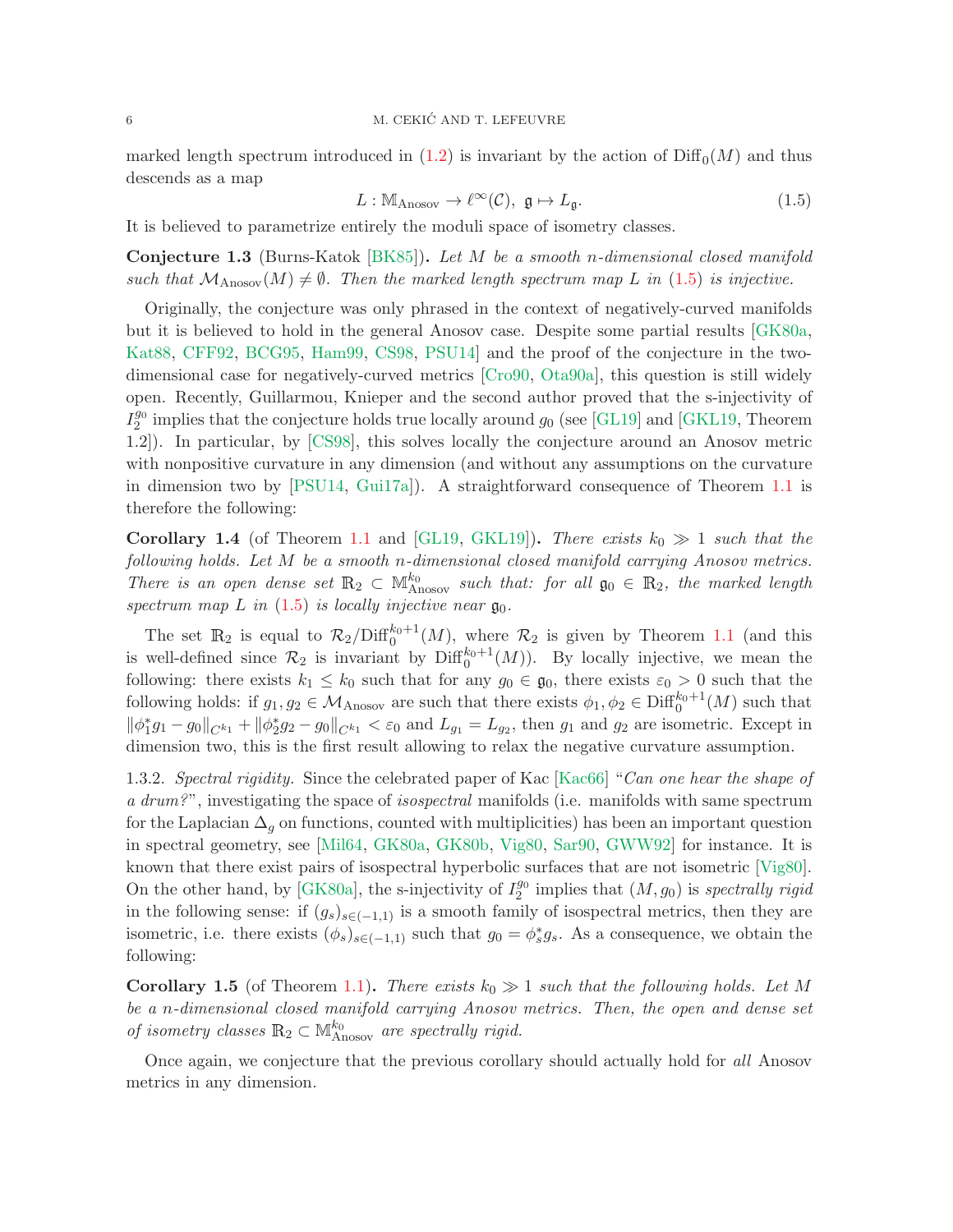1.3.3. Marked boundary distance function. Let  $(M, g)$  be an SNH manifold with boundary. For each pair of points  $x, y \in \partial M$  and each homotopy class  $[\gamma]$  of curves joining x to y, it is well-known that there exists a unique geodesic in that class. We let  $d_g(x, y, [\gamma])$  be the length of that unique geodesic (it minimizes the length among all curves in the  $[\gamma]$ ) and call the map  $d_q$  the marked boundary distance function. When M is simple (it is diffeomorphic to a ball), there is only a single geodesic joining x to y; we may then drop the  $[\gamma]$  and we call  $d_g$  the boundary distance function. This function is invariant by the action of the gaugegroup  $\text{Diff}_0(M)$  (it descends on the moduli space) and it is conjectured that this is the only obstruction to recovering the metric:

Conjecture 1.6 (Michel [\[Mic82\]](#page-55-10)). Simple manifolds are boundary distance rigid and, more generally, SNH manifolds are marked boundary distance rigid in the sense that the marked boundary distance function:

<span id="page-6-1"></span>
$$
d: \mathcal{M}_{\text{SNH}} / \text{Diff}_0(M) \ni \mathfrak{g} \mapsto d_{\mathfrak{g}} \tag{1.6}
$$

is injective.

This conjecture is known in a certain number of cases but it still open in full generality. We refer to [\[Muk77,](#page-55-11) [Muk81,](#page-55-12) [MR78,](#page-55-13) [Cro91,](#page-53-14) [Mic82,](#page-55-10) [Gro83,](#page-54-12) [Ota90b,](#page-55-14) [PU05,](#page-55-15) [BI10,](#page-53-15) [SUV18\]](#page-56-3) for further details. Similarly to the closed case, it was shown in [\[SU05\]](#page-56-0) that the local boundary distance rigidity of a metric g can be derived from the s-injectivity of its X-ray transform  $I_2^g$  $\frac{g}{2}$ . This was extended to SNH manifolds (not necessarily spherical) in [\[Lef20\]](#page-55-16). As a consequence, we obtain:

**Corollary 1.7** (of Corollary [1.2](#page-4-1) and [\[Lef20\]](#page-55-16)). There exists  $k_0 \gg 1$  such that the following holds. Let M be a smooth n-dimensional manifold with spherical boundary carrying SNH metrics. There is an open dense set  $\mathbb{R}'_2 \subset \mathbb{M}_{\text{SNH}}^{k_0}$  such that: for all  $\mathfrak{g}_0 \in \mathbb{R}'_2$ , the marked boundary distance function d in  $(1.6)$  is locally injective near  $\mathfrak{g}_0$ .

Here  $\mathbb{R}'_2 = \mathcal{R}'_2 / \text{Diff}_0^{k_0+1}(M)$ , where  $\mathcal{R}'_2$  is given by Corollary [1.2.](#page-4-1)

<span id="page-6-0"></span>1.4. Generic injectivity of the X-ray transform with respect to the connection. We now consider a smooth closed Anosov Riemannian manifold  $(M, g)$  and a smooth Hermitian vector bundle  $\mathcal{E} \to M$ . We let  $\mathcal{A}_{\mathcal{E}}$  (resp.  $\mathcal{A}_{\mathcal{E}}^k$ ) be the space of smooth (resp.  $C^k$ ) unitary connections on the bundle  $\mathcal{E}$ . Contrary to the untwisted case (i.e.  $\mathcal{E} = \mathbb{C} \times M$ ), [\(1.3\)](#page-2-3) might not define a canonical notion of integration of sections along closed geodesics<sup>[5](#page-6-2)</sup>. It is therefore more convenient to define a similar notion via microlocal analysis.

If  $\nabla^{\mathcal{E}} \in \mathcal{A}_{\mathcal{E}}$  and  $\pi : SM \to M$  denotes the projection, we can consider the pullback bundle  $\pi^* \mathcal{E}$  equipped with the pullback connection  $\pi^* \nabla^{\mathcal{E}}$  and define the operator **X** :=  $(\pi^*\nabla^{\mathcal{E}})_X$  acting on  $C^{\infty}(SM, \pi^*\mathcal{E})$ . We then consider the meromorphic extension of the resolvent operators  $\mathbf{R}_{\pm}(z) := (\mp \mathbf{X} - z)^{-1} : C^{\infty}(SM, \pi^* \mathcal{E}) \to \mathcal{D}'(SM, \pi^* \mathcal{E})$  to the whole complex plane  $\mathbb C$  (here  $\mathcal D'$  denotes the space of distributions), see §[2.3](#page-13-0) for further details on the Pollicott-Ruelle theory. It is known that there is an open and dense set of connections

<span id="page-6-2"></span><sup>&</sup>lt;sup>5</sup>Actually, [\(1.3\)](#page-2-3) defines an interesting notion if the bundle  $\pi^* \mathcal{E} \to SM$  is transparent, i.e. the holonomy with respect to the connection  $\pi^*\nabla^{\varepsilon}$  along closed geodesics is trivial, see [\[CL21b,](#page-53-1) Section 7.2]) for a discussion.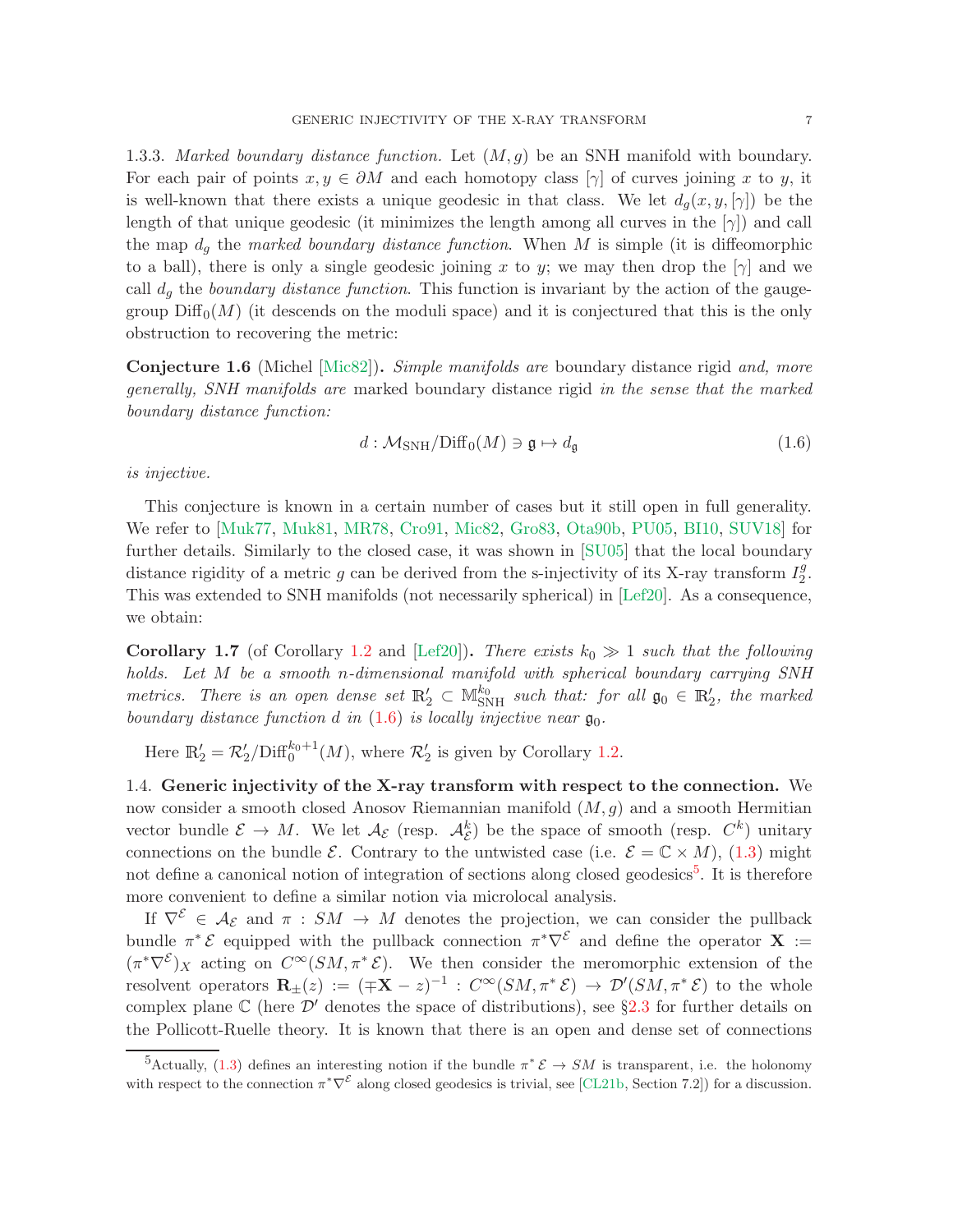without resonances at 0 (see  $\lbrack CL21a \rbrack$ ). When this is the case, we can define the *generalized* X-ray transform as:

$$
\Pi_m^{\nabla^{\mathcal{E}}} := \pi_{m*}(\mathbf{R}_+(0) + \mathbf{R}_-(0))\pi_m^*,
$$
\n(1.7)

acting on sections of  $\otimes_S^m T^*M \otimes \mathcal{E} \to M$ , see §[2.3.3](#page-15-0) for further details. This operator turns out to be pseudodifferential of order  $-1$  (see [\[CL21b,](#page-53-1) Section 7]) and has some very good analytic properties (such as ellipticity), as we shall see.

Symmetric tensors with values in the bundle  $\mathcal E$  (also called twisted symmetric tensors in the following) also admit a canonical decomposition into a potential part and a solenoidal part, see §[2.2.3.](#page-13-1) The twisted potential tensors are always contained in the kernel of  $\Pi_m^{\nabla^{\varepsilon}}$  and we say that the operator is s-injective if this is an equality. We will prove the following:

<span id="page-7-1"></span>**Theorem 1.8.** Let  $(M, q)$  be a smooth Anosov manifold of dimension  $\geq 3$  and let  $\pi_{\mathcal{E}} : \mathcal{E} \to M$ be a smooth Hermitian vector bundle. There exists  $k_0 \gg 1$  such that the following holds. For all  $m \in \mathbb{Z}_{\geq 0}$ , there exists an open dense set  $S_m \subset \mathcal{A}_{\mathcal{E}}^{k_0}$  of unitary connections with sinjective twisted generalized X-ray transform  $\Pi_m^{\nabla^{\mathcal{E}}}$ . In particular, the space of connections  $S := \bigcap_{m>0} S_m$  whose twisted generalized X-ray transforms are all s-injective is residual in  $\mathcal{A}^{k_0}_{\mathcal{E}}.$ 

We also point out here that a similar result holds for the induced connection on the endo-morphism bundle, see Theorem [5.10.](#page-36-0) This plays a crucial role in the study of the *holonomy* inverse problem which consists in reconstructing a connection (up to gauge) from the knowledge of the trace of its holonomy along closed geodesics, see [\[CL21b\]](#page-53-1) for further details. We believe that a similar result should hold in the boundary case and this is left for future investigation.

As we shall see, any section  $f \in C^{\infty}(SM, \pi^*\mathcal{E})$  can be decomposed into spherical harmonics

<span id="page-7-0"></span>
$$
f = \sum_{m \ge 0} f_m,\tag{1.8}
$$

where  $f_m \in C^{\infty}(SM, \Omega_m \otimes \mathcal{E})$  and  $\Omega_m \to M$  is the bundle of spherical harmonics of degree  $m \in \mathbb{Z}_{\geq 0}$ . In particular, there is a well-defined notion of *degree* for smooth sections of  $\pi^* \mathcal{E} \to SM$ , which corresponds to the highest degree in the expansion [\(1.8\)](#page-7-0) (note that this degree might be infinite). Sections of degree  $0$  are independent of the velocity variable  $v$  (also called spherical variable) and thus define sections of the bundle  $\mathcal E$  over the base manifold  $M$ .

The operator  $\mathbf{X} := (\pi^* \nabla^{\mathcal{E}})X$  has the remarkable property that it acts almost diagonally on this decomposition since

$$
\mathbf{X}: C^{\infty}(M, \Omega_m \otimes \mathcal{E}) \to C^{\infty}(M, \Omega_{m-1} \otimes \mathcal{E}) \oplus C^{\infty}(M, \Omega_{m+1} \otimes \mathcal{E}),
$$

that is it splits into  $X = X_+ + X_+$ , where  $X_{\pm}$  corresponds to the projection onto the factor  $\Omega_{m\pm1}\otimes\mathcal{E}$ . An important class of transport equations appearing in dynamical systems is that of cohomological equations which are equations of the form  $\mathbf{X}u = f$ , where  $u, f \in C^{\infty}(SM, \pi^*\mathcal{E})$ (they can also be chosen in the space of distributions) and u and/or  $f$  have some prescribed properties. In particular, when both  $u$  and  $f$  are smooth, understanding how the degree of  $f$  controls that of  $u$  is an important question. It appears for instance when studying transparent bundles (see [\[Pat09,](#page-55-17) [Pat12,](#page-55-18) [Pat13,](#page-55-19) [MP11,](#page-55-2) [GPSU16,](#page-54-13) [CL21b\]](#page-53-1) for further details),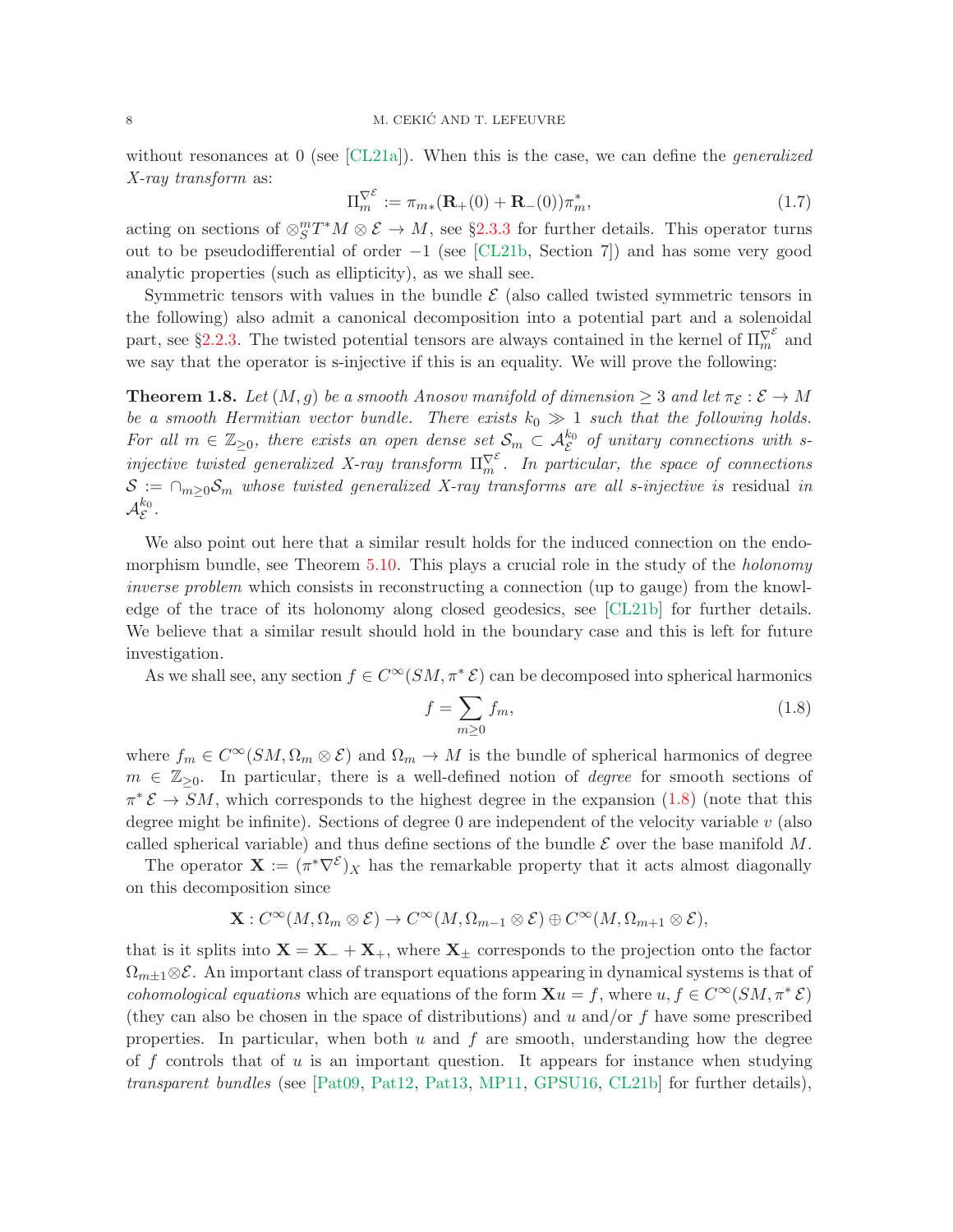**Corollary 1.9** (of Theorem [1.8\)](#page-7-1). Let  $(M, g)$  be a smooth Anosov manifold of dimension  $\geq 3$ and let  $\pi_{\mathcal{E}} : \mathcal{E} \to M$  be a smooth Hermitian vector bundle. There exists  $k_0 \gg 1$  and a residual set  $S \subset \mathcal{A}_{\mathcal{E}}^{k_0}$  such that if  $\nabla^{\mathcal{E}} \in S$ , the following holds: let  $f, u \in C^{\infty}(SM, \pi^* \mathcal{E})$  such that  $\mathbf{X}u = f$  and  $\deg(f) < \infty$ ; then  $\deg(u) \leq \max(\deg(f) - 1, 0)$ .

<span id="page-8-0"></span>The set  $S$  is the same as in Theorem [1.8.](#page-7-1)

1.5. Strategy of proof, organization of the paper. The strategy of both Theorems [1.1](#page-2-2) and [1.8](#page-7-1) is the same, although the metric case (Theorem [1.1\)](#page-2-2) is more involved due to complicated computations. The idea is also reminiscent of our previous work [\[CL21a\]](#page-53-0), where a notion of operators of uniform divergence type was introduced. Let us discuss the metric case. If the X-ray transform  $I_m^{g_0}$  is not s-injective for some  $m \in \mathbb{Z}_{\geq 0}$  and  $g_0 \in \mathcal{M}_{\text{Anosov}}$  (or  $\mathcal{M}_{\text{Anosov}}^{k_0}$ ) then, equivalently, the generalized X-ray transform operator  $\Pi_m^{g_0}$  is not s-injective. This operator is non-negative, pseudodifferential of order  $-1$  and elliptic on ker  $D_{g_0}^*$  (see §[2.3.2\)](#page-14-0): as a consequence, it has a well-defined spectrum when acting on the Hilbert space

$$
\mathcal{H} := L^2(M, \otimes_S^2 T^*M) \cap \ker D_{g_0}^*,
$$

which lies in  $\mathbb{R}_{\geq 0}$  and accumulates to  $z = 0$ . The fact that this operator is not s-injective is equivalent to the existence of an eigenvalue at  $z = 0$ . The accumulation of the spectrum at 0 (due to the compactness of the operator) is a slight difficulty and we first need to multiply  $\Pi_m^{g_0}$  by a certain invertible Laplace-type operator  $\Delta$  of order  $k > 1/2$  to obtain  $P_{g_0} = \pi_{\ker D_{g_0}^*} \Delta \Pi_m^{g_0} \Delta \pi_{\ker D_{g_0}^*}$  which is a pseudodifferential operator of positive order (hence the spectrum accumulates to  $+\infty$ ) with same kernel as  $\Pi_m^{g_0}$ . The idea is to show that we can produce arbitrarily small perturbations g of the metric  $g_0$  so that  $P<sub>q</sub>$  has no eigenvalue at 0.

If  $\gamma$  denotes a small circle near 0 in  $\mathbb C$  (such that the interior of  $\gamma$  only contains the 0 eigenvalue of  $P_{g_0}$ ) and  $\lambda_g$  is the sum of the eigenvalues of  $P_g$  inside  $\gamma$ , then by elementary spectral theory, we know that  $C^{k_0} \ni g \mapsto \lambda_g$  is at least  $C^3$  near  $g_0$  when  $k_0 \gg 1$  is large enough. Moreover, due to the non-negativity of the operators  $P_q$ , we have  $d \lambda |_{q=q_0} = 0$ . We then compute the second variation and show, using an elementary abstract perturbative Lemma [5.2,](#page-31-0) that for all  $f \in C^{\infty}(M, \otimes_S^2 T^*M)$ :

<span id="page-8-1"></span>
$$
d^{2} \lambda |_{g=g_{0}}(f,f) = \sum_{i=1}^{d} \left( \langle d^{2} P |_{g=g_{0}}(f,f) u_{i}, u_{i} \rangle_{L^{2}} - 2 \langle P_{g_{0}}^{-1} d P |_{g=g_{0}}(f) u_{i}, d P |_{g=g_{0}}(f) u_{i} \rangle_{L^{2}} \right),
$$
\n(1.9)

where d is the dimension of ker  $P_{g_0}$  and  $(u_1, ..., u_d)$  is an  $L^2$ -orthonormal basis of ker  $P_{g_0}$ . Writing the perturbation of the metric as  $g_t = g_0 + tf$ , we have  $\lambda_{g_t} = t^2 d^2 \lambda_{g=g_0}(f, f) +$  $t^3\mathcal{O}(\|f\|_{C^{k_0}}^3)$  and it thus suffices to find  $f \in C^\infty(M, \otimes_S^2 T^*M)$  such that  $d^2\lambda_{g=g_0}(f,f) > 0$ . This means that one of the 0-eigenvalues was ejected for a small perturbation of  $g_0$ , and iterating this process, one obtains a metric g close to  $g_0$  such that  $P_q$  is injective.

For that, we assume that the contrary holds, namely that the second variation is al-ways zero. We then consider the maps in [\(1.9\)](#page-8-1),  $f \mapsto \langle d^2 P |_{g=g_0}(f, f) u_i, u_i \rangle_{L^2}$  and  $f \mapsto$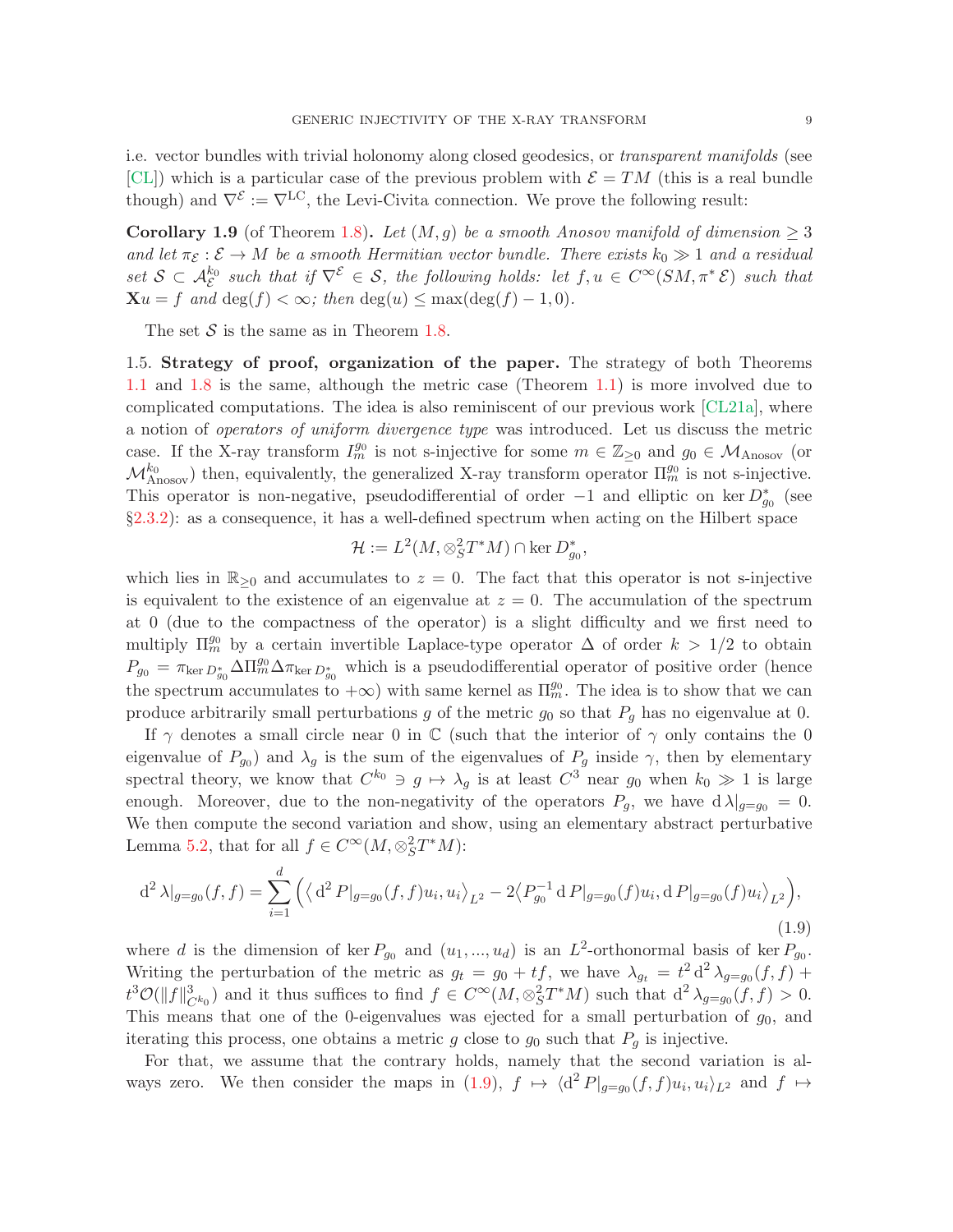$\langle P_{g_0}^{-1} d P |_{g=g_0}(f) u_i, d P |_{g=g_0}(f) u_i \rangle_{L^2}$ . We show that these quantities can all be put in the form  $\langle Af, f \rangle_{L^2}$ , for some pseudodifferential operator A. The important point here is to evaluate the order of A and to compute exactly its principal symbol.

As a consequence, [\(1.9\)](#page-8-1) can be put in the form  $\langle Bf, f \rangle_{L^2} = 0$  for some ΨDO denoted by  $B \in \Psi^*(M, \otimes_S^2 T^*M \to \otimes_S^2 T^*M)^6$  $B \in \Psi^*(M, \otimes_S^2 T^*M \to \otimes_S^2 T^*M)^6$ . Taking (real-valued) Gaussian states for the perturbations f, we then obtain by an elementary lemma that for all  $(x_0, \xi_0) \in T^*M \setminus \{0\}$  and for all  $f \in \otimes_S^2 T_{x_0}^* M$ :

$$
\langle \sigma_B(x_0, \xi_0)f, f \rangle_{\otimes^2_{S}T^*_{x_0}M} = 0,
$$

where  $\sigma_B(x_0, \xi_0) \in \text{End}(\otimes_S^2 T_{x_0}^* M)$  denotes the principal symbol of B. In order to conclude, it is therefore sufficient to contradict the previous equality. This problem turns out to be of purely algebraic nature and relies on the representation theory of  $SO(n)$  via spherical harmonics, which is treated in the preliminary section §[3.](#page-16-0) We also point out that the operator B is a priori not elliptic (see Remark [5.8\)](#page-35-0), which prevents us from proving that, at least locally, there is only a finite-dimensional submanifold of isometry classes with non-injective X-ray transform.

The main technical ingredients are recalled in  $\S2$  $\S2$  but we assume that the reader is familiar with the basics of microlocal analysis. The proof of the genericity in the connection case is developed in §[5](#page-27-0) and the metric case is handled in §[6.](#page-37-0)

To conclude, let us mention that the approach initiated in [\[CL21a\]](#page-53-0) and developed in the present paper to study generic properties of elliptic pseudodifferential operators seems new. It is at least very different from the historical approach of Uhlenbeck [\[Uhl76\]](#page-56-5) and others.

Acknowledgement: M.C. has received funding from the European Research Council (ERC) under the European Union's Horizon 2020 research and innovation programme (grant agreement No. 725967). The authors are grateful to Colin Guillarmou and Gabriel Paternain for their encouragement.

## 2. Technical preliminaries

<span id="page-9-2"></span><span id="page-9-0"></span>2.1. Elementary Riemannian geometry. We refer to [\[Pat99\]](#page-55-20) for further details on the content of this paragraph. Let  $(M, g)$  be a smooth Riemannian manifold. We denote by

$$
SM := \{(x, v) \in TM \mid g_x(v, v) = 1\} \subset TM,
$$

its unit tangent bundle. Let  $(\varphi_t)_{t\in\mathbb{R}}$  be the geodesic flow generated by the vector field X. If  $\pi$ :  $SM \to M$  denotes the projection, we define  $\mathbb{V} := \ker \mathrm{d} \pi$  to be the *vertical subspace*. Recall the definition of the *connection map*  $\mathcal{K}: T(SM) \to TM$ : consider  $(x, v) \in SM, w \in T_{(x,v)}(SM)$ and a curve  $(-\varepsilon, \varepsilon) \ni t \mapsto z(t) \in SM$  such that  $z(0) = (x, v), \dot{z}(0) = w$ ; write  $z(t) =$  $(x(t), v(t))$ ; then  $\mathcal{K}_{(x,v)}(w) := \nabla_{\dot{x}(t)} v(t)|_{t=0}$ , where  $\nabla$  denotes the Levi-Civita connection of  $(M, g)$ . The Sasaki metric  $g_{\text{Sas}}$  on SM is defined as follows:

$$
g_{\text{Sas}}(w, w') := g(d\pi(w), d\pi(w')) + g(\mathcal{K}(w), \mathcal{K}(w')).
$$

<span id="page-9-1"></span><sup>&</sup>lt;sup>6</sup>If  $\mathcal{E}, \mathcal{F} \to M$  are two vector bundles over M, we denote by  $\Psi^*(M, \mathcal{E} \to \mathcal{F})$  the standard space of pseudodifferential operators (of all orders) obtained by quantizing symbols in the Kohn-Nirenberg class  $\rho = 1, \delta = 0$ , see [\[Shu01\]](#page-56-6) for further details.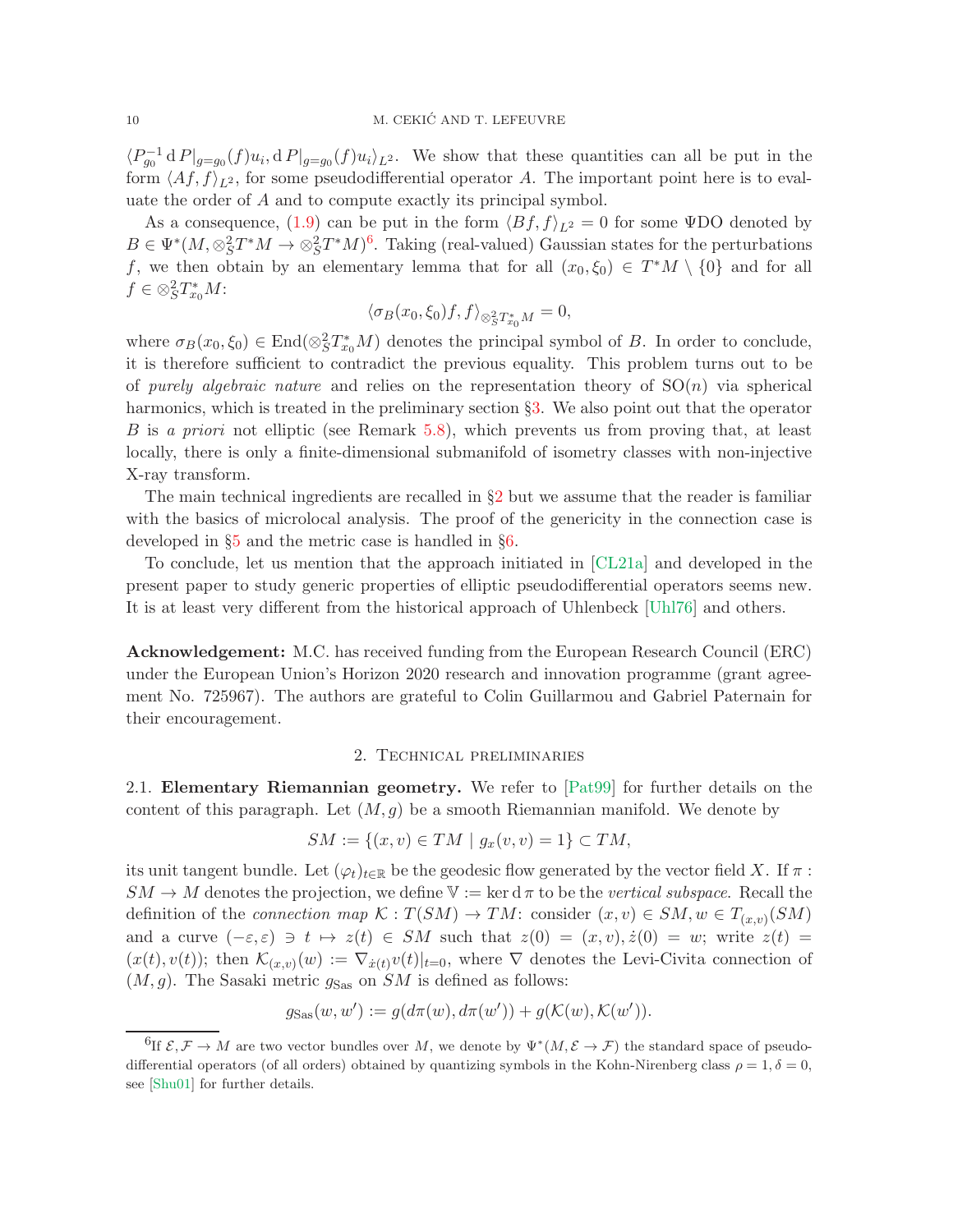Write  $\mathbb{H} := \ker \mathcal{K} \cap (\mathbb{R} \cdot X)^{\perp}$  for the *horizontal subspace* and  $\mathbb{H}_{\text{tot}} := \mathbb{R}X \oplus \mathbb{H}$  for the *total* horizontal space. Then we have the following splitting:

<span id="page-10-0"></span>
$$
T(SM) = \mathbb{R} \cdot X \oplus^{\perp} \mathbb{V} \oplus^{\perp} \mathbb{H},\tag{2.1}
$$

and we will denote by  $\pi_{\mathbb{H}}, \pi_{\mathbb{H}_{tot}}, \pi_{\mathbb{V}}$  the orthogonal projections onto the respective spaces  $\mathbb{H}, \mathbb{H}_{\text{tot}}, \mathbb{V}$ . We denote by  $\nabla^{\text{Sas}}$  the gradient of the Sasaki metric. The splitting [\(2.1\)](#page-10-0) gives rise to a decomposition of the gradient

$$
\nabla^{\text{Sas}}(f) = Xf \cdot X + \nabla_{\mathbb{H}} f + \nabla_{\mathbb{V}} f,
$$

where  $f \in C^{\infty}(SM)$ , and  $\nabla_{\mathbb{H}} f \in C^{\infty}(SM, \mathbb{H})$ ,  $\nabla_{\mathbb{V}} f \in C^{\infty}(SM, \mathbb{V})$ .

The geodesic vector field X is a contact vector field with contact 1-form  $\alpha$  such that  $\alpha(X) = 1, \iota_X d\alpha = 0$  and  $\alpha$  has the expression:

$$
\alpha_{(x,v)}(\xi) = g_x(\mathbf{d}_{(x,v)} \,\pi(\xi), v), \quad \xi \in T_{(x,v)} SM.
$$
\n(2.2)

We have ker  $\alpha = \mathbb{H} \oplus \mathbb{V}$  and  $d\alpha$  is non-degenerate on ker  $\alpha$  (it is a symplectic form). Moreover  $d\alpha|_{\mathbb{H}\times\mathbb{H}} = d\alpha|_{\mathbb{V}\times\mathbb{V}} = 0$ . The space ker  $\alpha$  is equipped with a canonical almost complex structure J defined in the following way: if  $Z \in C^{\infty}(SM, \ker \alpha)$ , we write  $Z = (Z_{\mathbb{H}}, Z_{\mathbb{V}})$  to denote its horizontal  $Z_{\mathbb{H}} = d\pi(Z)$  and vertical  $Z_{\mathbb{V}} = \mathcal{K}(Z)$  parts; then  $JZ = (-Z_{\mathbb{V}}, Z_{\mathbb{H}})$ , see [\[Pat99,](#page-55-20) Section 1.3.2. For such  $Z$ , the following relation between the contact form and the Sasaki metric holds (see [\[Pat99,](#page-55-20) Proposition 1.24]):

<span id="page-10-3"></span>
$$
\iota_Z d\alpha(\bullet) = -g_{\text{Sas}}(JZ, \bullet). \tag{2.3}
$$

We will denote by  $\text{div}^{\text{Sas}} := (\nabla^{\text{Sas}})^*$  the divergence operator with respect to the Sasaki metric. When clear from context, we will drop the Sasaki superscript. Then we have:

$$
\forall Z \in C^{\infty}(SM, T(SM)), \forall f \in C^{\infty}(SM), \quad \text{div}(fZ) = f \,\text{div}(Z) - Zf. \tag{2.4}
$$

Equivalently, the divergence operator is defined by  $div(Z)dvol_{g_{\text{Sas}}} = -\mathcal{L}_Z(dvol_{g_{\text{Sas}}})$ , where  $\mathcal{L}_Z$  is the Lie derivative along Z and  $d \text{vol}_{g_{\text{Sas}}}$  is the volume form of the Sasaki metric. With our conventions, the following formal adjoint formula holds:

<span id="page-10-4"></span>
$$
\forall Z \in C^{\infty}(SM, T(SM)), \quad Z^* = -Z + \text{div}(Z). \tag{2.5}
$$

The Sasaki volume form satisfies the property that (see [\[Pat99,](#page-55-20) Exercise 1.33])

$$
d\operatorname{vol}_{g_{\operatorname{Sas}}} = \frac{1}{(n-1)!} \alpha \wedge (d\alpha)^{n-1}.
$$
 (2.6)

When the metric  $g \in \mathcal{M}_{\text{Anosov}}$  is Anosov, the following crucial property is known [\[Kli74\]](#page-55-1):

<span id="page-10-1"></span>
$$
E_s \cap \mathbb{V} = \{0\}, \ E_u \cap \mathbb{V} = \{0\}.
$$
 (2.7)

As we shall see, this property is essential in proving the pseudodifferential nature of certain operators, see §[4.](#page-22-0) This also implies that the manifold has no conjugate points, namely:

<span id="page-10-2"></span>
$$
\forall t \neq 0, \quad \mathbb{V} \cap \mathbf{d} \varphi_t(\mathbb{V}) = \{0\}.
$$
 (2.8)

2.2. Symmetric tensors. This material is standard but it might be hard to locate a complete reference in the literature. Further details can be found in [\[DS10,](#page-54-14) [GL21,](#page-54-15) [Lef19b,](#page-55-21) [CL21a\]](#page-53-0).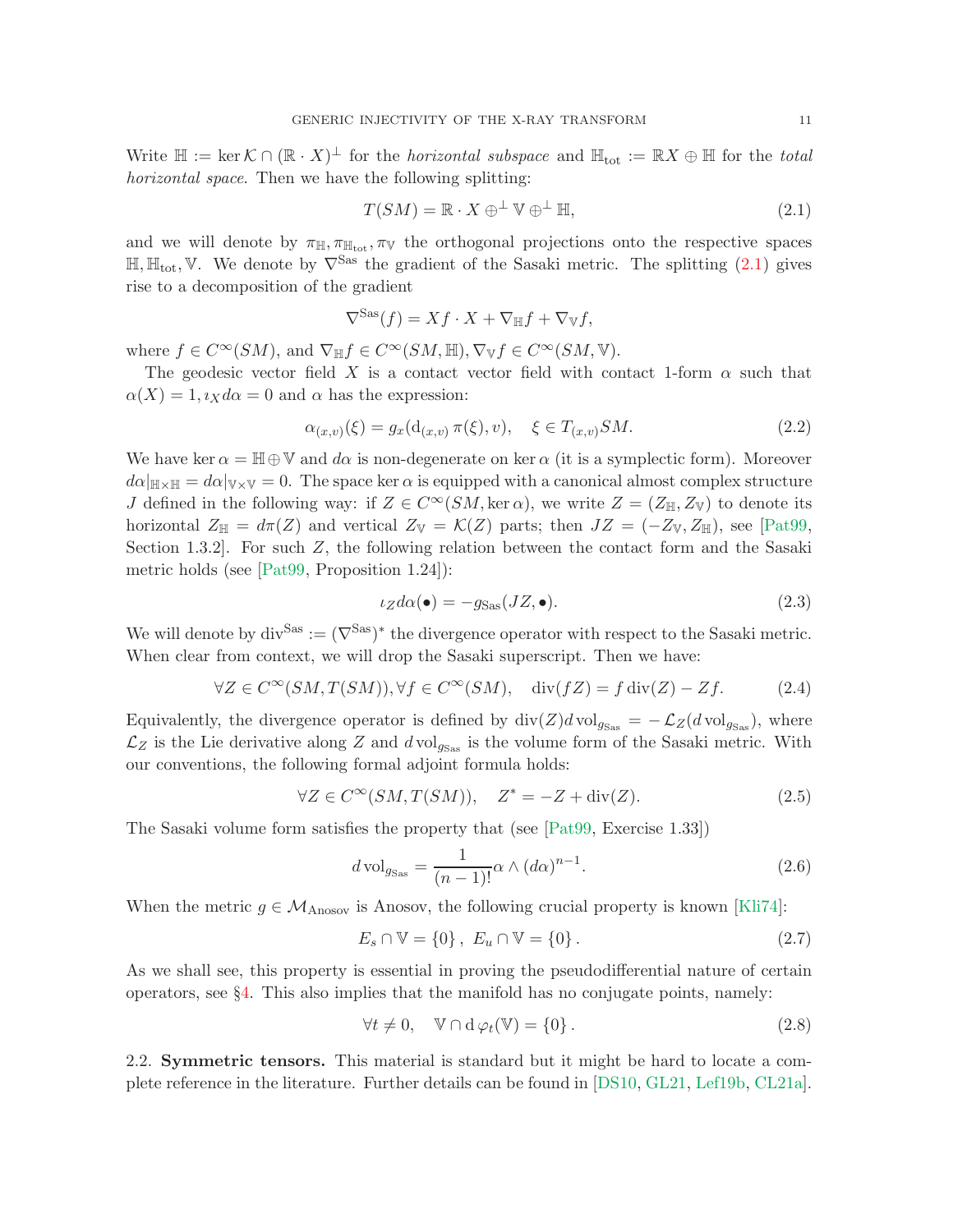<span id="page-11-0"></span>2.2.1. Symmetric tensors in Euclidean space. Let  $(E, g_E)$  be a n-dimensional Euclidean space and  $(e_1, ..., e_n)$  be an orthonormal basis. Let  $e_i^* := g_E(e_i, \bullet)$  be the covector given by the musical isomorphism. We denote by  $\otimes^m E^*$ , the space of m-tensors and  $\otimes^m_S E^*$  the space of symmetric *m*-tensors, namely  $f \in \otimes_S^m E^*$  if and only if

 $\forall v_1, ..., v_m \in E, \ \forall \sigma \in \mathfrak{S}_m, \quad f(v_1, ..., v_m) = f(v_{\sigma(1)}, ..., v_{\sigma(m)}).$ 

Here  $\mathfrak{S}_m$  denotes the permutation group of  $\{1, \ldots, m\}$ . Given  $K = (k_1, \ldots, k_m)$ , we write  $\mathbf{e}_K^* := \mathbf{e}_{k_1}^* \otimes \ldots \otimes \mathbf{e}_{k_m}^*$ . The metric  $g_E$  induces a natural inner product on  $\otimes^m E^*$  given by:

$$
\langle \mathbf{e}_K^*,\mathbf{e}_{K'}^* \rangle_{\otimes^m E^*} := \delta_{k_1k_1'}...\delta_{k_mk_m'}.
$$

The symmetrization operator  $S: \otimes^m E^* \to \otimes^m_S E^*$  defined by:

$$
\mathcal{S}(\eta_1 \otimes \ldots \otimes \eta_m) := \frac{1}{m!} \sum_{\sigma \in \mathfrak{S}_m} \eta_{\sigma(1)} \otimes \ldots \otimes \eta_{\sigma(m)},
$$

is the orthogonal projection onto  $\otimes_S^m E^*$ . We introduce the trace operator  $\mathcal{T}: \otimes_S^m E^* \to$  $\otimes^{m-2}_S E^*$ :

$$
\mathcal{T}f := \sum_{i=1}^n f(\mathbf{e}_i, \mathbf{e}_i, \bullet, ..., \bullet),
$$

and this is formally taken to be equal to 0 for  $m = 0, 1$ . We say that a symmetric tensor is trace-free if its trace vanishes and denote by  $\otimes_S^m E^*|_{0-T_r}$  this subspace. We let  $\mathcal{J}: \otimes_S^m E^* \to$  $\otimes^{m+2}_S E^*$  be defined by  $\mathcal{J}(f) := \mathcal{S}(g_E \otimes f)$  which is the adjoint of the trace map  $\mathcal{T}$  (with respect to the standard inner product previously defined on symmetric tensors). The operator  $\mathcal{T} \circ \mathcal{J}$ is a scalar multiple of the identity on  $\otimes_S^m E^*|_{0-\text{Tr}}$ . Moreover, the total space of symmetric tensors of degree m breaks up as the orthogonal sum:

$$
\otimes_S^m E^* = \bigoplus_{k \geq 0} \mathcal{J}^{2k} \left( \otimes_S^{m-2k} E^*|_{0-\text{Tr}} \right).
$$

We define  $\mathbf{P}_m(E)$  to be the set of homogeneous polynomials of degree  $m; \mathbf{H}_m(E)$ , the subset of harmonic homogeneous polynomials of degree m. There is a natural identification  $\lambda_m$ :  $\otimes_S^m E^* \to \mathbf{P}_m(E)$  given by the evaluation map  $\lambda_m f(v) := f(v, ..., v)$  (where  $v \in E$ ). Moreover,  $\lambda_m : \otimes_S^m E^*|_{0-\text{Tr}} \to \mathbf{H}_m(E)$  is an isomorphism and

<span id="page-11-1"></span>
$$
\lambda_m : \otimes_S^m E^* = \oplus_{k \ge 0} \mathcal{J}^{2k} \left( \otimes_S^{m-2k} E^* \middle|_{0-\text{Tr}} \right) \to \oplus_{k \ge 0} |v|^{2k} \mathbf{H}_{m-2k}(E),\tag{2.9}
$$

is a graded isomorphism (it maps each summand to each summand isomorphically). We let  $\mathbb{S}^{n-1} := \{v \in E \mid g_E(v, v) = 1\}$  be the unit sphere in E and  $r : C^{\infty}(E) \to C^{\infty}(\mathbb{S}^{n-1})$  be the operator of restriction. Define  $\pi_m^* := r \circ \lambda_m$ ,  $\pi_{m*}$  its adjoint, and denote by  $\Omega_m(E)$  the spherical harmonics of degree  $m$ , namely

$$
\Omega_m(E) := \ker(\Delta_{\mathbb{S}^{n-1}} + m(m+n-2)),
$$

where  $\Delta_{\mathbb{S}^{n-1}}$  denotes the induced Laplacian on the sphere, and  $\mathbf{S}_m(E) := \bigoplus_{k>0} \Omega_{m-2k}(E)$ , where  $\Omega_k(E) = \{0\}$  for  $k < 0$ . It is well-known that

$$
\pi_m^* : \otimes_S^m E^* = \oplus_{k \geq 0} \mathcal{J}^{2k} \left( \otimes_S^{m-2k} E^*|_{0-\text{Tr}} \right) \to \oplus_{k \geq 0} \Omega_{m-2k}(E) = \mathbf{S}_m(E),
$$

is a graded isomorphism.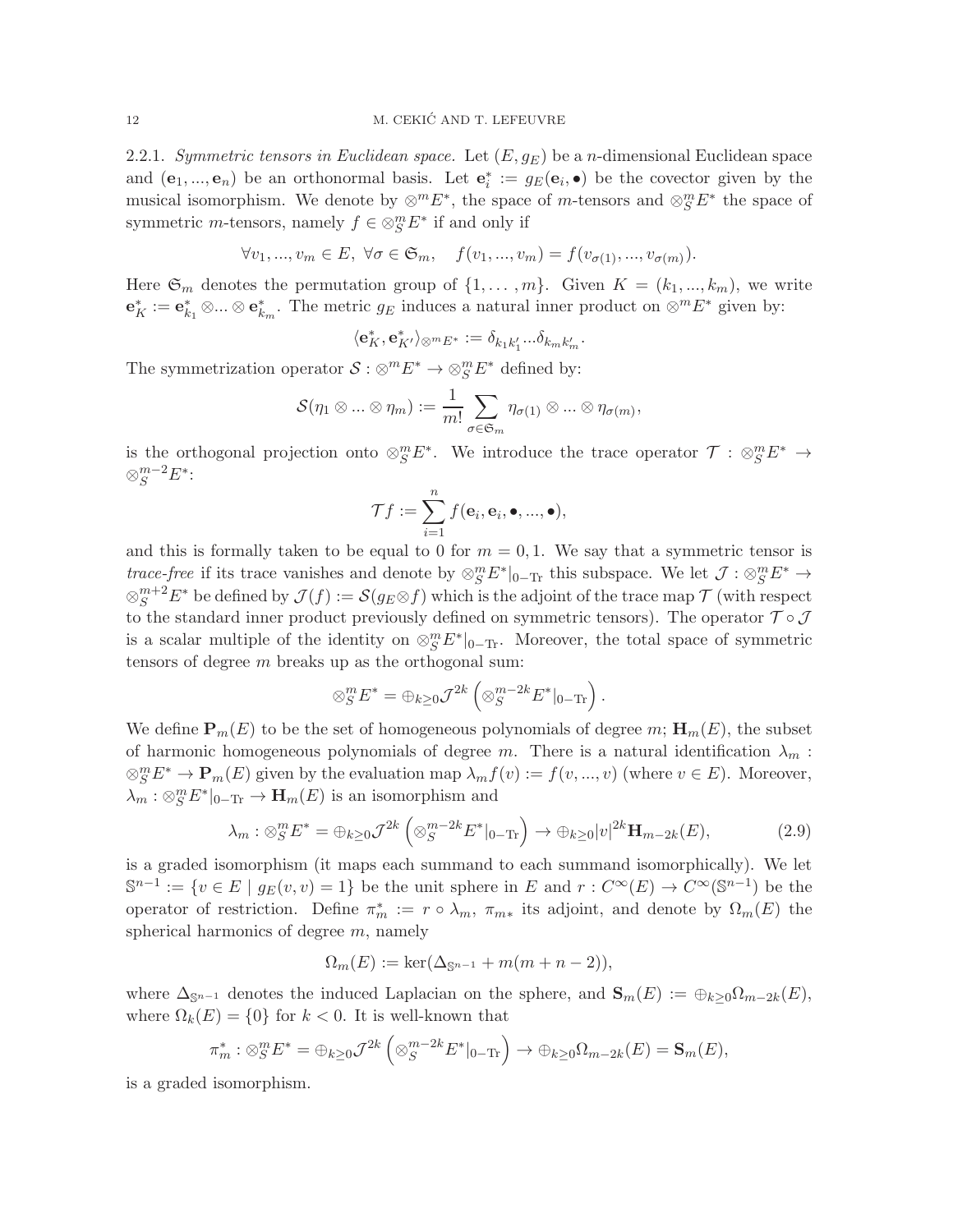<span id="page-12-0"></span>2.2.2. Symmetric tensors on Riemannian manifolds. We now consider a Riemannian manifold  $(M, g)$ . Given  $f \in C^{\infty}(M, \otimes_S^m T^*M)$ , we define its symmetric derivative

$$
Df := \mathcal{S} \circ \nabla f \in C^{\infty}(M, \otimes_S^{m+1}T^*M),
$$

where  $\nabla$  is the Levi-Civita connection. The operator D is an elliptic differential operator of degree 1 and is of gradient type, i.e. its principal symbol is injective (see [\[CL21a,](#page-53-0) Section 3 for instance). When the geodesic flow is ergodic, its kernel is given by  $\text{ker}(D) = \{0\}$  for m odd, and  $\ker(D) = \mathbb{R} \cdot \mathcal{S}^{\frac{m}{2}}(g)$  for m even. Its adjoint is denoted by  $D^*f = -\operatorname{Tr}(\nabla f) \in$  $C^{\infty}(M,\otimes_S^{m-1})$  ${}^{m-1}_{S}T^*M$ ) and is of divergence type.

Any symmetric tensor  $f \in C^{\infty}(M, \otimes^m_S T^*M)$  can be uniquely decomposed as

$$
f = Dp + h,
$$

where  $h \in C^{\infty}(M, \otimes_S^m T^*M) \cap \text{ker } D^*$  is the solenoidal part and  $p \in C^{\infty}(M, \otimes_S^{m-1}$  $_S^{m-1}T^*M$ ) (and Dp is the potential part). We denote by  $\pi_{\text{ran }D}$  the  $L^2$ -orthogonal projection onto the first factor and by  $\pi_{\ker D^*} = 1 - \pi_{\operatorname{ran} D}$  the  $L^2$ -orthogonal projection onto the second factor. Both are pseudodifferential operators of order 0, namely in  $\Psi^0(M, \otimes_S^m T^*M \to \otimes_S^m T^*M)$ . The latter is given by the expression:

<span id="page-12-1"></span>
$$
\pi_{\ker D^*} = \mathbb{1} - D(D^*D)^{-1}D^*.
$$
\n(2.10)

More precisely, the principal symbol of D is given by  $\sigma_D(x,\xi) = ij_\xi$  where  $j_\xi = iS(\xi \otimes \bullet)$ , whereas that of  $D^*$  is given by  $\sigma_{D^*}(x,\xi) = -i\imath_{\xi^\sharp}$ , where  $\imath_w$  is the contraction by w. The space  $\otimes_S^m T_x^*M$  breaks up as the orthogonal sum:

$$
\otimes_S^m T_x^* M = \operatorname{ran}(j_\xi) \oplus^{\perp} \ker \imath_{\xi^\sharp}.
$$

The principal symbol of  $\pi_{\text{ker }D^*}$  is then given by the orthogonal projection onto the second summand, namely

<span id="page-12-2"></span>
$$
\sigma_{\pi_{\ker D^*}}(x,\xi) = \pi_{\ker i_{\xi^\sharp}}.\tag{2.11}
$$

We have the important relation:

<span id="page-12-3"></span>
$$
X\pi_m^* = \pi_{m+1}^* D. \tag{2.12}
$$

The spherical harmonics introduced previously in  $\S2.2.1$  $\S2.2.1$  allow to decompose smooth functions  $f \in C^{\infty}(SM)$  as  $f = \sum_{m \geq 0} f_m$ , where  $f_m \in C^{\infty}(M, \Omega_m)$  is the projection onto spherical harmonics of degree m and

$$
\Omega_m(x) := \ker \left( \Delta_{\mathbb{V}}(x) + m(m+n-2) \right),
$$

where  $\Delta_{\mathbb{V}}(x): C^{\infty}(S_xM) \to C^{\infty}(S_xM)$  denotes the vertical Laplacian acting on functions on  $S_xM$  (i.e. the round Laplacian on the sphere). We call *degree* of f (denoted by  $\deg(f)$ ) the highest non-zero spherical harmonic in this expansion (which can take value  $+\infty$ ) and say that  $f$  has finite Fourier content if its degree is finite. We will say that a function is even (resp. odd) if it contains only even (resp. odd) spherical harmonics in its expansion, i.e.  $f_{2k+1} = 0$  for all  $k \in \mathbb{Z}_{\geq 0}$  (resp.  $f_{2k} = 0$  for all  $k \in \mathbb{Z}_{\geq 0}$ ). The operator X acts on spherical harmonics as:

$$
X: C^{\infty}(M, \Omega_m) \to C^{\infty}(M, \Omega_{m-1}) \oplus C^{\infty}(M, \Omega_{m+1}),
$$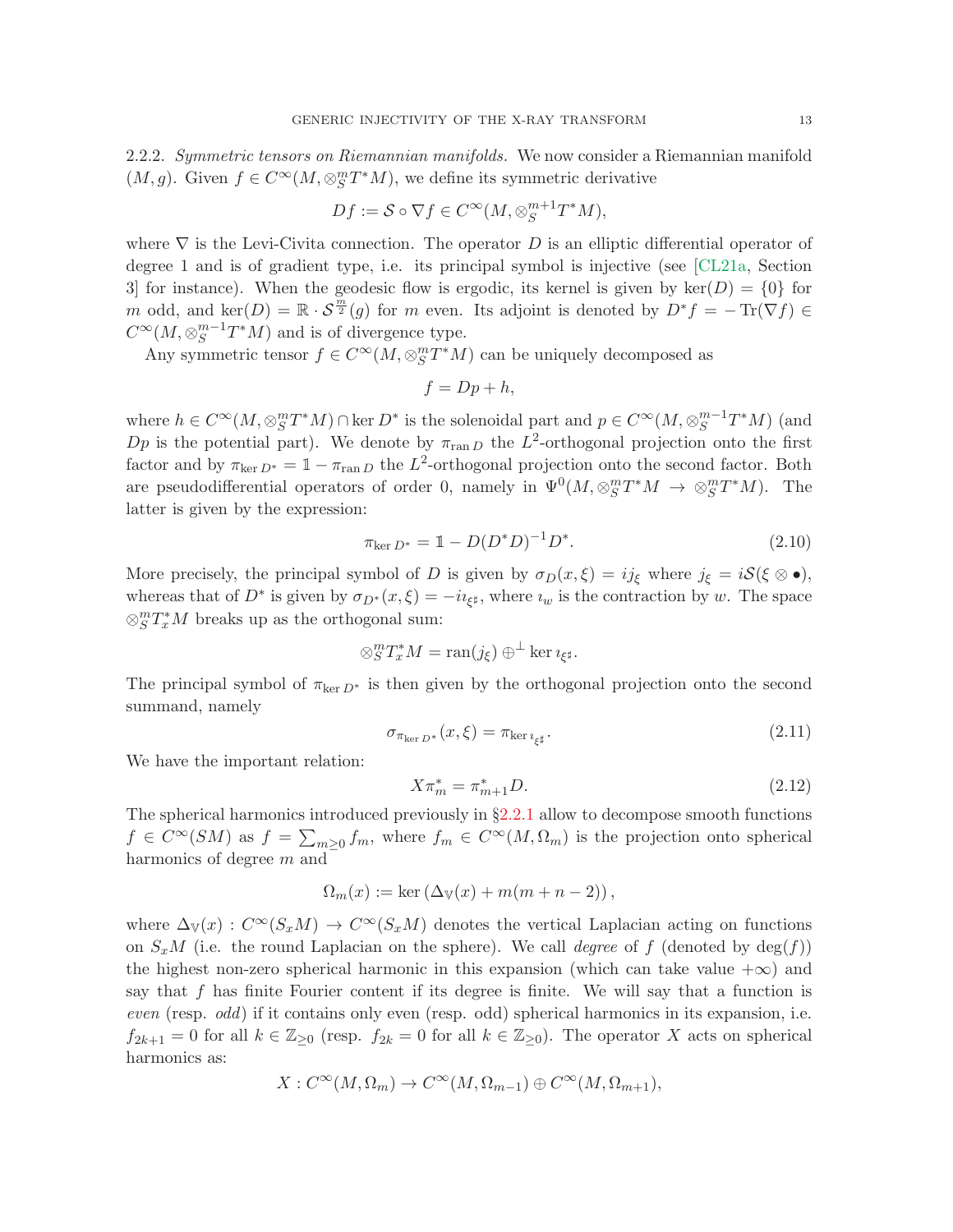and therefore splits into  $X = X_+ + X_+$ , where  $X_{\pm}$  denotes the projection onto the  $\Omega_{m\pm 1}$ factor. The operator  $X_+$  is of gradient type and thus, for each  $m \in \mathbb{N}$ , ker  $X_+|_{C^{\infty}(M,\Omega_m)}$  is finite-dimensional, and we call elements in this kernel *Conformal Killing Tensors* (CKTs).

Eventually, we will also use another lift of symmetric tensors to the unit tangent bundle via the following map, which we call the Sasaki lift:

$$
\pi_{m,\text{Sas}}^* : C^\infty(M, \otimes_S^m T^*M) \to C^\infty(SM, \otimes_S^m T^*(SM)),
$$
  
\n
$$
\pi_{m,\text{Sas}}^* f(\xi_1, ..., \xi_m) := f(\mathrm{d}\,\pi(\xi_1), ..., \mathrm{d}\,\pi(\xi_m)).
$$
\n(2.13)

<span id="page-13-2"></span><span id="page-13-1"></span>2.2.3. Twisted symmetric tensors. The previous discussion can be generalized in order to include a twist by a vector bundle  $\mathcal{E} \to M$ , see [\[CL21a,](#page-53-0) Section 2.3] for further details. We let  $(e_1, ..., e_r)$  be a local orthonormal frame of  $\mathcal E$  (defined around a fixed point  $x_0 \in$ M). The smooth sections of the pullback bundle  $\pi^* \mathcal{E} \to SM$  can also be decomposed into spherical harmonics, namely  $f \in C^{\infty}(SM, \pi^* \mathcal{E})$  can be written as  $f = \sum_{m \geq 0} f_m$ , where  $f_m \in C^{\infty}(M, \Omega_m \otimes \mathcal{E})$  and a similar notion of degree is defined, as well as the evenness/oddness of a section.

If  $\nabla^{\mathcal{E}}$  is a unitary connection on  $\mathcal{E}$  given in a local patch of coordinates  $U \ni x_0$  by  $\nabla^{\mathcal{E}} = d + \Gamma$ , where  $\Gamma$  is a connection 1-form with values in skew-Hermitian endomorphisms,  $(\Gamma(\partial_{x_i}))_{k\ell} =$  $\Gamma^k_{i\ell}$ , and we consider a twisted symmetric tensor  $f \in C^\infty(M, \otimes_S^m T^*M \otimes \mathcal{E})$ , which we write locally as  $f = \sum_{k=1}^r u_k \otimes e_k$  with  $u_k \in C^\infty(U, \otimes_S^m T^*U)$ , we can define its symmetric derivative

$$
D_{\mathcal{E}}\left(\sum_{k=1}^{r} u_k \otimes e_k\right) = \sum_{k=1}^{r} \left(Du_k + \sum_{\ell=1}^{r} \sum_{i=1}^{n} \Gamma_{i\ell}^k \mathcal{S}(u_\ell \otimes dx_i)\right) \otimes e_k.
$$
 (2.14)

As in §[2.2.2,](#page-12-0) twisted symmetric tensors can be uniquely decomposed as  $f = D_{\mathcal{E}} p + h$ , where  $p \in C^{\infty}(M,\otimes_S^{m-1})$  ${}_{S}^{m-1}T^{*}M\otimes \mathcal{E}$  and  $h\in C^{\infty}(M,\otimes_{S}^{m}T^{*}M\otimes \mathcal{E})$  is solenoidal, i.e. in ker $(D_{\mathcal{E}})^{*}$ .

The pullback operators extend as maps

$$
\pi_m^*: C^\infty(M,\otimes_S^m T^*M\otimes \mathcal{E})\to \oplus_{k\geq 0}C^\infty(M,\Omega_{m-2k}\otimes \mathcal{E}).
$$

The bundle  $\pi^* \mathcal{E} \to SM$  is naturally equipped with the pullback connection  $\pi^* \nabla^{\mathcal{E}}$  and we set  $\mathbf{X} := (\pi^* \nabla^{\mathcal{E}})_{X}$  which is a differential operator of order 1 acting on  $C^{\infty}(SM, \pi^* \mathcal{E})$ . We still have the relation:

<span id="page-13-3"></span>
$$
\mathbf{X}\pi_m^* = \pi_{m+1}^* D_{\mathcal{E}},\tag{2.15}
$$

and X decomposes as:

<span id="page-13-4"></span>
$$
\mathbf{X}: C^{\infty}(M, \Omega_m \otimes \mathcal{E}) \to C^{\infty}(M, \Omega_{m-1} \otimes \mathcal{E}) \oplus C^{\infty}(M, \Omega_{m+1} \otimes \mathcal{E}), \tag{2.16}
$$

that is **X** splits as  $X = X_+ + X_+$ , where  $X_+$  is of gradient type. Elements in ker  $X_+$  are called twisted Conformal Killing Tensors. Non-existence of twisted CKTs is a generic property of connections as proved in [\[CL21a\]](#page-53-0).

<span id="page-13-0"></span>2.3. Pollicott-Ruelle theory. The theory of Pollicott-Ruelle resonances which is briefly recalled below has been widely studied in the literature, see [\[Liv04,](#page-55-22) [GL06,](#page-54-16) [BL07,](#page-53-17) [FRS08,](#page-54-17) [FS11,](#page-54-18) [FT13,](#page-54-19) [DZ16\]](#page-54-20). We also refer to [\[Gui17a,](#page-54-5) [CL21a,](#page-53-0) [Lef19b\]](#page-55-21) for further details on these paragraphs.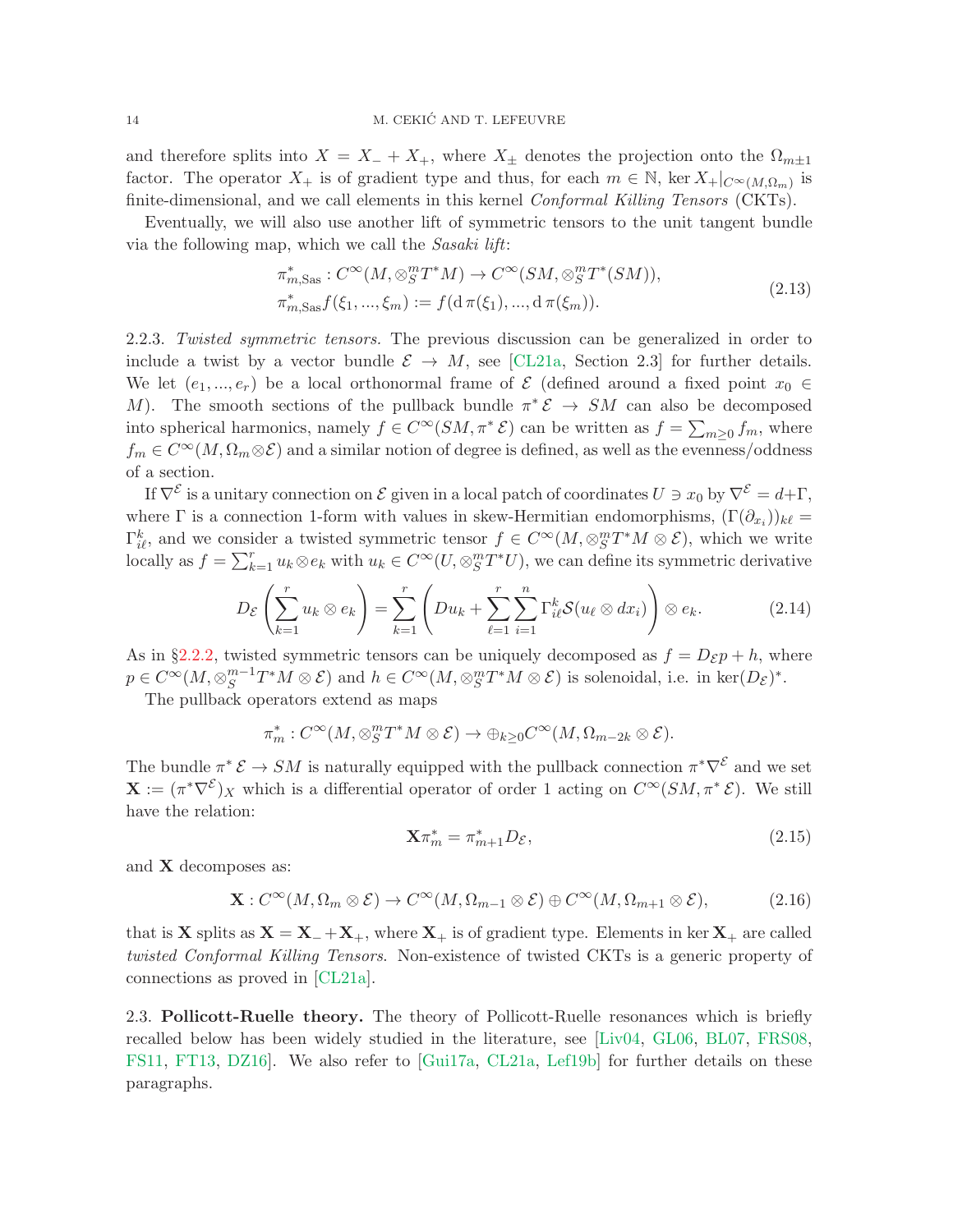2.3.1. Meromorphic extension of the resolvents. Let  $\mathcal{E} \to M$  be a Hermitian bundle over M equipped with a unitary connection  $\nabla^{\mathcal{E}}$ . We consider the pullback bundle  $\pi^* \mathcal{E} \to SM$ equipped with the pullback connection  $\pi^* \nabla^{\mathcal{E}}$  and set  $\mathbf{X} := (\pi^* \nabla^{\mathcal{E}})X$ . Defining the domain

$$
\mathcal{D}(\mathbf{X}) := \left\{ u \in L^2(SM, \pi^* \mathcal{E}) \mid \mathbf{X} u \in L^2(SM, \pi^* \mathcal{E}) \right\}^7,
$$

the differential operator  $\bf{X}$  (of order 1) is skew-adjoint as an unbounded operator with dense domain  $\mathcal{D}(X)$  and has absolutely continuous spectrum on i $\mathbb{R}$  (with possibly embedded eigenvalues).

We introduce the positive (resp. negative)  $\mathbf{R}_+(z)$  (resp.  $\mathbf{R}_-(z)$ ) resolvents, defined for for  $\Re(z) > 0$  by:

$$
\mathbf{R}_{\pm}(z) := (\mp \mathbf{X} - z)^{-1} = -\int_0^{\pm \infty} e^{\mp tz} e^{-t\mathbf{X}} dt.
$$

Note that given  $z \in SM$  and  $f \in \mathcal{E}_{\pi(\varphi_{-t}(z))}$ , we have that  $e^{-tX}f(z) \in \mathcal{E}_{\pi(z)}$  is the parallel transport of f along the flowline  $(\varphi_s(z))_{s \in [-t,0]}$  with respect to the connection  $\pi^* \nabla^{\mathcal{E}}$ .

These resolvents initially defined on  $\{\Re(z) > 0\}$  can be meromorphically extended to  $\mathbb C$ by making  $X$  act on *anisotropic Sobolev spaces*. More precisely, there exists scale of Hilbert spaces  $\mathcal{H}^s_{\pm}$  (where  $s > 0$ ) and a constant  $c > 0$  such that

$$
\{\Re(z) > -cs\} \ni z \mapsto \mathbf{R}_{\pm}(z) \in \mathcal{H}_{\pm}^s,
$$

are meromorphic families of operators with poles of finite rank. These spaces are defined so that  $f \in \mathcal{H}^s_+$  (resp.  $\mathcal{H}^s_-$ ) if and only if f is microlocally in  $H^s$  near  $E^*_s$  (resp.  $H^s$  near  $E^*_u$ ) and microlocally  $H^{-s}$  near  $E_u^*$  (resp.  $H^{-s}$  near  $E_s^*$ ). The poles are called the *Pollicott-Ruelle resonances*: they are intrinsic to the operators  $X$  and do not depend on any choices made in the construction of the spaces. Moreover, these operators are holomorphic in  $\Re(z) > 0$  and thus all the resonances are contained in  $\{\Re(z)\leq 0\}.$ 

<span id="page-14-0"></span>2.3.2. Generalized X-ray transform. When  $\mathcal{E} = \mathbb{C} \times M$ ,  $\mathbf{X} = X$  is nothing but the vector field and we use the notations  $R_{\pm}(z)$  for the resolvents. In this case, there is a single resonance on iR located at  $z = 0$ . It is a pole of order 1 and the resolvents have the expansion near  $z = 0$ :

$$
R_{\pm}(z) = -\frac{\Pi_{\pm}}{z} - R_{\pm,0} - R_{\pm,1}z + \mathcal{O}(z^2),
$$

for some operators  $R_{\pm,1}, R_{\pm,0} : \mathcal{H}_{\pm}^s \to \mathcal{H}_{\pm}^s$ , bounded for any  $s > 0$ . Moreover, the spectral projection at 0 (i.e. the residue at  $z = 0$ ) is

<span id="page-14-3"></span><span id="page-14-2"></span>
$$
\Pi_{+} = \Pi_{-} = \langle \bullet, \mu \rangle \mathbf{1},\tag{2.17}
$$

where  $\mu$  is the normalized Liouville measure i.e. so that  $\langle 1, \mu \rangle = 1$ , see [\[Gui17a\]](#page-54-5) for instance. We record a few useful relations involving  $\Pi_{\pm}$  and  $R_{\pm,0}$ :

$$
XR_{+,0} = R_{+,0}X = \mathbb{1} - \Pi_{+}, \quad XR_{-,0} = R_{-,0}X = -\mathbb{1} + \Pi_{-}, \quad R_{+,0}^{*} = R_{-,0},
$$
  

$$
XR_{+,1} = R_{+,1}X = -R_{+,0}, \quad XR_{-,1} = R_{-,1}X = R_{-,0}.
$$
 (2.18)

We introduce the operator

$$
\mathcal{I} := R_{+,0} + R_{-,0} + \Pi_+ \tag{2.19}
$$

<span id="page-14-1"></span><sup>&</sup>lt;sup>7</sup>The scalar product on  $L^2$  is given by  $\langle f, f' \rangle_{L^2} := \int_{SM} h(f(x, v), f'(x, v))_{\mathcal{E}_x} d\mu(x, v)$ , where h denotes the Hermitian metric on  $\mathcal E$  and  $\mu$  is the Liouville measure on  $SM$ .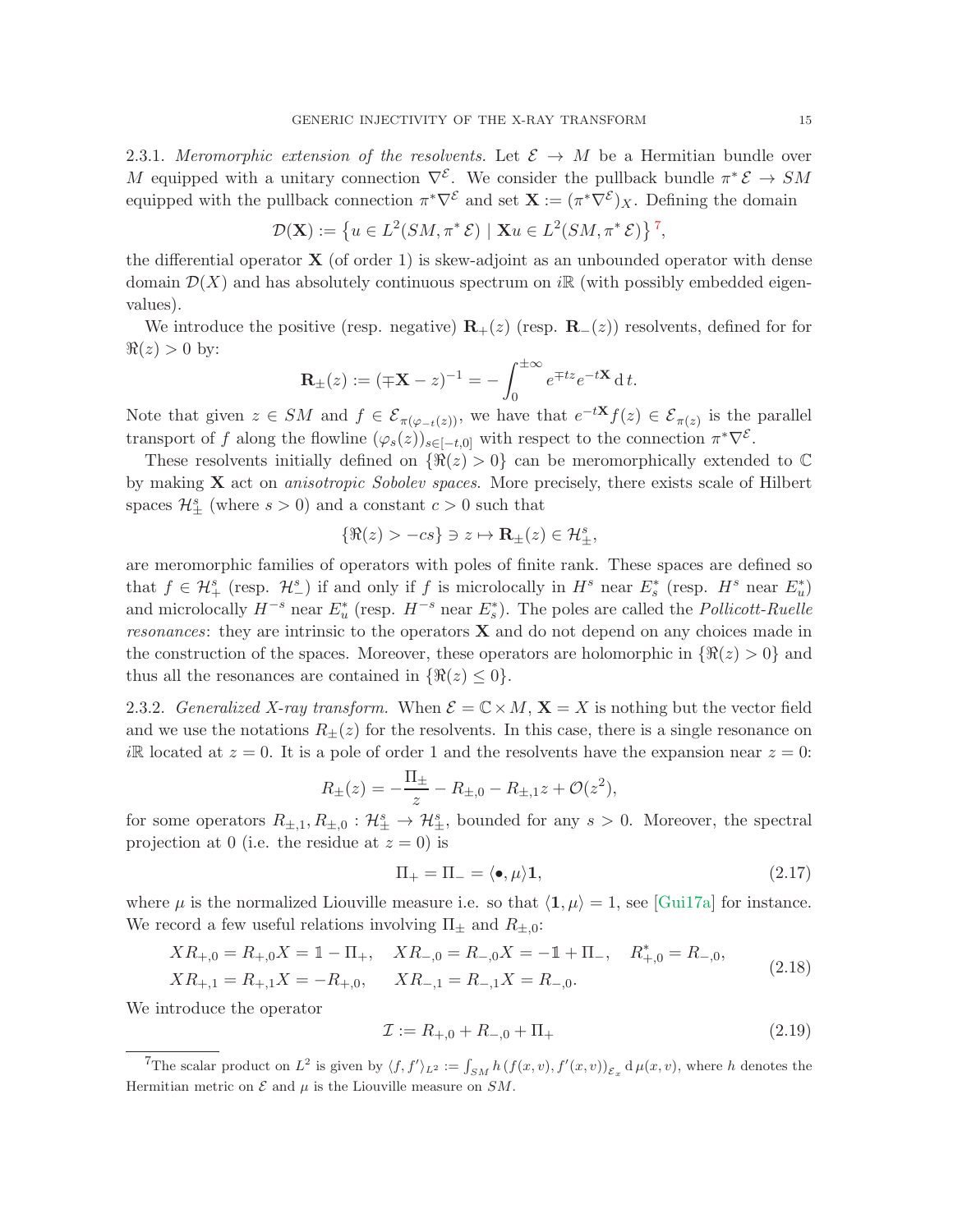and define the *generalized X-ray transform* by:

$$
\Pi_m := \pi_{m*} \mathcal{I} \pi_m^*,\tag{2.20}
$$

which is an operator acting on sections of the bundle  $\otimes_S^m T^*M \to M$  of symmetric tensors. We say that  $\Pi_m$  is s-injective if  $\Pi_m$  is injective when restricted to ker  $D^*$ . The following provides a relation with the X-ray transform  $I_m$ :

<span id="page-15-1"></span>**Lemma 2.1.** Let  $u \in C^{\infty}(M, \otimes^m_S T^*M)$ . Then  $\Pi_m u = 0$  if and only if there exists  $v \in$  $C^{\infty}(SM)$  such that  $\pi_m^*u = Xv$ . Moreover,  $I_m$  is s-injective if and only if  $\Pi_m$  is s-injective.

*Proof.* The first part follows from  $[Gui17a, Theorem 1]$ ; the second one is then the consequence of the smooth Livšic theorem (see eg. [\[Lef19b,](#page-55-21) Lemma 2.5.4]).  $\Box$ 

By the preceding Lemma, the study of  $I_m$  is reduced to the study of  $\Pi_m$  and as we shall see in  $\S4$ ,  $\Pi_m$  enjoys very good analytic properties. In other words, in order to prove our main Theorem [1.1,](#page-2-2) it suffices to show that  $\Pi_m^g$  is generically s-injective with respect to the metric.

<span id="page-15-0"></span>2.3.3. Twisted generalized X-ray transform. We now go back to the case of a Hermitian vector bundle  $\mathcal{E} \to M$ . For the sake of simplicity, we assume that ker  $\mathbf{X} = \{0\}$  but the discussion could be generalized, see the footnote at the beginning of §[5.](#page-27-0) We introduce:

$$
\mathcal{I}_{\nabla^{\mathcal{E}}} := \mathbf{R}_{+} + \mathbf{R}_{-},
$$

where  $\mathbf{R}_{+} := -\mathbf{R}_{+}(z=0)$  and  $\mathbf{R}_{-} := -\mathbf{R}_{-}(z=0)$ , and define the *twisted generalized* X-ray transform by:

$$
\Pi_m^{\nabla^{\mathcal{E}}} := \pi_{m*} \mathcal{I}_{\nabla^{\mathcal{E}}} \pi_m^* \tag{2.21}
$$

Similarly to the first part of Lemma [2.1,](#page-15-1) the following was shown in [\[CL21a,](#page-53-0) Lemma 5.1]:

<span id="page-15-3"></span>**Lemma 2.2.** Let  $u \in C^{\infty}(M, \otimes_S^m T^*M \otimes \mathcal{E})$ . Then  $\Pi_m^{\nabla^{\mathcal{E}}} u = 0$  if and only if there exists  $v \in C^{\infty}(SM, \pi^* \mathcal{E})$  such that  $\pi_m^* u = \mathbf{X} v$ .

<span id="page-15-2"></span>2.4. Properties of the resolvent under perturbations. The generalized X-ray transform operators  $\Pi_m^g$  (we now add the index g to insist on the metric-dependence) and  $\Pi_m^{\nabla^{\mathcal{E}}}\n$ introduced in the previous paragraphs depend on a choice of metric  $g$  and/or connection  $\nabla^{\mathcal{E}}$ . In the following, we will consider perturbations of these operators with respect to these geometric data. For  $\mathcal{E}, \mathcal{F} \to M$ , two smooth Hermitian vector bundles over M, and  $s \in \mathbb{R}$ , the spaces of pseudodifferential operators  $\Psi^s(M, \mathcal{E} \to \mathcal{F})$  are Fréchet spaces (see [\[GKL19,](#page-54-1) Section 2.1] for instance) where the seminorms are defined thanks to local coordinates by taking the seminorms of the full local symbol in the charts. Let us also mention that it is also possible to consider pseudodifferential operators obtained by quantizing symbols with limited regularity (see [\[Tay91\]](#page-56-7)): actually, all the standard arguments of microlocal analysis (such as boundedness on Sobolev spaces for instance) involve only a finite number of derivatives of the full symbol, and this number depends linearly on the dimension. As a consequence, for  $k \gg n$ (where *n* is the dimension of M), we can consider the space  $\Psi^s_{(k)}(M, \mathcal{E} \to \mathcal{F})$  of pseudodifferential operators obtained by quantizing  $C<sup>k</sup>$ -symbols (satisfying the usual symbolic rules of derivation). The remainder terms in this calculus are then operators with  $C^{p(k)}$ -regular kernels (instead of smooth), where  $p(k) \in \mathbb{Z}_{\geq 0}$ .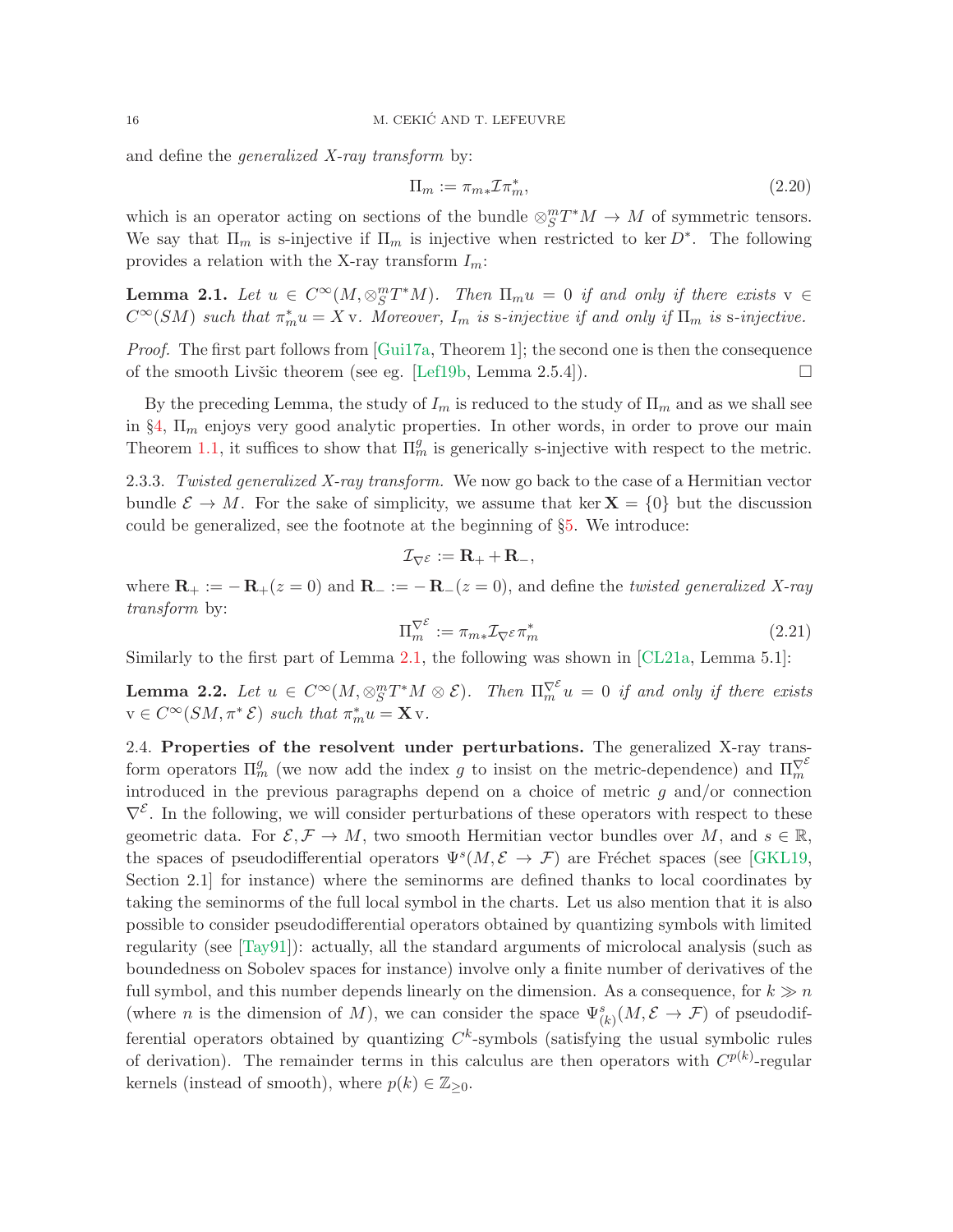<span id="page-16-1"></span>Lemma 2.3. The following maps are smooth:

$$
\mathcal{M}_{\text{Anosov}} \ni g \mapsto \Pi_m^g \in \Psi^{-1}(M, \otimes_S^m T^*M \to \otimes_S^m T^*M),
$$
  

$$
C^{\infty}(M, T^*M \otimes \text{End}_{\text{sk}}(\mathcal{E})) \ni \nabla^{\mathcal{E}} \mapsto \Pi_m^{\nabla^{\mathcal{E}}} \in \Psi^{-1}(M, \otimes_S^m T^*M \otimes \mathcal{E} \to \otimes_S^m T^*M \otimes \mathcal{E}).
$$

Equivalently, for every  $k \in \mathbb{Z}_{\geq 0}$ , there are  $k', k'' \gg \max(n, k)$  such that the following maps are  $C^k$ :

$$
\mathcal{M}_{\mathrm{Anosov}}^{k'} \ni g \mapsto \Pi_m^g \in \Psi_{(k'')}^{-1}(M, \otimes_S^m T^*M \to \otimes_S^m T^*M),
$$
  

$$
C^{k'}(M, T^*M \otimes \mathrm{End}_{\mathrm{sk}}(\mathcal{E})) \ni \nabla^{\mathcal{E}} \mapsto \Pi_m^{\nabla^{\mathcal{E}}} \in \Psi_{(k'')}^{-1}(M, \otimes_S^m T^*M \otimes \mathcal{E} \to \otimes_S^m T^*M \otimes \mathcal{E}).
$$

Lemma [2.3](#page-16-1) will be used in §[5](#page-27-0) and §[6](#page-37-0) in order to perturb the generalized X-ray transforms with respect to the connection/metric. For  $k = 0$ , Lemma [2.3](#page-16-1) is precisely the content of [\[GKL19,](#page-54-1) Proposition 4.1]. Inspecting the proof, one can see that it also works for higher order derivatives. The heart of the proof is based on understanding the differentiability of the resolvent map

$$
C^{\infty}(SM, T(SM)) \times \mathbb{C} \ni (Y, z) \mapsto (\mp Y - z)^{-1} \in \mathcal{L}(\mathcal{H}_{\pm}^{s}),
$$

where  $\mathcal{H}^s_{\pm}$  is the scale of anisotropic Sobolev spaces (which can be made independent of the vector field by  $[Bon20]$ , and Y is a vector field close to X. This perturbation theory is now standard and we refer to [\[Bon20,](#page-53-18) [DGRS20,](#page-53-19) [CDKP20\]](#page-53-20) for further details.

## 3. On spherical harmonics

<span id="page-16-0"></span>We record here some facts about spherical harmonics. We keep the notation  $(E, g_E)$  for a Euclidean vector space of dimension  $n$ .

<span id="page-16-3"></span>3.1. The restriction operator. In the following, we will need to understand how the degree of a function is changed when restricting to a hypersphere. For  $\xi \in E^* \setminus \{0\}$ , define  $\vec{n}(\xi) := \frac{\xi^{\sharp}}{|\xi|}$ <sub>ξ"</sub><br>|ξ| If  $\mathbb{S}^{n-1}$  denotes the unit sphere in E, we introduce  $\mathbb{S}^{n-2}_{\epsilon}$  $\mathcal{L}_{\xi}^{n-2} := \{ v \in \mathbb{S}^{n-1} \mid \langle \xi, v \rangle = 0 \}.$  Any vector  $v \in \mathbb{S}^{n-1} \setminus \{\pm \vec{n}(\xi)\}\)$  can be uniquely decomposed as  $v = \cos(\varphi)\vec{n}(\xi) + \sin(\varphi)u$ , where  $\varphi \in (0, \pi), u \in \mathbb{S}^{n-2}_{\xi}$  $\zeta^{n-2}$  (the diffeomorphism is singular at the extremal points  $\varphi = 0$  and  $\varphi = \pi$ but since they form a set of measure 0, this is harmless in what follows). The round measure  $d S(v)$  on  $\mathbb{S}^{n-1}$  is then given in these new coordinates by

<span id="page-16-2"></span>
$$
d S(v) = \sin^{n-2}(\varphi) d \varphi d S_{\xi}(u), \qquad (3.1)
$$

where  $dS_{\xi}(u)$  denotes the canonical round measure on the  $(n-2)$ -dimensional sphere  $\mathbb{S}_{\xi}^{n-2}$ ξ .

3.1.1. Standard restriction. We start with the following:

<span id="page-16-4"></span>**Lemma 3.1.** Assume  $n > 2$ . Let  $w \in C^{\infty}(\mathbb{S}^{n-1})$ . Then w has degree  $\leq m$  if and only if the restriction  $\mathbf{w} \mid_{\mathbb{S}_{\xi}^{n-2}}$  to any hypersphere  $\mathbb{S}_{\xi}^{n-2}$  $\int_{\xi}^{n-2}$  has degree  $\leq m$ .

*Proof.* We start with the easy direction. If  $w \in \Omega_m(\mathbb{S}^{n-1})$  is a spherical harmonic of degree m, then:

$$
\le|{\mathbf{v}}|_{\mathbb S^{n-2}_\xi}\in \oplus_{k\ge 0} \Omega_{m-2k}(\mathbb S^{n-2}_\xi).
$$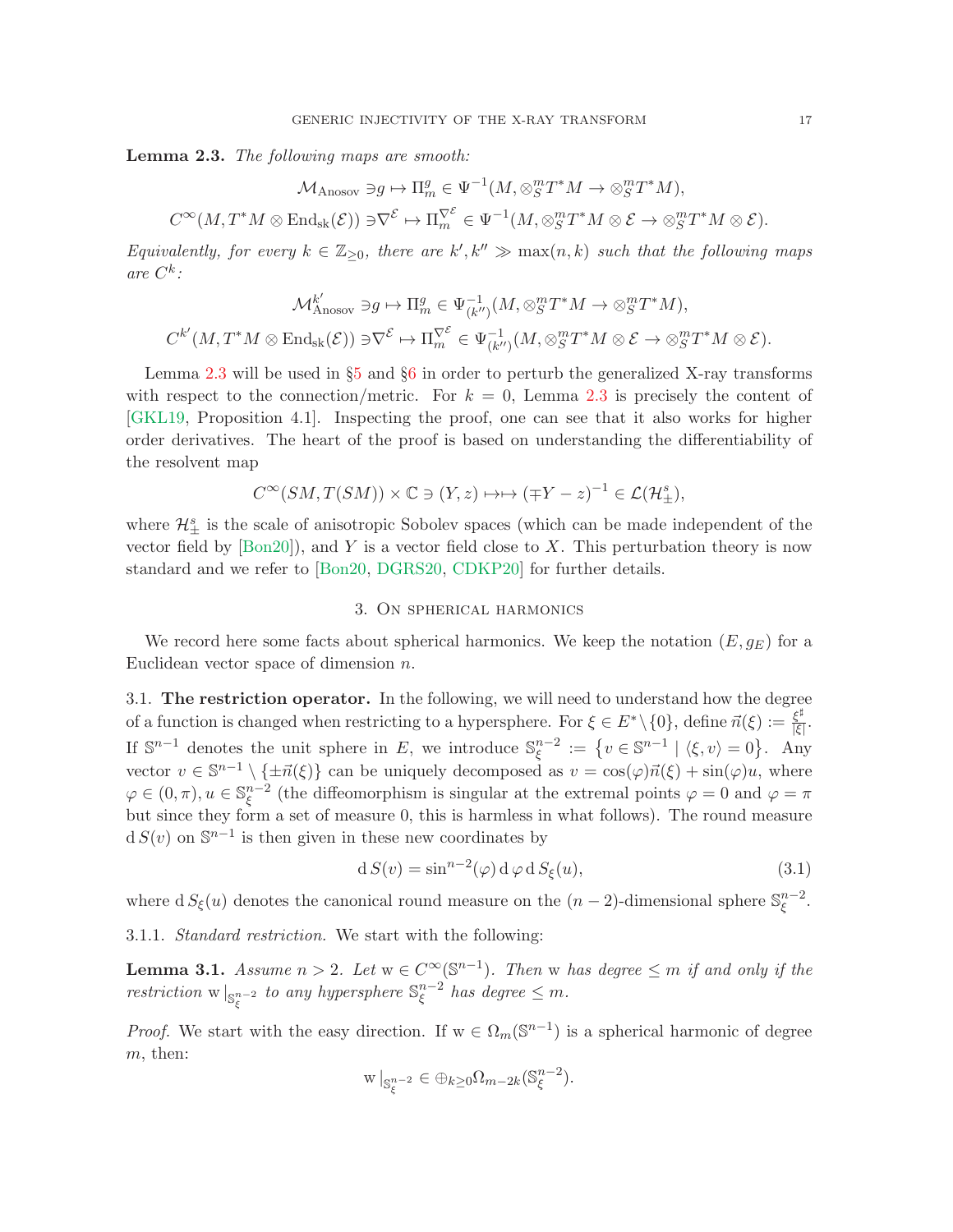This fact follows from the following observation: if  $w \in \Omega_m(\mathbb{S}^{n-1})$ , then w is the restriction of a harmonic homogeneous polynomial  $P \in \mathbf{H}_m(E)$  defined on E. Let  $H = \text{ker } \xi$ , then  $P|_H$  is still a homogeneous polynomial of degree  $m$  (but it may not be harmonic, though) and thus its restriction to  $\mathbb{S}_{\xi}^{n-2}$  $\sum_{\xi}^{n-2}$  is a sum of spherical harmonics of degree  $\leq m$  (and with same parity as  $m$ ).

We now show the converse. The case  $m = 0$  is obvious so we can always assume that  $m \geq 1$ . Note first that we may split w into odd and even terms,  $w = w_{odd} + w_{even}$ . We have  $\begin{aligned} \n\left(\text{w}\right)_{\mathbb{S}_{\xi}^{n-2}}\right)_{\text{odd}} &= \text{w}_{\text{odd}}\big|_{\mathbb{S}_{\xi}^{n-2}} \text{ and } \left(\text{w}\right)_{\mathbb{S}_{\xi}^{n-2}}\big|_{\text{even}} &= \text{w}_{\text{even}}\big|_{\mathbb{S}_{\xi}^{n-2}}$ , and so for every  $\xi$ , both  $\text{w}_{\text{even}}\big|_{\mathbb{S}_{\xi}^{n-2}}$ <br>and  $\text{w}_{\text{odd}}\big|_{\mathbb$ that moreover this is the parity of m (if m and w have distinct parities, then the hypothesis of the Lemma is true for  $m-1$ ).

The conclusion is now implied by the following claim : let  $w \in C^{\infty}(E \setminus \{0\})$  be an mhomogeneous function (since  $m > 0$  it is at least continuous at  $x = 0$ ) such that the restriction  $w|_H$  to any hyperplane  $H \subset E$  is a homogeneous polynomial of degree m. Then w is a homogeneous polynomial of degree m.

First of all, we start by proving that w is smooth at  $x = 0$ . Let  $(e_1, ..., e_n)$  be an orthonormal basis of E and write  $x = \sum_{i=1}^n x_i \mathbf{e}_i$ . We claim that  $\partial_{x_i}^{m+1}$  w  $\equiv 0$  on E. Indeed, fix  $i \in \{1, ..., n\}$ , fix  $x \in E$  and consider a hyperplane H containing both x and  $e_i$  (which forces the condition  $n > 2$ ). Then  $f|_H$  is a polynomial of degree m. In particular, it is smooth and satisfies:

$$
\partial_{x_i}^{m+1} w(x) = \partial_t^{m+1} w(x + t \mathbf{e}_i)|_{t=0} = 0,
$$

since it is polynomial. Actually,  $\partial_{x_i}^k w \equiv 0$  as long as  $k \geq m+1$ . In particular,  $P w = 0$  on  $E$ , where  $P = \sum_{i=1}^{n} \partial_{x_i}^{2m}$ . As P is elliptic and w continuous, this gives that w is smooth on E.

We now write by Taylor's theorem:

$$
\mathbf{w}(x) = \sum_{|\alpha| \le m} \frac{1}{\alpha!} x^{\alpha} \cdot \partial_x^{\alpha} \mathbf{w}(0) + R(x),
$$

where  $R(x) = \mathcal{O}(|x|^{m+1})$  as  $|x| \to 0$  and define  $S(x) := \sum_{|\alpha| \le m}$ 1  $\frac{1}{\alpha!}x^{\alpha} \cdot \partial_x^{\alpha}$  w(0). Taking any hyperplane  $H$ , we obtain:

$$
w|_H(x) - S|_H(x) = \mathcal{O}(|x|^{m+1}).
$$

The left-hand side is a polynomial of degree  $\leq m$  so it implies that it is equal to 0. This gives that  $R|_H \equiv 0$ . Since this holds for every hyperplane H, this implies  $R \equiv 0$  and w is a polynomial of degree  $\leq m$ . Using m-homogeneity of w, it is homogeneous of degree m.  $\square$ 

**Remark 3.2.** We observe that the proof actually gives a stronger statement which is: assume  $w \in C^{\infty}(E \setminus \{0\})$  is m-homogeneous and a polynomial of degree m in restriction to any plane (and not hyperplane), then it is a polynomial of degree  $m$  on  $E$ .

3.1.2. Differentiated restriction. The following lemma will be used for the generic s-injectivity with respect to the metric. We will denote by  $\nabla$  the gradient with respect to the spherical metric on  $\mathbb{S}^{n-1}$ .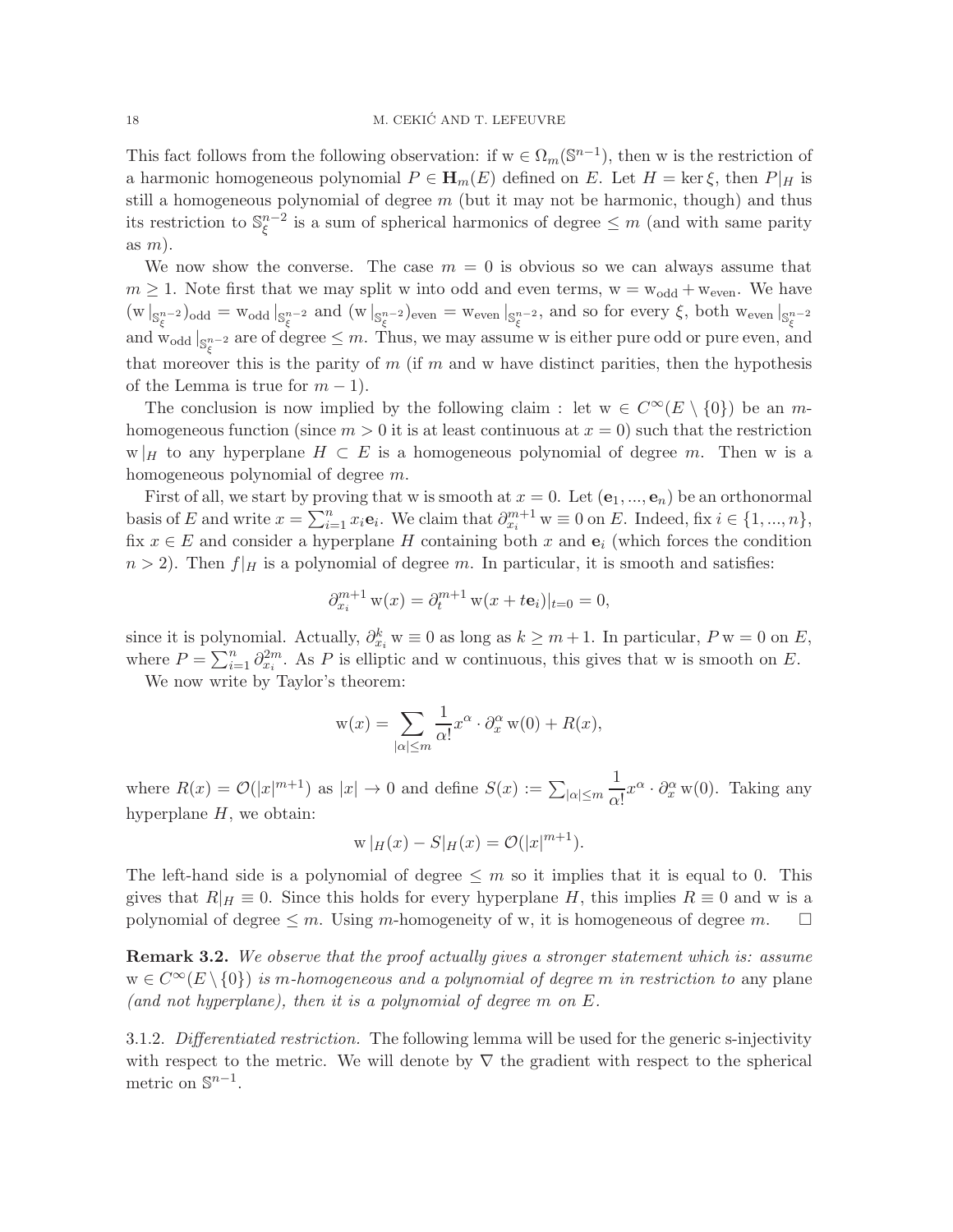<span id="page-18-2"></span>**Lemma 3.3.** Assume  $n \geq 3$  and let  $m \in \mathbb{Z}_{\geq 0}$  and  $w \in C^{\infty}(\mathbb{S}^{n-1})$  such that  $\deg(w) \geq m+1$ . Then, there exists  $\xi \in E^* \setminus \{0\}$  such that  $\langle \xi, \nabla \mathbf{w}(\bullet) \rangle|_{\mathbb{S}^{n-2}_{\xi}}$  has degree  $\geq m$  (seen as a function *on*  $\mathbb{S}_{\epsilon}^{n-2}$  $\frac{n-2}{\xi}$ ).

This Lemma will be applied later in each fibre  $E = T_xM$  and  $\nabla$  will be the vertical gradient  $\nabla_{\mathbb{V}}$ ; we will take  $\xi \in T_x^*M$ . If  $m = 0$ , degree  $\geq 0$  also implies non-zero.

*Proof.* We assume the degree of  $\langle \xi, \nabla w(\bullet) \rangle|_{\mathbb{S}^{n-2}_{\xi}}$  is always  $\langle m \rangle$  (for all  $\xi \neq 0$ ) and show that this forces w to be of degree  $\leq m$ . In fact, we may assume without loss of generality that w is either pure odd or pure even, and of the same parity as  $m + 1$ . Let us deal with the  $m \geq 2$ case first.

First of all, we extend the smooth function w to an  $(m-1)$ -homogeneous function on E (which we still denote by w). In particular, this extension is smooth on  $E\setminus\{0\}$ . We now claim that for every  $\xi$ ,  $dw(\xi^{\sharp})$  is a homogeneous polynomial of degree  $\leq m-2$  on ker  $\xi$ . Indeed, consider a point  $v \in \ker \xi \setminus \{0\}$ . The total gradient on E is

$$
\nabla^{\text{tot}} f = \sum_{i=1}^{n} \partial_{x_i} f(v) \cdot \partial_{x_i} = \nabla f + \mathrm{d} f(\vec{n}) \cdot \vec{n},
$$

where  $\vec{n} := \frac{v}{|v|}$ ,  $\nabla$  denotes the gradient of f in restriction to the spheres and  $(x_i)_{i=1}^n$  are the coordinates induced by an orthonormal basis  $(e_i)_{i=1}^n$  of E. Hence, for  $v \in \text{ker } \xi$ , we have:

<span id="page-18-1"></span>
$$
\langle \xi, \nabla \mathbf{w}(v) \rangle = \sum_{i=1}^{n} \xi_i \cdot \partial_{x_i} \mathbf{w}(v) - \mathbf{d} \mathbf{w}(\vec{n}). \langle \xi, \vec{n} \rangle = \mathbf{d} \mathbf{w}(\xi^{\sharp}). \tag{3.2}
$$

Therefore,  $\langle \xi, \nabla w(v) \rangle|_{\text{ker } \xi}$  is a homogeneous function of degree  $m-2$  whose restriction to the sphere  $\mathbb{S}_{\epsilon}^{n-2}$  $\sum_{\xi}^{n-2}$  is of same parity as m, and thus has degree  $\leq m-2$ . As a consequence, it is a homogeneous polynomial of degree  $m-2$  on ker  $\xi$ .

We now fix an arbitrary  $v_0 \in E \setminus \{0\}$  and consider the Taylor-expansion of w at this point:

<span id="page-18-0"></span>
$$
\mathbf{w}(v) = \underbrace{\sum_{|\alpha| \le m-1} (v - v_0)^{\alpha} (\alpha!)^{-1} \partial_x^{\alpha} f(v_0)}_{P(v):=} + R(v),\tag{3.3}
$$

where  $R(v) = \mathcal{O}(|v - v_0|^m)$ . We consider  $v_1 \in E \setminus \{0\}$ ,  $w \in \text{Span}(v_0, v_1)^\perp$ . If we differentiate  $(3.3)$  in the w-direction and then restrict to the hyperplane  $w^{\perp}$ , then we know by the previous discussion that  $d w(w)|_{w^{\perp}}$  is a polynomial of degree  $\leq m-2$ , and so is  $d P(w)|_{w^{\perp}}$ . Moreover, from Taylor's theorem  $dR(w) = \mathcal{O}(|v - v_0|^{m-1})$ . As a consequence:  $d(w - P)(w)|_{w^{\perp}} =$  $d R(w)|_{w^{\perp}}$  is a polynomial of degree  $\leq m-2$  which vanishes to order  $m-1$  at  $v_0$ ; it is therefore constant equal to 0. Evaluating at  $v_1$ , this shows that  $d R(w) = 0$  at  $v_1$ .

We now introduce  $G_{v_0} \subset SO(n)$ , the isotropy subgroup of  $v_0$ , i.e. the subgroup of rotations fixing the  $v_0$  axis. By the previous discussion, R satisfies the following (see Figure [1\)](#page-19-0): given a sphere  $\mathbb{S}^{n-1}(r) := \{ |v| = r \}, \, \gamma^* R = R$  for all  $\gamma \in G_{v_0}$ .

We restrict this equality to the unit sphere  $\mathbb{S}^{n-1}$  and observe that  $(3.3)$  implies w  $|_{\mathbb{S}^{n-1}} =$  $q_{v_0} + S_{v_0}$ , where  $q_{v_0} \in \Omega_{\leq m-1} = \bigoplus_{k \geq 0} \Omega_{m-1-k}$  is a sum of spherical harmonics of degree  $\leq m-1$  and  $S_{v_0}$  is invariant by the action of  $G_{v_0}$ . Note that  $v_0$  is arbitrary and taking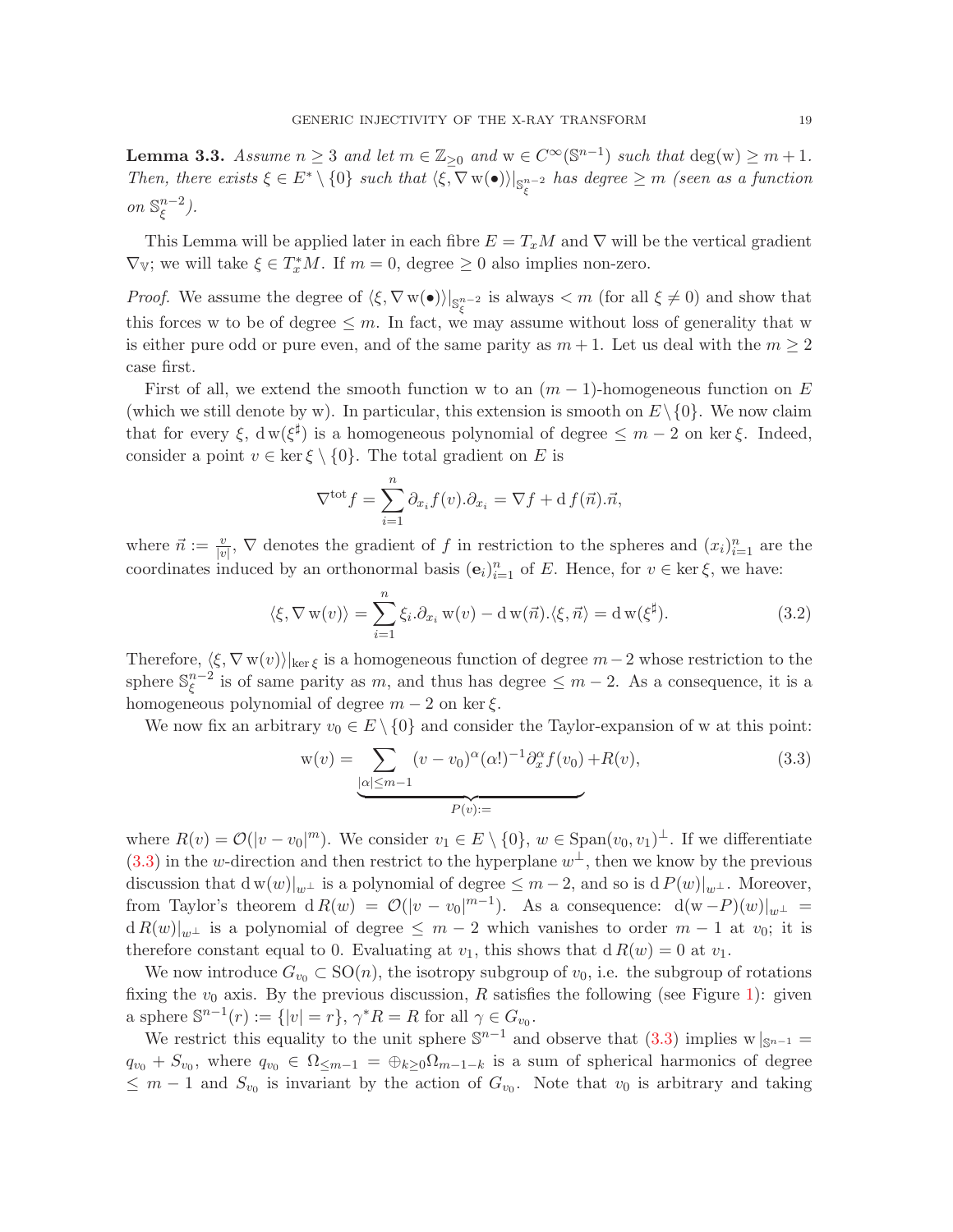<span id="page-19-0"></span>

FIGURE 1. The function  $R$  is constant along the red orbits which correspond to the rotation around the  $v_0$ -axis.

some other  $v_1$ , we see that  $S_{v_1} - S_{v_0} \in \Omega_{\leq m-1}$ . As each  $\Omega_k$  is a representation of  $SO(n)$ by pullback, in particular it is invariant by  $G_{v_1}$ . This gives that for all  $\gamma \in G_{v_1}$ , one has:  $\gamma^* S_{v_1} - \gamma^* S_{v_0} = S_{v_1} - \gamma^* S_{v_0} \in \Omega_{\leq m-1}$ . Hence, for all  $\gamma \in G_{v_1}, \gamma^* S_{v_0} - S_{v_0} \in \Omega_{\leq m-1}$ . Taking  $\gamma' \in G_{v_2}$  for some other arbitrary  $v_2$ , we see that  $(\gamma')^* \gamma^* S_{v_0} - (\gamma')^* S_{v_0} \in \Omega_{\leq m-1}$  and since we also have  $(\gamma')^* S_{v_0} - S_{v_0} \in \Omega_{\leq m-1}$ , this gives that  $(\gamma')^* \gamma^* S_{v_0} - S_{v_0} \in \Omega_{\leq m-1}$ . By induction, for any  $\gamma_1, \ldots, \gamma_\ell$  belonging to isotropy subgroups of  $SO(n)$ , we have:

$$
\gamma_1^* \dots \gamma_\ell^* S_{v_0} - S_{v_0} \in \Omega_{\leq m-1}.
$$

As products of isotropy subgroups generate  $SO(n)$ , we deduce that for all  $\gamma \in SO(n)$ ,  $\gamma^* S_{v_0}$  –  $S_{v_0}$  ∈  $\Omega$ <sub>≤m−1</sub>. Decomposing  $S_{v_0} = \sum_{k>0} (S_{v_0})_k$  into spherical harmonics, we then see that  $\gamma^*(S_{v_0})_k = (S_{v_0})_k$  for all  $k \geq m$  and  $\gamma \in SO(n)$ . As  $\Omega_k$  is irreducible [\[Hel00,](#page-54-21) Theorem 3.1], this implies that  $(S_{v_0})_k = 0$ . Hence  $S_{v_0}$  is of degree  $\leq m-1$  and  $w|_{S^{n-1}} = q_{v_0} + S_{v_0}$  is also of degree  $≤ m - 1$ . This completes the proof of the  $m ≥ 2$  case.

Finally, if  $m = 0, 1$ , then  $(3.2)$  implies that  $\frac{d}{dx}$   $\left| \ker \xi \equiv 0$ . Then taking  $R(v) := w(v)$  in  $(3.3)$ , it is straightforward that  $d R(w) = 0$  at  $v_1$  where  $w, v_1$  are as before. The remainder of the proof works the same to show that w  $|_{\mathbb{S}^{n-1}}$  is invariant under the isotropy subgroups, hence constant, contradicting that deg(w) > 0. □ hence constant, contradicting that  $deg(w) > 0$ .

3.2. The extension operator. In this paragraph, we study an operator of extension from a hypersphere  $\mathbb{S}_{\zeta}^{n-2}$  $\zeta^{n-2}$  to the whole sphere  $\mathbb{S}^{n-1}$ . First of all, for  $m \in \mathbb{Z}_{\geq 1}$ , we introduce the constant:

<span id="page-19-1"></span>
$$
C_m := \int_0^\pi \sin^{m-1}(\varphi) \, d\varphi = \sqrt{\pi} \frac{\Gamma(\frac{m}{2})}{\Gamma(\frac{m+1}{2})},\tag{3.4}
$$

where  $\Gamma$  is the usual Gamma function. Given a smooth function  $f \in C^{\infty}(\mathbb{S}_{\xi}^{n-2})$  $\binom{n-2}{\xi}$  or more generally, one can take a section  $f \in C^{\infty}(\mathbb{S}_{\xi}^{n-2})$  $_{\xi}^{n-2}, \pi^* \mathcal{E}$ , where  $\pi : \mathbb{S}^{n-1} \to \{0\}$  is the projection, we define its *extension of degree*  $k \in \mathbb{N}$  to the whole sphere  $\mathbb{S}^{n-1}$  by the formula:

$$
E_{\xi}^{k} f \in L^{2}(\mathbb{S}^{n-1}, \pi^{*} \mathcal{E}), \quad E_{\xi}^{k} f(\cos(\varphi)\vec{n}(\xi) + \sin(\varphi)u) := \sin^{k}(\varphi)f(u). \tag{3.5}
$$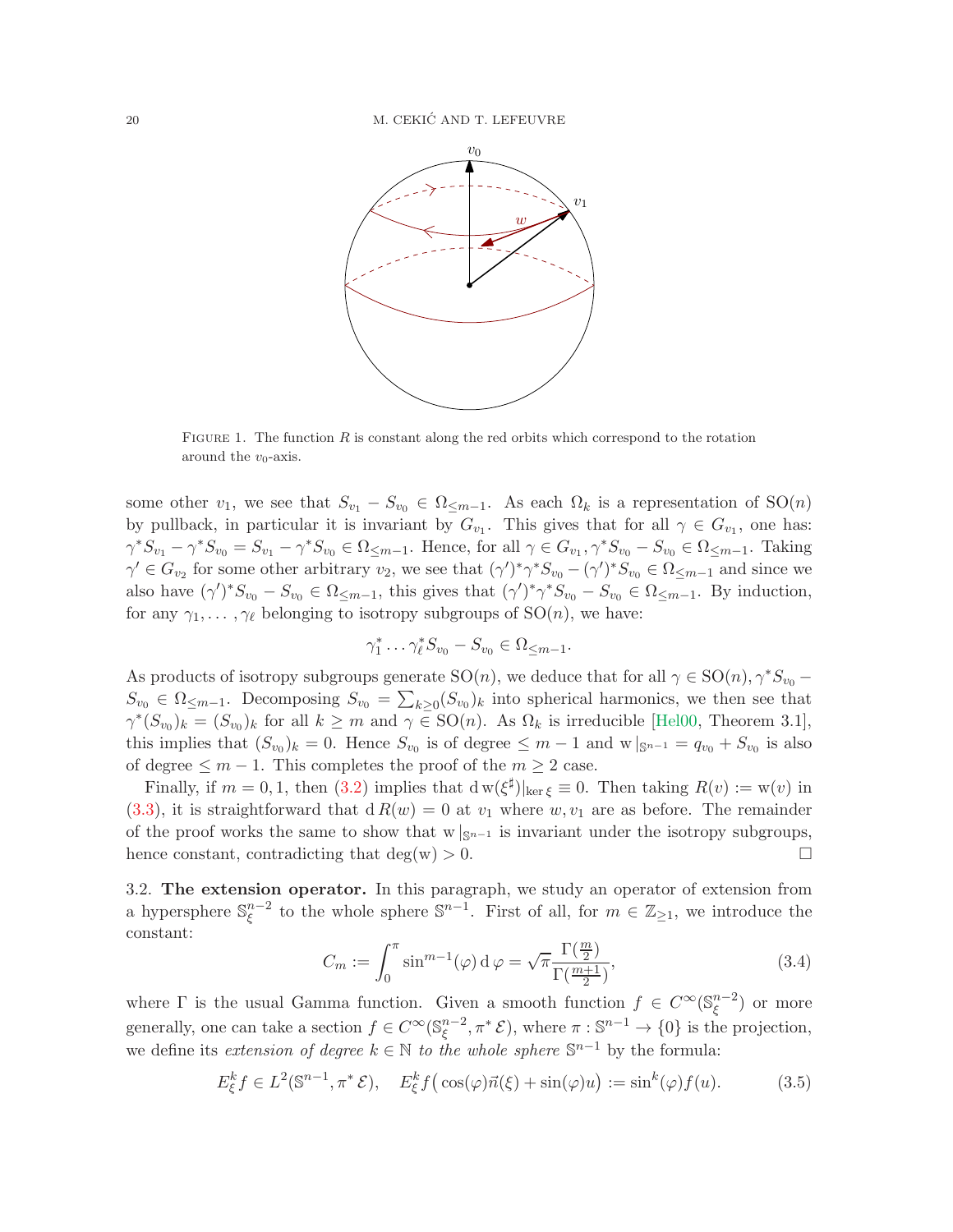Note that  $E_{\xi}^{k}$  extends to  $L^{2}(\mathbb{S}_{\xi}^{n-2})$  $\mathbb{R}^{n-2}$ ,  $\pi^*$  E) by continuity since by definition and  $(3.1)$ 

<span id="page-20-4"></span>
$$
||E_{\xi}^{k}f||_{L^{2}(\mathbb{S}^{n-1},\pi^{*}\mathcal{E})}^{2} = C_{2k+n-1}||f||_{L^{2}(\mathbb{S}_{\xi}^{n-2},\pi^{*}\mathcal{E})}^{2}.
$$
\n(3.6)

Morever, we have (cf. [\[Lef19b,](#page-55-21) Lemma B.1.1]):

<span id="page-20-2"></span>Lemma 3.4. For any  $f \in C^{\infty}(\mathbb{S}_{\xi}^{n-2})$  $(\xi^{n-2}, \pi^* \mathcal{E})$  and  $f' \in \otimes^{m'}_{S} E^* \otimes \mathcal{E}$ , and all  $m \in \mathbb{Z}_{\geq 0}$ , we have:

<span id="page-20-0"></span>
$$
C_{m+m'+n-1} \int_{\mathbb{S}_{\xi}^{n-2}} \langle f(u), \pi_{m'}^* f'(u) \rangle_{\mathcal{E}} dS_{\xi}(u) = \langle \pi_{\ker_{i_{\xi}^{\sharp}}} \pi_{m'}^* E_{\xi}^m(f), f' \rangle_{\otimes_{S}^{m'} E^* \otimes \mathcal{E}}.
$$
 (3.7)

*Proof.* The left hand side of  $(3.7)$  equals, after using  $(3.4)$ :

$$
\int_{\mathbb{S}_{\xi}^{n-2}} \int_{0}^{\pi} \left\langle \sin^{m}(\varphi) f(u), \pi_{m'}^{*} \pi_{\ker i_{\xi^{\sharp}}} f'(\cos(\varphi). \vec{n}(\xi) + \sin(\varphi). u) \right\rangle_{\mathcal{E}} \cdot \sin^{n-2}(\varphi). d\varphi. dS_{\xi}(u)
$$

$$
= \int_{\mathbb{S}^{n-1}} \langle E_{\xi}^{m} f, \pi_{m'}^{*} \pi_{\ker i_{\xi^{\sharp}}} f' \rangle_{\mathcal{E}}. dS = \langle \pi_{\ker i_{\xi^{\sharp}}} \pi_{m'} \ast E_{\xi}^{m}(f), f' \rangle_{\otimes_{S}^{m'} E^{*} \otimes \mathcal{E}},
$$

where in the first line we used that  $\langle \xi, u \rangle = 0$  on  $\mathbb{S}_{\xi}^{n-2}$  $\int_{\xi}^{n-2}$  by definition and in the second equality we used the Jacobian formula  $(3.1)$ . This concludes the proof.  $\Box$ 

We have the following result on the degree:

<span id="page-20-3"></span>**Lemma 3.5.** For all  $\xi \in E^* \setminus \{0\}$ , the following holds. Let  $f \in C^{\infty}(\mathbb{S}_{\xi}^{n-2})$  $\binom{n-2}{\xi}$  such that  $\deg(f) \ge$  $m + 1$ . Then,  $deg(E_{\xi}^{m}(f)) \geq m + 1$ .

*Proof.* We argue by contradiction. We assume that  $E^m_{\xi}(w)$  has degree  $\leq m$ . In particular, it is smooth. Moreover, observe that its  $(m-1)$ -th jet vanishes at the North pole  $N := \{ \varphi = 0 \} =$  $\vec{n}(\xi)$ . We can therefore compute its differential of degree m. Let  $0 \neq Z \in T_N \mathbb{S}^{n-1}$ ,  $Z = rZ'$ , where  $|Z'| = 1$ . Note that in the  $(\varphi, u)$ -coordinates, Z' corresponds to  $\partial_{\varphi}$  at  $(\varphi = 0, u)$  where  $u = Z' \in \mathbb{S}^{n-2}_{\xi}$  $\zeta^{n-2}$ . Then:

<span id="page-20-1"></span>
$$
d^{m} E_{\xi}^{m}(w)_{N}(Z, ..., Z) = r^{m} \partial_{\varphi}^{m}(E_{\xi}^{m}(w))(0, u)
$$
  
=  $r^{m} \partial_{\varphi}^{m}|_{\varphi=0} (\sin^{m}(\varphi) w|_{\mathbb{S}_{\xi}^{n-2}}(u)) = m! \times r^{m} w|_{\mathbb{S}_{\xi}^{n-2}}(u).$  (3.8)

There is a natural identification between  $T_N \mathbb{S}^{n-1}$  and ker  $\xi = \vec{n}(\xi)^{\perp}$ , and with this identification  $d^m E^m_{\xi}(w)_N$  defines a symmetric m-tensor on ker  $\xi$ . Then [\(3.8\)](#page-20-1) says  $w|_{S_{\xi}^{n-2}} =$ 1  $\frac{1}{m!} \pi_m^* (\mathbf{d}^m E_{\xi}^m(\mathbf{w})_N)$  has degree  $\leq m$ , which is a contradiction.

3.3. Multiplication of spherical harmonics. We end this section with standard results on multiplication of spherical harmonics:

**Lemma 3.6.** Let  $m, k \in \mathbb{Z}_{\geq 0}$  and assume without loss of generality that  $m \geq k$ . If  $f \in$  $\Omega_m(E), f' \in \Omega_k(E)$ , then:

$$
f \times f' \in \bigoplus_{\ell=0}^k \Omega_{m+k-2\ell}(E).
$$

*Proof.* First of all, extending f and  $f'$  by m- and k-homogeneity to E, respectively, we directly see that  $f \times f'$  is a homogeneous polynomial of degree  $m + k$  and so by [\(2.9\)](#page-11-1):

$$
f \times f' \in \bigoplus_{\ell \ge 0} |v|^{2\ell} \mathbf{H}_{m+k-2\ell}(E).
$$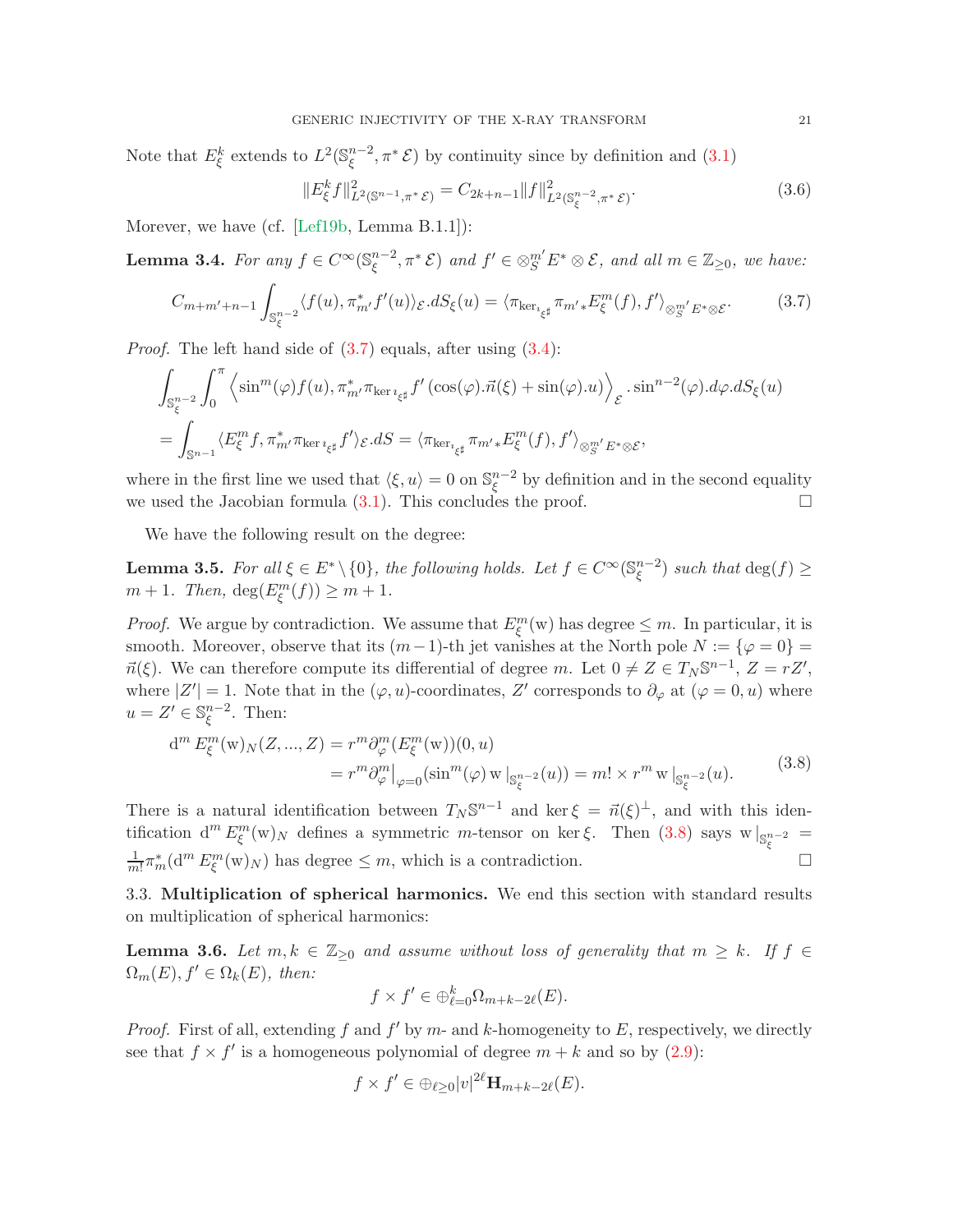The only non-trivial part is to show that the projection onto  $\oplus_{\ell \geq k+1} |v|^{2\ell} \mathbf{H}_{m+k-2\ell}(E)$  is zero. For that it suffices to show that  $\Delta^{\ell}(f \times f') = 0$  as long as  $\ell \geq k + 1$ . Observe that:

$$
\Delta(f \times f') = (\Delta f) \times f' + 2\nabla f \cdot \nabla f' + f \times (\Delta f') = 2 \sum_{i=1}^{n} \partial_{v_i} f \times \partial_{v_i} f',
$$

and thus by iteration:

$$
\Delta^{\ell}(f \times f') = 2^{\ell} \sum_{|\alpha|=\ell} \partial_v^{\alpha} f \times \partial_v^{\alpha} f',
$$

which clearly vanishes for  $\ell \geq k+1$  as  $f'$  is a polynomial of degree k.

In the particular case where  $k = 1$ , the previous lemma shows that  $f \in \Omega_1(E)$  gives rise to two operators  $f_{\pm}$  defined in the following way: if  $w \in \Omega_m(E)$ , then  $f \times w = f_w + f_w$ with  $f_{\pm} w \in \Omega_{m+1}(E)$ . Moreover, by extending f and w as 1- and m-homogeneous harmonic polynomials denoted by the same letter, we get ( $\nabla$  denotes the total gradient of E)

<span id="page-21-0"></span>
$$
f_{-w} = \frac{1}{n + 2(m - 1)} (\nabla f \cdot \nabla w)|_{\mathbb{S}^{n-1}}.
$$
 (3.9)

In fact, for non-zero f the map  $f_-\,:\,\Omega_m(E)\,\to\,\Omega_{m-1}(E)$  is surjective, implying also that  $f_+ : \Omega_m(E) \to \Omega_{m+1}(E)$  is injective (see [\[CL21a,](#page-53-0) Lemma 2.3]).

<span id="page-21-2"></span>**Lemma 3.7.** Assume  $n \geq 2$  and let  $m, k \in \mathbb{Z}_{\geq 0}$ . Consider  $w \in C^{\infty}(\mathbb{S}^{n-1})$  such that  $\deg(w) \geq 0$ m. Then, there exists  $f \in \mathbf{S}_k(E)$  such that  $\deg(f, w) \geq m + k$ .

Equivalently, there exists  $f \in \otimes_S^k E^*$  such that  $\deg(\pi_k^* f, w) \geq m + k$ .

*Proof.* We first prove the case  $k = 1$ ; the cases  $m = 0$  or  $k = 0$  are trivial so we assume  $m \geq 1$  from now on. We write  $w = \sum_{j=0}^{\infty} w_j$ , where  $w_j \in \Omega_i$ , and denote by the same letter the harmonic extension of  $w_j$  (as a j-homogeneous polynomial) to  $\mathbb{R}^n$ . Take  $\ell \geq m$  such that  $w_{\ell} \neq 0$ , and assume for any  $i = 1, \ldots, n$  that  $(v_i)_+ w_{\ell} + (v_i)_- w_{\ell+2} = 0$ , which by  $(3.9)$  is equivalent to:

$$
(n+2(\ell+1))^{-1}\partial_{v_i} w_{\ell+2}+v_i w_{\ell}-|v|^2(n+2(\ell-1))^{-1}\partial_{v_i} w_{\ell}=0.
$$

Multiplying by  $v_i$  and summing over i, we obtain using Euler's formula (i.e. homogeneity)

$$
-\frac{\ell+2}{n+2(\ell+1)} w_{\ell+2} = \frac{n+\ell-2}{n+2(\ell-1)} |v|^2 w_{\ell}.
$$

Applying  $\Delta$ , this contradicts the fact that  $w_{\ell} \neq 0$ .

For general  $k \in \mathbb{Z}_{\geq 1}$ , by iteratively applying the case  $k = 1$  above, there exist  $f_1, ..., f_k \in$  $\Omega_1(E)$  such that  $\deg(f_k \cdots f_1 \mathbf{w}) \geq m + k$ . Since  $f := f_k \cdots f_1 \in \mathbf{S}_k(E)$ , this completes the  $\Box$ 

Note that there is a straightforward extension to the bundle case (just by applying the previous lemma coordinate-wise), that is, when considering sections of a trivial bundle  $\pi^* \mathcal{E} \to$  $\mathbb{S}^{n-1}$ , where  $\pi : \mathbb{S}^{n-1} \to \{0\}$  is the constant map. We record it here and leave the proof as an exercise for the reader:

<span id="page-21-1"></span>**Lemma 3.8.** Let  $m, k \in \mathbb{Z}_{\geq 0}$ . Consider  $w \in C^{\infty}(\mathbb{S}^{n-1}, \pi^* \mathcal{E})$  such that  $\deg(w) \geq m$ . Then, there exists  $f \in \mathbf{S}_k(E) \otimes \text{End}_{\text{sk}}(\mathcal{E})$  such that  $\deg(f, w) \geq m + k$ .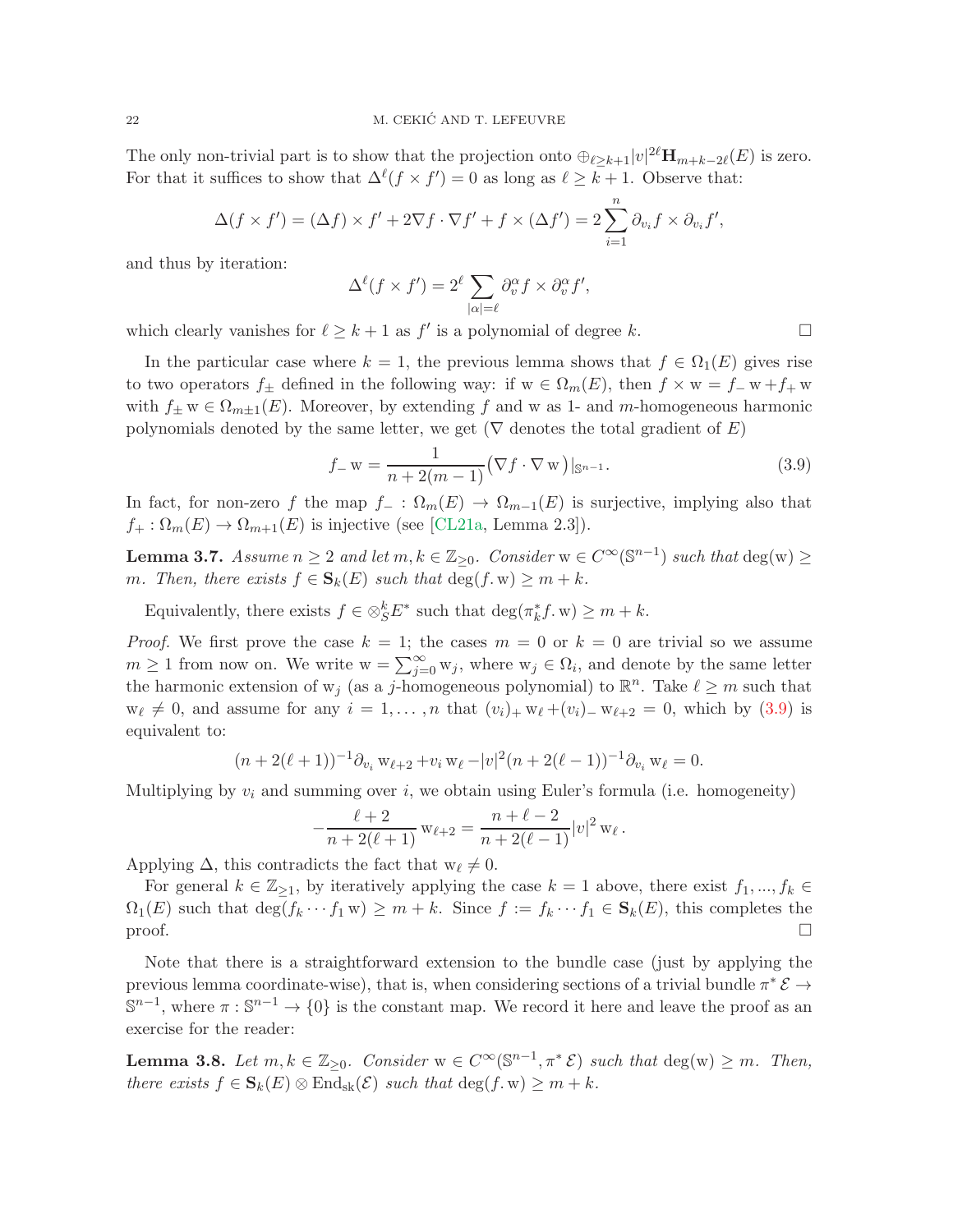#### <span id="page-22-0"></span>4. Pseudodifferential nature of perturbed generalized X-ray transforms

Under a weaker form, the results of this section can be found in [\[Gui17a,](#page-54-5) [GL21\]](#page-54-15) and in [\[Lef19b,](#page-55-21) Chapter 2] where the principal symbol of the generalized X-ray transform is computed in details. We here need a more general result where we "sandwich" (pseudo)differential operators:

<span id="page-22-2"></span>**Proposition 4.1.** Let  $P_R, P_L: C^\infty(SM, \pi^*\mathcal{E}) \to C^\infty(SM, \pi^*\mathcal{E})$  be differential operators of degree  $m_R, m_L \geq 0$  and fix  $m_1, m_2 \in \mathbb{N}_0$ . Then the operator

$$
A_{P_R,P_L} := \pi_{m_1*} P_L \mathcal{I}_{\nabla^{\mathcal{E}}} P_R \pi^*_{m_2},
$$

is a classical<sup>[8](#page-22-1)</sup> pseudodifferential operator of order  $m := m_R + m_L - 1$  in

$$
A_{P_R,P_L} \in \Psi^m(M,\otimes_S^{m_2}T^*M \otimes \mathcal{E} \to \otimes_S^{m_1}T^*M \otimes \mathcal{E}).
$$

Moreover, its principal symbol satisfies, for any  $f \in \otimes_S^{m_2} T_x^*M \otimes \mathcal{E}_x$  and  $f' \in \otimes_S^{m_1} T_x^*M \otimes \mathcal{E}_x$ :

<span id="page-22-4"></span>
$$
\langle \sigma_{A_{P_R, P_L}}(x, \xi) f, f' \rangle_{\otimes_S^{m_1} T^* M_x \otimes \mathcal{E}_x}
$$
  
= 
$$
\frac{2\pi}{|\xi|} \int_{\mathbb{S}_{\xi}^{n-2}} \left\langle \sigma_{P_R}((x, u), \xi_{\mathbb{H}}(x, u)) (\pi_{m_2}^* f(u)), \sigma_{P_L^*}((x, u), \xi_{\mathbb{H}}(x, u)) (\pi_{m_1}^* f'(u)) \right\rangle_{\mathcal{E}_x} dS_{\xi}(u),
$$
  
(4.1)

where  $\xi_{\mathbb{H}}(x, u) := \xi(d_{x, u} \pi(\bullet))$ . More explicitly, the principal symbol of  $A_{P_R, P_L}$  is given by the formula, for any  $m \in \mathbb{N}_0$ :

<span id="page-22-3"></span>
$$
\sigma_{A_{P_R, P_L}}(x, \xi) f = \frac{2\pi}{|\xi|} C_{m_1 + m + n - 1}^{-1} \pi_{\ker i_{\xi^\sharp}} \pi_{m_1 *} E_{\xi}^m \left[ \sigma_{P_L P_R}(x, u, \xi_{\mathbb{H}}(x, u)) (\pi_{m_2}^* \pi_{\ker i_{\xi^\sharp}} f) \right]. \tag{4.2}
$$

This was originally proved with  $P_L = P_R = \mathbb{1}$  in [\[Gui17a\]](#page-54-5), see also [\[Lef19b\]](#page-55-21). Note that one could actually take  $P_R$ ,  $P_L$  to be pseudodifferential of arbitrary order (that only makes the proof slightly longer but the idea is the same).

In the following, we will refer to this result as the sandwich Proposition [4.1.](#page-22-2) In the case where  $\mathcal{E} = \mathbb{C} \times M$ , the formula reads (using that  $\sigma_{P_L^*} = \overline{\sigma_{P_L}}$ ):

$$
\langle \sigma_{A_{P_R,P_L}}(x,\xi)f,f' \rangle_{\otimes_{S}^{m_1}T^*M_x \otimes \mathcal{E}_x}
$$
  
= 
$$
\frac{2\pi}{|\xi|} \int_{\mathbb{S}_{\xi}^{n-2}} \sigma_{P_R}((x,u),\xi_{\mathbb{H}}(x,u)) \sigma_{P_L}((x,u),\xi_{\mathbb{H}}(x,u)) \cdot \pi_{m_2}^* f(u) \cdot \overline{\pi_{m_1}^* f'(u)} dS_{\xi}(u).
$$

We will only prove Proposition [4.1](#page-22-2) in the case of the trivial line bundle with trivial connection in order to simplify the discussion; the generalization to the twisted case is straightforward modulo some tedious notations. We also make the following important remark:

<span id="page-22-5"></span>**Remark 4.2.** Proposition [4.1](#page-22-2) can also be generalized by considering differential operators

$$
P_R: C^{\infty}(SM, \otimes_S^{m_2}T^*(SM)) \to C^{\infty}(SM), \quad P_L: C^{\infty}(SM) \to C^{\infty}(SM, \otimes_S^{m_1}T^*(SM)),
$$

(of degree  $m_R, m_L \geq 0$ ) and looking at the operator:

$$
A_{P_R,P_L}:=\pi_{m_1,\text{Sas}_*}P_L\mathcal{I} P_R\pi_{m_2,\text{Sas}}^*,
$$

<span id="page-22-1"></span> ${}^{8}$ See below  $(4.5)$  for a definition.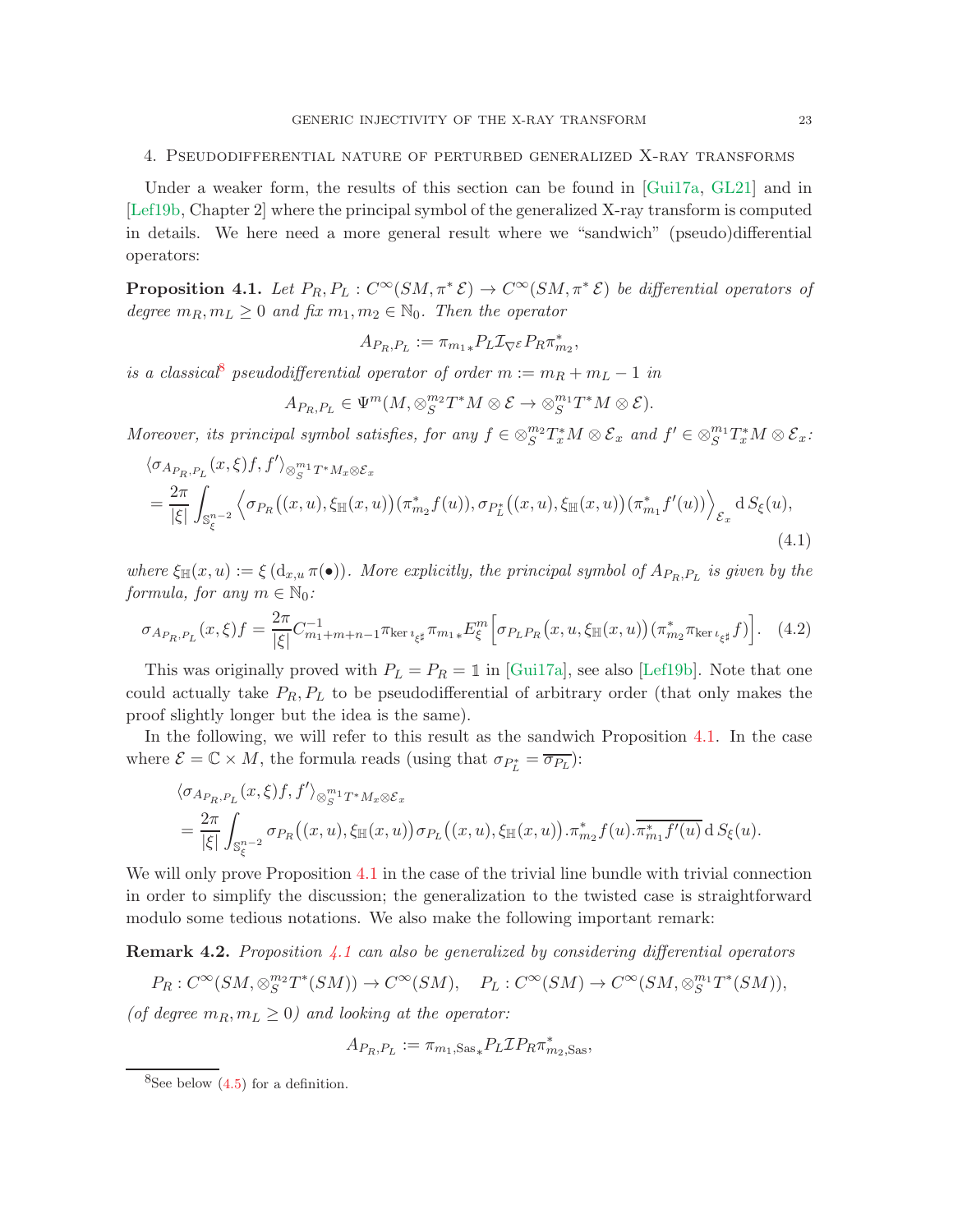where  $\pi_{m_2, \text{Sas}}^*$  denotes the Sasaki lift introduced in [\(2.13\)](#page-13-2). The same proof shows that this operator is pseudodifferential of order  $m_R + m_L - 1$  with principal symbol satisfying:

$$
\langle \sigma_{A_{P_R, P_L}}(x, \xi) f, f' \rangle_{\otimes_{S}^{m_1} T^* M_x} = \frac{2\pi}{|\xi|} \int_{\mathbb{S}_{\xi}^{n-2}} \sigma_{P_R}((x, u), \xi_{\mathbb{H}}(x, u)) (\pi_{m_2, \text{Sas}}^* f(u)) \cdot \overline{\sigma_{P_L^*}((x, u), \xi_{\mathbb{H}}(x, u)) (\pi_{m_1, \text{Sas}}^* f'(u))} dS_{\xi}(u), \tag{4.3}
$$

where  $\xi_{\mathbb{H}}(x, u) := \xi(d_{x,u} \pi(\bullet)).$  We leave this claim as an exercise for the reader.

First of all, for some  $\varepsilon > 0$  we set (here  $e^{tX} = \varphi_t^*$ ):

$$
\mathcal{I}_{\varepsilon} := \int_{-\varepsilon}^{+\varepsilon} e^{tX} \, \mathrm{d}\, t.
$$

<span id="page-23-3"></span>Lemma 4.3. The following property holds:

$$
\pi_{m_1*} P_L \mathcal{I} P_R \pi_{m_2}^* - \pi_{m_1*} P_L \mathcal{I}_{\varepsilon} P_R \pi_{m_2}^* \in \Psi^{-\infty}(M, \otimes_S^{m_2} T^*M \to \otimes_S^{m_1} T^*M).
$$

*Proof.* Recall that  $\mathcal{I} = R_{+,0} + R_{-,0} + \Pi_{+}$  and the term  $\Pi_{+}$  will only contribute to a smoothing operator. Observe that:

$$
\pi_{m_1*} P_L(R_{+,0} + R_{-,0}) P_R \pi_{m_2}^* - \pi_{m_1*} P_L \mathcal{I}_{\varepsilon} P_R \pi_{m_2}^*
$$
\n
$$
= \pi_{m_1*} P_L(e^{-\varepsilon X} R_{+,0} + e^{\varepsilon X} R_{-,0}) P_R \pi_{m_2}^* - \underbrace{2\varepsilon \cdot \pi_{m_1*} P_L \Pi_+ P_R \pi_{m_2}^*}_{\in \Psi^{-\infty}}.
$$

We want to prove that the first operator on the right hand side is smoothing. We deal with

$$
K := \pi_{m_1*} P_L e^{-\varepsilon X} R_{+,0} P_R \pi_{m_2}^*,
$$

while the other term is dealt with similarly. It is sufficient to prove that if  $f \in \mathcal{D}'(M, \otimes_S^{m_2} T^*M)$ , one has  $Kf \in C^{\infty}(M, \otimes_S^{m_1} T^*M)$ . For that, we will use the wavefront set calculus of Hörmander [Hör03, Chapter 8].

Using the notation of §[2.1,](#page-9-2) define the subbundles  $\mathbb{H}^*, \mathbb{V}^* \subset T^*(SM)$  such that  $\mathbb{H}^*(\mathbb{H} \oplus \mathbb{R} \cdot$  $X$  = 0,  $\mathbb{V}^*(\mathbb{V}) = 0$ . Observe that since  $\pi_{m_2}^*$  is a pullback operator, we have  $\mathbb{W}\mathrm{F}(\pi_{m_2}^*f) \subset \mathbb{V}^*$ (see also [\[Lef19a,](#page-55-6) Lemma 2.1] for a detailed proof). Since  $P_R$  is a differential operator, we have  $WF(P_R \pi_{m_2}^* f) \subset V^*$ . We then use the characterization of the wavefront set of the resolvent  $R_{+,0}$  in [\[DZ16,](#page-54-20) Proposition 3.3], namely<sup>[9](#page-23-0)</sup>:

<span id="page-23-2"></span>
$$
\mathrm{WF}'(R_{+,0}) \subset \Delta(T^*(SM)) \cup \Omega_+ \cup E_u^* \times E_s^*,\tag{4.4}
$$

where  $\Delta(T^*(SM))$  is the diagonal in  $T^*(SM) \times T^*(SM)$ , and

$$
\Omega_+ := \{ (\Phi_t(z,\xi), (z,\xi)) \mid t \ge 0, \ \langle \xi, X(z) \rangle = 0 \}
$$

is the positive flow-out and  $\Phi_t: T^*(SM) \to T^*(SM)$  is the symplectic lift of the geodesic flow  $(\varphi_t)_{t\in\mathbb{R}}$ , given by  $\Phi_t(z,\xi) := (\varphi_t(z), \mathrm{d} \varphi_t^{-\top}(\xi))^{10}$  $\Phi_t(z,\xi) := (\varphi_t(z), \mathrm{d} \varphi_t^{-\top}(\xi))^{10}$  $\Phi_t(z,\xi) := (\varphi_t(z), \mathrm{d} \varphi_t^{-\top}(\xi))^{10}$ . From  $(4.4)$  we obtain using [Hör03, Theorem 8.2.13]:

$$
\mathrm{WF}(R_{+,0}P_R\pi_{m_2}^*f)\subset E_u^*\cup_{t\geq 0}\Phi_t(\mathbb V^*\cap\ker\imath_X).
$$

<sup>&</sup>lt;sup>9</sup>We use the standard conventions, namely if  $B: C^{\infty}(M) \to \mathcal{D}'(M)$  is a linear operator with kernel  $K_B \in \mathcal{D}'(M \times M)$ , we define  $WF'(B) := \{(x, \xi, y, \eta) \in T^*M \times T^*M \mid (x, \xi, y, -\eta) \in WF(K_B)\}.$ 

<span id="page-23-1"></span><span id="page-23-0"></span> $10$ We use  $^{-\top}$  to denote the inverse transpose.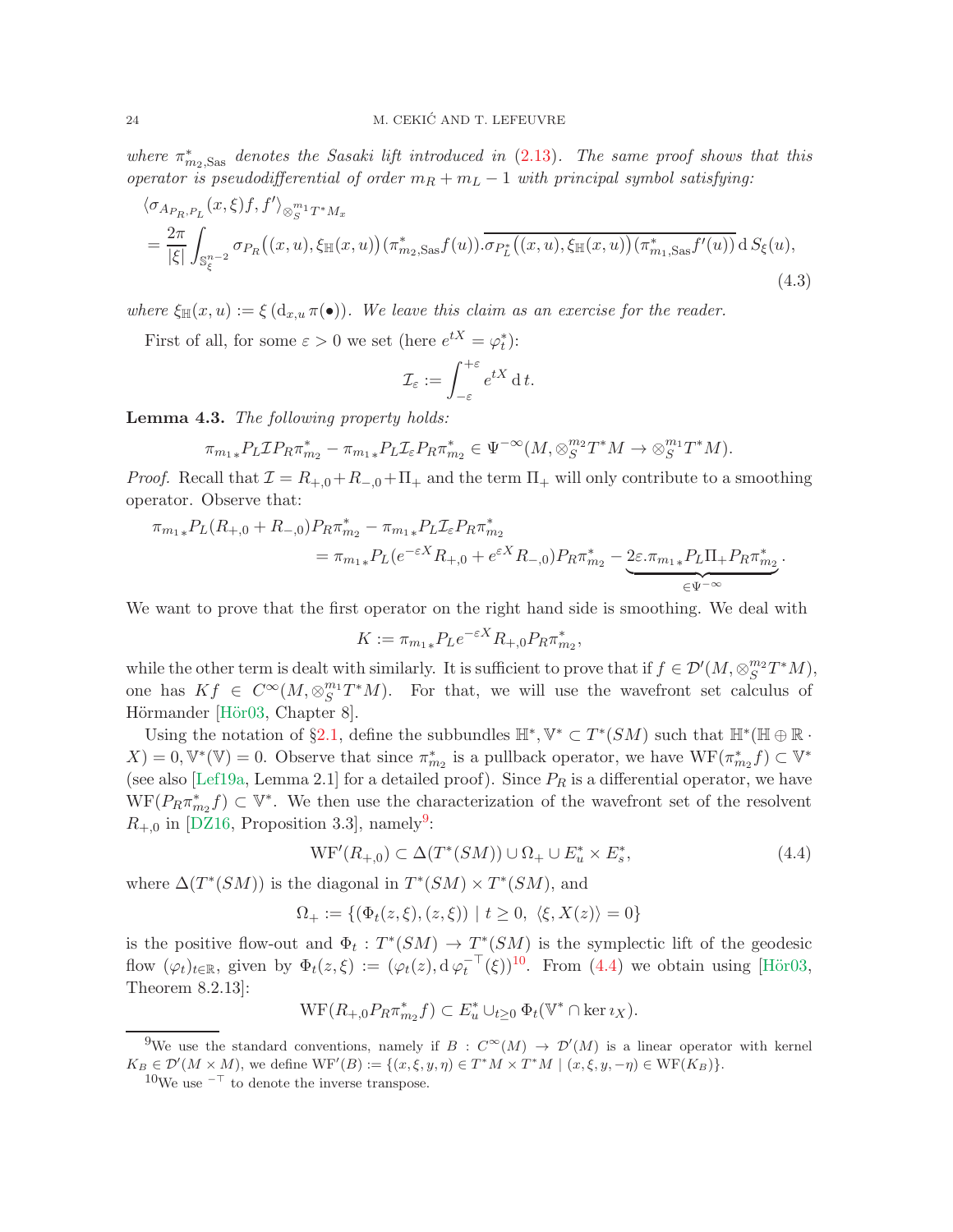By the behaviour of the wavefront set under pullbacks (see  $[\text{Hör03}, \text{Theorem 8.2.4}]:$ 

$$
\mathrm{WF}(P_L e^{-\varepsilon X} R_{+,0} P_R \pi_{m_2}^* f) \subset \mathrm{WF}(e^{-\varepsilon X} R_{+,0} P_R \pi_{m_2}^* f) \subset E_u^* \cup_{t \geq \varepsilon} \Phi_t(\mathbb{V}^* \cap \ker \iota_X).
$$

Next, as  $\pi_{m_1*}$  is a pushforward, we obtain (see [\[Mel03,](#page-55-23) Proposition 4.12]):

$$
\mathrm{WF}(Kf) \subset \left\{ (x,\xi) \in T^*M \mid \exists v \in S_x M, \, \xi(\mathrm{d}_{(x,v)} \,\pi(\bullet)) \in E_u^* \cup_{t \geq \varepsilon} \Phi_t(\mathbb{V}^* \cap \ker \imath_X) \right\},
$$

where we note that  $\xi(d_{(x,v)} \pi(\bullet)) \in \mathbb{V}^*(x,v)$ . As a consequence, the lemma is proved if we can show that  $\mathbb{V}^* \cap (E_u^* \cup_{t \geq \varepsilon} \Phi_t(\mathbb{V}^* \cap \ker \iota_X)) = \{0\}.$  But this follows from  $(2.7)$  and  $(2.8)$ , completing the proof.  $\Box$ 

We now turn to the sandwich Proposition [4.1.](#page-22-2) For that, it is convenient to use the historical characterization of pseudodifferential operators  $[H\ddot{\mathrm{o}}r65,$  Definition 2.1 which we now recall: P is a pseudodifferential operator of order  $m \in \mathbb{R}$  if  $P: C^{\infty}(M) \to C^{\infty}(M)$  is continuous, and there exists a sequence  $s_0 = 0 < s_1 < ...$  of real numbers converging to  $+\infty$  such that for all  $f \in C^{\infty}(M)$ ,  $S \in C^{\infty}(M)$  such that  $dS \neq 0$  on supp(f), there is an asymptotic expansion:

<span id="page-24-0"></span>
$$
e^{-i\frac{S}{h}}P(f e^{i\frac{S}{h}}) \sim h^{-m} \sum_{j=0}^{+\infty} P_j(f, S)h^{s_j}.
$$
 (4.5)

By this, we mean that for every integer  $N > 0$ , for every compact set <sup>[11](#page-24-1)</sup>K of real-valued functions  $S \in C^{\infty}(M)$  with  $dS \neq 0$  on supp(f), for every  $0 < h < 1$ , the following holds: the error term

<span id="page-24-2"></span>
$$
h^{-s_N+m} \left( e^{-i\frac{S}{h}} P\left( f e^{i\frac{S}{h}} \right) - h^{-m} \sum_{j=0}^{N-1} P_j(f, S) h^{s_j} \right)
$$
(4.6)

belongs to a bounded set in  $C^{\infty}(M)$  with bound independent of h. In particular, P is differential if and only if the sum  $(4.5)$  ranges over a finite number of j's and P is classical if the  $s_j$ 's take integer values.

*Proof of Proposition [4.1.](#page-22-2)* We first note that the formula  $(4.2)$  is an immediate consequence of  $(4.1)$  and Lemma [3.4;](#page-20-2) henceforth we focus on  $(4.1)$ . We divide the proof in two steps.

1. Principal symbol computation. For the moment, let us assume that the operator is pseudodifferential and compute its principal symbol. By Lemma [4.3,](#page-23-3) we can replace  $\mathcal I$  by  $\mathcal{I}_{\varepsilon}$  in the definition of the operator, that is, it suffices to compute the principal symbol of  $\pi_{m_1 *} P_L \mathcal{I}_{\varepsilon} P_R \pi_{m_2}^*$ .

Take a Lagrangian state  $f_h := e^{i\frac{S}{\lambda}} \widetilde{f}$ , where  $S \in C^{\infty}(M)$  is a real-valued, smooth phase such that  $S(x_0) = 0$ ,  $dS(x_0) = \xi_0$ ,  $\widetilde{f} \in C^{\infty}(M, \otimes_S^{m_2} T^*M)$  and  $\widetilde{f}(x_0) := f \in \otimes_S^{m_2} T^*_{x_0}M$ , and further assume that d S does not vanish on the support of  $\hat{f}$ . As  $P_R$  is a differential operator, we have:

$$
P_R \pi_{m_2}^* f_h = P_R \left( e^{i \frac{\pi_0^* S}{h}} \pi_{m_2}^* \widetilde{f} \right) = h^{-m_R} e^{i \frac{\pi_0^* S}{h}} \left( \sigma_{P_R} (\bullet, S_{\mathbb{H}}(\bullet)) . \pi_{m_2}^* \widetilde{f}(\bullet) + \mathcal{O}_{C^{\infty}}(h) \right),
$$

<span id="page-24-1"></span> $11$ A set  $A \subset C^{\infty}(M)$  is bounded if there exists a sequence  $(A_k)_{k \in \mathbb{Z}_{\geq 0}}$  such that for all  $f \in A, ||f||_{C^k(M)} \leq A_k$ . It is known that A is compact if and only if it is closed and bounded.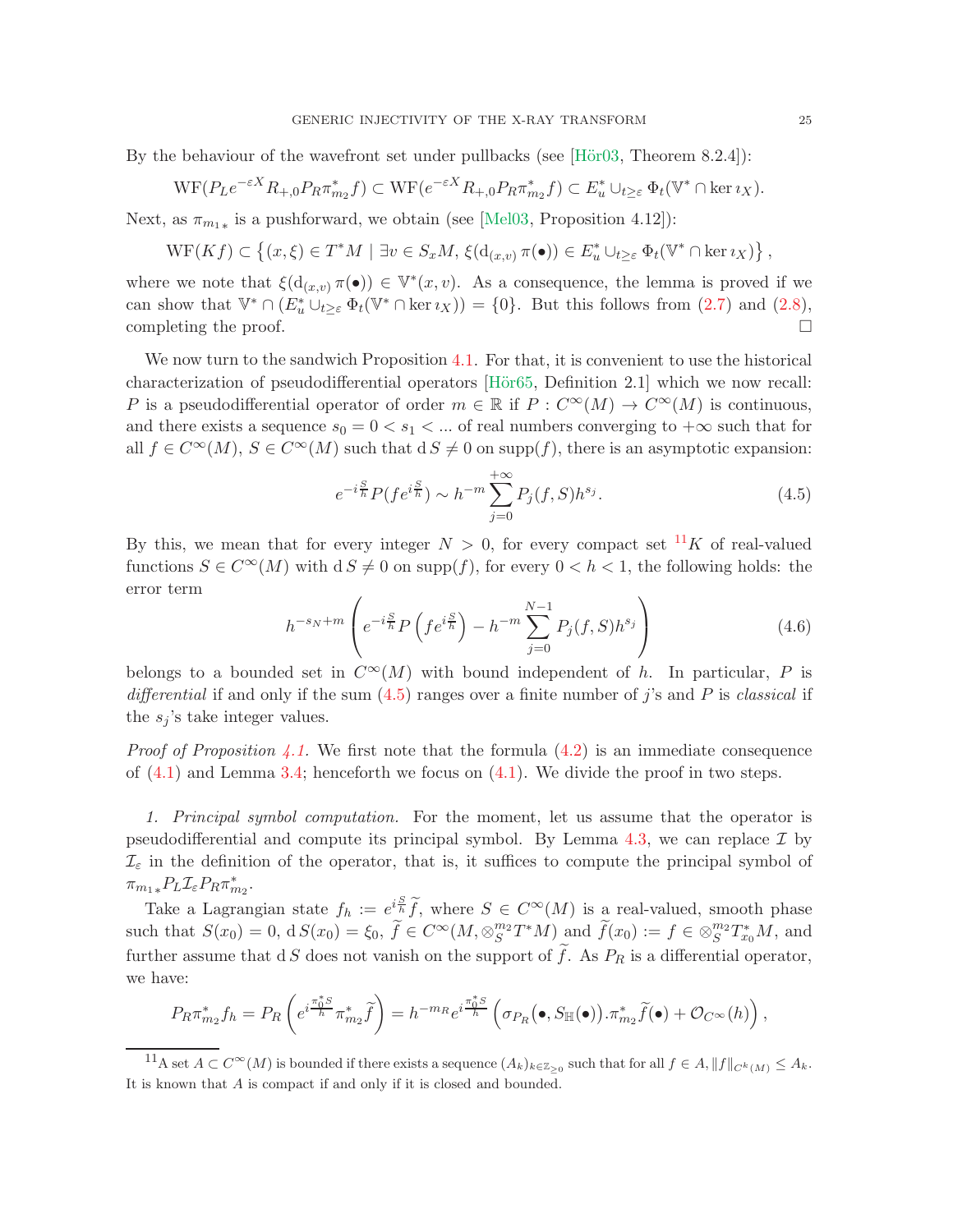where  $S_{\mathbb{H}}(x, v) := d_x S \circ d_{(x, v)} \pi$ . Hence:

$$
\mathcal{I}_{\varepsilon} P_R \pi_{m_2}^* f_h(x, v) = \int_{-\varepsilon}^{+\varepsilon} h^{-m_R} e^{\frac{i}{h} S(\pi(\varphi_t(x, v)))} \times \left( \sigma_{P_R} \big(\varphi_t(x, v), S_\mathbb{H}(\varphi_t(x, v))\big) \pi_{m_2}^* \widetilde{f}(\varphi_t(x, v)) + \mathcal{O}_{C^\infty}(h) \right) dt,
$$

and thus:

$$
P_L \mathcal{I}_{\varepsilon} P_R \pi_{m_2}^* f_h(x, v) = \int_{-\varepsilon}^{+\varepsilon} h^{-(m_R + m_L)} e^{\frac{i}{h} S(\pi(\varphi_t(x, v)))} \Big( \sigma_{P_R} \big( \varphi_t(x, v), S_{\mathbb{H}}(\varphi_t(x, v)) \big) \times \sigma_{P_L} \big( (x, v), S_{\mathbb{H}}^{(t)}(x, v) \big) \pi_{m_2}^* \widetilde{f}(\varphi_t(x, v)) + \mathcal{O}_{C^{\infty}}(h) \Big) \, \mathrm{d} \, t,
$$

where  $S_{\mathbb{H}}^{(t)}(x,v) := d_x S \circ d_{(x,v)} \pi \circ d_{(x,v)} \varphi_t$  (and  $S_{\mathbb{H}}^{(0)} = S_{\mathbb{H}}$ ). This gives for  $m = m_R + m_L - 1$ and any  $f' \in \otimes_S^{m_1} T_{x_0}^* M$ :

<span id="page-25-0"></span>
$$
\langle \sigma_{A_{P_R, P_L}}(x_0, \xi_0) f, f' \rangle_{\otimes_{S}^{m_1} T_{x_0}^* M} = \lim_{h \to 0} h^m \langle (A_{P_R, P_L} f_h)(x_0), f' \rangle_{\otimes_{S}^{m_1} T_{x_0}^* M}
$$
  
\n
$$
= \lim_{h \to 0} h^m \int_{S_{x_0} M} (P_L \mathcal{I}_{\varepsilon} P_R \pi_{m_2}^* f_h)(x_0, v) \cdot \overline{\pi_{m_1}^* f'(x_0, v)} dS_{x_0}(v)
$$
  
\n
$$
= \lim_{h \to 0} h^{-1} \int_{S_{x_0} M} \int_{-\varepsilon}^{+\varepsilon} e^{\frac{i}{h} S(\pi(\varphi_t(x_0, v)))} \cdot \overline{\pi_{m_1}^* f'(v)}
$$
  
\n
$$
\times \left( \sigma_{P_R} (\varphi_t(x_0, v), S_{\mathbb{H}}(\varphi_t(x_0, v))) \cdot \sigma_{P_L} ((x_0, v), S_{\mathbb{H}}^{(t)}(x_0, v)) \cdot \pi_{m_2}^* \widetilde{f}(\varphi_t(x_0, v)) + \mathcal{O}_{C^{\infty}}(h) \right) dt dS_{x_0}(v),
$$
\n(4.7)

where  $dS_{x_0}$  stands for the round measure on the sphere  $S_{x_0}M$ . As we shall see, the term  $h^{-1}$ comes from the fact that we will perform a stationary phase over a two-dimensional space.

We define the (real) phase  $\Phi : (-\varepsilon, \varepsilon) \times S_{x_0}M \to \mathbb{R}$  by  $\Phi(t, v) := S(\pi(\varphi_t(x_0, v)))$ . We recall (see §[3.1\)](#page-16-3) the diffeomorphism, singular at the poles,  $\mathbb{S}_{\xi_0}^{n-2}$  $_{\xi_0}^{n-2} \times (0, \pi) \ni (u, \varphi) \mapsto v(u, \varphi) :=$  $\cos(\varphi)\vec{n}(\xi_0) + \sin(\varphi)u \in S_{x_0}M$ . Observe that for fixed  $u \in \mathbb{S}_{\xi_0}^{n-2}$  $_{\xi_0}^{n-2}$ , the phase  $\Phi_u : (-\varepsilon, \varepsilon) \times$  $(0, \pi) \to \mathbb{R}$  defined by  $\Phi_u(t, \varphi) := \Phi(t, v(u, \varphi))$  has a critical point at  $t = 0, \varphi = \frac{\pi}{2}$  $\frac{\pi}{2}$  and the determinant of the Hessian at this point is equal to  $-|\mathrm{d}S(x_0)|^2 = -|\xi_0|^2$  (see the proof of [\[GL21,](#page-54-15) Theorem 4.4] or [\[Lef19b,](#page-55-21) Theorem 2.5.1] for further details). Hence by the stationary phase lemma [\[Zwo12,](#page-56-8) Theorem 3.16], for any  $u \in \mathbb{S}_{\xi_0}^{n-2}$  $_{\xi_0}^{n-2}$ , writing  $v = v(u, \varphi)$ :

<span id="page-25-1"></span>
$$
\lim_{h \to 0} h^{-1} \int_0^{\pi} \int_{-\varepsilon}^{+\varepsilon} e^{\frac{i}{h} \Phi_u(t,\varphi)} \cdot \overline{\pi_{m_1}^* f'(v)} \cdot (\mathcal{O}_{C^{\infty}}(h) + \n+ \sigma_{P_R}(\varphi_t(x_0, v), S_{\mathbb{H}}(\varphi_t(x_0, v))) \cdot \sigma_{P_L}((x_0, v), S_{\mathbb{H}}^{(t)}(x_0, v)) \cdot \pi_{m_2}^* \tilde{f}(\varphi_t(x_0, v)) ) \sin^{n-2}(\varphi) dt d\varphi
$$
\n
$$
= \frac{2\pi}{|\xi_0|} \sigma_{P_R}((x_0, u), S_{\mathbb{H}}(x_0, u)) \cdot \sigma_{P_L}((x_0, u), S_{\mathbb{H}}(x_0, u)) \cdot \pi_{m_2}^* f(u) \cdot \overline{\pi_{m_1}^* f'(u)}.
$$
\n(4.8)

Using that this limit is uniform in u and integrating over  $\mathbb{S}_{\xi_0}^{n-2}$  $_{\xi_0}^{n-2}$ , inserting into [\(4.7\)](#page-25-0), as well as recalling the Jacobian formula  $(3.1)$ , completes the proof.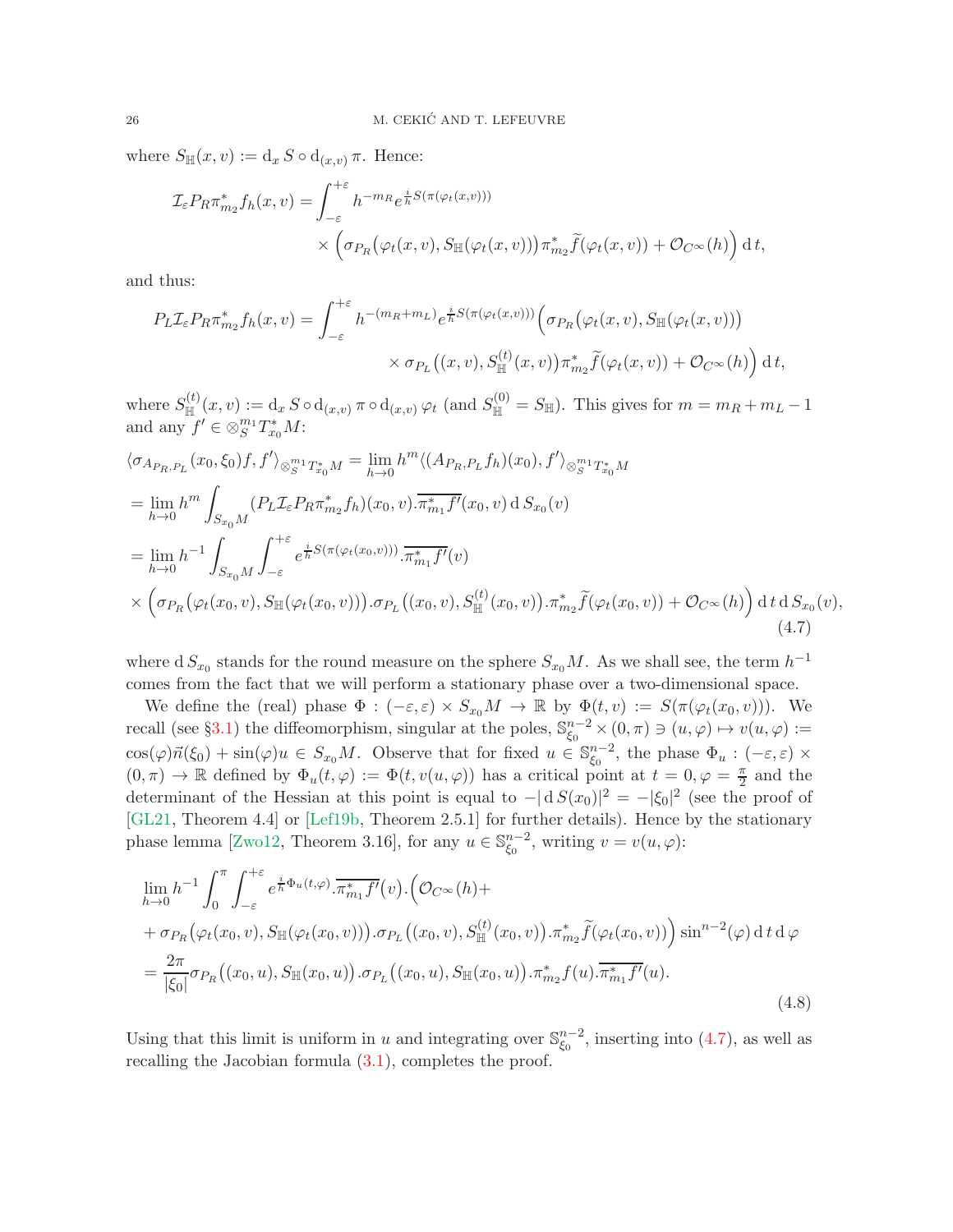2. Pseudodifferential nature. By the characterization  $(4.5)$  of  $\Psi$ DOs via the asymptotic expansion, the proof is very similar to the first point except that one needs to go to arbitrary order in the expansions. For the sake of simplicity, we assume that  $m_1 = m_2 = 0$  (this does not change the nature of the proof). Consider an arbitrary  $f \in C^{\infty}(M)$  and a compact set  $K \subset C^{\infty}(M)$  of (real) phases S such that  $dS \neq 0$  on supp(f). By compactness there is an  $\varepsilon > 0$  such that for  $S \in K$ ,  $dS \neq 0$  on the 2 $\varepsilon$ -neighbourhood of supp(f). By Lemma [4.3,](#page-23-3) it suffices to show that  $\pi_{0*}P_L\mathcal{I}_{\varepsilon}P_R\pi_0^*$  is a pseudodifferential operator of order m. In fact, for  $d(x, \text{supp}(f)) \geq \varepsilon$  by the definition of  $\mathcal{I}_{\varepsilon}$  we have that  $\pi_{0*}P_L\mathcal{I}_{\varepsilon}P_R\pi_0^*$  $\left( f e^{i \frac{S}{h}} \right) = 0$ . Therefore, in what follows we will consider only  $x \in N_{\varepsilon} := \{x \in M \mid d(x, \text{supp}(f)) < \varepsilon\}.$ 

Since  $P_R$  is differential, we can write

$$
P_R \pi_0^* \left( f e^{i \frac{S}{h}} \right) = h^{-m_R} e^{i \frac{\pi_0^* S}{h}} \underbrace{\sum_{j=0}^{m_R} P_R^{(j)}(\pi_0^* f, \pi_0^* S) h^j}_{=:f_h} = h^{-m_R} e^{i \frac{\pi_0^* S}{h}} f_h,
$$

where  $P_R^{(j)}$  $\int_R^{(j)} (\pi_0^* f, \pi_0^* S)(x, v)$  depends on the jet of order  $\leq j$  of f at x (and on the  $(m_R - j)$ -th jet of the phase  $S$ ). Then:

$$
\mathcal{I}_{\varepsilon} P_R \pi_0^* \left( f e^{i \frac{S}{h}} \right) (x, v) = h^{-m_R} \int_{-\varepsilon}^{+\varepsilon} e^{\frac{i}{h} \pi_0^* S(\varphi_t(x, v))} f_h(\varphi_t(x, v)) \, \mathrm{d} \, t,
$$

which gives:

$$
P_L \mathcal{I}_{\varepsilon} P_R \pi_0^* \left( f e^{i \frac{S}{h}} \right)(x, v) = h^{-(m_R + m_L)} \int_{-\varepsilon}^{+\varepsilon} e^{\frac{i}{h} \pi_0^* S(\varphi_t(x, v))} \sum_{k=0}^{m_L} h^k P_L^{(k)} \left( e^{tX} f_h, e^{tX} \pi_0^* S \right)(x, v) dt,
$$

and thus:

$$
\pi_{0*}P_L \mathcal{I}_{\varepsilon} P_R \pi_0^* \left( f e^{i \frac{S}{h}} \right)(x)
$$
  
=  $h^{-(m_R + m_L)} \int_{S_x M} \int_{-\varepsilon}^{+\varepsilon} e^{\frac{i}{h} \pi_0^* S(\varphi_t(x,v))} \sum_{k=0}^{m_L} h^k P_L^{(k)} \left( e^{tX} f_h, e^{tX} \pi_0^* S \right)(x, v) dt dv.$ 

By introducing  $\xi := d S(x) \neq 0$ , and using the coordinates  $(u, \varphi) \in \mathbb{S}_{\xi}^{n-2} \times (0, \pi)$  on  $S_x M$  as in the previous step, as well as the formula [\(3.1\)](#page-16-2), writing  $v = v(u, \varphi)$  we obtain:

$$
\pi_{0*}P_L \mathcal{I}_{\varepsilon} P_R \pi_0^* \left( f e^{i \frac{S}{h}} \right)(x) = h^{-(m_R + m_L)}
$$
\n
$$
\times \int_{\mathbb{S}_{\xi}^{n-2}} \int_0^{\pi} \int_{-\varepsilon}^{+\varepsilon} e^{\frac{i}{h} \pi_0^* S(\varphi_t(x,v))} \sum_{k=0}^{m_L} h^k P_L^{(k)} \left( e^{tX} f_h, e^{tX} \pi_0^* S \right)(x,v) \sin^{n-2}(\varphi) dt d\varphi dS_{\xi}(u)
$$
\n
$$
= :F(x,u,\varphi,t)
$$
\n
$$
= h^{-(m_R + m_L)} \int_{\mathbb{S}_{\xi}^{n-2}} \left( \int_0^{\pi} \int_{-\varepsilon}^{+\varepsilon} e^{\frac{i}{h} \pi_0^* S(\varphi_t(x,v(u,\varphi)))} F(x,u,\varphi,t) dt d\varphi \right) dS_{\xi}(u).
$$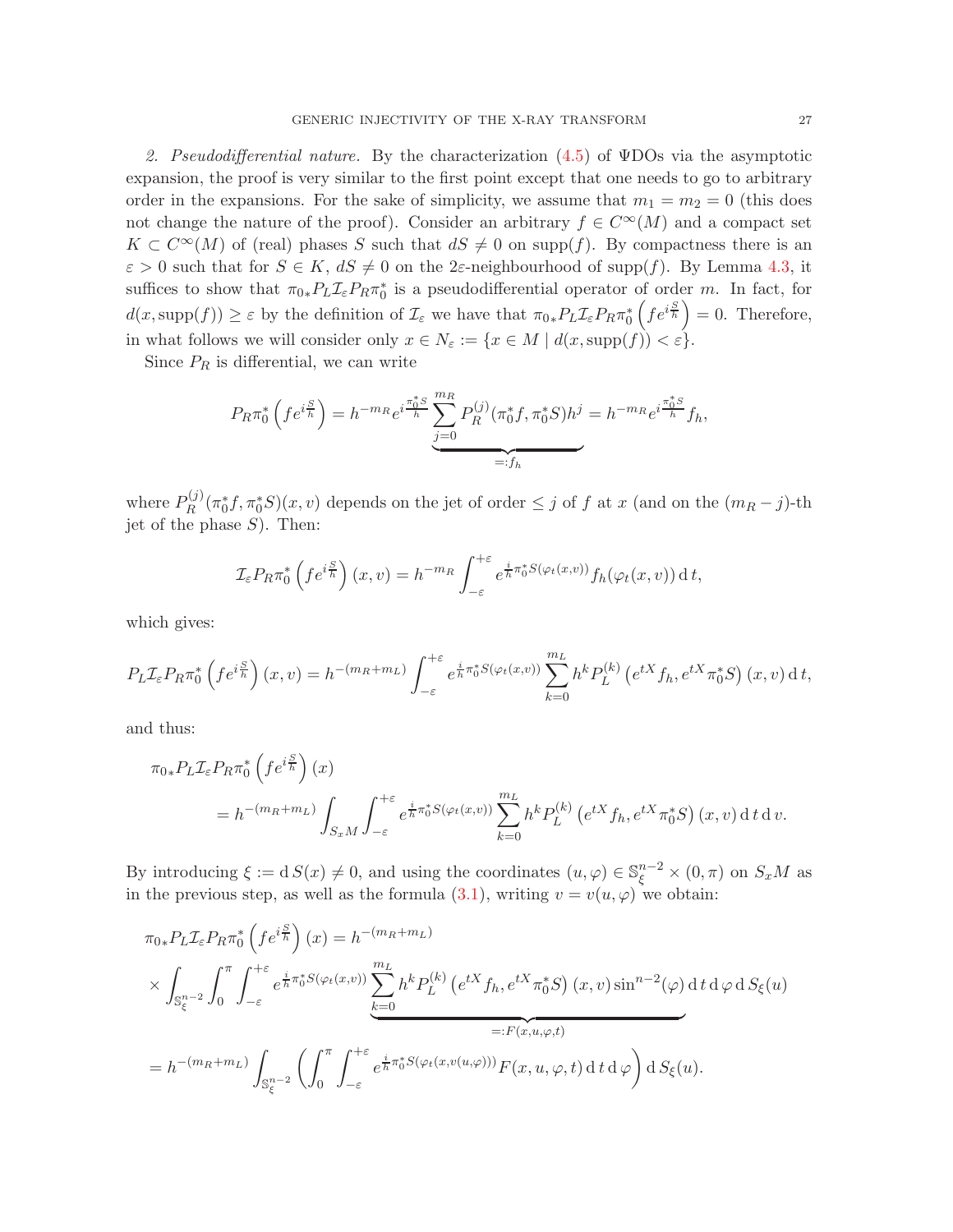As in [\(4.8\)](#page-25-1), for fixed  $x \in M$ ,  $u \in \mathbb{S}_{\xi}^{n-2}$  $\int_{\xi}^{n-2}$ , we apply the stationary phase lemma [\[Zwo12,](#page-56-8) Theorem 3.16] at  $t = 0$ ,  $\varphi = \frac{\pi}{2}$ , which gives:

<span id="page-27-2"></span>
$$
\pi_{0*} P_L \mathcal{I}_{\varepsilon} P_R \pi_0^* \left( f e^{i \frac{S}{h}} \right)(x)
$$
\n
$$
= h^{-(m_R + m_L - 1)} \int_{\mathbb{S}_{\xi}^{n-2}} e^{i \frac{S(x)}{h}} \left( \sum_{\ell=0}^{N-1} h^{\ell} A_{2\ell}(x, u, D_{\varphi}, D_t) F \left( x, u, \frac{\pi}{2}, 0 \right) + h^N R_N'(x, u) \right) dS_{\xi}(u)
$$
\n
$$
= h^{-(m_R + m_L - 1)} e^{i \frac{S(x)}{h}} \left( \sum_{\ell=0}^{N-1} h^{\ell} \int_{\mathbb{S}_{\xi}^{n-2}} A_{2\ell}(x, u, D_{\varphi}, D_t) F \left( x, u, \frac{\pi}{2}, 0 \right) dS_{\xi}(u) + h^N R_N(x) \right). \tag{4.9}
$$

Here, for any  $\ell \in \mathbb{N}$ ,  $A_{2\ell}(x, u, D_{\varphi}, D_t)$  is a differential operator of degree  $\leq 2\ell$  depending smoothly on x and u and  $R'_N$  satisfies the bound

$$
||R'_N||_{C^0(N_\varepsilon\times\mathbb{S}_\xi^{n-2})}\leq C_N||F||_{C^{2N+3}(SN_\varepsilon)},
$$

where SU denotes the unit tangent bundle of U (where F is defined). The order  $2N + 3 =$  $2N + 2 + 1$  comes from the remainder term in [\[Zwo12,](#page-56-8) Theorem 3.16]. After integration in the variable u, i.e. setting  $R_N(x) = \int_{\mathbb{S}_{\xi}^{n-2}} R'_N(x, u) dS_{\xi}(u)$ , this gives:

<span id="page-27-1"></span>
$$
||R_N||_{C^0(N_\varepsilon)} \le C_N ||F||_{C^{2N+3}(SN_\varepsilon)},
$$
\n(4.10)

and one can control higher order derivatives of  $R_N$  in the same fashion (up to increasing the order of the norm on the right-hand side of [\(4.10\)](#page-27-1)).

Next, observe that by definition:

$$
F(x, u, \varphi, t) = \sin^{n-2}(\varphi) \sum_{k=0}^{m} P_L^{(k)} \left( e^{tX} \sum_{j=0}^{m} P_R^{(j)}(\pi_0^* f, \pi_0^* S) h^j, e^{tX} \pi_0^* S \right) (x, v(u, \varphi)) h^k,
$$

which implies that the  $C^k$ -norms of F are controlled by the  $C^{k'}$ -norms of f and S (for some  $k' \gg k$ , that is the remainder  $R_N$  is indeed negligible in the sense of [\(4.6\)](#page-24-2). Also note that  $A_{2\ell}(x, u, D_{\varphi}, D_t) F(x, u, \frac{\pi}{2}, 0)$  depends only on a finite number  $K(\ell)$  of derivatives of the function f and the phase S at x. Hence [\(4.9\)](#page-27-2) shows that the operator is pseudodifferential.  $\square$ 

## 5. Generic injectivity with respect to the connection

<span id="page-27-0"></span>We now prove Theorem [1.8](#page-7-1) in this section. This case is much less technical than the metric case but still provides a good insight on the argument. In what follows, differentiation will be mostly carried out without recalling that the objects depend smoothly on the parameter and we refer the reader to  $\S2.4$ , Lemma [2.3](#page-16-1) for further details.

5.1. Preliminary remarks. Consider an Anosov Riemannian manifold  $(M, q)$  with a Hermitian vector bundle  $\mathcal{E} \to M$ , equipped with a unitary connection  $\nabla^{\mathcal{E}}$ . Consider a linear perturbation  $\nabla^{\mathcal{E}} + \tau \Gamma$  for some skew-Hermitian  $\Gamma \in C^{\infty}(M, T^*M \otimes \text{End}_{sk}(\mathcal{E}))$  and  $\tau \in \mathbb{R}$ , and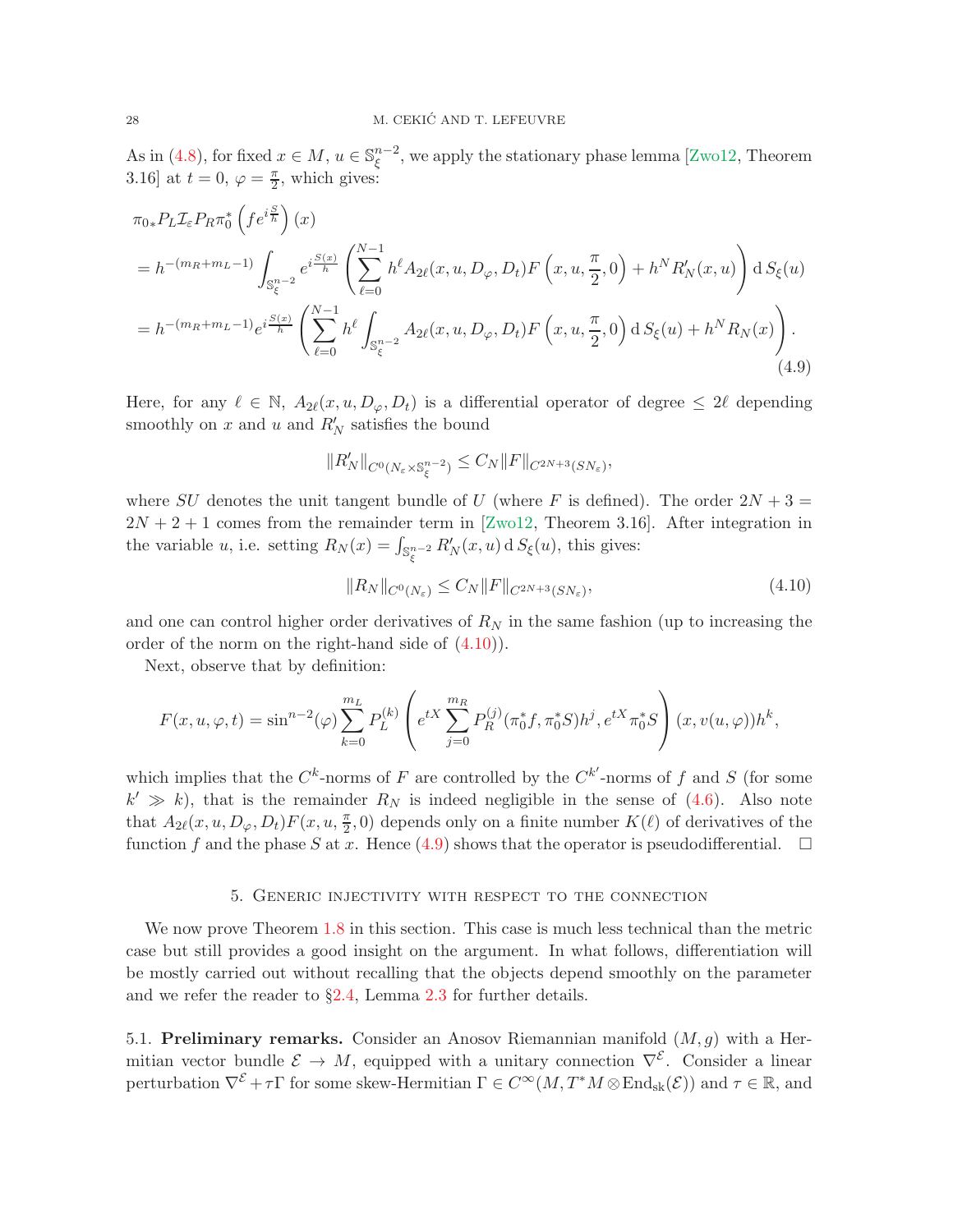the operator  $\mathbf{X}_{\tau} := \pi^*(\nabla^{\mathcal{E}} + \tau \Gamma)_X$ , where we recall that  $\pi : SM \to M$  is the footpoint projection. We set  $\mathbf{X} := \mathbf{X}_0$ . For the sake of simplicity, let us assume that ker  $\mathbf{X}|_{C^{\infty}(SM,\mathcal{E})} = \{0\}^{12}$  $\mathbf{X}|_{C^{\infty}(SM,\mathcal{E})} = \{0\}^{12}$  $\mathbf{X}|_{C^{\infty}(SM,\mathcal{E})} = \{0\}^{12}$ , which is generically true by [\[CL21a\]](#page-53-0). We will consider the operator

$$
P_\tau := \pi_{\ker D_0^*} \Delta_0 \Pi_m^\tau \Delta_0 \pi_{\ker D_0^*},
$$

where  $\Pi_m^{\tau} = \pi_{m*} (\mathbf{R}^{\tau}_+ + \mathbf{R}^{\tau}_-) \pi_m^*$ ,  $\Delta_0$  is an elliptic, formally self-adjoint, positive, pseudodifferential operator with diagonal principal symbol of order  $k > 1/2$  that induces an isomorphism on Sobolev spaces  $H^s$  for any s and  $D_{\tau}$  denotes the twisted (with respect to  $\nabla^{\mathcal{E}} + \tau \Gamma$ ) sym-metric derivative on tensors, as in §[2.2.3.](#page-13-1) Here  $\mathbf{R}_{\pm}^{\tau} := -\mathbf{R}_{\pm}^{\tau}(z=0)$  is the (opposite of) resolvent at zero of  $X<sub>\tau</sub>$  as defined in §[2.3.3.](#page-15-0) It is important to note that

$$
\pi_{\ker D_{\tau}^*} \Pi_m^{\tau} = \Pi_m^{\tau} \pi_{\ker D_{\tau}^*} = \Pi_m^{\tau},
$$

and that by continuity we have:

<span id="page-28-4"></span>**Lemma 5.1.** For  $|\tau|$  small enough, the map  $\tau \mapsto \pi_{\ker D_{\tau}^*} \in \Psi^0(M, \otimes_S^m T^*M \otimes \mathcal{E})$  is continuous. Moreover, for all  $s \in \mathbb{R}$ , there exists  $\varepsilon = \varepsilon(s) > 0$  and  $C = C(s) > 0$  such that for  $|\tau| < \varepsilon$ .

<span id="page-28-2"></span>
$$
\forall f \in H^{s+k}(M, \otimes_S^m T^*M \otimes \mathcal{E}), \ \|\pi_{\ker D_{\tau}^*}\Delta_0\pi_{\ker D_{\tau}^*}f\|_{H^s} \geq C\|\pi_{\ker D_{\tau}^*}f\|_{H^{s+k}}.\tag{5.1}
$$

Hence for any  $s \in \mathbb{R}$ , for all  $|\tau| < \varepsilon$ , where  $\varepsilon = \varepsilon(s) > 0$  is small enough, the following maps are isomorphisms:

$$
\pi_{\ker D_{\tau}^*} \Delta_0 \pi_{\ker D_0^*} : \ker D_0^* \cap H^{s+k} \to \ker D_{\tau}^* \cap H^s,
$$
  

$$
\pi_{\ker D_0^*} \Delta_0 \pi_{\ker D_{\tau}^*} : \ker D_{\tau}^* \cap H^{s+k} \to \ker D_0^* \cap H^s.
$$

*Proof.* The first claim is obvious from the formula (see  $(2.10)$ ):

$$
\pi_{\ker D_{\tau}^*} = \mathbb{1} - D_{\tau} (D_{\tau}^* D_{\tau})^{-1} D_{\tau}^*.
$$

Here it is important that ker  $D_{\tau}|_{H^{s}} = \{0\}$  for any  $s \in \mathbb{R}$  which follows from the fact that  $D_{\tau}$  is elliptic and the following observation: if  $D_0 f = 0$ , then  $\mathbf{X} \pi_m^* f = 0$  by  $(2.15)$  and this implies  $f = 0$  by our assumptions, so the map  $(D^*_{\tau}D_{\tau})^{-1}$  is continuous with respect to  $\tau^{13}$  $\tau^{13}$  $\tau^{13}$ .

Next, since  $\Delta_0$  is an isomorphism on Sobolev spaces  $H^s$ , we have that  $\|\Delta_0 f\|_{H^s} \geq C_s \|f\|_{H^{s+k}}$ for some  $C_s > 0$ . Using the identity

$$
\pi_{\ker D_{\tau}^{*}}\Delta_{0}\pi_{\ker D_{\tau}^{*}}=[\pi_{\ker D_{\tau}^{*}}-\pi_{\ker D_{0}^{*}},\Delta_{0}]\pi_{\ker D_{\tau}^{*}}+[\pi_{\ker D_{0}^{*}},\Delta_{0}]\pi_{\ker D_{\tau}^{*}}+\Delta_{0}\pi_{\ker D_{\tau}^{*}},
$$

as well as that  $[\pi_{\ker D_0^*} - \pi_{\ker D_\tau^*}, \Delta_0] = o_{\Psi^{k-1}}(1)$ , we obtain the estimate

<span id="page-28-3"></span>
$$
\|\pi_{\ker D_{\tau}^*} f\|_{H^{s+k}} \le C_s \|\Delta_0 \pi_{\ker D_{\tau}^*} f\|_{H^s} \le C'(\|\pi_{\ker D_{\tau}^*} \Delta_0 \pi_{\ker D_{\tau}^*} f\|_{H^s} + \|\pi_{\ker D_{\tau}^*} f\|_{H^{s+k-1}}) (5.2)
$$

<span id="page-28-0"></span><sup>&</sup>lt;sup>12</sup>The following arguments can be generalized to the case where ker **X** consists of *stable* elements of degree 0 (equivalently, we will say that ker  $X$  is stably non-empty): by stable, we mean that any perturbation of the operator will still have the same resonant space at 0 and that this space only contains elements of degree 0. This is the case for the operator X acting on functions as it always has  $\mathbb{C} \cdot 1$  (the constant sections) as resonant space at  $z = 0$ ; this is also the case for  $(\pi^* \nabla^{\text{End}(\mathcal{E})})_X$  as it always contains  $\mathbb{C} \cdot \mathbb{1}_{\mathcal{E}}$  and is generically equal to  $\mathbb{C} \cdot \mathbb{1}_{\mathcal{E}}$  by [\[CL21a\]](#page-53-0) (where  $\nabla^{\text{End}(\mathcal{E})}$  is the induced connection on  $\text{End}(\mathcal{E})$ ). Instead of taking the resolvent at 0, one needs to work with the holomorphic part of the resolvent. This is done in the metric case, see §[6.](#page-37-0) For the sake of simplicity, we assume in this section that  $\ker X$  is trivial.

<span id="page-28-1"></span><sup>&</sup>lt;sup>13</sup>If ker **X** is not empty but stably non-empty, this also works.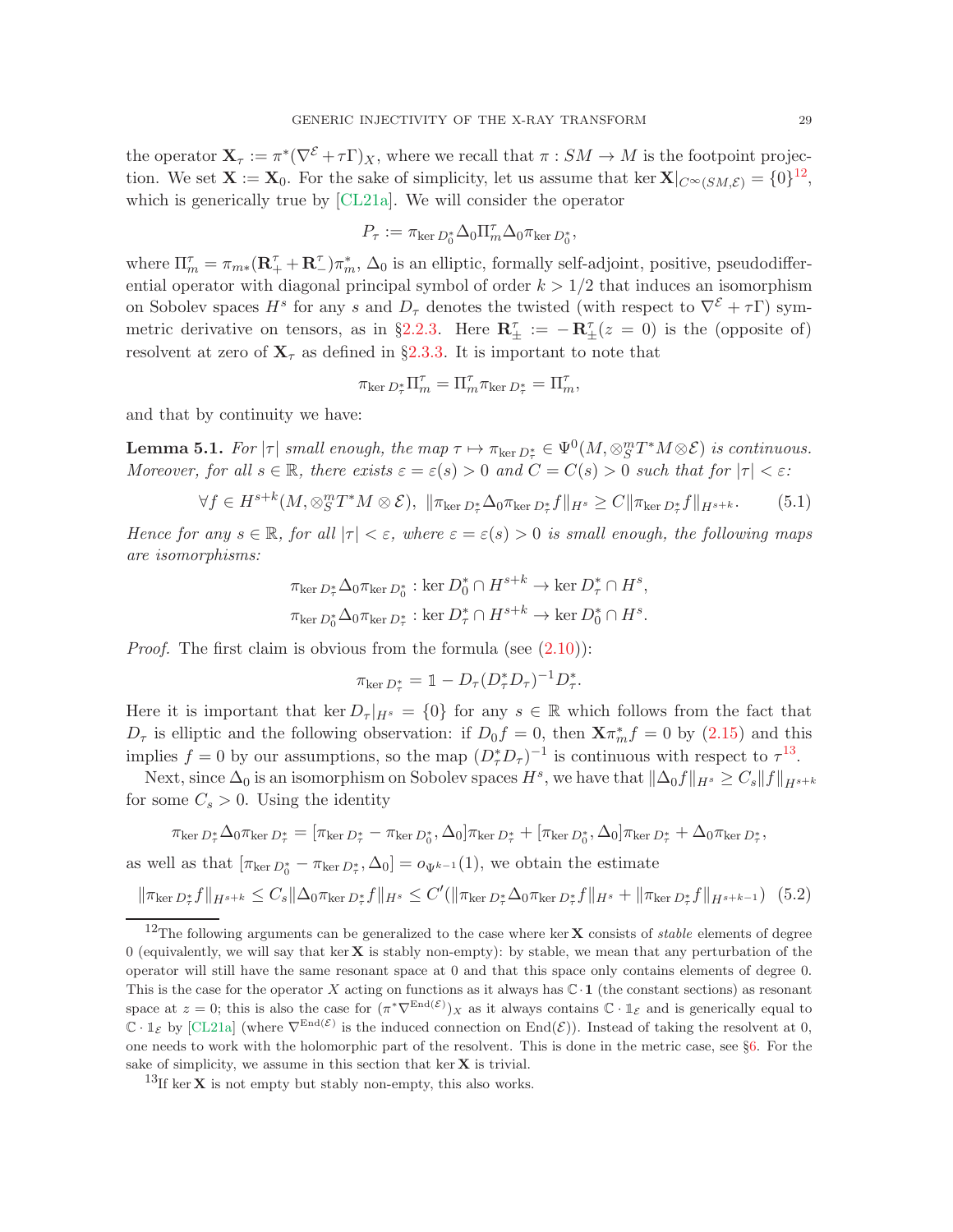for some constant  $C' = C'(s) > 0$  independent of  $\tau$ . To show  $(5.1)$ , we argue by contradiction and assume there is a sequence  $f_n \in \ker D^*_{\tau_n}$  with  $||f_n||_{H^{s+k}} = 1$  and  $||\pi^*_{\ker D_{\tau_n}} \Delta_0 f_n||_{H^s} \to 0$ . We assume  $\tau_n \to 0$  (but the same argument works if  $\tau_n \to \tau$  for some  $\tau \neq 0$ ). By compactness, we may assume  $f_n$  converges in  $H^{s+k-1}$ . In fact, we have:

$$
||f_{n} - f_{m}||_{H^{s+k}} \le ||\pi_{\ker D_{\tau_{n}}^{*}}(f_{n} - f_{m})||_{H^{s+k}} + ||(\pi_{\ker D_{\tau_{n}}^{*}} - \pi_{\ker D_{\tau_{m}}^{*}})f_{m}||_{H^{s+k}}
$$
  
\n
$$
\le C'||\pi_{\ker D_{\tau_{n}}^{*}} \Delta_{0}\pi_{\ker D_{\tau_{n}}^{*}} f_{m}||_{H^{s}} + C'||\pi_{\ker D_{\tau_{n}}^{*}}(f_{n} - f_{m})||_{H^{s+k-1}} + o(1)
$$
  
\n
$$
\le ||\pi_{\ker D_{\tau_{m}}^{*}} \Delta_{0}f_{m}||_{H^{s}} + ||(\pi_{\ker D_{\tau_{n}}^{*}} - \pi_{\ker D_{\tau_{m}}^{*}}) \Delta_{0}f_{m}||_{H^{s}}
$$
  
\n
$$
+ ||\pi_{\ker D_{\tau_{n}}^{*}} \Delta_{0}(\pi_{\ker D_{\tau_{n}}^{*}} - \pi_{\ker D_{\tau_{m}}^{*}})f_{m}||_{H^{s}} + o(1) = o(1).
$$

as  $m, n \to \infty$ . In the second line, we used that  $\pi_{\ker D_{\tau_n}^*} - \pi_{\ker D_{\tau_m}^*} = o_{\Psi^0}(1)$  and  $||f_m||_{H^{s+k}} = 1$ , [\(5.2\)](#page-28-3), and the fact that  $\|\pi_{\text{ker }D_{\tau_n}}^*\Delta_0 f_n\|_{H^s} = o(1)$ . In the last line, we also used the assumption that  $f_n$  converges in  $H^{s+k-1}$ . Therefore,  $(f_n)_{n\in\mathbb{N}}$  is a Cauchy sequence in  $H^{s+k}$  and it converges to some  $f \in H^{s+k}$  with  $||f||_{H^{s+k}} = 1$ ,  $D_0^* f = 0$  and  $\pi_{\ker D_0^*} \Delta_0 f = 0$ . Using that  $[\pi_{\ker D_0^*}, \Delta_0]f = -\Delta_0 f$  and the fact that  $[\pi_{\ker D_0^*}, \Delta_0] \in \Psi^{k-1}$  implies by elliptic regularity that  $f \in H^{s+k+1}$ . Bootstrapping we get  $f \in C^{\infty}$  and so

<span id="page-29-0"></span>
$$
0 = \langle \pi_{\ker D_0^*} \Delta_0 f, \Delta_0 f \rangle_{L^2} = \langle \Delta_0 f, f \rangle_{L^2},
$$

which means that  $f = 0$  as  $\Delta_0$  was chosen to be positive. This contradicts that  $||f||_{H^{s+k}} = 1$ and proves  $(5.1)$ .

Finally, by the first point we have  $\|\pi_{\ker D_0^*} - \pi_{\ker D_\tau^*}\|_{H^s \to H^s} = o_s(1)$  as  $\tau \to 0$ , so by  $(5.1)$ for small  $|\tau|$  depending on s we get

$$
\|\pi_{\ker D_{\tau}^{*}}\Delta_{0}\pi_{\ker D_{0}^{*}}f\|_{H^{s}} \geq \|\pi_{\ker D_{0}^{*}}\Delta_{0}\pi_{\ker D_{0}^{*}}f\|_{H^{s}} - \|(\pi_{\ker D_{0}^{*}} - \pi_{\ker D_{\tau}^{*}})\Delta_{0}\pi_{\ker D_{0}^{*}}f\|_{H^{s}} \geq \frac{C(s)}{2} \|\pi_{\ker D_{0}^{*}}f\|_{H^{s+k}}.
$$
\n(5.3)

Similarly, using  $(5.1)$  for  $|\tau|$  small enough we obtain:

<span id="page-29-1"></span>
$$
\|\pi_{\ker D_{\tau}^*} \Delta_0 \pi_{\ker D_0^*} f\|_{H^s} \ge \frac{C(s)}{2} \|\pi_{\ker D_0^*} f\|_{H^{s+k}}.\tag{5.4}
$$

Estimates [\(5.3\)](#page-29-0) and [\(5.4\)](#page-29-1) show that the operators  $\pi_{\ker D_0^*} \Delta_0 \pi_{\ker D_\tau^*}$ ,  $\pi_{\ker D_\tau^*} \Delta_0 \pi_{\ker D_0^*}$  are injective and have a closed range for  $|\tau|$  small enough, and then the surjectivity follows since their  $L^2$ -adjoints are injective. This completes the proof.

Next, using Proposition [4.1,](#page-22-2) the fact that  $\Delta_0$  acts diagonally to principal order and the equation [\(2.11\)](#page-12-2), we obtain that for  $\xi \in T_x^*M \setminus \{0\}$ :

$$
\sigma(P_{\tau})(x,\xi) = \frac{2\pi}{|\xi|}C_{2m+n-1}^{-1}\sigma(\Delta_0)^2(x,\xi)\pi_{\ker_{\xi^\sharp}}\pi_{m*}\pi_m^*\pi_{\ker_{\xi^\sharp}}\otimes \mathbb{1}_{\mathcal{E}_x}.
$$

Therefore, the symbol of  $P_{\tau}$  at  $(x,\xi)$  is invertible on ker<sub> $\iota_{\xi^{\sharp}}$ </sub> and by standard microlocal analysis for each  $\tau$  there exist pseudodifferential operators  $Q_{\tau}$  and  $R_{\tau}$  of respective orders  $1 - 2k$  and  $-\infty$  (cf. [\[Lef19b,](#page-55-21) Lemma 2.5.3]), such that

$$
Q_{\tau}P_{\tau} = \pi_{\ker D_0^*} + R_{\tau}.
$$

Using that  $\Pi_m^{\tau} \geq 0$  we get  $P_{\tau} \geq 0$  and it follows that  $(P_{\tau} + 1)^{-1} : L^2 \cap \ker D_0^* \to L^2 \cap \ker D_0^*$ is compact and thus the spectrum of  $P_{\tau}$  is well-defined. It is discrete, non-negative and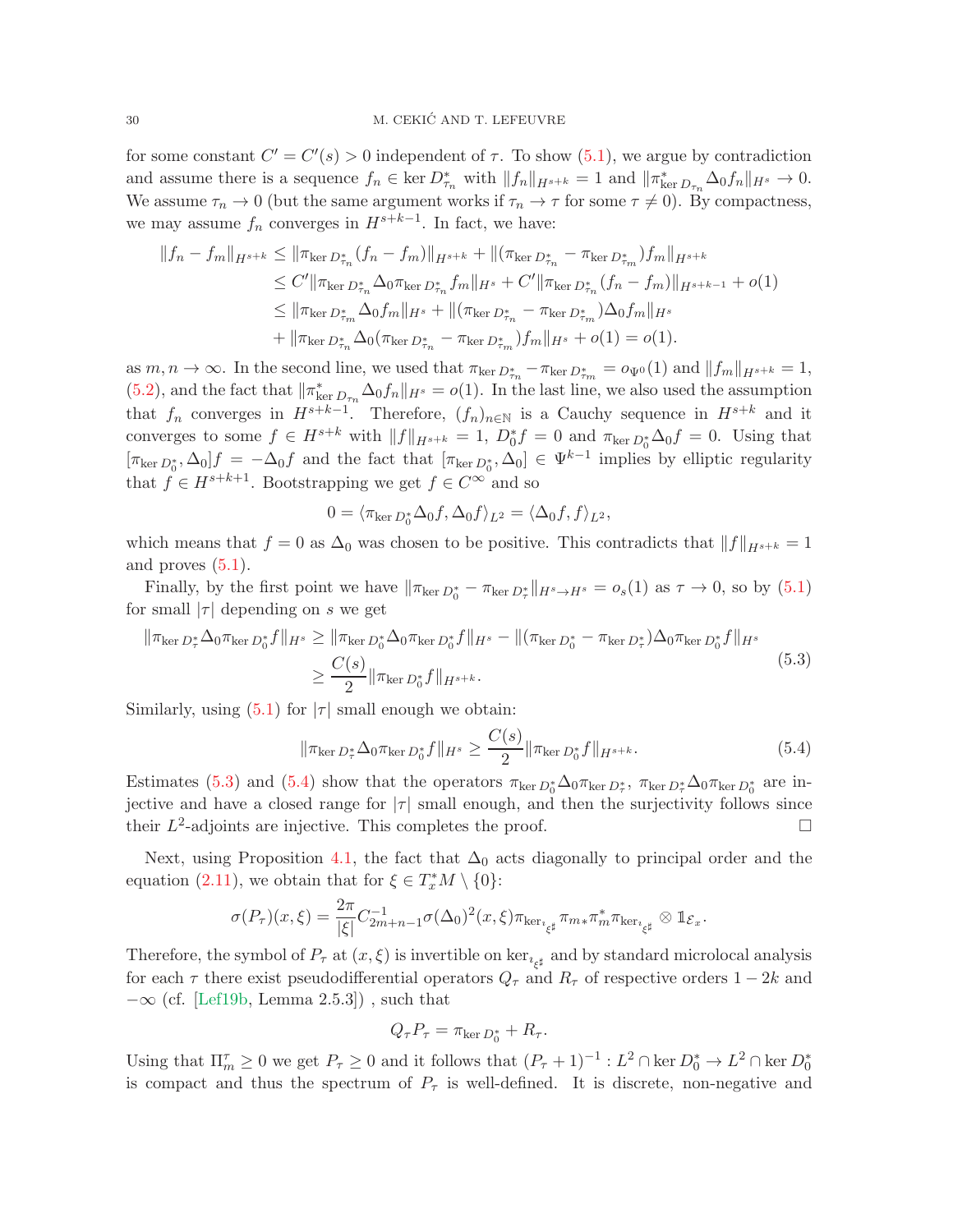accumulates at infinity, and the eigenfunctions of  $P_{\tau}$  are smooth. Moreover, by Lemma [5.1](#page-28-4) and again using that  $\Pi_m^{\tau} \geq 0$ , for small  $|\tau|$  we have that

$$
\pi_{\ker D_{\tau}^*}\Delta_0\pi_{\ker D_0^*}: \ker P_{\tau}|_{C^{\infty}\cap\ker D_0^*}\xrightarrow{\sim}\ker \Pi_m^{\tau}|_{C^{\infty}\cap\ker D_0^*}
$$

is an isomorphism. Therefore we see that for each  $\tau$ , 0 is an eigenvalue of  $\Pi_m^{\tau}$  if and only if 0 is an eigenvalue of  $P_{\tau}$ .

<span id="page-30-3"></span>5.2. Variations of the ground state. We assume that ker  $P_0|_{C^{\infty} \cap \text{ker } D_0^*}$  is d-dimensional, for some  $d \geq 1$ , and spanned by  $u_1, ..., u_d \in C^{\infty}(M, \otimes_S^m T^*M \otimes \mathcal{E}) \cap \ker D_0^*$  with  $\langle u_i, u_j \rangle_{L^2} = \delta_{ij}$ . Let  $\Pi_{\tau}$  be the  $L^2$ -orthogonal spectral projector

$$
\Pi_{\tau} := \frac{1}{2\pi i} \oint_{\gamma'} (z - P_{\tau})^{-1} \, \mathrm{d} \, z,\tag{5.5}
$$

where  $\gamma'$  is a small circle centred around 0 and not containing any other eigenvalue of  $P_0$  in its interior. In particular, we have  $\Pi_{\tau=0} = \sum_{i=1}^d \langle \bullet, u_i \rangle_{L^2} u_i$  and by ellipticity of  $P_0$  on ker  $D_0^*$ we have the meromorphic expansion close to zero, valid on  $S := L^2 \cap \ker D_0^*$ 

<span id="page-30-0"></span>
$$
(z - P_0)^{-1} = \frac{\Pi_0}{z} - P_0^{-1} + zH_1 + \mathcal{O}(z^2),\tag{5.6}
$$

for some maps  $P_0^{-1}, H_1 : S \to S$ . These maps satisfy the relations (cf. [\(2.18\)](#page-14-2)):

<span id="page-30-1"></span>
$$
P_0 P_0^{-1} = P_0^{-1} P_0 = \text{Id} - \Pi_0, \quad P_0 H_1 = -P_0^{-1}, \quad \Pi_0 P_0^{-1} = P_0^{-1} \Pi_0 = 0. \tag{5.7}
$$

We introduce  $\lambda_{\tau}$  as the sum of the eigenvalues of  $P_{\tau}$  inside  $\gamma'$ :

<span id="page-30-4"></span>
$$
\lambda_{\tau} := \text{Tr}(P_{\tau} \Pi_{\tau}).\tag{5.8}
$$

Note that both  $\tau \mapsto \Pi_{\tau} \in \mathcal{L}(L^2)$  and  $\tau \mapsto \lambda_{\tau} \in \mathbb{C}$  are smooth by standard elliptic theory (see [\[CL21a,](#page-53-0) Section 4]). Observe that  $\lambda_{\tau=0} = 0$  and as  $P_{\tau} \ge 0$ , we have  $\lambda_{\tau} \ge 0$ . Our goal is to produce a small perturbation  $\nabla^{\mathcal{E}} + \tau \Gamma$  (where  $\Gamma$  is skew-Hermitian) such that  $\lambda_{\tau} > 0$ for  $\tau \neq 0$ . This will say that at least one of the eigenvalues was ejected from 0 and that ker  $P_{\tau}$  is at most  $(d-1)$ -dimensional (for  $\tau \neq 0$ ). Iterating the process, we will then obtain a perturbation of  $\nabla^{\mathcal{E}}$  with injective (twisted) X-ray transform.

We make the easy observation that the first variation is zero, as  $\lambda_{\tau=0} = 0$  is a local minimum of the smooth function  $\tau \mapsto \lambda_{\tau}$ :

$$
\dot{\lambda}_{\tau=0} = 0. \tag{5.9}
$$

Next, we note that since  $P_{\tau}u_i = 0$  and  $\Pi_{m}^{\tau} \geq 0$ , we have  $\Pi_{m}^{\tau}\Delta_0u_i = 0$ . Therefore, by Lemma [2.2,](#page-15-3) there exists  $v_i \in C^{\infty}(SM, \mathcal{E})$  such that

<span id="page-30-2"></span>
$$
\pi_m^* \Delta_0 u_i = \mathbf{X} \mathbf{v}_i, \quad \Pi_+ \mathbf{v}_i = 0. \tag{5.10}
$$

By the mapping properties of **X** (see [\(2.16\)](#page-13-4)), we have that if m is even then  $v_i$  may be chosen odd and vice versa, if m is odd then  $v_i$  may be chosen even.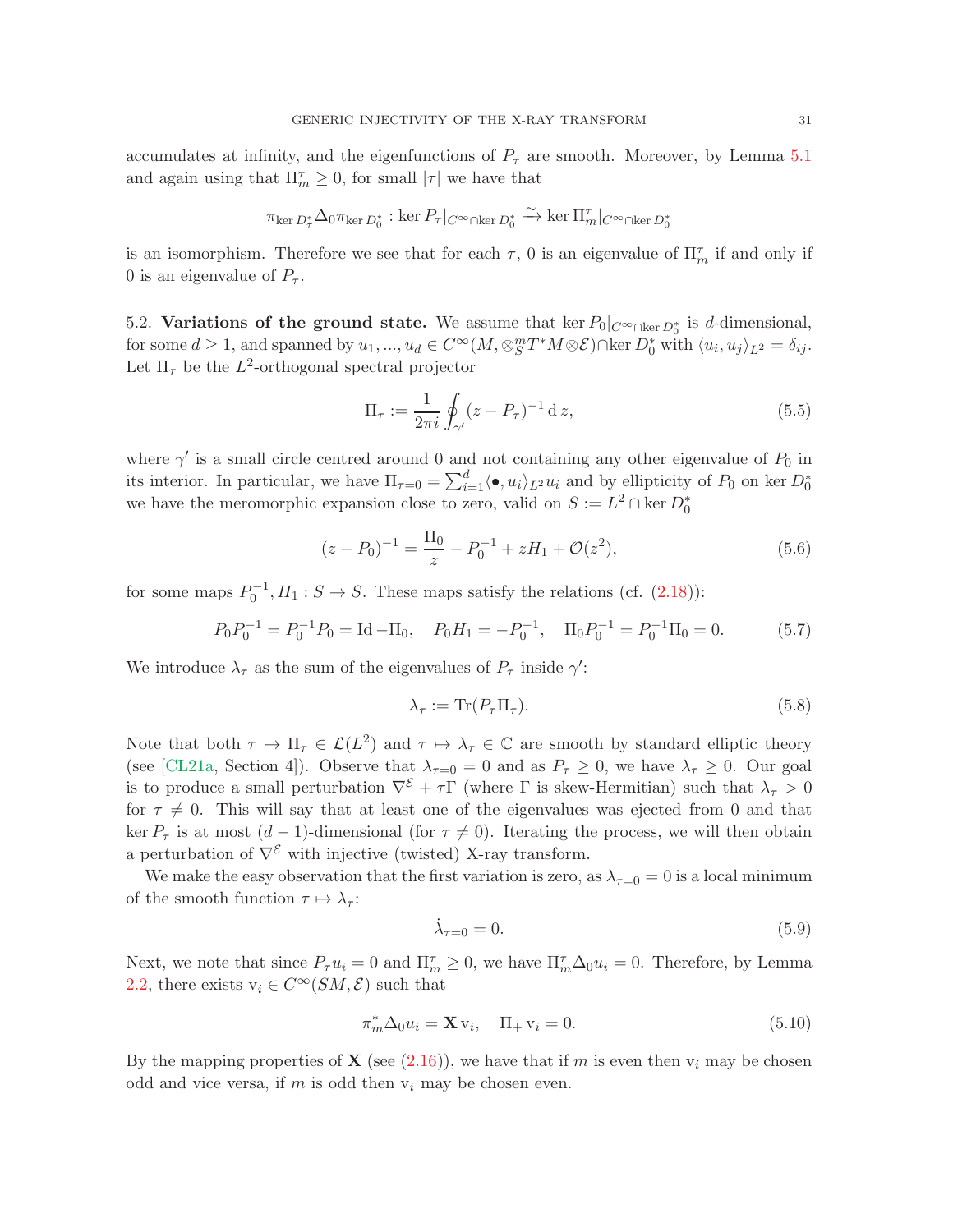5.2.1. Second order variations. We now compute  $\ddot{\lambda}$  at  $\tau = 0$ . We start with an abstract lemma, valid in a more general setting (this will also get used in the metric case, see Lemma [6.9](#page-46-0) below):

<span id="page-31-0"></span>Lemma 5.2. The following variational formula holds:

$$
\ddot{\lambda} = \text{Tr}(\ddot{P}_0 \Pi_0) - 2 \text{Tr}(\Pi_0 \dot{P}_0 P_0^{-1} \dot{P}_0 \Pi_0).
$$

Proof. We compute:

$$
\dot{\Pi}_0 = \frac{1}{2\pi i} \oint_{\gamma'} (z - P_0)^{-1} \dot{P}_0 (z - P_0)^{-1} dz = - \left( \Pi_0 \dot{P}_0 P_0^{-1} + P_0^{-1} \dot{P}_0 \Pi_0 \right),
$$
\n
$$
\ddot{\Pi}_0 = 2 \times \frac{1}{2\pi i} \oint_{\gamma'} (z - P_0)^{-1} \dot{P}_0 (z - P_0)^{-1} \dot{P}_0 (z - P_0)^{-1} dz + \frac{1}{2\pi i} \oint_{\gamma'} (z - P_0)^{-1} \ddot{P}_0 (z - P_0)^{-1} dz.
$$

We expand the second formula using  $(5.6)$  to get:

$$
\ddot{\Pi}_0 = 2 \left[ \Pi_0 \dot{P}_0 \Pi_0 \dot{P}_0 H_1 + \Pi_0 \dot{P}_0 P_0^{-1} \dot{P}_0 P_0^{-1} + \Pi_0 \dot{P}_0 H_1 \dot{P}_0 \Pi_0 + P_0^{-1} \dot{P}_0 \Pi_0 \dot{P}_0 P_0^{-1} + P_0^{-1} \dot{P}_0 P_0^{-1} \dot{P}_0 \Pi_0 + H_1 \dot{P}_0 \Pi_0 \dot{P}_0 \Pi_0 \right] - \left( \Pi_0 \ddot{P}_0 P_0^{-1} + P_0^{-1} \ddot{P}_0 \Pi_0 \right). \tag{5.11}
$$

Therefore, we compute using  $(5.7)$ :

$$
P_0\ddot{\Pi}_0 = 2(\text{Id} - \Pi_0)\dot{P}_0 \left(\Pi_0\dot{P}_0P_0^{-1} + P_0^{-1}\dot{P}_0\Pi_0\right) - 2P_0^{-1}\dot{P}_0\Pi_0\dot{P}_0\Pi_0 - (\text{Id} - \Pi_0)\ddot{P}_0\Pi_0, \quad (5.12)
$$

which implies that, using the cyclicity of the trace and  $(5.7)$ :

$$
\text{Tr}\left(P_0\ddot{\Pi}_0\right) = 2\text{Tr}\left(\dot{P}_0\Pi_0\dot{P}_0P_0^{-1}\right) = 2\text{Tr}\left(\Pi_0\dot{P}_0P_0^{-1}\dot{P}_0\Pi_0\right).
$$

Finally, we obtain using once more the cyclicity of the trace:

$$
\ddot{\lambda} = \text{Tr}\left(\ddot{P}_0\Pi_0 + 2\dot{P}_0\dot{\Pi}_0 + P_0\ddot{\Pi}_0\right) = \text{Tr}\left(\ddot{P}_0\Pi_0\right) - 2\text{Tr}\left(\Pi_0\dot{P}_0P_0^{-1}\dot{P}_0\Pi_0\right).
$$

Next, we compute  $\dot{P}_0$ ,  $\ddot{P}_0$  and apply the formula [\(5.14\)](#page-31-1). Before doing that, note that by Lemma [5.1,](#page-28-4) on ker  $D_0^*$  we have

<span id="page-31-2"></span>
$$
P_0^{-1} = (\pi_{\ker D_0^*} \Delta_0 \pi_{\ker D_0^*})^{-1} \Pi_m^{-1} (\pi_{\ker D_0^*} \Delta_0 \pi_{\ker D_0^*})^{-1},
$$
\n(5.13)

where  $-\Pi_m^{-1}$  stands for the holomorphic part of the resolvent at zero, i.e. if  $(z - \Pi_m)^{-1} =$  $\frac{\Pi_{m,0}}{z} + R_m(z)$ , where  $\Pi_{m,0}$  is the orthogonal projection onto ker  $\Pi_m|_{\ker D_0^*}$  zero and  $R_m(z)$ holomorphic close to  $z = 0$  then  $-\Pi_m^{-1} := R_m(0)$ .

<span id="page-31-3"></span>Lemma 5.3. We have:

<span id="page-31-1"></span>
$$
\ddot{\lambda} = 2 \sum_{i=1}^{d} \left( \left\langle \mathcal{I}_{\nabla} \varepsilon (\pi_1^* \Gamma, \mathbf{v}_i), \pi_1^* \Gamma, \mathbf{v}_i \right\rangle_{L^2} - \left\langle \Pi_m^{-1} \pi_{m*} \mathcal{I}_{\nabla} \varepsilon (\pi_1^* \Gamma, \mathbf{v}_i), \pi_{m*} \mathcal{I}_{\nabla} \varepsilon (\pi_1^* \Gamma, \mathbf{v}_i) \right\rangle_{L^2} \right). \tag{5.14}
$$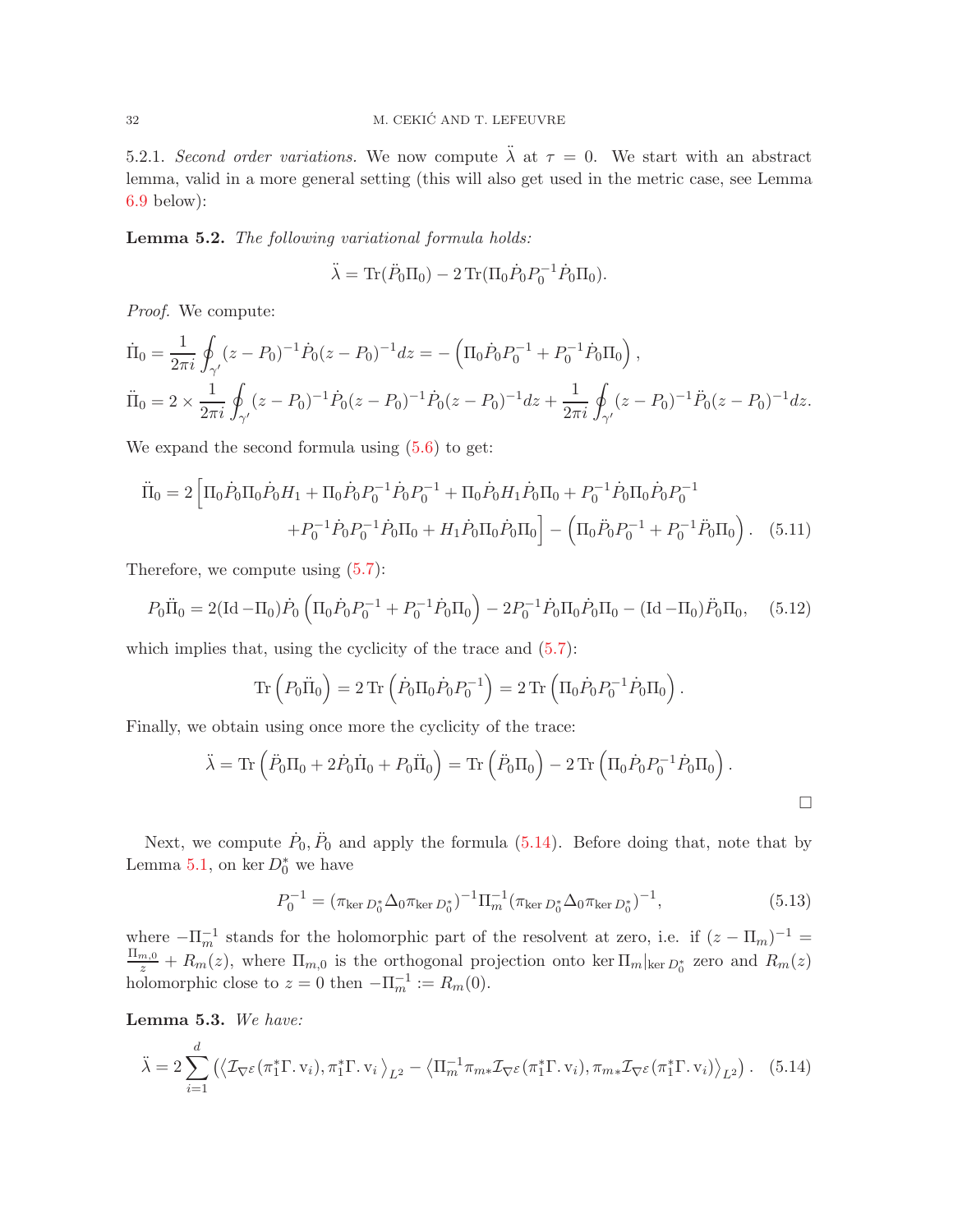Proof. We start with the first term in  $(5.14)$ . For the variation of the resolvent, recalling that  $\mathbf{R}_{-} = -\mathbf{X}^{-1}$  and  $\mathbf{R}_{+} = \mathbf{X}^{-1}$  and the notation of §[2.3.3](#page-15-0) ( $\gamma$  is a small loop around zero), we have:

<span id="page-32-0"></span>
$$
\ddot{\mathbf{R}}_{+} = \partial_{\tau}^{2} |_{\tau=0} \frac{1}{2\pi i} \oint_{\gamma} \frac{1}{z} (z + \mathbf{X}_{\tau})^{-1} dz = \partial_{\tau}^{2} |_{\tau=0} \mathbf{X}_{\tau}^{-1} = 2 \mathbf{R}_{+} \pi_{1}^{*} \Gamma \mathbf{R}_{+} \pi_{1}^{*} \Gamma \mathbf{R}_{+},
$$
\n
$$
\ddot{\mathbf{R}}_{-} = (\ddot{\mathbf{R}}_{+})^{*} = \partial_{\tau}^{2} |_{\tau=0} \frac{1}{2\pi i} \oint_{\gamma} \frac{1}{z} (z - \mathbf{X}_{\tau})^{-1} dz = \partial_{\tau}^{2} |_{\tau=0} (-\mathbf{X}_{\tau})^{-1} = 2 \mathbf{R}_{-} \pi_{1}^{*} \Gamma \mathbf{R}_{-} \pi_{1}^{*} \Gamma \mathbf{R}_{-}.
$$
\n(5.15)

Therefore

$$
\ddot{P}_0 = 2\pi_{\ker D_0^*} \Delta_0 \pi_{m*} (\mathbf{R}_+ \pi_1^* \Gamma \mathbf{R}_+ \pi_1^* \Gamma \mathbf{R}_+ + \mathbf{R}_- \pi_1^* \Gamma \mathbf{R}_- \pi_1^* \Gamma \mathbf{R}_-) \pi_m^* \Delta_0 \pi_{\ker D_0^*}
$$

and we obtain, using that  $\mathbf{X} \mathbf{v}_i = \pi_m^* \Delta_0 u_i$  (see [\(5.10\)](#page-30-2)):

$$
\operatorname{Tr}(\ddot{P}_0 \Pi_0) = 2 \sum_{i=1}^d \left\langle \left( \mathbf{R}_+ \pi_1^* \Gamma \mathbf{R}_+ \pi_1^* \Gamma \mathbf{R}_+ + \mathbf{R}_- \pi_1^* \Gamma \mathbf{R}_- \pi_1^* \Gamma \mathbf{R}_- \right) \mathbf{X} \mathbf{v}_i, \mathbf{X} \mathbf{v}_i \right\rangle_{L^2}
$$
\n
$$
= 2 \sum_{i=1}^d \left\langle \mathcal{I}_{\nabla^{\mathcal{E}}}(\pi_1^* \Gamma \cdot \mathbf{v}_i), \pi_1^* \Gamma \cdot \mathbf{v}_i \right\rangle_{L^2},\tag{5.16}
$$

using  $(2.18)$  in the second line, as well as that  $\Gamma$  is skew-Hermitian.

For the second term of  $(5.14)$ , we first observe that similarly to  $(5.15)$ 

$$
\dot{\mathbf{R}}_{+} = \partial_{\tau}|_{\tau=0} \mathbf{X}_{\tau}^{-1} = -\mathbf{R}_{+} \pi_{1}^{*} \Gamma \mathbf{R}_{+}, \quad \dot{\mathbf{R}}_{-} = \partial_{\tau}|_{\tau=0} (-\mathbf{X}_{\tau})^{-1} = \mathbf{R}_{-} \pi_{1}^{*} \Gamma \mathbf{R}_{-}.
$$

Therefore it holds that

<span id="page-32-1"></span>
$$
\dot{P}_0 = \pi_{\ker D_0^*} \Delta_0 \pi_{m*} (-\mathbf{R}_+ \pi_1^* \Gamma \mathbf{R}_+ + \mathbf{R}_- \pi_1^* \Gamma \mathbf{R}_-) \pi_m^* \Delta_0 \pi_{\ker D_0^*},
$$
\n(5.17)

and we finally obtain that, using  $(\dot{P}_0)^* = \dot{P}_0$ :

<span id="page-32-2"></span>
$$
\operatorname{Tr}\left(\Pi_{0}\dot{P}_{0}P_{0}^{-1}\dot{P}_{0}\Pi_{0}\right) = \sum_{i=1}^{d} \left\langle P_{0}^{-1}\dot{P}_{0}u_{i}, \dot{P}_{0}u_{i}\right\rangle_{L^{2}}
$$
\n
$$
= \sum_{i=1}^{d} \left\langle P_{0}^{-1}\pi_{\ker D_{0}^{*}}\Delta_{0}\mathcal{I}_{\nabla\mathcal{E}}\left(\pi_{1}^{*}\Gamma, v_{i}\right), \pi_{\ker D_{0}^{*}}\Delta_{0}\mathcal{I}_{\nabla\mathcal{E}}\left(\pi_{1}^{*}\Gamma, v_{i}\right)\right\rangle_{L^{2}} \quad (5.18)
$$
\n
$$
= \sum_{i=1}^{d} \left\langle \Pi_{m}^{-1}\pi_{m*}\mathcal{I}_{\nabla\mathcal{E}}(\pi_{1}^{*}\Gamma, v_{i}), \pi_{m*}\mathcal{I}_{\nabla\mathcal{E}}(\pi_{1}^{*}\Gamma, v_{i})\right\rangle_{L^{2}}.
$$

Here in the second line we used  $(5.17)$  and  $(5.10)$ ; in the final line we used  $(5.13)$ . This proves the announced result.

 $\Box$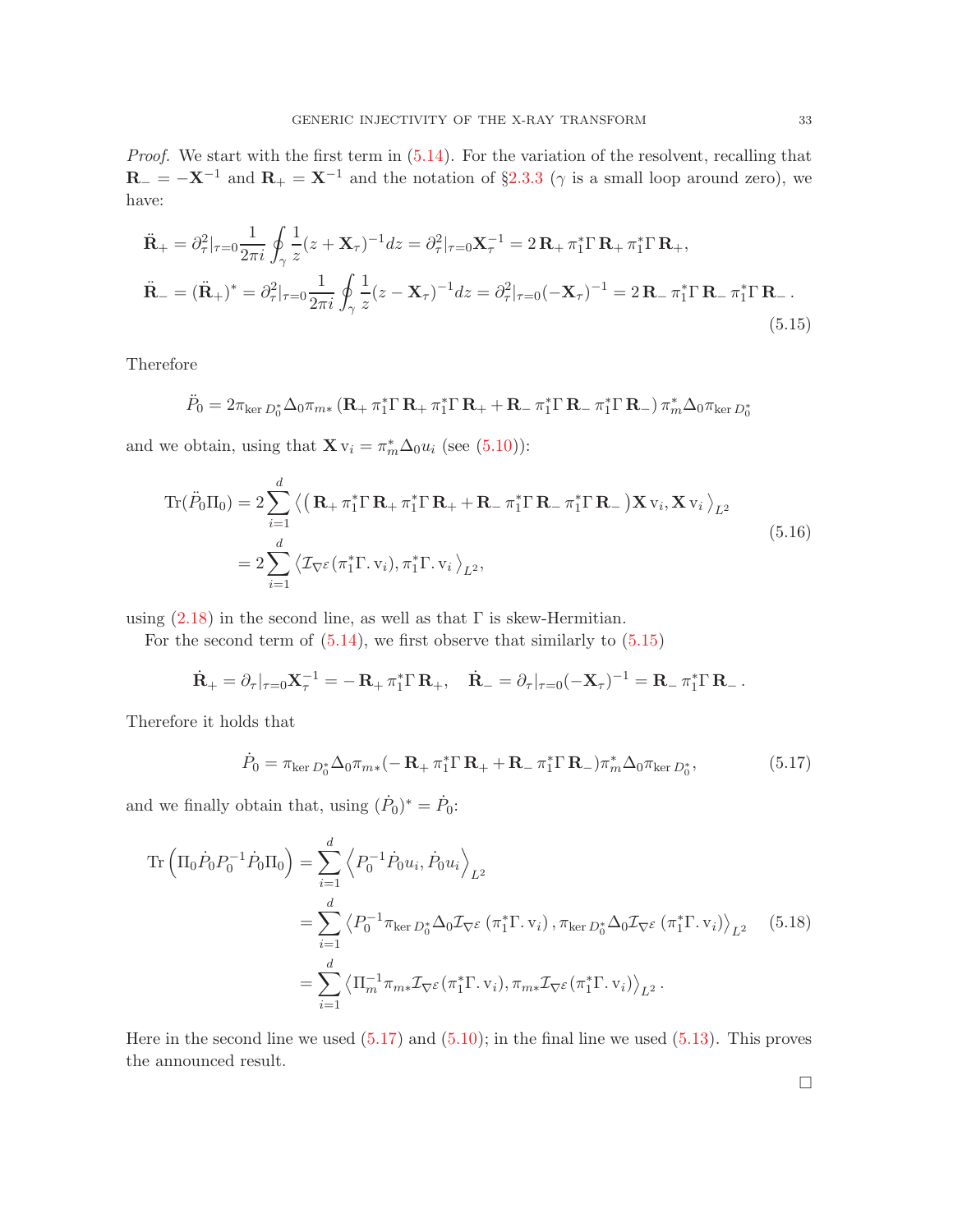5.2.2. Properties of the operators involved in the second variation. First of all we note that by Proposition [4.1,](#page-22-2)  $\Pi_m$  and hence  $\Pi_m^{-1} \pi_{\ker D_0^*}$ , are pseudodifferential operators of orders -1 and 1, respectively (recall  $\Pi_m^{-1}$  was defined just below [\(5.13\)](#page-31-2)). It follows that, for  $(x,\xi) \in T^*M \setminus 0$ (cf. [\[Lef19b,](#page-55-21) Lemma 2.5.3]):

$$
\sigma_{\Pi_m}(x,\xi) = C_{n-1+2m}^{-1} \frac{2\pi}{|\xi|} \pi_{\ker\imath_{\xi^\sharp}} \pi_{m*} \pi_m^* \pi_{\ker\imath_{\xi^\sharp}} \otimes \mathbb{1}_{\mathcal{E}_x},
$$
\n
$$
\sigma_{\Pi_m^{-1} \pi_{\ker D_0^*}}(x,\xi) = C_{n-1+2m} \frac{|\xi|}{2\pi} (\pi_{\ker\imath_{\xi^\sharp}} \pi_{m*} \pi_m^* \pi_{\ker\imath_{\xi^\sharp}})^{-1} \pi_{\ker\imath_{\xi^\sharp}} \otimes \mathbb{1}_{\mathcal{E}_x}.
$$
\n(5.19)

<span id="page-33-2"></span>We now fix  $v \in C^{\infty}(SM, \pi^* \mathcal{E})$  and introduce the multiplication map

$$
M_{\mathbf{v}}: C^{\infty}(SM, \pi^* \text{End}(\mathcal{E})) \to C^{\infty}(SM, \pi^* \mathcal{E}), \quad M_{\mathbf{v}}A := A.\mathbf{v}.
$$

Its adjoint is given by  $M_v^* w = \langle \bullet, v \rangle_{\mathcal{E}} \otimes w$ , for any  $w \in C^{\infty}(SM, \pi^* \mathcal{E})$ . Next, we show that the terms appearing in the formula for  $\ddot{\lambda}$  in Lemma [5.3](#page-31-3) have pseudodifferential nature:

<span id="page-33-3"></span>**Lemma 5.4.** For all  $v \in C^{\infty}(SM, \pi^* \mathcal{E})$ , the operator

<span id="page-33-0"></span>
$$
Q_{\mathbf{v}} := \pi_{m*} \mathcal{I}_{\nabla} \varepsilon M_{\mathbf{v}} \pi_1^* \in \Psi^{-1}(M, T^*M \otimes \text{End}(\mathcal{E}) \to \otimes_S^m T^*M \otimes \mathcal{E})
$$
(5.20)

is pseudodifferential of order  $-1$  with principal symbol for  $(x,\xi) \in T^*M \setminus \{0\}$ 

 $\sigma_{Q_{\mathbf{v}}}(x,\xi) \in \text{Hom}(T_x^*M \otimes \text{End}(\mathcal{E}_x), \otimes_S^m T_x^*M \otimes \mathcal{E}_x),$ 

given by, for  $B \in T_x^*M \otimes \text{End}(\mathcal{E}_x)$ :

$$
\sigma_{Q_{\mathbf{v}}}(x,\xi)B = C_{n-1+2m}^{-1} \frac{2\pi}{|\xi|} \pi_{\ker\imath_{\xi^{\sharp}}} \pi_{m*} E_{\xi}^{m} \left( \pi_1^*(\pi_{\ker\imath_{\xi^{\sharp}}} B). \mathbf{v}(x,\bullet) \right).
$$

*Proof.* This follows directly from Proposition [4.1.](#page-22-2)

<span id="page-33-4"></span>**Lemma 5.5.** For any  $v \in C^{\infty}(SM, \pi^* \mathcal{E})$ , the operator

<span id="page-33-1"></span>
$$
L_{\mathbf{v}} := \pi_{1*} M_{\mathbf{v}}^* \mathcal{I}_{\nabla^{\mathcal{E}}} M_{\mathbf{v}} \pi_1^* \in \Psi^{-1}(M, T^*M \otimes \text{End}(\mathcal{E}) \to T^*M \otimes \text{End}(\mathcal{E})) \tag{5.21}
$$

is pseudodifferential of order  $-1$  with principal symbol for  $(x,\xi) \in T^*M \setminus \{0\}$ 

$$
\sigma_{L_{\mathbf{v}}}(x,\xi) \in \text{End}(T_x^*M \otimes \text{End}(\mathcal{E}_x))
$$

given by:

$$
\sigma_{L_{\mathrm{v}}}(x,\xi)=C_{n-1+2m}^{-1}\frac{2\pi}{|\xi|}\pi_{\ker\imath_{\xi^\sharp}}\pi_{1*}M_{\mathrm{v}}^*(E^m_\xi)^*E^m_\xi M_{\mathrm{v}}\pi_1^*\pi_{\ker\imath_{\xi^\sharp}}.
$$

*Proof.* Once more, this follows from Proposition [4.1](#page-22-2) and the formula, for  $B \in T_x^*M \otimes \text{End}(\mathcal{E}_x)$ :

$$
\langle \sigma_{L_{\mathbf{v}}}(x,\xi)B, B \rangle_{x} = \frac{2\pi}{|\xi|} \int_{\mathbb{S}_{\xi}^{n-2}} \langle \pi_{1}^{*}B(u), \mathbf{v}(x,u), \pi_{1}^{*}B(u), \mathbf{v}(x,u) \rangle_{x} dS_{\xi}(u)
$$
  

$$
= C_{n-1+2m}^{-1} \frac{2\pi}{|\xi|} \langle E_{\xi}^{m}(\pi_{1}^{*}B, \mathbf{v}), E_{\xi}^{m}(\pi_{1}^{*}B, \mathbf{v}) \rangle_{L^{2}(\mathbb{S}^{n-1}, \pi^{*}\mathcal{E}_{x})}
$$
  

$$
= C_{n-1+2m}^{-1} \frac{2\pi}{|\xi|} \langle \pi_{1*}M_{\mathbf{v}}^{*}(E_{\xi}^{m})^{*} E_{\xi}^{m} M_{\mathbf{v}} \pi_{1}^{*}B, B \rangle_{L^{2}}.
$$

In the second line we used the Jacobian formula  $(3.1)$ .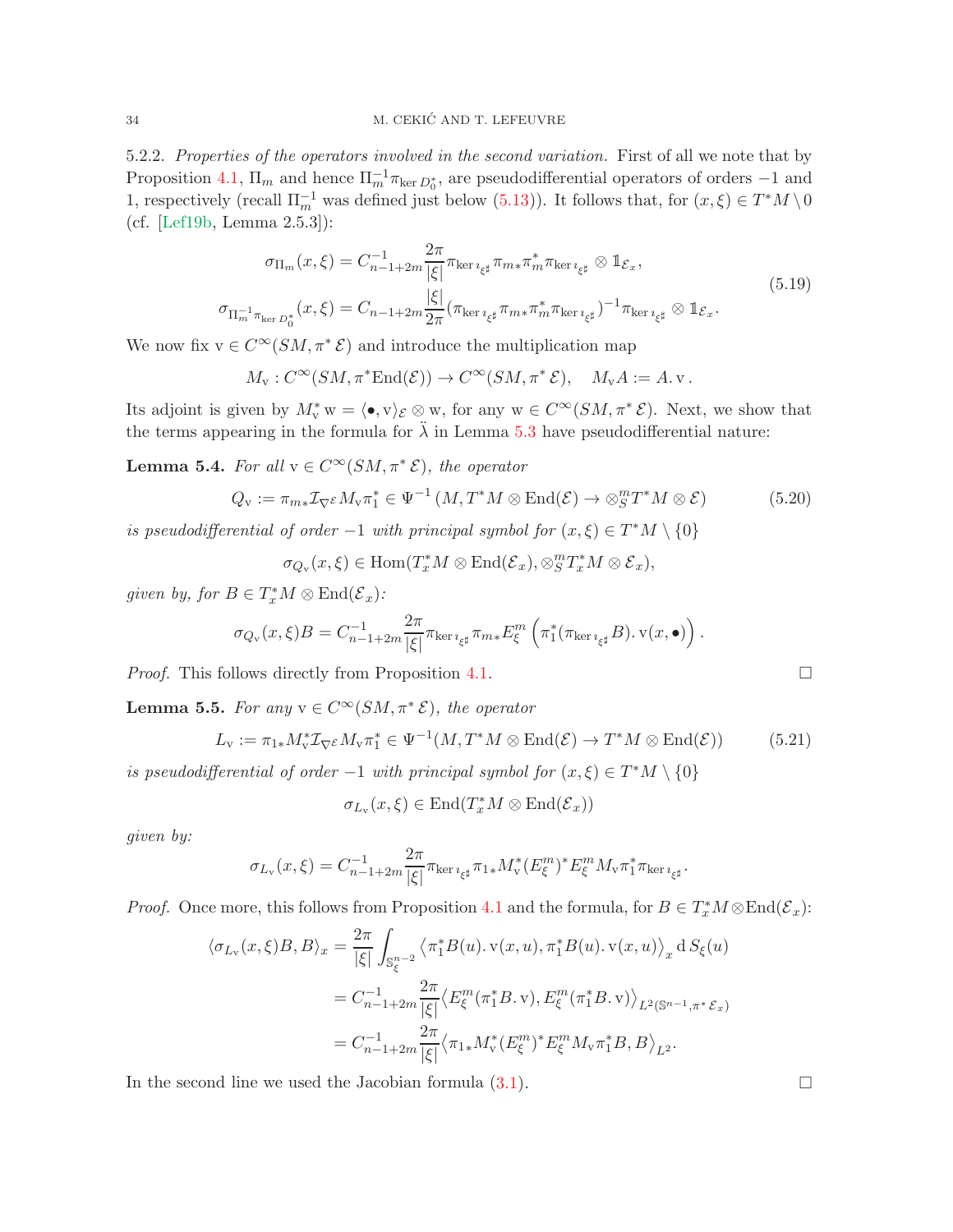5.3. Assuming the second variation is zero. If  $\ddot{\lambda} = 0$  for all linear variations  $\nabla^{\mathcal{E}} + \tau \Gamma$  as in §[5.2,](#page-30-3) where  $\Gamma$  is skew-Hermitian, by Lemma [5.3](#page-31-3) and using the notation of [\(5.20\)](#page-33-0), [\(5.21\)](#page-33-1), this implies:

<span id="page-34-0"></span>
$$
\forall \Gamma \in C^{\infty}(M, T^*M \otimes \text{End}_{\text{sk}}(\mathcal{E})), \quad \sum_{i=1}^d \langle L_{\mathbf{v}_i} \Gamma, \Gamma \rangle_{L^2} = \sum_{i=1}^d \langle \Pi_m^{-1} Q_{\mathbf{v}_i} \Gamma, Q_{\mathbf{v}_i} \Gamma \rangle_{L^2}.
$$
 (5.22)

The idea is to apply the equality [\(5.22\)](#page-34-0) (which is of analytic nature) to Gaussian states in order to derive an *algebraic* equality. Let  $e_h(x_0, \xi_0)$  be a Gaussian state centered at  $(x_0, \xi_0) \in$  $T^*M \setminus \{0\}$ , that is, a function which has the form in some local coordinates around  $x_0^{14}$  $x_0^{14}$  $x_0^{14}$ .

<span id="page-34-6"></span>
$$
e_h(x_0, \xi_0)(x) = \frac{1}{(\pi h)^{\frac{n}{4}}} e^{\frac{i}{h} \xi_0 \cdot (x - x_0) - \frac{|x - x_0|^2}{2h}}.
$$
\n(5.23)

We will use the following standard technical lemma:

<span id="page-34-2"></span>**Lemma 5.6.** Let  $P \in \Psi^m(M, E \to F)$  be a pseudodifferential operator of order  $m \in \mathbb{R}$  acting on two Hermitian vector bundles  $E, F \to M$ . Let  $e \in C^{\infty}(M, E)$  and  $f \in C^{\infty}(M, F)$ . Then:

$$
\lim_{h \to 0} \left\langle h^m P\Big(\Re(\mathbf{e}_h(x_0, \xi_0)).e\Big), \Re(\mathbf{e}_h(x_0, \xi_0)).f \right\rangle_{L^2(M, F)} = \frac{1}{2} \left\langle \sigma_P(x_0, \xi_0) e(x_0), f(x_0) \right\rangle_{F_{x_0}} + \frac{1}{2} \left\langle \sigma_P(x_0, -\xi_0) e(x_0), f(x_0) \right\rangle_{F_{x_0}}.
$$

We cannot directly apply  $(5.22)$  to  $e_h(x_0, \xi_0)$ . Twhere  $\Gamma \in C^{\infty}(M, T^*M \otimes \text{End}_{sk}(\mathcal{E}))$  because  $e_h(x_0, \xi_0)$ . Γ is not skew-Hermitian. However, applying  $(5.22)$  to  $\Re(e_h(x_0, \xi_0))$ . Γ and using Lemma [5.6,](#page-34-2) as well as the principal symbol formulas in [\(5.19\)](#page-33-2), Lemmas [5.4](#page-33-3) and [5.5](#page-33-4) (and that in particular these symbols are invariant under the antipodal map  $(x, \xi) \mapsto (x, -\xi)$ , taking  $h \to 0$  we obtain:

<span id="page-34-4"></span>
$$
\sum_{i=1}^{d} \left\langle E_{\xi_{0}}^{m}(\pi_{1}^{*}\Gamma, \mathbf{v}_{i}), E_{\xi_{0}}^{m}(\pi_{1}^{*}\Gamma, \mathbf{v}_{i}) \right\rangle_{L^{2}(\mathbb{S}^{n-1}, \pi^{*} \mathcal{E}_{x_{0}})}
$$
\n
$$
= \sum_{i=1}^{d} \left\langle \pi_{m}^{*} \pi_{\ker \imath_{\xi_{0}^{\sharp}}} \left[ \pi_{\ker \imath_{\xi_{0}^{\sharp}}} \pi_{m*} \pi_{m}^{*} \pi_{\ker \imath_{\xi_{0}^{\sharp}}} \right]^{-1} \pi_{\ker \imath_{\xi_{0}^{\sharp}}} \pi_{m*} E_{\xi_{0}}^{m}(\pi_{1}^{*}\Gamma, \mathbf{v}_{i}), E_{\xi_{0}}^{m}(\pi_{1}^{*}\Gamma, \mathbf{v}_{i}) \right\rangle_{L^{2}(\mathbb{S}^{n-1}, \pi^{*} \mathcal{E}_{x_{0}})}.
$$
\n
$$
(5.24)
$$

Since  $(\pi_m^* \pi_{\ker \imath_{\xi_0^\sharp}})$  $y^* = \pi_{\ker i_{\xi_0^{\sharp}}} \pi_{m*}$  in the  $L^2$  sense, we have the orthogonal decomposition:

<span id="page-34-3"></span>
$$
L^{2}(\mathbb{S}^{n-1}, \pi^{*}\mathcal{E}_{x_{0}}) = \pi_{m}^{*}\big(\otimes_{S}^{m} \ker \imath_{\xi_{0}^{\sharp}} \otimes \mathcal{E}_{x_{0}}\big) \oplus^{\perp} \ker \big(\pi_{\ker \imath_{\xi_{0}^{\sharp}} \pi_{m*}|_{L^{2}(\mathbb{S}^{n-1})}\big).
$$
(5.25)

In particular, if we define  $w_i := E^m_{\xi_0}((\pi_1^* \Gamma, v_i)|_{\mathbb{S}^{n-2}_{\xi_0}})$ , then we can write

<span id="page-34-5"></span>
$$
\mathbf{w}_i = \pi_m^* T_i + h_i,\tag{5.26}
$$

where  $T_i \in \otimes_S^m$  ker $\imath_{\xi_0^{\sharp}} \otimes \mathcal{E}_{x_0}$  and  $h_i \in \ker(\pi_{\ker \imath_{\xi^{\sharp}}} \pi_{m*}|_{L^2(\mathbb{S}^{n-1})})$ . We also define

$$
P_m := \pi_m^* \pi_{\ker\imath_{\xi_0^\sharp}} [\pi_{\ker\imath_{\xi_0^\sharp}} \pi_{m*} \pi_m^* \pi_{\ker\imath_{\xi_0^\sharp}}]^{-1} \pi_{\ker\imath_{\xi_0^\sharp}} \pi_{m*} : L^2(\mathbb{S}^{n-1}, \pi^* \mathcal{E}_{x_0}) \to L^2(\mathbb{S}^{n-1}, \pi^* \mathcal{E}_{x_0}),
$$

<span id="page-34-1"></span> $14$ Alternatively, a Gaussian state is an h-dependent function whose semiclassical defect measure is a point  $(x_0, \xi_0) \in T^*M$ , see [\[Zwo12\]](#page-56-8).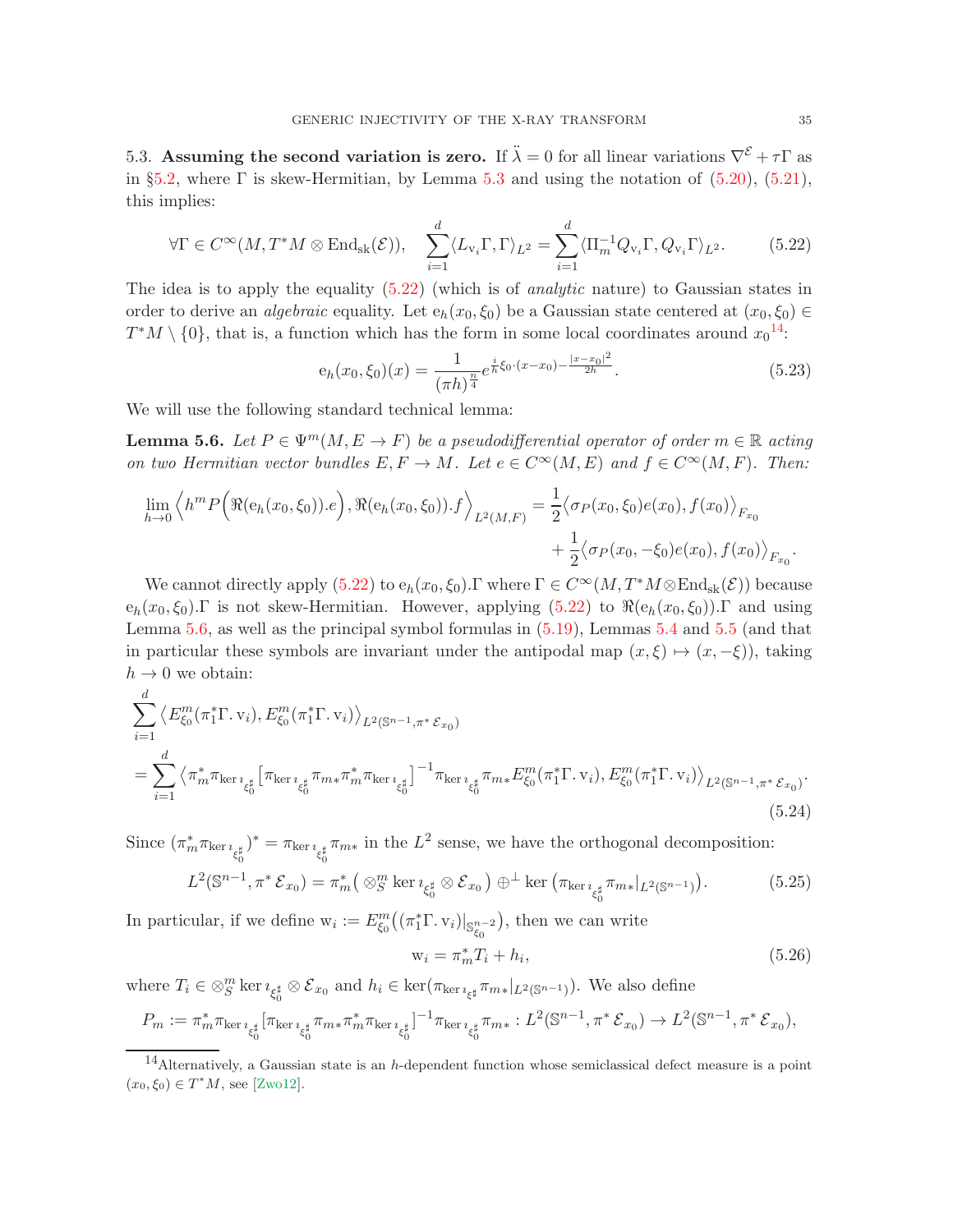and observe that  $P_m^2 = P_m$ ,  $P_m^* = P_m$ , so  $P_m$  is the orthogonal projection onto the first factor of [\(5.25\)](#page-34-3). In particular  $\pi_m^* T_i = P_m w_i$  and [\(5.24\)](#page-34-4) reads:

<span id="page-35-1"></span>
$$
\sum_{i=1}^{d} || \mathbf{w}_{i} ||_{L^{2}(\mathbb{S}^{n-1}, \pi^{*} \mathcal{E}_{x_{0}})}^{2} = \sum_{i=1}^{d} || P_{m} \mathbf{w}_{i} ||_{L^{2}(\mathbb{S}^{n-1}, \pi^{*} \mathcal{E}_{x_{0}})}^{2}.
$$
 (5.27)

As a consequence, in order to obtain a contradiction in [\(5.27\)](#page-35-1), it is sufficient to exhibit a  $\Gamma$ such that  $h_1 \neq 0$  (where  $h_1$  is given in [\(5.26\)](#page-34-5)). Since  $h_1 \in \text{ker}(\pi_{\text{ker }i_{\xi^\sharp}} \pi_{m*})$  and  $\text{ker}(\pi_{m*}) \subset$  $\ker(\pi_{\ker\imath_{\xi^\sharp}}\pi_{m*})$ , it is sufficient to show that the orthogonal projection of w<sub>1</sub> onto  $\ker(\pi_{m*}|_{L^2})$ is not zero, that is, it is sufficient to show that  $w_1 = E_{\xi_0}^m(\pi_1^* \Gamma, v_1)$  has degree  $\geq m+1$ :

<span id="page-35-2"></span>**Lemma 5.7.** There exists  $x_0 \in M$ ,  $\xi_0 \in T_{x_0}^*M \setminus \{0\}$  and  $\Gamma \in T_{x_0}^*M \otimes \text{End}_{sk}(\mathcal{E}_{x_0})$  such that  $\deg(E_{\xi_0}^m(\pi_1^*\Gamma.\,v_1)) \geq m+1.$ 

Proof. For that, we will need the following claim:

$$
\forall 1 \le i \le d, \quad \text{we have} \quad \deg(v_i) \ge m+1.
$$

Indeed, assuming the contrary, since  $v_i$  has opposite parity as m this would force deg( $v_i$ )  $\leq$  $m-1$ , that is,  $v_i = \pi_{m-1}^* \tilde{v}_i$  for some  $\tilde{v}_i \in C^\infty(M, \otimes_S^{m-1})$  ${}_{S}^{m-1}T^{*}M$ ). Recalling  $\pi_{m}^{*}\Delta_{0}u_{i} = \mathbf{X} \mathbf{v}_{i}$ by [\(5.10\)](#page-30-2) and using the relation  $(2.12)$ , this implies  $\Delta_0 u_i = D_{\mathcal{E}} \tilde{v}_i$ . Hence  $\pi_{\ker D_0^*} \Delta_0 u_i = 0$ , implying  $u_i = 0$  which is a contradiction.

Now we select  $x_0$  according to  $v_1$ , that is, we take  $x_0$  such that at this point, the degree of  $v_1$ in the fibre over  $x_0$  is  $\geq m+1$ . This also implies that  $\pi_1^*\Gamma$ .  $v_1$  has degree  $\geq m+1$  (actually, the degree is at least  $m+2$  but we do not need this) for some choice of  $\Gamma \in T^*_{x_0}M \otimes \text{End}_{\text{sk}}(\mathcal{E}_{x_0})$ by Lemma [3.8](#page-21-1) applied with  $k = 1$ . Then, by Lemma [3.1,](#page-16-4) we know that there exists a  $\xi_0 \in T_{x_0}^*M \setminus \{0\}$  such that  $\deg(\pi_1^*\Gamma \cdot v_1 \vert_{\mathbb{S}_{\xi_0}^{n-2}}) \geq m+1$  and then it suffices to apply the extension Lemma [3.5](#page-20-3) to get that

$$
\deg\left(E_{\xi_0}^m(\pi_1^*\Gamma.\,{\bf v}_1\,|_{\mathbb{S}_{\xi_0}^{n-2}})\right)\geq m+1,
$$

concluding the proof when  $n \geq 3$ .

This completes the proof of Theorem [1.8.](#page-7-1)

<span id="page-35-0"></span>Remark 5.8. As mentioned in the introduction, Lemma [5.3](#page-31-3) and [\(5.22\)](#page-34-0) show that the second order derivative  $d^2 \lambda(\Gamma, \Gamma)$  is of the form  $\langle B\Gamma, \Gamma \rangle_{L^2}$ , where B is some pseudodifferential operator (and the same will occur in the metric case). However, this operator is a priori not elliptic. More precisely, the proof only shows that there exists a point  $x_0 \in M$  (where  $v_i$  has degree  $m + 1$ ) where the principal symbol of B is non-zero. Had we been able to show the ellipticity of  $B$ , we would have obtained that locally the space of connections (up to gauge) with non-injective X-ray transform is finite-dimensional (and its tangent space would have been equal to the kernel of  $B$ ).

<span id="page-35-3"></span>**Remark 5.9.** Our proof does not give generic injectivity when  $n = 2$ . More precisely, Lemma [5.7](#page-35-2) does not work in that case, since  $E_{\xi_0}^m(\pi_1^*\Gamma.\nu_1)$  always has degree equal to m. Therefore, the equality [\(5.27\)](#page-35-1) always holds and our proof shows that the pseudodifferential operator  $L_{v_i} - Q_{v_i}^* \Pi_m^{-1} Q_{v_i}$  appearing in [\(5.22\)](#page-34-0) is in fact of order -2, as opposed to the case  $n \geq 3$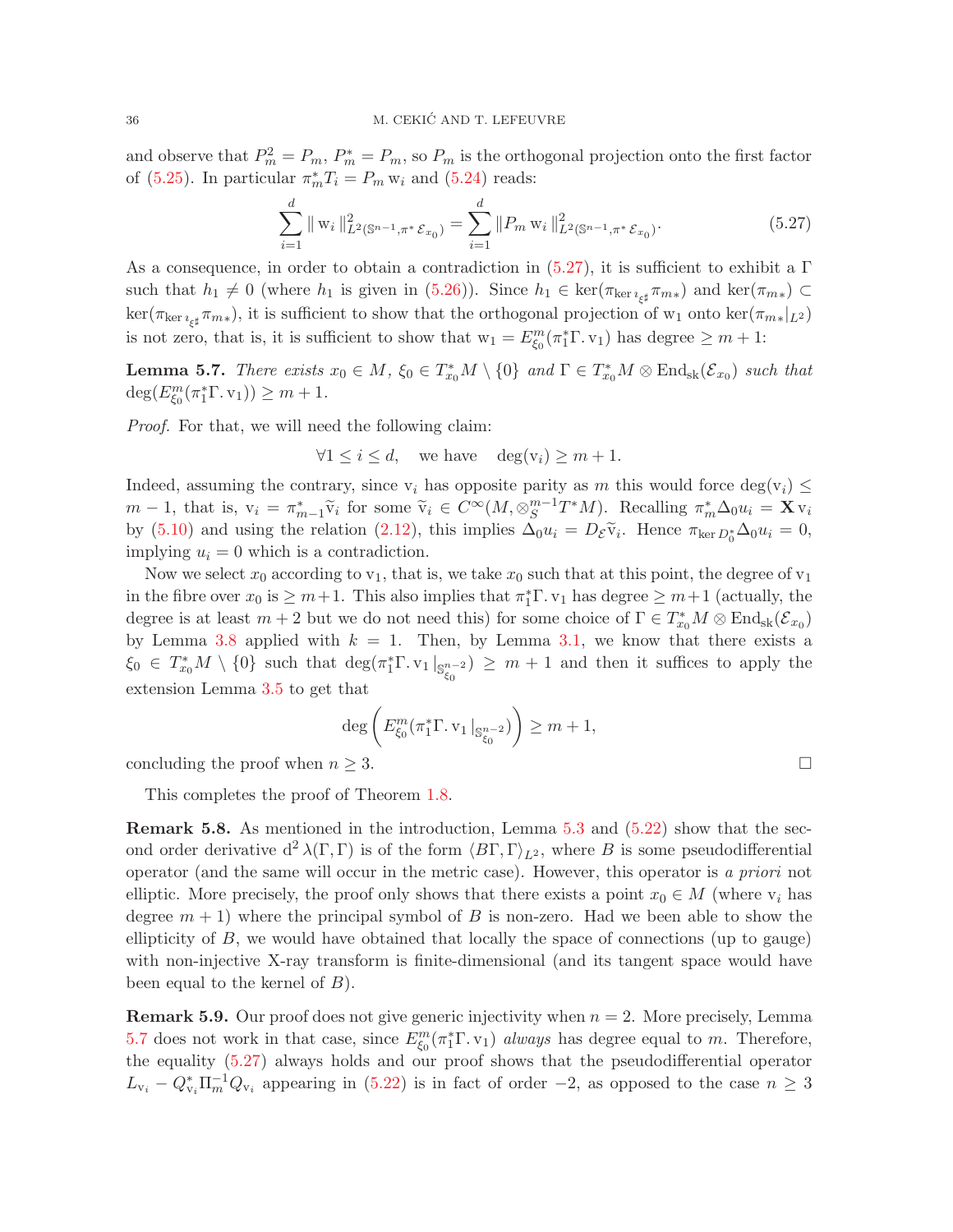where we show that this operator is strictly of order  $-1$ . However, we believe that in the former case the second variation should also be non-zero, and that this should be provable using the method in §[4](#page-22-0) directly.

5.4. Endomorphism case. We conclude this section with a discussion of the endomorphism case. More precisely, if  $\mathcal{E} \to M$  is a Hermitian vector bundle, we let  $\text{End}(\mathcal{E}) \to M$  be the vector bundle of endomorphisms. If  $\nabla^{\mathcal{E}}$  is a unitary connection on  $\mathcal{E}$ , it induces a canonical connection  $\nabla^{\text{End}(\mathcal{E})}$  on End $(\mathcal{E})$  defined so that it satisfies the Leibniz rule:

$$
\[\nabla^{\mathrm{End}(\mathcal{E})} u\] \cdot f := \nabla^{\mathcal{E}} (u(f)) - u(\nabla^{\mathcal{E}} f),\]
$$

for all  $f \in C^{\infty}(M,\mathcal{E}), u \in C^{\infty}(M,\text{End}(\mathcal{E}))$ . Similarly to §[2.3.3,](#page-15-0) one can define a twisted X-ray transform  $\Pi_{mn}^{End(\mathcal{E})}$  with values in the endomorphism bundle End $(\mathcal{E})$ . More precisely, the operator  $\pi^* \nabla_X^{\text{End}(\mathcal{E})}$  $X^{\text{End}(\mathcal{E})}$  always contains  $\mathbb{C} \cdot \mathbb{1}_{\mathcal{E}}$  in its kernel and its kernel is generically reduced to  $\mathbb{C}.1_{\mathcal{E}}$  (see [\[CL21a\]](#page-53-0), such a connection is also said to be *opaque*). We then set:

$$
\Pi_m^{\mathrm{End}(\mathcal{E})} := \pi_{m*}(\mathbf{R}_+ + \mathbf{R}_- + \Pi_{\mathbb{C}.\mathbb{1}_{\mathcal{E}}})\pi_m^*,
$$

where  $\Pi_{\mathbb{C},\mathbb{1}_{\mathcal{E}}}$  denotes the  $L^2$ -orthogonal projection onto  $\mathbb{C}.\mathbb{1}_{\mathcal{E}}$  and  $\mathbb{R}_\pm$  is (the opposite of) the holomorphic part of the resolvents of  $\pi^* \nabla_X^{\text{End}(\mathcal{E})}$  $X^{E[\text{ind}(c)]}$  at  $z=0$ .

For  $m = 1$ , the solenoidal injectivity of the operator  $\Pi_1^{\text{End}(\mathcal{E})}$  appears to be crucial when studying the holonomy inverse problem on Anosov manifolds, namely: to what extent does the trace of the holonomy of a connection along closed geodesics determine the connection? We proved in a companion paper [\[CL21b\]](#page-53-1) that this problem is locally injective near a connection  $\nabla^{\text{End}(\mathcal{E})}$  such that its induced operator  $\Pi_1^{\text{End}(\mathcal{E})}$  is s-injective. Similarly to Theorem [1.8,](#page-7-1) this turns out to be a generic property:

<span id="page-36-0"></span>**Theorem 5.10.** There exists  $k_0 \gg 1$  such that the following holds. Let  $(M, g)$  be a smooth Anosov manifold of dimension  $n \geq 3$ ,  $\pi_{\mathcal{E}} : \mathcal{E} \to M$  be a smooth Hermitian vector bundle and let  $m \in \mathbb{Z}_{\geq 0}$ . Moreover, assume that the X-ray transform  $I_m$  with respect to  $(M, g)$  is s-injective. Then, there exists an open and dense set  $S_m \subset \mathcal{A}_{\mathcal{E}}^{k_0}$  of unitary connections with s-injective twisted generalized X-ray transform  $\Pi_m^{\nabla^{\text{End}(\mathcal{E})}}$  on the endomorphism bundle.

Note that the main difference with Theorem [1.8](#page-7-1) is that we need to assume that  $I_m$  is s-injective; this is known for  $m = 0, 1$  on all Anosov manifolds [\[DS03\]](#page-54-3) and this is a generic condition with respect to the metric by our Theorem [1.1.](#page-2-2)

*Proof.* We just point out the main differences with the proof of Theorem [1.8.](#page-7-1) If  $\nabla^{\mathcal{E}}$  is a fixed unitary connection and  $\nabla^{\mathcal{E}} + \Gamma$  (for  $\Gamma \in C^{\infty}(M, T^{*}M \otimes \text{End}_{sk}(\mathcal{E}))$ ) is a perturbation, the induced connection on the endomorphism bundle is  $\nabla^{\text{End}(\mathcal{E})} + [\Gamma, \bullet]$ . Then, in the computations of §[5.2,](#page-30-3) each time that a term  $\pi_1^* \Gamma$ .  $v_i$  appears, it has to be replaced by  $[\pi_1^* \Gamma, v_i]$  and the  $v_i$ 's are now elements of  $C^{\infty}(SM, \pi^*End(\mathcal{E}))$ , where  $v_i$  satisfy a version of  $(5.10)$  for  $\mathbf{X} := \pi^* \nabla_X^{\text{End}}$ .

Now, each  $v_i$  can be (uniquely) decomposed as  $v_i = f_i \mathbb{1}_{\mathcal{E}} + v_i^{\perp}$ , where  $f_i \in C^{\infty}(SM)$  and  $v_i^{\perp} \in C^{\infty}(SM, \pi^*End(\mathcal{E}))$  is a (pointwise) trace-free endomorphism-valued section. One still has that  $\mathbf{X} \mathbf{v}_i$  is of degree m and  $\mathbf{v}_i$  is of degree  $\geq m+1$ . In fact, we claim that  $\mathbf{v}_i^{\perp}$  is of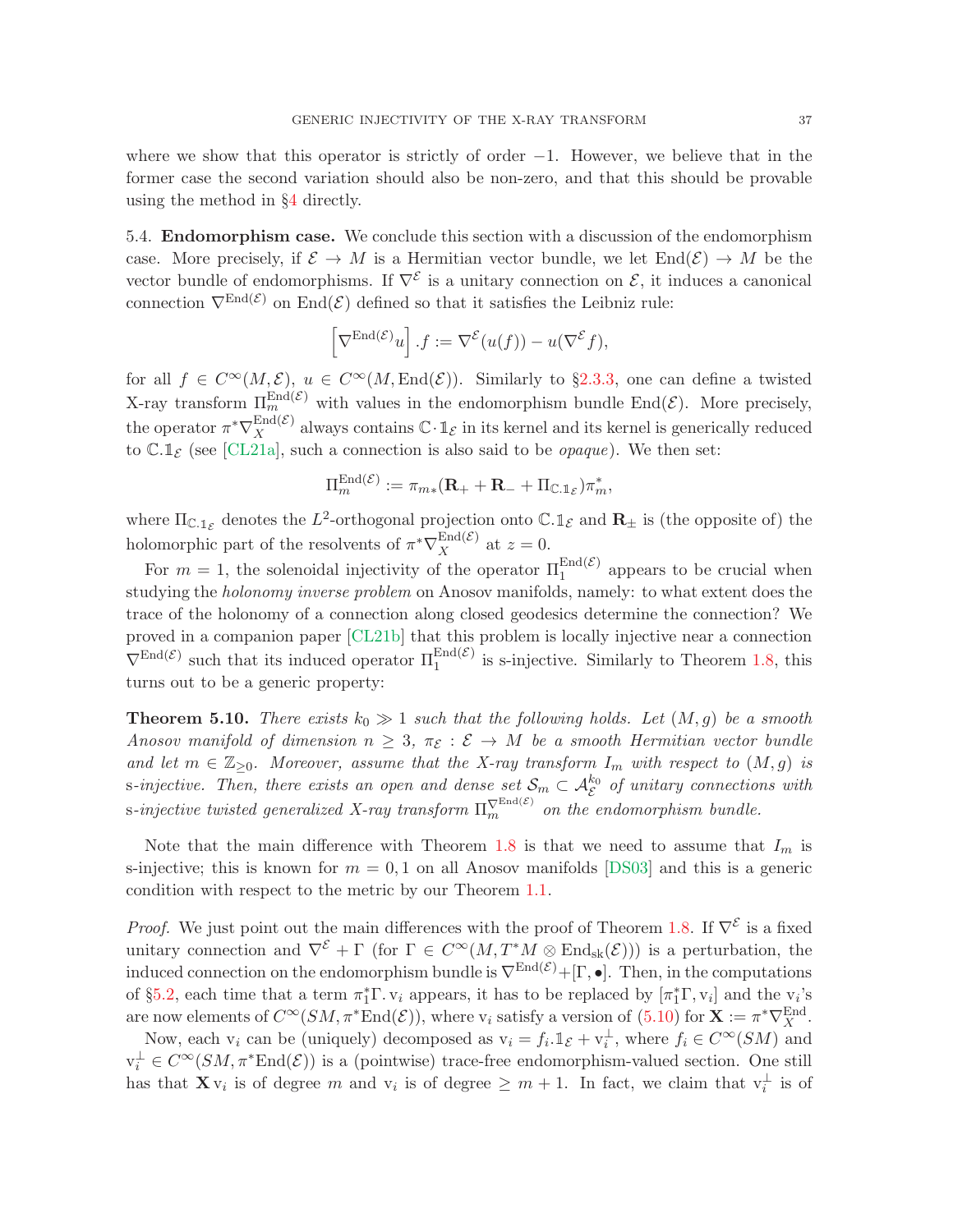degree  $\geq m+1$ . Indeed, assume that this is not the case, that is  $\deg(\mathbf{v}_i^{\perp}) \leq m$ ; then  $f_i$  has to be of degree  $\geq m+1$  and

$$
\mathbf{X}\,\mathrm{v}_i=(Xf_i).\mathbb{1}_{\mathcal{E}}+\mathbf{X}\,\mathrm{v}_i^{\perp}
$$

is of degree m. As  $(Xf_i) \text{.} \mathbb{1}_{\mathcal{E}}$  and  $\mathbf{X} \mathsf{v}_i^{\perp}$  are pointwise orthogonal as elements of  $\pi^* \text{End}(\mathcal{E})$ (since  $\mathbf{X} \mathbf{v}_i^{\perp}$  is trace-free), this forces each of them to be of degree  $\leq m$  and thus  $X f_i$  is of degree  $\leq m$ , and  $\deg(f_i) \geq m+1$ . But then the assumption that  $I_m$  is s-injective rules out this possibility.

Lemma [5.7](#page-35-2) is then modified in the obvious way: one chooses a point  $x_0$  such that  $\deg(\mathbf{v}_i^{\perp}) \ge$  $m + 1$  and it suffices to find a  $\Gamma \in T_{x_0}^*M \otimes \text{End}_{\text{sk}}(\mathcal{E}_{x_0})$  such that

$$
[\pi_1^*\Gamma, \mathrm{v}_i] = [\pi_1^*\Gamma, \mathrm{v}_i^{\perp}]
$$

has degree  $\geq m+1$ . For that, we choose an orthonormal basis  $(e_1, ..., e_r)$  of  $\mathcal{E}_{x_0}$  and write in that basis  $v_i^{\perp} = (m_{j\ell})_{1 \leq j,\ell \leq r}$ . By assumption, there is an element  $m_{j\ell}$  with degree  $\geq m+1$ . Without loss of generality, we can assume it is in the first column  $\ell = 1$ . If it is obtained for some  $j_0 \neq 1$ , then taking a *real-valued*  $\alpha \in \Omega_1$  such that  $\alpha.m_{j_01}$  has degree  $\geq m+1$  (which is possible by Lemma [3.7\)](#page-21-2), and setting  $\Gamma := i\alpha \times \mathbf{e}_1 \otimes \mathbf{e}_1^*$ , we get easily that  $[\pi_1^*\Gamma, \nu_i^{\perp}]$  has degree  $\geq m+1$ .

If it is obtained for  $j_0 = 1$ , then we write

$$
\mathbf{v}_i^{\perp} = \begin{pmatrix} m_{11} & b^{\top} \\ c & d \end{pmatrix},
$$

where  $m_{11} \in C^{\infty}(SM)$  has degree  $\geq m+1$ , b, c are vectors of length  $r-1$  and  $d \in$  $C^{\infty}(S_{x_0}M, \text{End}(\mathbb{C}^{r-1}))$ . Note that  $\text{Tr}(v_i^{\perp}) = 0 = m_{11} + \text{Tr}(d)$ . Moreover, writing  $d =$  $(m_{j\ell})_{2\leq j,\ell\leq r}$ , there is an element  $m_{j_0j_0}$  on the diagonal of d such that, if  $f_{\geq m+1}$  denotes the projection of a function f onto Fourier modes of degree  $\geq m+1$ , one has  $(m_{j_0j_0})_{\geq m+1} \neq$  $(m_{11})_{\geq m+1}$  (indeed, if not, this would contradict  $\text{Tr}(v_i^{\perp}) = 0$ ). Without loss of generality, we can assume that  $j_0 = 2$ . Then, taking

$$
\Gamma = \begin{pmatrix} 0 & \gamma^\top \\ -\gamma & 0 \end{pmatrix},
$$

where  $\gamma$  is a vector of length  $r-1$  and  $\gamma^{\top} = (\alpha, 0, ..., 0)$  and  $\alpha \in \Omega_1$  is real-valued, we obtain:

$$
[\pi_1^* \Gamma, v_i^{\perp}] = \begin{pmatrix} * & \gamma^{\top} d - m_{11} \cdot \gamma^{\top} \\ * & * \end{pmatrix}, \quad \gamma^{\top} d - m_{11} \cdot \gamma^{\top} = ((m_{22} - m_{11}) \cdot \alpha, *, ..., *)
$$

By assumption,  $m_{22}-m_{11}$  has degree  $\geq m+1$  and it thus suffices to choose a real  $\alpha \in \Omega_1$  such that  $(m_{22} - m_{11}) \alpha$  has degree  $\geq m + 1$ . The existence of such an  $\alpha$  is once again guaranteed by Lemma 3.7. This completes the proof. by Lemma [3.7.](#page-21-2) This completes the proof.

#### 6. Generic injectivity with respect to the metric

<span id="page-37-0"></span>We now prove Theorem [1.1.](#page-2-2) As we shall see, the computations follow from the same strategy as in the connection case, except that they are more involved.

6.1. Preliminary computations. A first point to address is that the unit tangent bundle now varies if we perturb the metric.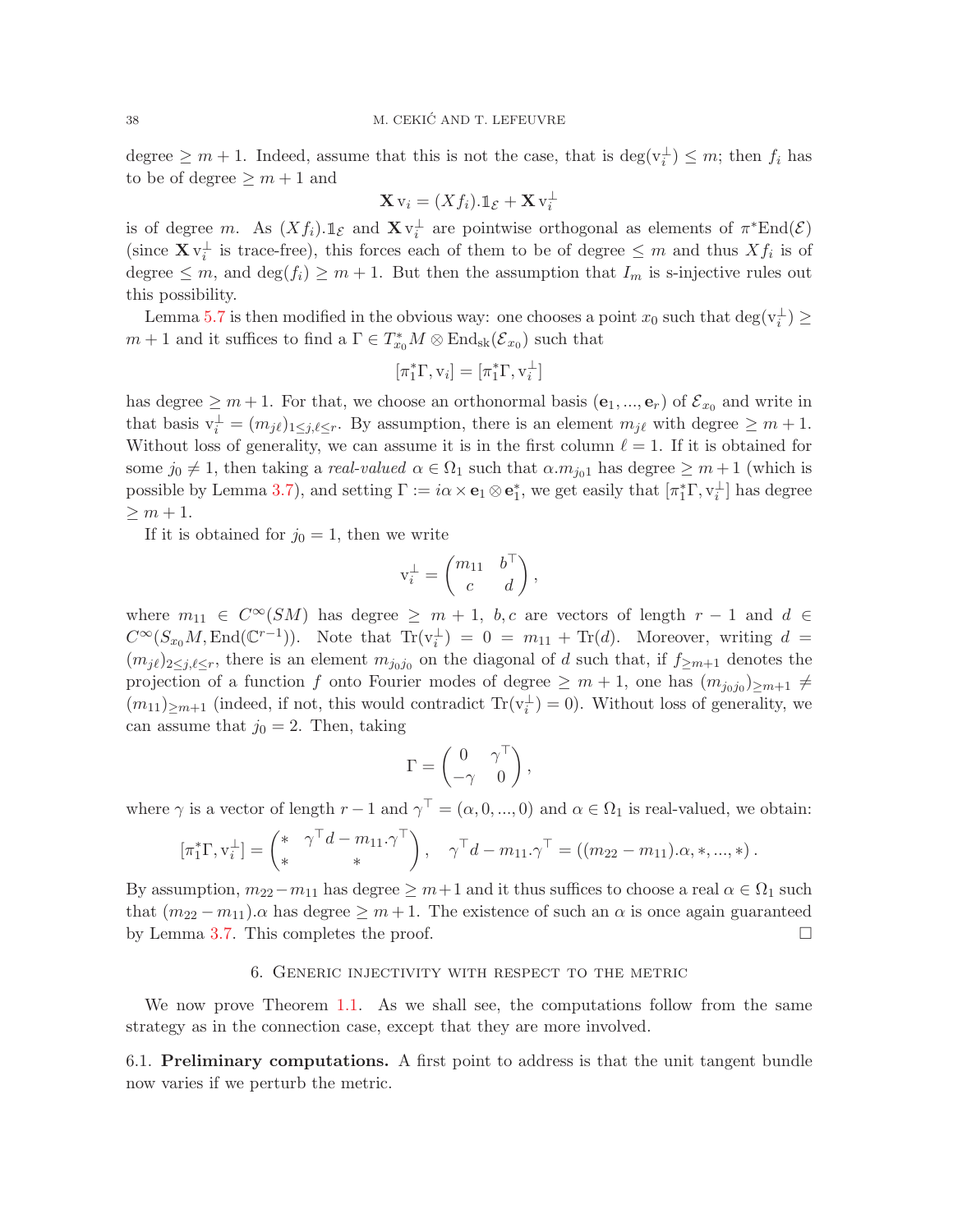6.1.1. Scaling the geodesic vector fields on SM. The metric  $g := g_0$  is fixed and we consider a smooth variation  $(g_{\tau})_{\tau \in (-1,1)}$  of the metric. Each  $\tau \in (-1,1)$  defines a unit tangent bundle

$$
SM_{\tau} := \{(x, v) \in TM \mid g_{\tau}(v, v) = 1\} \subset TM,
$$

and we write  $SM := SM_0$ . Each metric  $g_\tau$  induces a geodesic vector field  $H_\tau$  defined on the whole tangent bundle TM (which is tangent to  $SM_{\tau}$ , for every  $\tau \in (-1,1)$ ). We let

$$
\Phi_{\tau}: SM \to SM_{\tau}, \ (x, v) \mapsto \left(x, \frac{v}{|v|_{g_{\tau}}}\right), \tag{6.1}
$$

be the natural projection onto  $SM_{\tau}$ . We consider the family  $X_{\tau} := \Phi_{\tau}^* H_{\tau} \in C^{\infty}(SM, T(SM)),$ which depends smoothly on  $\tau$  and is defined so that  $X_{\tau=0} = X_0$  is the geodesic vector field of the metric  $g_0$ . Note that  $(X_\tau)_{\tau \in (-1,1)}$  is a smooth family of Anosov vector fields on SM. In what follows, we will drop the sub-index zero when referring to quantities at  $\tau = 0$ . We will use  $\sharp : T^*(SM) \to T(SM)$  to denote the musical isomorphism with respect to the Sasaki metric.

<span id="page-38-1"></span>Lemma 6.1. We have:

$$
\dot{X} = -\frac{1}{2}\pi_2^* \dot{g} \cdot X + \frac{1}{2}J\left[\nabla_{\mathbb{V}}(\pi_2^* \dot{g}) + \nabla_{\mathbb{H}}(\pi_2^* \dot{g})\right] \n- J\left((\nabla_X^{\text{Sas}} \pi_{2,\text{Sas}}^* \dot{g})(X, \pi_{\mathbb{H}}(\bullet))\right)^{\sharp} + \pi_{2,\text{Sas}}^* \dot{g}(X, \pi_{\mathbb{H}}(\bullet))^{\sharp}.
$$
\n(6.2)

*Proof.* Write  $\beta_{\tau}(x,v)(\xi) = \langle v, d\pi(x,v)\xi \rangle_{g_{\tau}(x)}$  for the contact 1-form on  $SM_{\tau}$ . Writing  $\alpha_{\tau} :=$  $\Phi^*_{\tau}\beta_{\tau}$  and  $\alpha := \beta_0$ , and using  $\pi \circ \Phi_t = \pi$ , we obtain for any  $\xi \in T_{(x,v)}SM$ :

$$
\alpha_{\tau}(x,v)(\xi) = |v|_{g_{\tau}}^{-1} g_{\tau}(v, d \pi(x,v)(\xi)).
$$

Differentiating, we obtain the relation:

<span id="page-38-0"></span>
$$
\dot{\alpha} = -\frac{1}{2}\pi_{2}^{*}\dot{g} \cdot \alpha + \dot{g}(v, d\pi(x, v)(\bullet)).
$$
\n(6.3)

The pullback vector field  $X_\tau$  is uniquely determined by the relations:  $\iota_{X_\tau} \alpha_\tau = 1$  and  $\iota_{X_\tau} d\alpha_\tau =$ 0. Differentiating, we get  $\iota_X \alpha + \iota_X \dot{\alpha} = 0$  and thus using  $(6.3)$ ,  $\alpha(\dot{X}) = -\frac{1}{2}$  $\frac{1}{2}\pi_2^*\dot{g}$ . Since we can decompose  $X = \alpha(X)X + Y$  for some Y orthogonal to X this gives the first term in [\(6.2\)](#page-38-1). It remains to compute Y.

For that, we introduce the 1-form, defined for  $(x, v) \in SM$  as

$$
A(x,v)(\bullet) := \dot{g}(v, d\,\pi(x,v)(\bullet)) = \pi_{2,\text{Sas}}^* \dot{g}(X,\bullet),
$$

using the Sasaki lift introduced in [\(2.13\)](#page-13-2). The first step is to compute  $\iota_X dA$  and we claim:

<span id="page-38-3"></span>
$$
\iota_X dA = -d(\pi_2^* \dot{g}) + (\nabla_X^{\text{Sas}} \pi_{2,\text{Sas}}^* \dot{g})(X, \pi_{\mathbb{H}_{\text{tot}}}(\bullet)) - \pi_{2,\text{Sas}}^* \dot{g}(X, J\pi_{\mathbb{V}}(\bullet)).\tag{6.4}
$$

Recall here that  $\mathbb{H}_{\text{tot}} = \mathbb{H} \oplus \mathbb{R} \cdot X$  denotes the total horizontal space, as explained in §[2.1,](#page-9-2) and  $\pi_{\mathbb{H}_{tot}}$  is the orthogonal projection onto this space (with respect to the Sasaki metric).

Note that A defines a 1-form on TM and we will first compute  $\iota_X dA$  on TM. Then  $\iota_X dA$ on SM is just the restriction. For  $W, Z \in C^{\infty}(TM, T(TM))$ , we have the formula:

<span id="page-38-2"></span>
$$
dA(W,Z) = W \cdot (\pi_{2,Sas}^* \dot{g}(X,Z)) - Z \cdot (\pi_{2,Sas}^* \dot{g}(X,W)) - \pi_{2,Sas}^* \dot{g}(X,[W,Z]).
$$
 (6.5)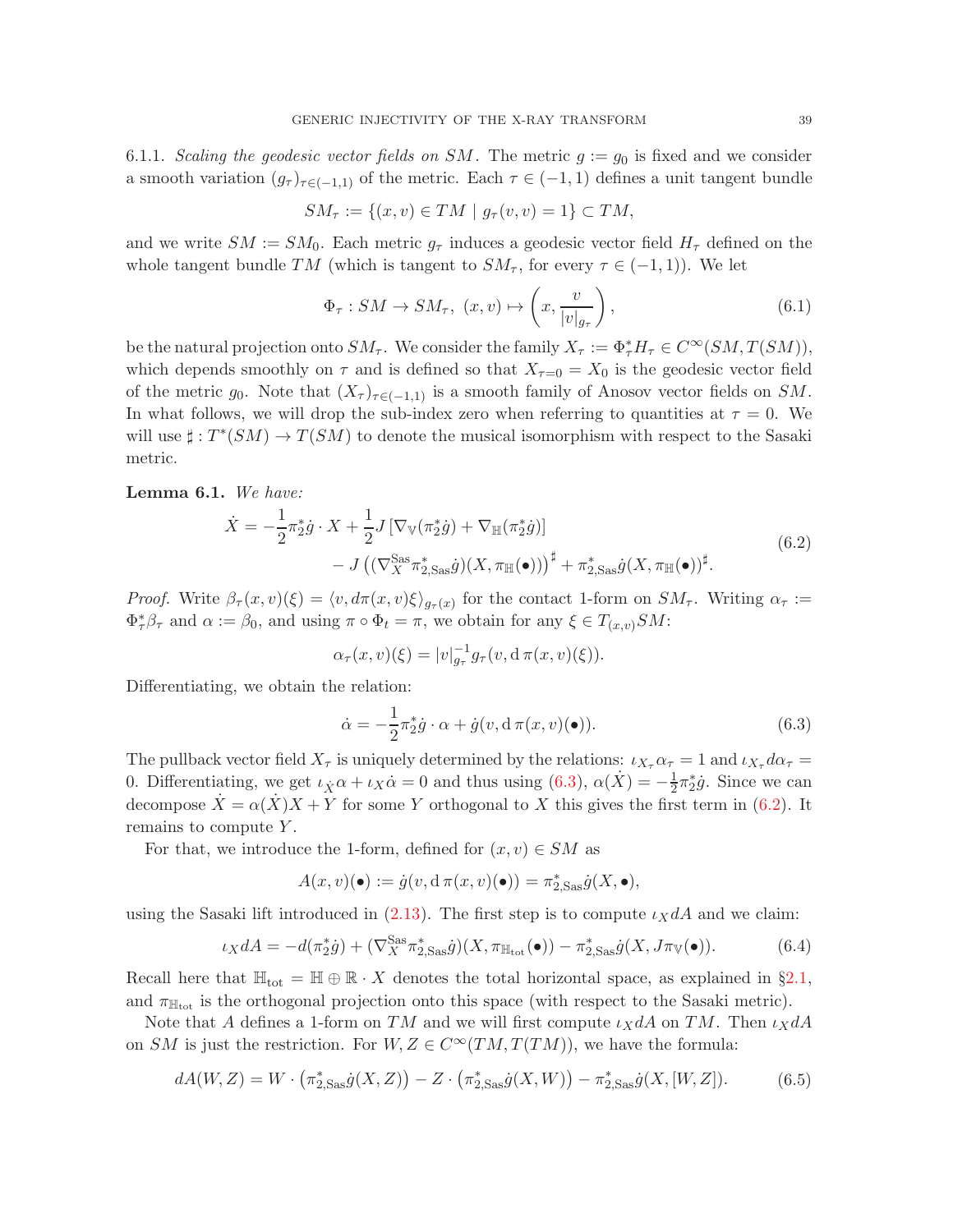We now fix a point  $p \in M$  and take a geodesic orthonormal frame  $(E_1, ..., E_n)$  around p, i.e. such that  $\nabla_{E_i} E_j(p) = 0$ . Let  $X_i$  be the horizontal lift of  $E_i$ . We have that  $\nabla_{X_i}^{\text{Sas}} X$  is vertical (see [\[Pat99,](#page-55-20) Lemma 1.25]) and  $\nabla_X^{\text{Sas}} X_i$  is also vertical at  $p$  (as  $\pi$  is a Riemannian submersion). Hence by  $(6.5)$ , at the point p:

<span id="page-39-0"></span>
$$
\iota_X dA(X_i) = (\nabla_X^{\text{Sas}} \pi_{2,\text{Sas}}^* \dot{g})(X, X_i) + \pi_{2,\text{Sas}}^* \dot{g}(\nabla_X^{\text{Sas}} X, X_i) + \pi_{2,\text{Sas}}^* \dot{g}(X, \nabla_X^{\text{Sas}} X_i) \n- X_i \cdot \pi_2^* \dot{g} - \pi_{2,\text{Sas}}^* \dot{g}(X, \underbrace{[X, X_i]}_{= \nabla_X X_i - \nabla_{X_i} X} ) \n= (\nabla_X^{\text{Sas}} \pi_{2,\text{Sas}}^* \dot{g})(X, X_i) - X_i \cdot \pi_2^* \dot{g}.
$$
\n(6.6)

Introducing  $Y_i := JX_i$ , it can also be checked that  $[X, Y_i] = JY_i = -X_i$  at the point p (this is an immediate consequence of the fact that  $[X_i, Y_j] = 0$  at p, see [\[Pat99,](#page-55-20) Exercise 1.26]). Thus by  $(6.5)$ , at p:

$$
\iota_X dA(Y_i) = X \cdot \pi_{2,Sas}^* \dot{g}(X, Y_i) - Y_i \cdot (\pi_{2,Sas}^* \dot{g}(X, X)) - \pi_{2,Sas}^* \dot{g}(X, [X, Y_i])
$$
  
=  $-Y_i \cdot \pi_2^* \dot{g} - \pi_{2,Sas}^* \dot{g}(X, JY_i).$  (6.7)

<span id="page-39-1"></span>Combining [\(6.6\)](#page-39-0) and [\(6.7\)](#page-39-1) immediately yields [\(6.4\)](#page-38-3) and proves the claim.

Hence, combining  $(6.4)$  with  $(6.3)$ , we get

$$
\iota_X d\dot{\alpha} = -\frac{1}{2} X(\pi_2^* \dot{g}) \cdot \alpha - \frac{1}{2} d(\pi_2^* \dot{g}) + (\nabla_X^{\text{Sas}} \pi_{2,\text{Sas}}^* \dot{g}) (X, \pi_{\mathbb{H}_{\text{tot}}}(\bullet)) - \pi_{2,\text{Sas}}^* \dot{g} (X, J\pi_{\mathbb{V}}(\bullet)).
$$

Using  $\iota_X d\dot{\alpha} + \iota_{\dot{X}} d\alpha = \iota_X d\dot{\alpha} + \iota_Y d\alpha = 0$  together with [\(2.3\)](#page-10-3), we get:

$$
Y = -J(\iota_X d\dot{\alpha})^{\sharp} = \frac{1}{2}J\left(\nabla_{\mathbb{V}} \pi_2^* \dot{g} + \nabla_{\mathbb{H}} \pi_2^* \dot{g}\right) - J\left((\nabla_X^{\text{Sas}} \pi_{2,\text{Sas}}^* \dot{g})(X, \pi_{\mathbb{H}}(\bullet))\right)^{\sharp} + J\left(\pi_{2,\text{Sas}}^* \dot{g}(X, J\pi_{\mathbb{V}}(\bullet))\right)^{\sharp}.
$$

Note here that we used  $(\nabla_X^{\text{Sas}} \pi^* \dot{g})(X, \pi_{\mathbb{H}}(\bullet)) = (\nabla_X^{\text{Sas}} \pi^*_{2, \text{Sas}} \dot{g})(X, \pi_{\mathbb{H}_{\text{tot}}}(\bullet)) - X(\pi_2^* \dot{g}) \alpha$ , valid since  $X(\pi_2^* \dot{g}) = (\nabla_X^{\text{Sas}} \pi_{2,\text{Sas}}^* \dot{g})(X,X)$ . The last term can be simplified as  $\pi_{2,\text{Sas}}^* \dot{g}(X,\pi_{\mathbb{H}}(\bullet))^{\sharp}$ .  $\Box$ 

The last two terms of  $(6.2)$  vanish for a conformal perturbation. We introduce the differential operator  $\Lambda^{\text{conf}} \in \text{Diff}^1(SM, \mathbb{C} \to T_{\mathbb{C}}(SM))$  of order one

<span id="page-39-2"></span>
$$
\Lambda^{\text{conf}}(f) := \frac{1}{2} \left( -fX + J \left[ \nabla_{\mathbb{V}} f + \nabla_{\mathbb{H}} f \right] \right). \tag{6.8}
$$

We also introduce  $\Lambda^{\text{aniso}} \in \text{Diff}^1(SM, \otimes_S^2 T^*(SM) \to T_{\mathbb{C}}(SM))$  of order one by:

<span id="page-39-3"></span>
$$
\Lambda^{\text{aniso}}(f) := -J\left( (\nabla_X^{\text{Sas}} f)(X, \pi_{\mathbb{H}}(\bullet)) \right)^{\sharp} + f(X, \pi_{\mathbb{H}}(\bullet))^{\sharp}
$$
\n(6.9)

By construction  $\dot{X} = \Lambda^{\text{conf}}(\pi_2^* f) + \Lambda^{\text{aniso}}(\pi_{2,\text{Sas}}^* f)$ . In order to manipulate compact notations, we will write  $\dot{X} := \Lambda(\pi_2^* f)$ , although there is some abuse of notations here as there are two distinct lifts of f to SM.

We now compute the symbols of  $\Lambda^{\text{conf},\text{aniso}}$ . They will be useful in the perturbation arguments in the following sections.

<span id="page-39-4"></span>**Lemma 6.2.** For any  $(x, v, \xi) \in T(SM)$ , we have:

$$
\sigma(\Lambda^{\text{conf}})(x,v,\xi) = \frac{i}{2}J(x,v)(\pi_{\mathbb{H}}\xi^{\sharp} + \pi_{\mathbb{V}}\xi^{\sharp}) = \frac{i}{2}J(x,v)\left(\xi^{\sharp} - \xi(X(x,v)).X(x,v)\right).
$$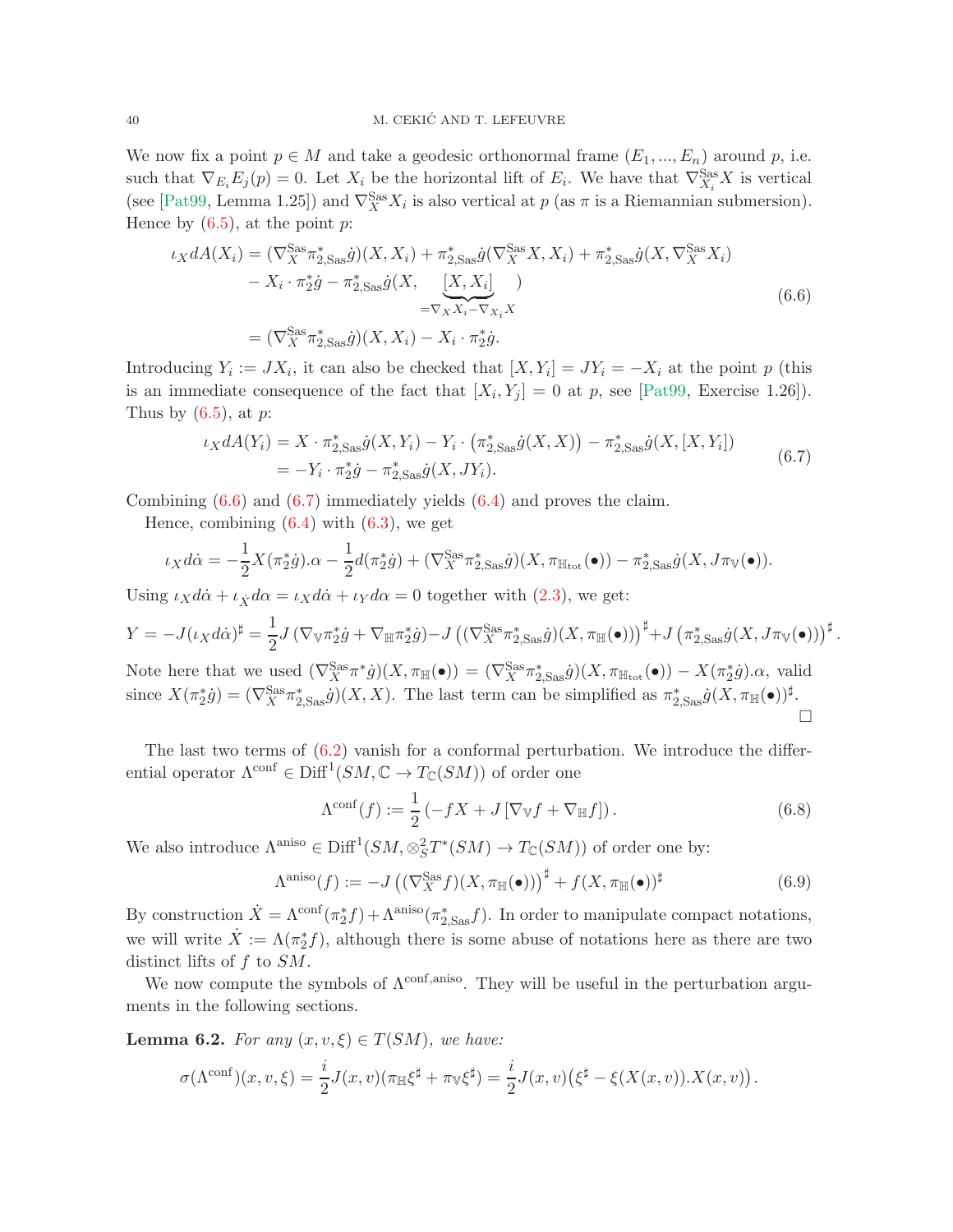*Proof.* Consider the Lagrangian state  $e^{i\frac{S}{h}}f$ , where  $S(x, v) = 0$ ,  $dS(x, v) = \xi$  and  $f(x, v) = 1$ . By [\(6.8\)](#page-39-2), we compute

$$
\Lambda^{\text{conf}}(e^{i\frac{S}{h}}f) = -\frac{1}{2}e^{i\frac{S}{h}}\Big[fX - \frac{i}{h}fJ(\nabla_{\mathbb{H}}S + \nabla_{\mathbb{V}}S) - J(\nabla_{\mathbb{H}}f + \nabla_{\mathbb{V}}f)\Big].\tag{6.10}
$$

We may directly read off the principal symbol from this expression:

$$
\sigma(\Lambda^{\text{conf}})(x,v,\xi) = \lim_{h \to 0} h\Lambda(e^{i\frac{S}{h}}f)(x,v) = \frac{i}{2}J(\nabla_{\mathbb{H}}S + \nabla_{\mathbb{V}}S)(x,v) = \frac{i}{2}J(x,v)(\pi_{\mathbb{H}}\xi^{\sharp} + \pi_{\mathbb{V}}\xi^{\sharp}).
$$

We have:

<span id="page-40-2"></span>**Lemma 6.3.** For any  $(x, v, \xi) \in T(SM)$  and  $f \in \otimes_S^2 T^*_{(x,v)}(SM)$ , we have:

$$
\sigma(\Lambda^{\text{aniso}})(x, v, \xi)f = -i\langle \xi, X(x, v) \rangle \cdot J(x, v) \big(f(X(x, v), \pi_{\mathbb{H}}(\bullet))\big)^{\sharp}
$$

Proof. We see that it suffices to compute the principal symbol of the first term in  $(6.9)$  as the second term is of lower order. We take a Lagrangian state  $e^{i\frac{S}{h}}f$  with  $S(x, v) = 0$ , d  $S(x, v) = \xi$ and  $f \in C^{\infty}(SM, \otimes_S^2 T^*(SM)), f(x) =: f_0$ . We have:

$$
\sigma(\Lambda^{\text{aniso}})(x, v, \xi) f_0 = \lim_{h \to 0} h \Lambda^{\text{aniso}}(e^{i\frac{S}{h}} f)(x, v)
$$
  
\n
$$
= \lim_{h \to 0} -h J(x, v) \left(\frac{i}{h} X S \cdot [f(X, \pi_{\mathbb{H}}(\bullet))]^{\sharp} + e^{i\frac{S}{h}} \left[ (\nabla_{X}^{\text{Sas}} f)(X, \pi_{\mathbb{H}}(\bullet)) \right]^{\sharp} \right) (x, v)
$$
  
\n
$$
= -i \langle \xi, X(x, v) \rangle . J(x, v) \left(f_0(X(x, v), \pi_{\mathbb{H}}(\bullet)) \right)^{\sharp}.
$$

Eventually, we compute the divergence of  $\dot{X}$  in a geometric way. We prove:

<span id="page-40-3"></span>Lemma 6.4. The following formula holds:

<span id="page-40-1"></span>
$$
\operatorname{div}(\dot{X}) = X \left( \pi_0^* \operatorname{Tr}_{g_0}(\dot{g}) - \frac{n}{2} \pi_2^* \dot{g} \right). \tag{6.11}
$$

In local coordinates  $(x_i)_{1 \leq i \leq n}$  where  $g_0$  and  $\dot{g}$  are identified with  $n \times n$  symmetric matrices, we have  $\text{Tr}_{g_0}(\dot{g}) = \text{Tr}(g_0^{-1}\dot{g}).$ 

*Proof.* Write  $\Omega_{\tau} := d \text{ vol}_{\text{Sas},g_{\tau}}$  for the Sasaki volume form of  $g_{\tau}$  in  $SM_{\tau}$  and  $\Omega := \Omega_0$ . Write  $\mathcal{J}_{\tau}$  for the Jacobian of  $\Phi_{\tau}$ , i.e.  $\Phi_{\tau}^* \Omega_{\tau} = \mathcal{J}_{\tau} \Omega$ . Observe that

$$
-\operatorname{div}(X_{\tau})\Omega = \mathcal{L}_{X_{\tau}}\Omega = \Phi_{\tau}^{*}(\mathcal{L}_{H_{\tau}}(\mathcal{J}_{\tau}^{-1} \circ \Phi_{\tau}^{-1}.\Omega_{\tau})) = \mathcal{J}_{\tau}.X_{\tau}(\mathcal{J}_{\tau}^{-1}).\Omega.
$$

It follows that  $\text{div}(X_{\tau}) = \mathcal{J}_{\tau}^{-1} \cdot X_{\tau} \mathcal{J}_{\tau}$  and differentiating at  $\tau = 0$  and using  $\mathcal{J}_{0} = 1$ :

<span id="page-40-0"></span>
$$
\operatorname{div}(\dot{X}) = X\dot{\mathcal{J}}.\tag{6.12}
$$

In what follows we compute  $\mathcal{J}_{\tau}$ . We will use that  $d \text{vol}_{g_{\tau},Sas}(x,v) = \pi^* d \text{vol}_{g_{\tau}}(x,v) \wedge d \text{vol}_{S_x M_{\tau}}$ (up to sign). We need the following auxiliary lemma: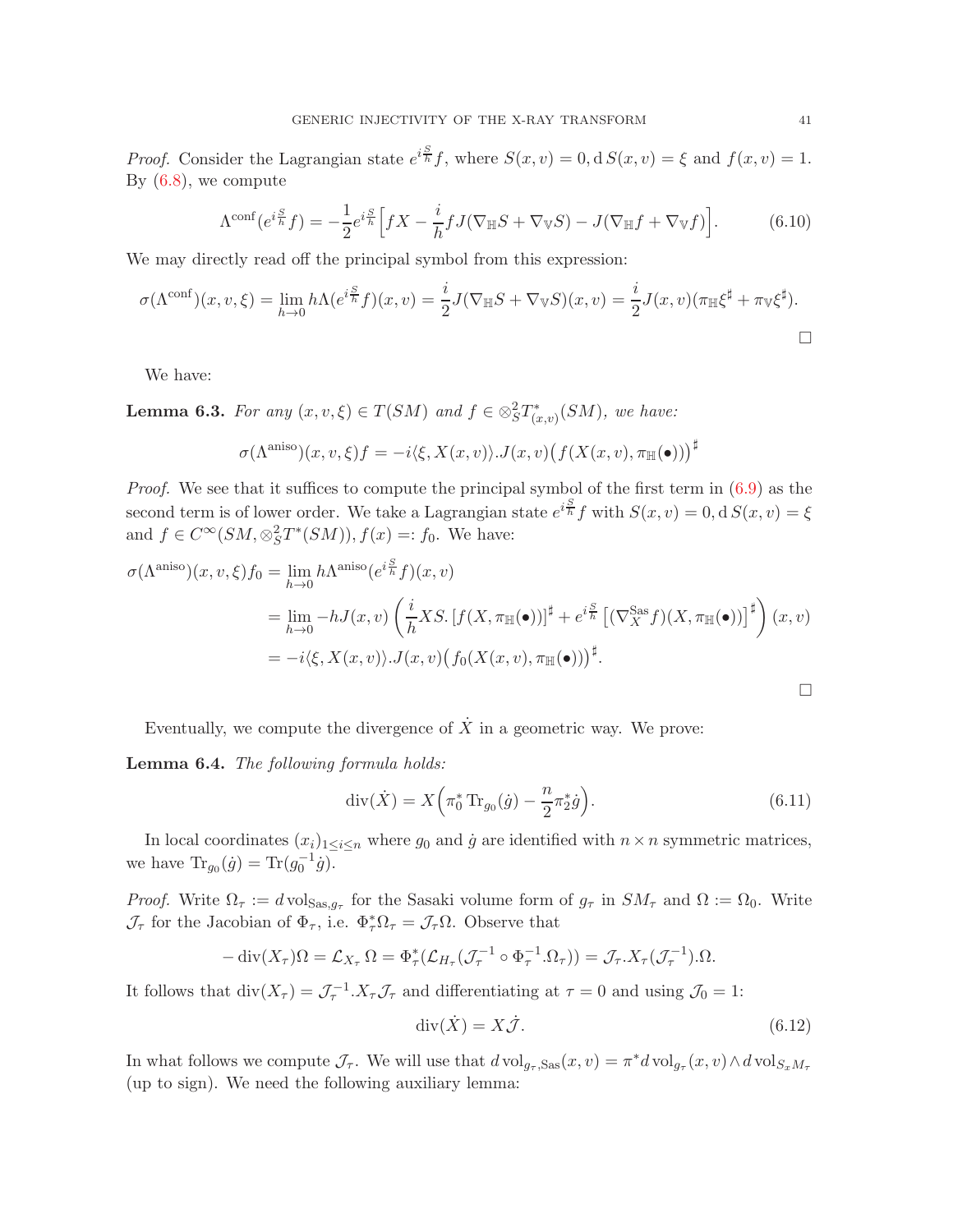<span id="page-41-1"></span>**Lemma 6.5.** Let  $A_0$  and  $A_1$  be two symmetric, positive definite matrices, and denote by  $\mathbb{S}^{n-1}$  $A_i^{n-1} = \{x \in \mathbb{R}^n \mid \langle A_i x, x \rangle = 1\} \subset \mathbb{R}^n$  the unit sphere with respect to the metric induced by  $A_i$ ; denote by  $dvol_{A_i}$  the induced volume form on  $\mathbb{S}_{A_i}^{n-1}$  $\frac{n-1}{A_i}$ . If  $R(x) = \frac{x}{\sqrt{\langle A_1x,x \rangle}}$  is the scaling map between the two spheres, then for  $x \in \mathbb{S}_{A_0}^{n-1}$  $\frac{n-1}{A_0}$ :

<span id="page-41-0"></span>
$$
R^*d\operatorname{vol}_{A_1}(x) = \left(\sqrt{\frac{\det A_1}{\det A_0}} \cdot \langle A_1 x, x \rangle^{-\frac{n}{2}}\right) d\operatorname{vol}_{A_0}(x). \tag{6.13}
$$

*Proof.* We first show the claim for  $A_0 = \text{Id}$ . Denote  $A_1 = A$  and write  $R^*d \text{vol}_A = j.d \text{vol}_{\mathbb{S}^{n-1}}$ for some function j on  $\mathbb{S}^{n-1}$ . Observe that  $d \text{vol}_A(x) = \sqrt{\det A} \cdot i \sum_i x_i e_i |dx|$  for  $x \in \mathbb{S}^{n-1}_A$ .  $_{A}^{n-1}$ , where we write  $|dx| = dx_1 \wedge \ldots \wedge dx_n$ ,  $e_i$  for the standard basis vectors of  $\mathbb{R}^n$  identified with  $\partial_i$ ;  $\sum_i x_i e_i = x$  is the outer unit normal to  $\mathbb{S}_A^{n-1}$  $_{A}^{n-1}$  at x. It is straightforward to compute:

$$
\forall i = 1, \ldots, n-1, \quad d_{e_n}R(e_i) = \partial_i R(e_n) = \frac{1}{\sqrt{A_{nn}}} \left( e_i - e_n \cdot \frac{A_{in}}{A_{nn}} \right).
$$

This shows the claim at  $x = e_n$ :

$$
R^*(d\operatorname{vol}_A)(e_n)(e_1,\ldots,e_{n-1}) = \sqrt{\det A} \cdot \frac{e_n}{\sqrt{A_{nn}}} dx_1 \wedge \ldots \wedge dx_n \left(\ldots, \frac{1}{\sqrt{A_{nn}}} \left(e_i - e_n \cdot \frac{A_{in}}{A_{nn}}\right),\ldots\right)
$$

$$
= (-1)^{n-1} \sqrt{\det A} \cdot \langle Ae_n, e_n \rangle^{-\frac{n}{2}}.
$$

For general  $x \in \mathbb{S}^{n-1}$ , consider a  $B \in SO(n)$  such that  $B(e_n) = x$ . Using that  $B: \mathbb{S}^{n-1}_{B^TAB} \to$  $\mathbb{S}^{n-1}$  $_A^{n-1}$  is an isometry and the previous computation, the formula [\(6.13\)](#page-41-0) for  $A_0 = Id$  follows.

For general  $A_0$ , simply consider a linear coordinate change given by B with  $B^T A_0 B = \text{Id}$ and apply the previous result to  $A = B^T A_1 B$ . The completes the proof.

Using Lemma [6.5,](#page-41-1) we see that in local coordinates:

$$
\Phi_{\tau}^*(\pi^* d \operatorname{vol}_{g_{\tau}} \wedge d \operatorname{vol}_{S_x M_{\tau}}) = \pi^* d \operatorname{vol}_{g_{\tau}} \wedge \Phi_{\tau}^*(d \operatorname{vol}_{S_x M_{\tau}})
$$
  
\n
$$
= \sqrt{\det g_{\tau}} |dx| \wedge \sqrt{\frac{\det g_{\tau}}{\det g_0}} . (\pi_2^* g_{\tau})^{-\frac{n}{2}} d \operatorname{vol}_{S_x M}
$$
  
\n
$$
= \frac{\det g_{\tau}}{\det g_0} . (\pi_2^* g_{\tau})^{-\frac{n}{2}} . \pi^* d \operatorname{vol}_{g_0} \wedge d \operatorname{vol}_{S_x M} .
$$

This shows that  $\mathcal{J}_{\tau} = \frac{\det g_{\tau}}{\det g_0}$  $\frac{\det g_{\tau}}{\det g_0}$ .  $(\pi_2^* g_{\tau})^{-\frac{n}{2}}$ , so taking the derivative at  $\tau = 0$  and using  $(6.12)$ completes the proof and shows [\(6.11\)](#page-40-1).

In what follows, we will frequently use the operators, defined for a distribution  $v \in \mathcal{D}'(SM)$ :

<span id="page-41-2"></span>
$$
\forall u \in C^{\infty}(SM), \quad M_{\mathbf{v}}u := \mathbf{v} \cdot u, \quad \forall Z \in C^{\infty}(SM, T(SM)), \quad N_{\mathbf{v}}Z := Z\mathbf{v}. \tag{6.14}
$$

Sometimes  $u$  or  $Z$  will also be singular, in which case we will have to justify the extension of the corresponding operator to such functions.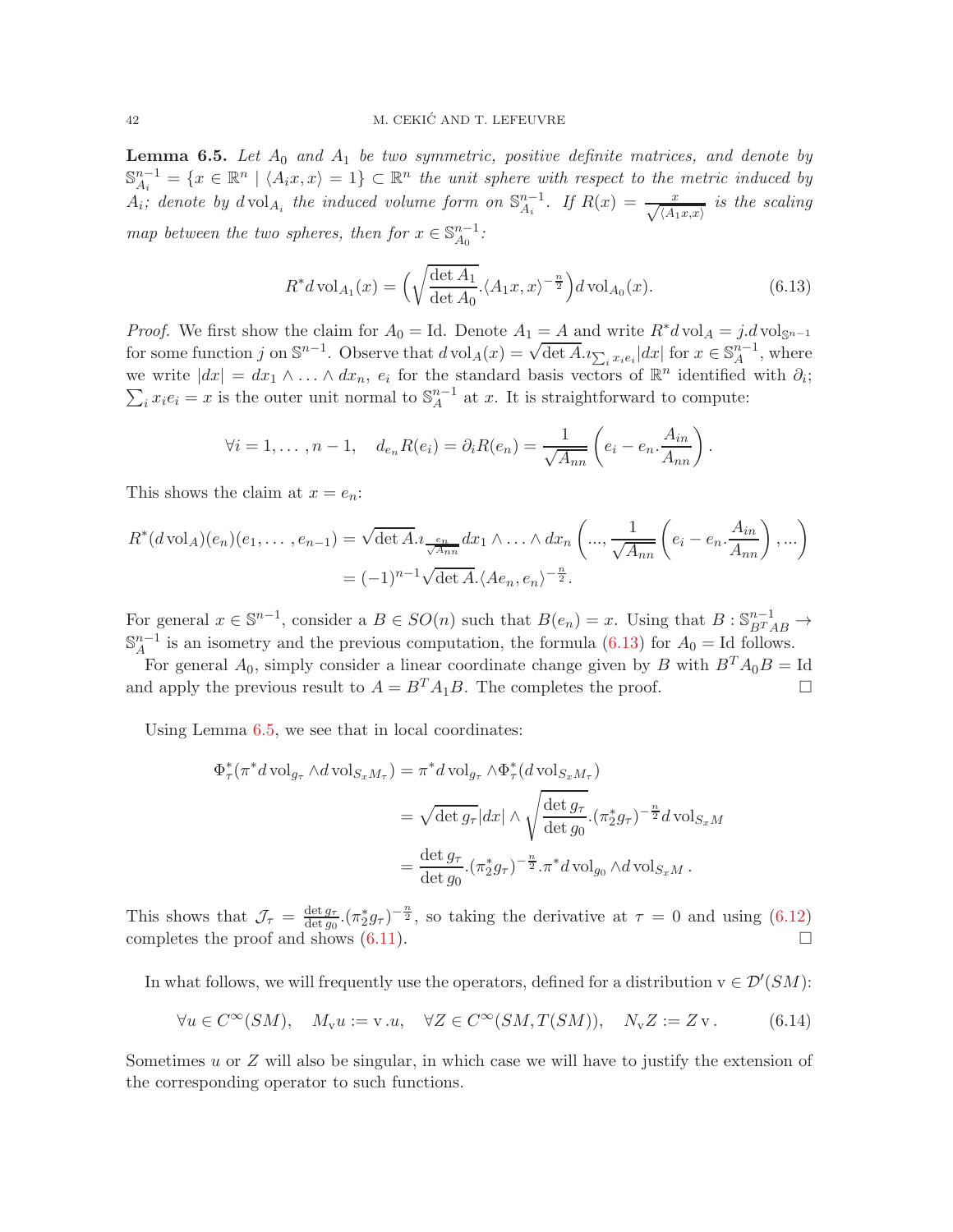6.1.2. Metric-dependent generalized X-ray transform. For each  $\tau \in (-\varepsilon, \varepsilon)$  small enough, we can consider the positive resolvent  $\mathbb{C} \ni z \mapsto (-X_{\tau} - z)^{-1}$  and the negative resolvent  $\mathbb{C} \ni z \mapsto (X_{\tau} - z)^{-1}$ . Since we have  $X_{\tau} = (\Phi_{\tau})^* H_{\tau}$ , the resolvents satisfy on  $C^{\infty}(SM)$  that  $(\pm X_{\tau} - z)^{-1} = (\Phi_{\tau})^*(\pm H_{\tau} - z)^{-1}(\Phi_{\tau})_*$  and therefore also

<span id="page-42-0"></span>
$$
R_{\pm,0}^{X_{\tau}} = (\Phi_{\tau})^* R_{\pm,0}^{H_{\tau}} (\Phi_{\tau})_*, \quad \Pi_{\pm}^{X_{\tau}} = (\Phi_{\tau})^* \Pi_{\pm}^{H_{\tau}} (\Phi_{\tau})_*, \tag{6.15}
$$

where the superscript denotes the vector field with respect to which the resolvent is taken,  $R_{\pm,0}^{\bullet}$  is its holomorphic part at zero and  $\Pi_{\pm}^{\bullet}$  is the orthogonal projection to the resonant space at zero. From now on we drop the  $\bullet = X_\tau$  superscript and simply write  $\tau$  instead. By [\(2.17\)](#page-14-3) we have

<span id="page-42-2"></span>
$$
\Pi_{\pm}^{\tau} = \langle \bullet, \mu_{\tau} \rangle \mathbf{1},\tag{6.16}
$$

where 1 is the constant function and  $\mu_{\tau}$  is the pullback by  $\Phi_{\tau}$  of the normalised Liouville measure on  $SM_\tau$  such that  $\langle 1, \mu_\tau \rangle = 1$ .

Let  $(\pi_m^{g_{\tau}})^* : C^{\infty}(M, \otimes_S^m T^*M) \to C^{\infty}(SM_{\tau})$  be the canonical pullback operator; we write  $\pi_m^* = (\pi_m^{g_0})^*$ . We may then compute, for a symmetric *m*-tensor *f*:

$$
(\Phi_{\tau})^* (\pi_m^{g_{\tau}})^* f(x, v) = (\pi_m^{g_{\tau}})^* f\left(x, \frac{v}{|v|_{g_{\tau}}}\right) = f_x\left(\frac{v}{|v|_{g_{\tau}}}, \dots, \frac{v}{|v|_{g_{\tau}}}\right) = |v|_{g_{\tau}}^{-m} \pi_m^* f(x, v).
$$

We denote  $\chi_{\tau}(x,v) = |v|_{g_{\tau}}^{-m}$ , so that by the previous equality:

<span id="page-42-1"></span>
$$
\chi_{\tau}\pi_m^* = (\Phi_{\tau})^*(\pi_m^{g_{\tau}})^*, \quad (\pi_m)_*\chi_{\tau} = (\pi_m^{g_{\tau}})_*(\Phi_{\tau})_*, \tag{6.17}
$$

where the lower star denotes the pushforward, that is the  $L^2$  adjoint of the pullback operator. We are in position to introduce the generalised X-ray transform with respect to  $H<sub>\tau</sub>$  and study its properties under re-scaling by  $(6.15)$  and  $(6.17)$ :

<span id="page-42-3"></span>
$$
\Pi_m^{\tau} := (\pi_m^{g_{\tau}})_*(R_{+,0}^{H_{\tau}} + R_{-,0}^{H_{\tau}} + \Pi_+^{H_{\tau}})(\pi_m^{g_{\tau}})^* = \pi_{m*}\chi_{\tau}(\underbrace{R_{+,0}^{\tau} + R_{-,0}^{\tau} + \Pi_{+}^{\tau}}) \chi_{\tau}\pi_m^*.
$$
 (6.18)

Moreover, the family

$$
(-\varepsilon, \varepsilon) \ni \tau \mapsto \Pi_m^{\tau} \in \Psi^{-1}(M, \otimes_S^m T^*M \to \otimes_S^m T^*M)
$$

depends smoothly on  $\tau$  as stated in Lemma [2.3.](#page-16-1)

We keep the same strategy as in §[5](#page-27-0) and define

<span id="page-42-4"></span>
$$
P_{\tau} = \pi_{\ker D_0^*} \Delta_0 \Pi_m^{\tau} \Delta_0 \pi_{\ker D_0^*},\tag{6.19}
$$

where  $\Delta_0$  is an elliptic, formally self-adjoint, positive, pseudodifferential operator of order  $k > 1/2$  with diagonal principal symbol that induces an isomorphism on Sobolev spaces. As in Lemma [5.1,](#page-28-4) the maps:

$$
\pi_{\ker D_{\tau}^*} \Delta_0 \pi_{\ker D_0^*} : \ker D_0^* \cap H^s(M, \otimes_S^m T^*M) \to \ker D_{\tau}^* \cap H^{s-k}(M, \otimes_S^m T^*M),
$$
  

$$
\pi_{\ker D_0^*} \Delta_0 \pi_{\ker D_{\tau}^*} : \ker D_{\tau}^* \cap H^s(M, \otimes_S^m T^*M) \to \ker D_0^* \cap H^{s-k}(M, \otimes_S^m T^*M),
$$

are isomorphisms for  $\tau$  small enough depending on  $s \in \mathbb{R}$ . In particular, as before,  $\Pi_m^{\tau}$  is solenoidal injective (i.e. injective on symmetric tensors in ker  $D_{\tau}^*$ ) if and only if  $P_{\tau}$  is solenoidal injective. In what follows we assume that  $(u_i)_{i=1}^d$  is an  $L^2$ -orthonormal basis of eigenstates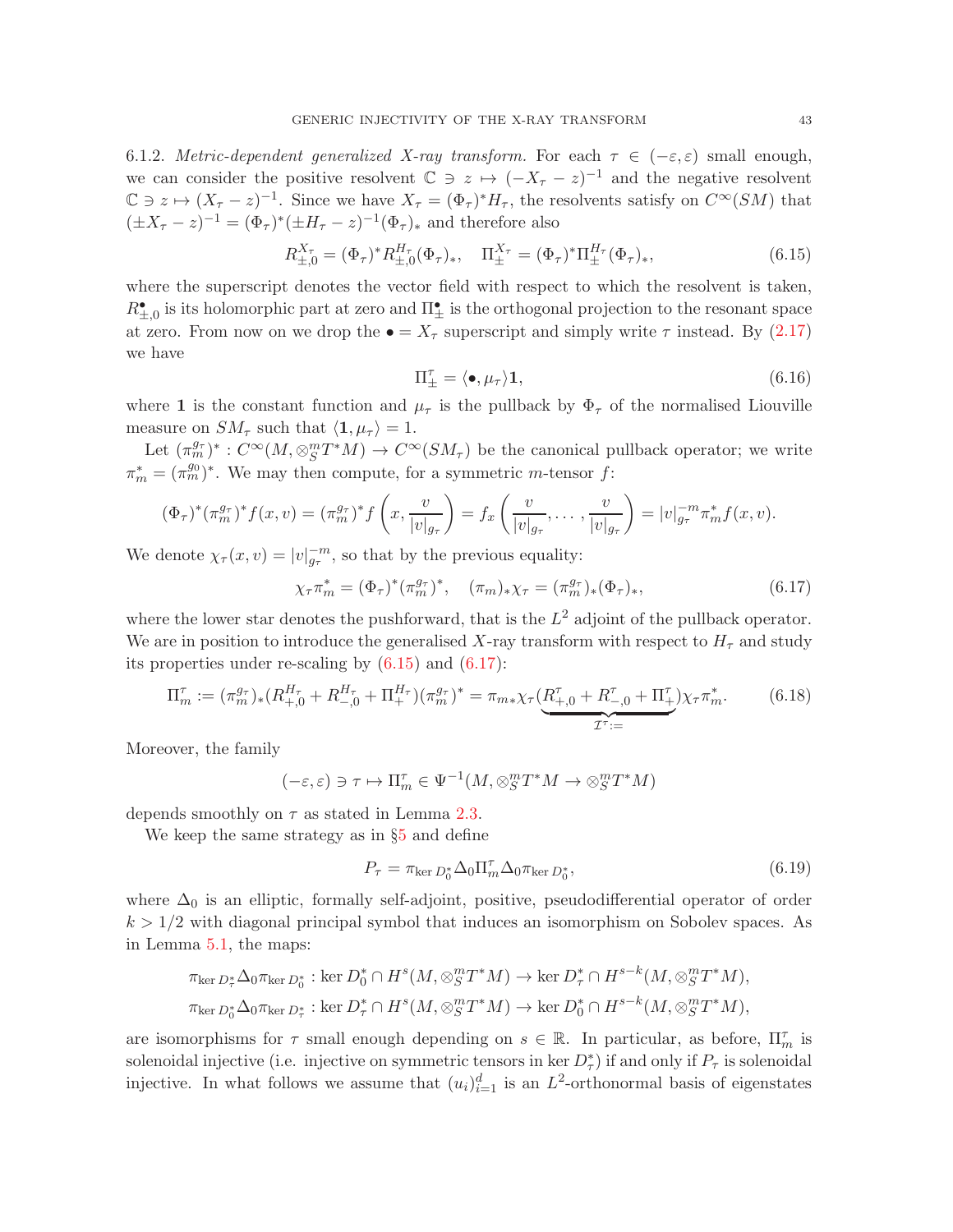of  $P_0$  at 0. As in [\(5.8\)](#page-30-4), we let  $\lambda_{\tau}$  be the sum of the eigenvalues of  $P_{\tau}$  inside a small contour near 0.

#### <span id="page-43-5"></span>6.2. Variations of the ground state. We now compute the variations with respect to  $\tau$ .

6.2.1. First order variations. As in the connection case, the first order variation of  $\lambda_{\tau}$  at  $\tau = 0$  is  $\dot{\lambda}_0 = 0$  and the second order variation is given by Lemma [5.2.](#page-31-0) We thus need to compute each term involved in the second derivative  $\ddot{\lambda}_0$ , namely  $\dot{P}_0$  and  $\ddot{P}_0$ . More precisely, the goal of this section is to compute  $\sum_{i=1}^{d} \langle P_0^{-1} \dot{P}_0 u_i, \dot{P}_0 u_i \rangle_{L^2}$ .

We assume that  $g_{\tau} = g + \tau f$ , where  $f \in C^{\infty}(M, \otimes_S^2 T^*M)$  is a perturbation such that  $\dot{q} = f$ . We write

$$
-(-X_{\tau}-z)^{-1} = (z + X_{\tau})^{-1} = \frac{\Pi_{+}^{\tau}}{z} + R_{+,0}^{\tau} + zR_{+,1}^{\tau} + z^{2}R_{+,2}^{\tau} + \mathcal{O}(z^{3}),
$$
  

$$
-(X_{\tau}-z)^{-1} = (z - X_{\tau})^{-1} = \frac{\Pi_{-}^{\tau}}{z} + R_{-,0}^{\tau} + zR_{-,1}^{\tau} + z^{2}R_{-,2}^{\tau} + \mathcal{O}(z^{3}),
$$
(6.20)

for the meromorphic expansion of the resolvents at zero. First of all, we compute the derivatives of  $\chi_{\tau}$  at  $\tau = 0$ :

<span id="page-43-1"></span><span id="page-43-0"></span>
$$
\dot{\chi}_{\tau=0}(x,v) = -\frac{m}{2}\dot{g}(v,v) = -\frac{m}{2}\pi_2^*f(x,v),
$$
  

$$
\ddot{\chi}_{\tau=0}(x,v) = \frac{m}{2}\left(\frac{m}{2}+1\right)[\pi_2^*f]^2(x,v).
$$
\n(6.21)

In the following we recall that  $\Pi_{+}^{\tau} = \Pi_{-}^{\tau}$  (see [\(6.16\)](#page-42-2)). We now turn to the first order variation of the resolvent:

<span id="page-43-2"></span>**Lemma 6.6.** We have  $\Pi_{\pm} = -\Pi_{\pm} X R_{+,0}$  and:

$$
\dot{R}_{+,0} = -\left(R_{+,0}\dot{X}R_{+,0} + \Pi_{+}\dot{X}R_{+,1}\right), \quad \dot{R}_{-,0} = +\left(R_{-,0}\dot{X}R_{-,0} + \Pi_{-}\dot{X}R_{-,1}\right).
$$

*Proof.* Let us deal with the second equality (the third one is similar). By  $(6.20)$ , we have (recall that the contour  $\gamma$  around zero was defined in §[2.4\)](#page-15-2):

<span id="page-43-3"></span>
$$
R_{+,0}^{\tau} = \frac{1}{2\pi i} \oint_{\gamma} (z + X_{\tau})^{-1} \frac{dz}{z},\tag{6.22}
$$

and differentiating with respect to  $\tau$ , we get:

$$
\dot{R}_{+,0} = -\frac{1}{2\pi i} \oint_{\gamma} (z+X)^{-1} \dot{X}(z+X)^{-1} \frac{dz}{z} = -\left(R_{+,0}\dot{X}R_{+,0} + \Pi_{+}\dot{X}R_{+,1} + R_{+,1}\dot{X}\Pi_{+}\right).
$$

To conclude, it suffices to observe that  $\dot{X}\Pi_+ = 0$  as  $\dot{X}$  is a vector field and the range of  $\Pi_+$ is always the constant functions  $\mathbb{C} \cdot \mathbf{1}$ .

As far as the derivative of the spectral projection is concerned, one starts with the equality

<span id="page-43-4"></span>
$$
\Pi_+^{\tau} = \frac{1}{2\pi i} \oint_{\gamma} (z + X_{\tau})^{-1} \, \mathrm{d} \, z,\tag{6.23}
$$

and then differentiates with respect to  $\tau$  similarly as above; we omit the details.  $\Box$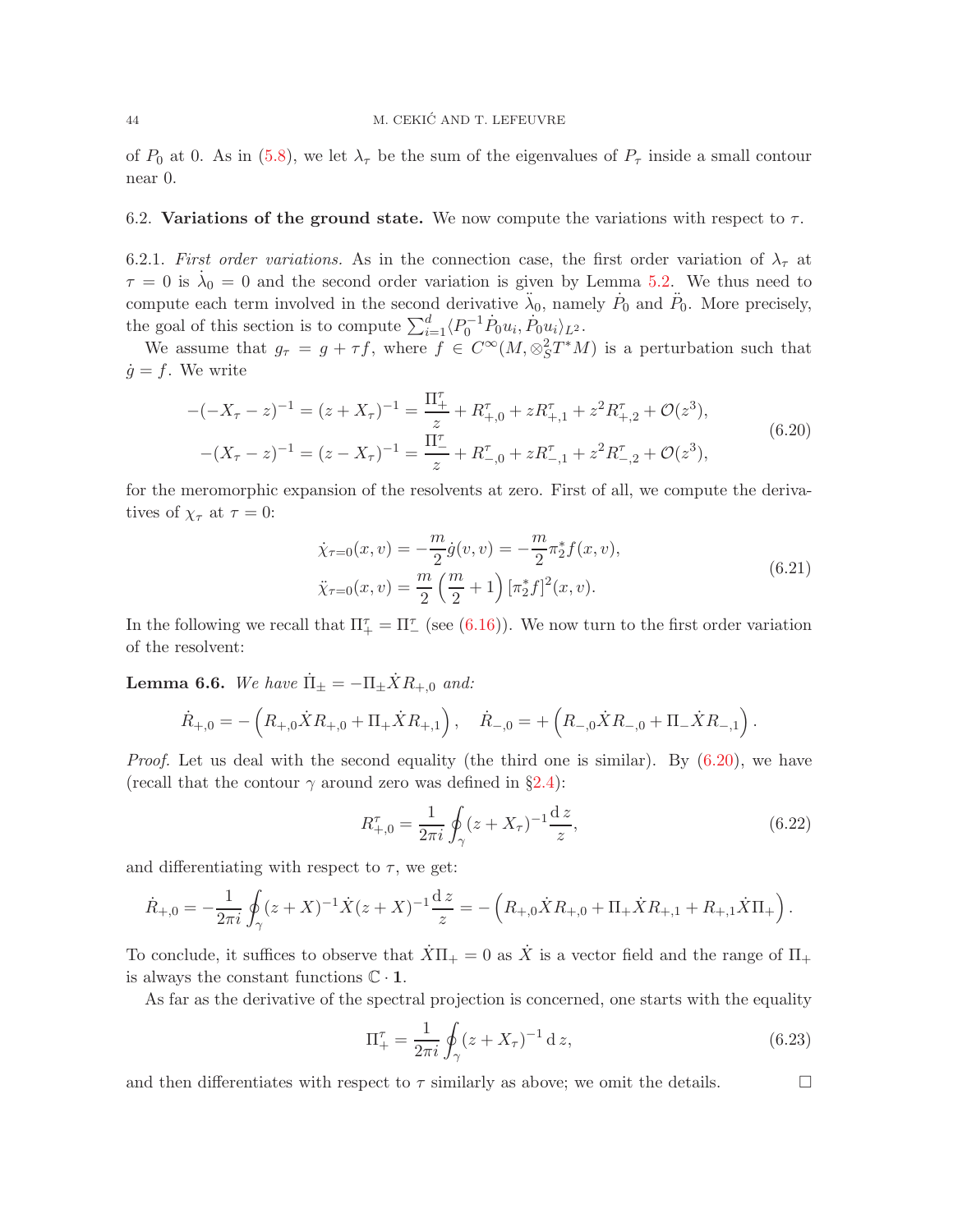<span id="page-44-0"></span>Therefore, recalling [\(6.18\)](#page-42-3), by [\(6.21\)](#page-43-1) and Lemma [6.6](#page-43-2) we obtain at  $\tau = 0$ :

$$
\begin{split} \dot{\Pi}_{m} &= \pi_{m*} \left( -\frac{m}{2} \left( \pi_{2}^{*} f \mathcal{I} + \mathcal{I} \pi_{2}^{*} f \right) + \dot{\mathcal{I}} \right) \pi_{m}^{*} \\ &= \pi_{m*} \left( -\frac{m}{2} \left( \pi_{2}^{*} f \mathcal{I} + \mathcal{I} \pi_{2}^{*} f \right) - \left( R_{+,0} \dot{X} R_{+,0} + \Pi_{+} \dot{X} R_{+,1} \right) \right) \\ &+ \left( R_{-,0} \dot{X} R_{-,0} + \Pi_{-} \dot{X} R_{-,1} \right) - \Pi_{+} \dot{X} R_{+,0} \right) \pi_{m}^{*}. \end{split} \tag{6.24}
$$

Next, we observe that for m odd,  $\pi_{m*}\mathbf{1} = 0$  and also  $\pi_{m*}(\pi^* \mathbf{1}) = 0$  and as a consequence, the terms in [\(6.24\)](#page-44-0) involving  $\Pi_{\pm}$  disappear; when m is even, this simplification no longer occurs. Recalling the definition [\(6.19\)](#page-42-4) of  $P_{\tau}$ , we obtain from [\(6.24\)](#page-44-0) the general expression (valid for m odd or even):

$$
\dot{P}_0 = \pi_{\ker D_0^*} \Delta_0 \pi_{m*} \left( -\frac{m}{2} \left( \pi_2^* f \cdot (R_{+,0} + R_{-,0}) + (R_{+,0} + R_{-,0}) \pi_2^* f \right) \right. \\
\left. - R_{+,0} \dot{X} R_{+,0} + R_{-,0} \dot{X} R_{-,0} \right) \pi_m^* \Delta_0 \pi_{\ker D_0^*} \\
+ \varepsilon(m) \pi_{\ker D_0^*} \Delta_0 \pi_{m*} \left( -\frac{m}{2} \pi_2^* f \cdot \Pi_+ \underbrace{-\frac{m}{2} \Pi_+ \pi_2^* f - \Pi_+ \dot{X} R_{+,1} + \Pi_- \dot{X} R_{-,1} - \Pi_+ \dot{X} R_{+,0}}_{S(\pi_2^* f) :=} \right) \\
\pi_m^* \Delta_0 \pi_{\ker D_0^*},
$$

where  $\varepsilon(m) = 0$  for m odd and  $\varepsilon(m) = 1$  for m even. This last term is isolated on purpose because as we shall see, it only contributes to a smoothing remainder in the following argument and will therefore disappear in the principal symbol computations.

We let  $u_i \in C^{\infty}(M, \otimes_S^m T^*M) \cap \text{ker } D_0^*$  be one of the elements in the kernel of  $P_0$ . Note that the operator  $\Pi_m$  being *real*, we can always assume that the  $u_i$ 's are real-valued. This implies using Lemma [2.1](#page-15-1) that (as in §[5\)](#page-27-0)

<span id="page-44-3"></span>
$$
\pi_m^* \Delta_0 \pi_{\ker D_0^*} u_i = X v_i, \quad \text{for some} \quad v_i \in C^\infty(SM) \quad \text{with} \quad \Pi_+ v_i = 0,\tag{6.25}
$$

which can also be chosen real-valued (since  $X$  is real). Hence, using  $(2.18)$  and the fact that  $(R_{+,0} + R_{-,0})X = 0$ ,  $X\Pi_+ = \Pi_+ X = \overline{X}\Pi_+ = 0$ , we obtain:

<span id="page-44-1"></span>
$$
\dot{P}_0 u_i = -\frac{m}{2} \pi_{\ker D_0^*} \Delta_0 \pi_{m*} (\pi_2^* f \cdot (R_{+,0} + R_{-,0}) + (R_{+,0} + R_{-,0}) \pi_2^* f) X v_i \n+ \pi_{\ker D_0^*} \Delta_0 \pi_{m*} (-R_{+,0} \dot{X} R_{+,0} X v_i + R_{-,0} \dot{X} R_{-,0} X v_i) \n= I - II + \epsilon(m) \pi_{\ker D_0^*} \Delta_0 \pi_{m*} \left( -\frac{m}{2} \pi_2^* f \cdot \Pi_+ + S(\pi_2^* f) \right) X v_i \n= - \pi_{\ker D_0^*} \Delta_0 \pi_{m*} (R_{+,0} + R_{-,0}) \left[ \frac{m}{2} \pi_2^* f \cdot X v_i + \Lambda(\pi_2^* f) v_i \right] \n+ \varepsilon(m) \pi_{\ker D_0^*} \Delta_0 \pi_{m*} S(\pi_2^* f) X v_i.
$$
\n(6.26)

Let us introduce shorthand notation for the operators arising in [\(6.26\)](#page-44-1), for any  $v \in C^{\infty}(SM)$ and any symmetric 2-tensor  $h \in C^{\infty}(M, \otimes_S^2 T^*M)$ :

<span id="page-44-2"></span>
$$
B_{\mathbf{v}}h := \pi_{m*}S(\pi_2^*h)X\,\mathbf{v}_i, \quad Q_{\mathbf{v}}h := \pi_{m*}(R_{+,0} + R_{-,0})\left[\frac{m}{2}\pi_2^*h.X\,\mathbf{v} + \Lambda(\pi_2^*h)\,\mathbf{v}\right].\tag{6.27}
$$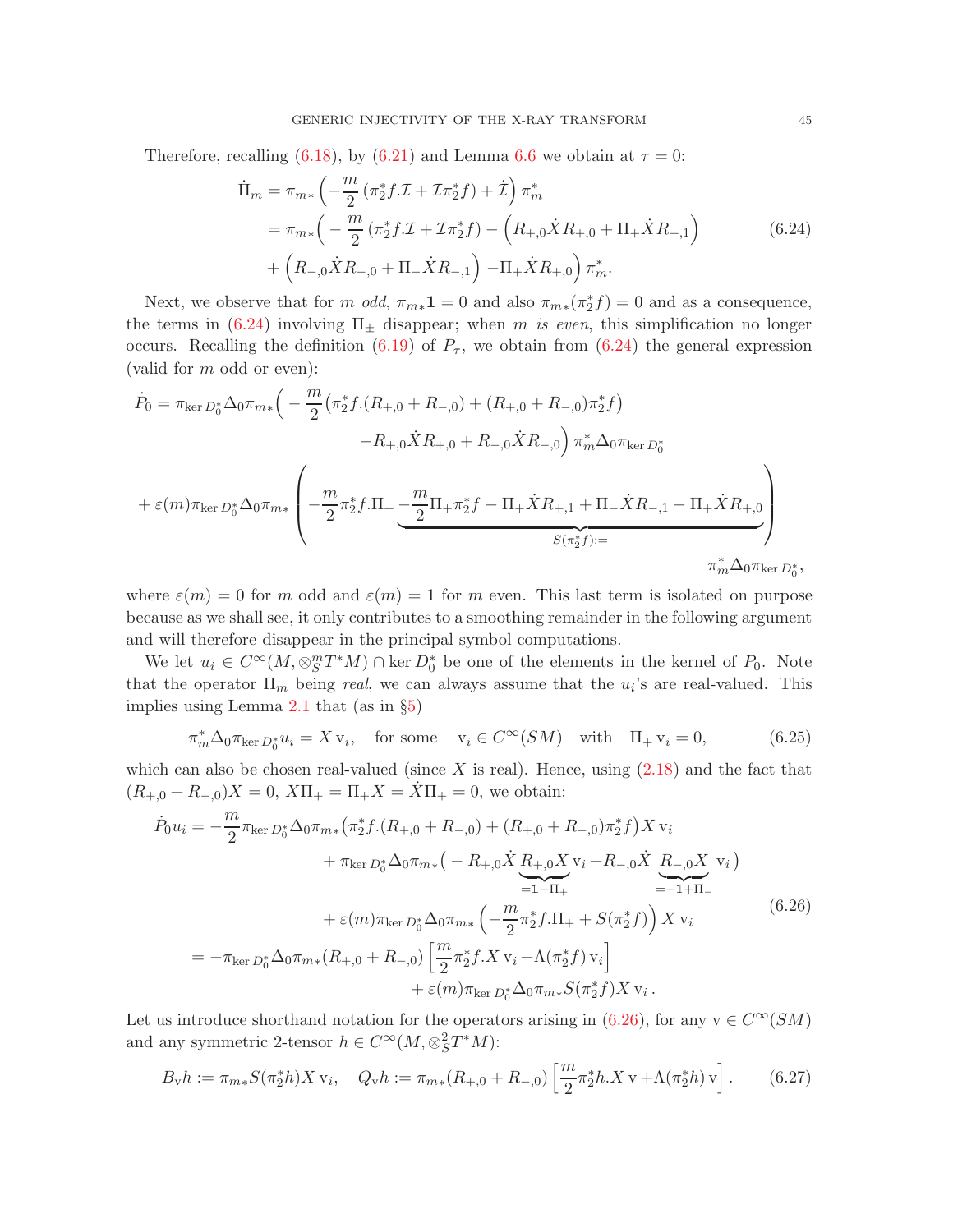By using the facts that  $P_0^{-1} = (\pi_{\ker D_0^*} \Delta_0 \pi_{\ker D_0^*})^{-1} \Pi_m^{-1} (\pi_{\ker D_0^*} \Delta_0 \pi_{\ker D_0^*})^{-1}$  on ker  $D_0^*$  and the equalities  $D_0^*\pi_{m*}(R_{+,0}+R_{-,0}) = D_0^*\pi_{m*}S(\pi_2^*f) = 0$ , we obtain from [\(6.26\)](#page-44-1) (similarly to  $(5.18)$ :

<span id="page-45-1"></span>
$$
\langle P_0^{-1} \dot{P}_0 u_i, \dot{P}_0 u_i \rangle_{L^2} = \langle \Pi_m^{-1} Q_{\nu_i} f, Q_{\nu_i} f \rangle_{L^2} + \varepsilon(m) \langle \Pi_m^{-1} B_{\nu_i} f, B_{\nu_i} f \rangle_{L^2} - 2\varepsilon(m) \Re \left( \langle Q_{\nu_i} f, B_{\nu_i} f \rangle_{L^2} \right).
$$
\n(6.28)

We now prove that the operator  $B_{\rm v}$  introduced in [\(6.27\)](#page-44-2) is in fact smoothing:

<span id="page-45-2"></span>**Lemma 6.7.**  $B_{v_i} \in \Psi^{-\infty}(M, \otimes_S^2 T^*M \to \otimes_S^m T^*M)$  is a smoothing operator.

*Proof.* Similarly to the proof of Lemma [4.3,](#page-23-3) it suffices to show that  $B_{v_i}$  maps

$$
\mathcal{D}'(M,\otimes_S^2T^*M)\to C^\infty(M,\otimes_S^mT^*M)
$$

boundedly. For that, let  $h \in \mathcal{D}'(M, \otimes_S^2 T^*M)$ . By [\[Lef19a,](#page-55-6) Lemma 2.1] we have  $WF(\pi_2^*h) \subset \mathbb{V}^*$ and  $WF(\pi^*_{2, Sas} h) \subset V^*$  (as in the proof of Lemma [4.3\)](#page-23-3). By resolvent identities [\(2.18\)](#page-14-2) and using  $X\Pi_+ = 0$ , we have:

$$
S(\pi_2^* h) X \mathbf{v}_i = -\frac{m}{2} \Pi_+(\pi_2^* h \cdot X \mathbf{v}_i) + \Pi_+ \Lambda(\pi_2^* h) (R_{+,0} + R_{-,0}) \mathbf{v}_i - \Pi_+ \Lambda(\pi_2^* h) \mathbf{v}_i.
$$
 (6.29)

<span id="page-45-0"></span>By [\(2.17\)](#page-14-3), the first term in [\(6.29\)](#page-45-0) i.e.  $-\frac{m}{2}\Pi_{+}(\pi_2^*h.Xv_i) = -\frac{m}{2}$  $\frac{n}{2} \langle \pi_2^* h. X \,\mathbf{v}_i, \mu \rangle \mathbf{1}$  is clearly smooth. Similarly, the last term  $-\Pi_+\Lambda(\pi_2^*h)$  v<sub>i</sub> is also obviously smooth.

We now deal with the remaining term. Define  $v_i^u := (R_{+,0} + R_{-,0}) v_i$ . Since  $v_i$  is smooth, this has wavefront set in  $E_u^*$  by the characterization of the wavefront set of the resolvent, see [\(4.4\)](#page-23-2). Hence, the one-form  $dv_i^u$  has also wavefront set in  $E_u^*$  and thus by the multiplication rule of distributions (see [Hör03, Theorem 8.2.10] for instance), the inner product  $\Lambda(\pi_2^*h)$   $v_i^u$  =  $i_{\Lambda(\pi_2^*h)}$  d  $v_i^u$  is allowed (since  $V^* \cap E_u^* = \{0\}$  by the absence of conjugate points, see [\(2.8\)](#page-10-2)). As a consequence

$$
\Pi_+\Lambda(\pi_2^*h)(R_{+,0}+R_{-,0})\,\mathbf{v}_i=\langle \imath_{\Lambda(\pi_2^*h)}\,\mathrm{d}\,\mathbf{v}_i^u,\mu\rangle\mathbf{1}
$$

is smooth, which proves the lemma.  $\Box$ 

We have an analogous statement to Lemma [5.4:](#page-33-3)

<span id="page-45-3"></span>Lemma 6.8. For all  $v \in C^{\infty}(SM)$ ,

$$
Q_{\mathbf{v}} \in \Psi^0(M, \otimes_S^2 T^*M \to \otimes_S^m T^*M),
$$

is a pseudodifferential operator of order 0 with principal symbol for  $(x,\xi) \in T^*M \setminus \{0\},$  $\sigma_{Q_{\mathbf{v}}}(x,\xi) \in \text{Hom}(\otimes_S^2 T_x^* M, \otimes_S^m T_x^* M), \text{ given by:}$ 

$$
\sigma_{Q_{\mathbf{v}}}(x,\xi)h = C_{n-1+2m}^{-1} \frac{i\pi}{|\xi|} \pi_{\ker\imath_{\xi^{\sharp}}} \pi_{m*} E_{\xi}^{m} (\langle \xi_{\mathbb{V}}, \nabla_{\mathbb{V}} \mathbf{v} \rangle \cdot \pi_{2}^{*} h), \quad h \in \otimes_{S}^{2} T_{x}^{*} M,
$$

where  $\xi_{\mathbb{V}}(x,v) \in \mathbb{H}^*(x,v)$  is defined by  $\xi_{\mathbb{V}}(x,v)(\bullet) := \xi(\mathcal{K}_{x,v}(\bullet)).$ 

Observe that the main difference with Lemma [5.4](#page-33-3) is that the operator is now of order 0 instead of  $-1$ : this is due to the fact that the operator  $\Lambda$  is of degree 1 (it costs derivatives of order 1 in f). Also note that the principal symbol of  $Q_v$  now satisfies  $\sigma_{Q_v}(x, -\xi) = -\sigma_{Q_v}(x, \xi);$ this will not be a problem as  $Q_v$  will always appear twice in the brackets (hence the two minus signs will eventually give a plus).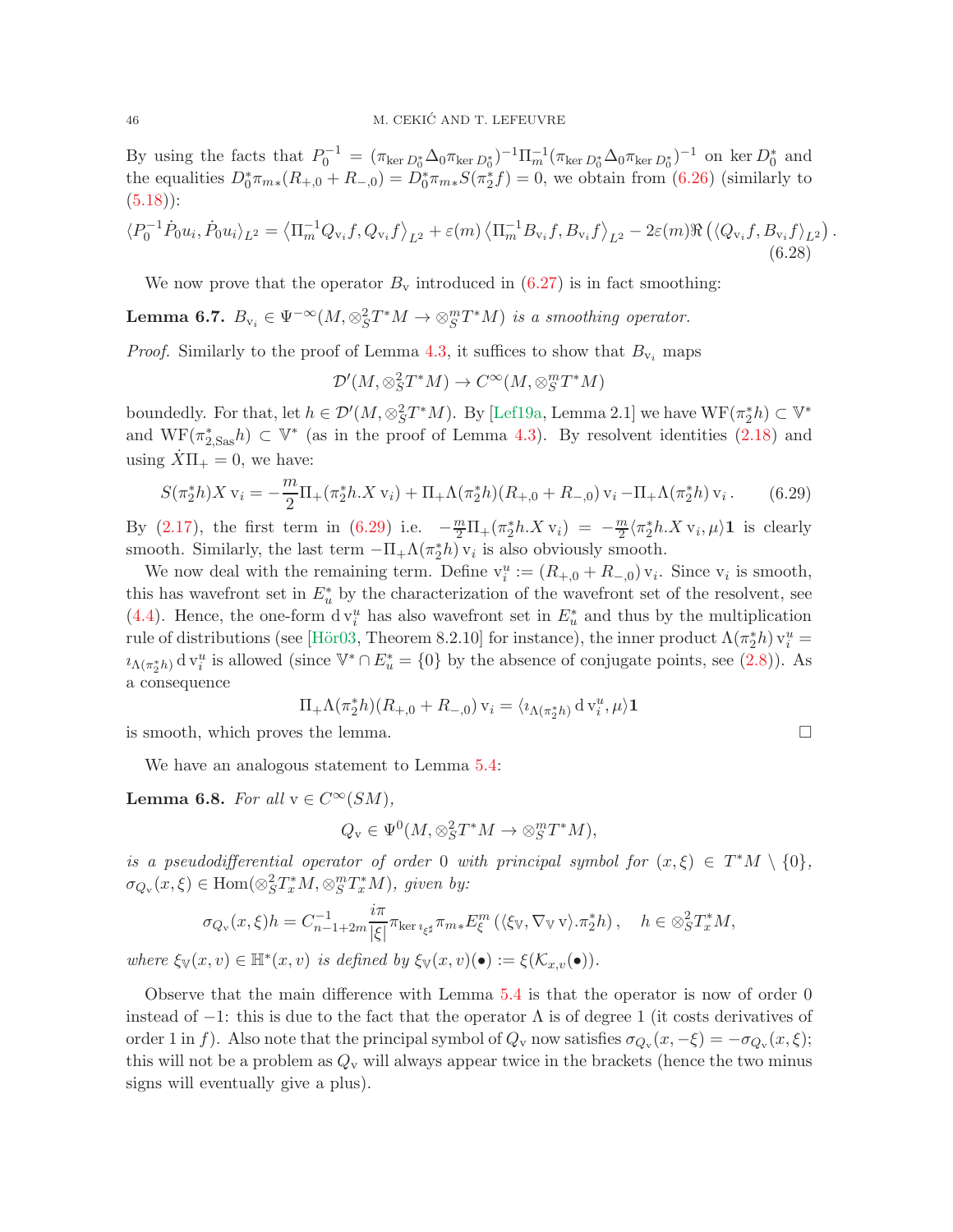*Proof.* We may re-write the operator  $Q_v$  in a sandwich form as follows:

<span id="page-46-1"></span>
$$
Q_{\rm v} = \frac{m}{2} \pi_{m*}(R_{+,0} + R_{-,0}) M_{X\,\rm v} \pi_2^* + \pi_{m*}(R_{+,0} + R_{-,0}) N_{\rm v} (\Lambda^{\rm conf} \pi_2^* + \Lambda^{\rm aniso} \pi_{2,\rm Sas}^*), \tag{6.30}
$$

where we use the notation of  $(6.14)$ . By the sandwich Proposition [4.1](#page-22-2) (and Remark [4.2](#page-22-5) below), it follows that  $Q_v$  is pseudodifferential of order 0 and the first term of [\(6.30\)](#page-46-1) is of order -1. By Lemma [6.2,](#page-39-4) the principal symbol of  $N_{\rm v}\Lambda^{\rm conf}$  is given by, on co-vectors  $\xi_{\mathbb{H}} = \xi \circ d_{x,v}\pi$ :

$$
\sigma(N_{\mathbf{v}}\Lambda^{\text{conf}})(x,v,\xi_{\mathbb{H}}(x,v)) = \frac{i}{2}d_{x,v}\,\mathbf{v}\left(J(x,v)\left((\xi_{\mathbb{H}}(x,v))^{\sharp} - X(x,v).\langle\xi,v\rangle\right)\right)
$$

$$
= \frac{i}{2}\left\langle \nabla_{\mathbb{V}}\,\mathbf{v}(x,v),(0,\xi^{\sharp} - v.\langle\xi,v\rangle)\right\rangle = \frac{i}{2}\left\langle \xi_{\mathbb{V}}(x,v),\nabla_{\mathbb{V}}\,\mathbf{v}(x,v)\right\rangle.
$$
(6.31)

<span id="page-46-5"></span>Similarly, by Lemma [6.3,](#page-40-2) we have:

<span id="page-46-4"></span>
$$
\sigma(N_{\mathbf{v}}\Lambda^{\text{aniso}})(x,v,\xi_{\mathbb{H}}(x,v))h = -i\langle \xi_{\mathbb{H}}, X(x,v)\rangle \cdot d_{x,v} \mathbf{v}\left(J\big(h(X,\pi_{\mathbb{H}}(\bullet))\big)^{\sharp}\right)
$$
  
=  $-i\langle \xi,v\rangle \cdot d_{x,v} \mathbf{v}\left(J\big(h(X,\pi_{\mathbb{H}}(\bullet))\big)^{\sharp}\right).$  (6.32)

It then suffices to apply Proposition [4.1](#page-22-2) and Remark [4.2](#page-22-5) to conclude the proof. Note that the principal symbol of  $N_v \Lambda^{aniso}$  does not appear as the expression in Remark [4.2](#page-22-5) involves integration over the sphere  $\{\langle \xi, v \rangle = 0\} = \mathbb{S}_{\xi}^{n-2}$ ξ .

To summarise the content of this section, we obtain from [\(6.28\)](#page-45-1) using Lemmas [6.7](#page-45-2) and [6.8:](#page-45-3)

<span id="page-46-3"></span>
$$
\sum_{i=1}^{d} \langle P_0^{-1} \dot{P}_0 u_i, \dot{P} u_i \rangle_{L^2} = \sum_{i=1}^{d} \langle Q_{\mathbf{v}_i}^* \Pi_m^{-1} Q_{\mathbf{v}_i} f, f \rangle_{L^2(M, \otimes_S^2 T^*M)} + \langle \mathcal{O}_{\Psi^{-\infty}}(1) f, f \rangle_{L^2(M, \otimes_S^2 T^*M)}.
$$
\n(6.33)

<span id="page-46-6"></span>6.2.2. Second order variations. We now turn to the second variation of the resolvents which will allow us to compute  $\sum_{i=1}^d \langle \ddot{P}_0 u_i, u_i \rangle_{L^2}$ . Similarly to Lemma [6.6,](#page-43-2) we have:

<span id="page-46-0"></span>**Lemma 6.9.** We have  $\ddot{\Pi}_{\pm} = 2\Pi_{\pm}\dot{X}R_{\pm,0}\dot{X}R_{\pm,0} \mp \Pi_{\pm}\ddot{X}R_{\pm,0}$  and:

$$
\ddot{R}_{\pm,0} = 2 \left( \Pi_{\pm} \dot{X} R_{\pm,0} \dot{X} R_{\pm,1} + \Pi_{\pm} \dot{X} R_{\pm,1} \dot{X} R_{\pm,0} + R_{\pm,0} \dot{X} R_{\pm,0} \dot{X} R_{\pm,0} \right) \n= \left( \Pi_{\pm} \ddot{X} R_{\pm,1} + R_{\pm,0} \ddot{X} R_{\pm,0} \right). \quad (6.34)
$$

*Proof.* We prove the claims for the  $(X_\tau + z)^{-1}$  resolvent, the other claim follows analogously. Differentiating the expression  $(6.22)$  twice at  $\tau = 0$ , we obtain the formula:

$$
\ddot{R}_{+,0} = \frac{1}{\pi i} \oint_{\gamma} (X+z)^{-1} \dot{X}(X+z)^{-1} \dot{X}(X+z)^{-1} \frac{dz}{z} - \frac{1}{2\pi i} \oint_{\gamma} (X+z)^{-1} \ddot{X}(X+z)^{-1} \frac{dz}{z}.
$$

The equation  $(6.34)$  now follows by the residue theorem and the expansion  $(6.20)$ , using the relations  $\overline{X}\Pi_+ = \overline{X}\Pi_+ = 0$  to cancel the extra terms.

For the derivative of the spectral projector, by differentiating the formula [\(6.23\)](#page-43-4) twice:

$$
\ddot{\Pi}_{+} = \frac{1}{\pi i} \oint_{\gamma} (X + z)^{-1} \dot{X}(X + z)^{-1} \dot{X}(X + z)^{-1} dz - \frac{1}{2\pi i} \oint_{\gamma} (X + z)^{-1} \dot{X}(X + z)^{-1} dz,
$$

and the final result again follows from the expansion  $(6.20)$ .

<span id="page-46-2"></span>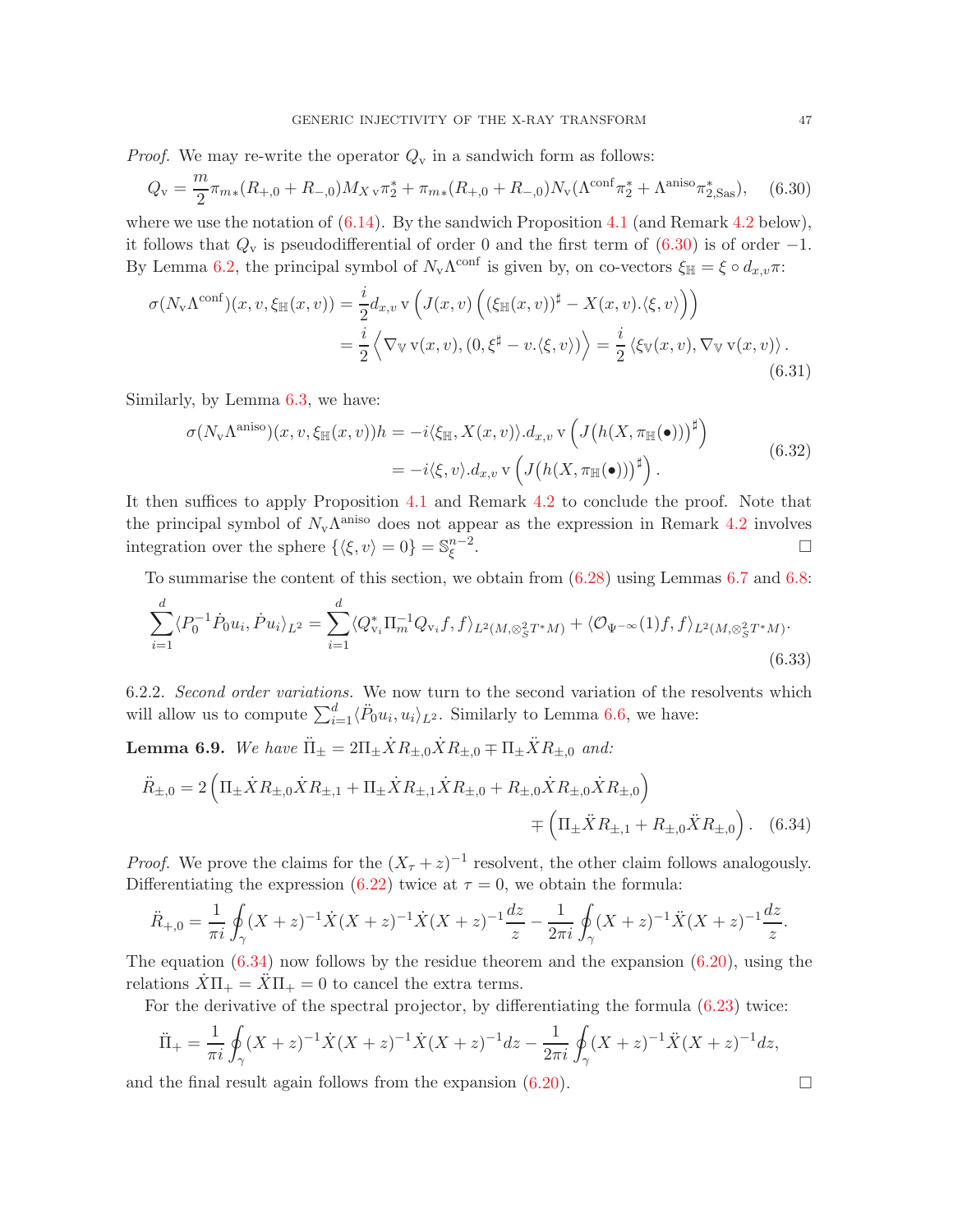<span id="page-47-0"></span>Next, differentiating [\(6.18\)](#page-42-3) and inserting [\(6.21\)](#page-43-1), we obtain at  $\tau = 0$ :

<span id="page-47-1"></span>
$$
\ddot{\Pi}_m = \pi_{m*} \left( \frac{m}{2} \left( \frac{m}{2} + 1 \right) \left[ (\pi_2^* f)^2 \mathcal{I} + \mathcal{I} (\pi_2^* f)^2 \right] - m \left[ \pi_2^* f \mathcal{I} + \dot{\mathcal{I}} \pi_2^* f \right] + \ddot{\mathcal{I}} + \frac{m^2}{2} \pi_2^* f \mathcal{I} \pi_2^* f \right) \pi_m^*.
$$
\n(6.35)

We can already make some simplifications in the term  $\langle \ddot{P} u_i, u_i \rangle_{L^2}$ , where  $u_i$  is one of the eigenstates at 0 of  $P_0$ . Recalling [\(6.25\)](#page-44-3) and using  $IX = X\mathcal{I} = 0$ , from [\(6.35\)](#page-47-0) we get at  $\tau = 0$ :

$$
\langle \ddot{P}_0 u_i, u_i \rangle_{L^2} = \left\langle \pi_{\ker D_0^*} \Delta_0 \ddot{\Pi}_m \Delta_0 \pi_{\ker D_0^*} u_i, u_i \right\rangle_{L^2(M, \otimes_S^m T^* M)} \n= \left\langle \left( -m \left[ \pi_2^* f \dot{\mathcal{I}} + \dot{\mathcal{I}} \pi_2^* f \right] + \ddot{\mathcal{I}} + \frac{m^2}{2} \pi_2^* f \dot{\mathcal{I}} \pi_2^* f \right) X v_i, X v_i \right\rangle_{L^2(SM)}.
$$
\n(6.36)

Similarly to  $\S6.2.1$ , some terms will disappear when m is odd while in the case where m is even, they will only contribute up to a smoothing remainder. First of all, let us assume that  $m$  is odd. We make the simple observation that  $\langle h_{\text{even}}, h_{\text{odd}} \rangle_{L^2} = 0$  for any  $h_{\text{even}}, h_{\text{odd}} \in C^{\infty}(SM)$ with even and odd Fourier content, respectively. Therefore, the terms involving  $\Pi_{\pm}$  in [\(6.36\)](#page-47-1) obtained after using Lemmas [6.6](#page-43-2) and [6.9](#page-46-0) to expand  $\dot{\mathcal{I}}, \ddot{\mathcal{I}}$  vanish, and we get:

$$
\langle \ddot{P}_0 u_i, u_i \rangle_{L^2}
$$
\n
$$
= -m \left\langle \left[ \pi_2^* f \cdot \left( R_{-,0} \dot{X} R_{-,0} - R_{+,0} \dot{X} R_{+,0} \right) + \left( R_{-,0} \dot{X} R_{-,0} - R_{+,0} \dot{X} R_{+,0} \right) \pi_2^* f \right] X v_i, X v_i \right\rangle_{L^2}
$$
\n
$$
+ \left\langle \left( 2 \left( R_{+,0} \dot{X} R_{+,0} \dot{X} R_{+,0} + R_{-,0} \dot{X} R_{-,0} \dot{X} R_{-,0} \right) - R_{+,0} \ddot{X} R_{+,0} + R_{-,0} \ddot{X} R_{-,0} \right) X v_i, X v_i \right\rangle_{L^2}
$$
\n
$$
+ \frac{m^2}{2} \left\langle (R_{+,0} + R_{-,0}) (\pi_2^* f. X v_i), \pi_2^* f. X v_i \right\rangle_{L^2}.
$$

Using the resolvent relations [\(2.18\)](#page-14-2), the terms involving  $\ddot{X}$  cancel each other:

$$
\left\langle \left( -R_{+,0} \ddot{X} R_{+,0} + R_{-,0} \ddot{X} R_{-,0} \right) X \, \mathbf{v}_i, X \, \mathbf{v}_i \right\rangle_{L^2(SM)} = 0.
$$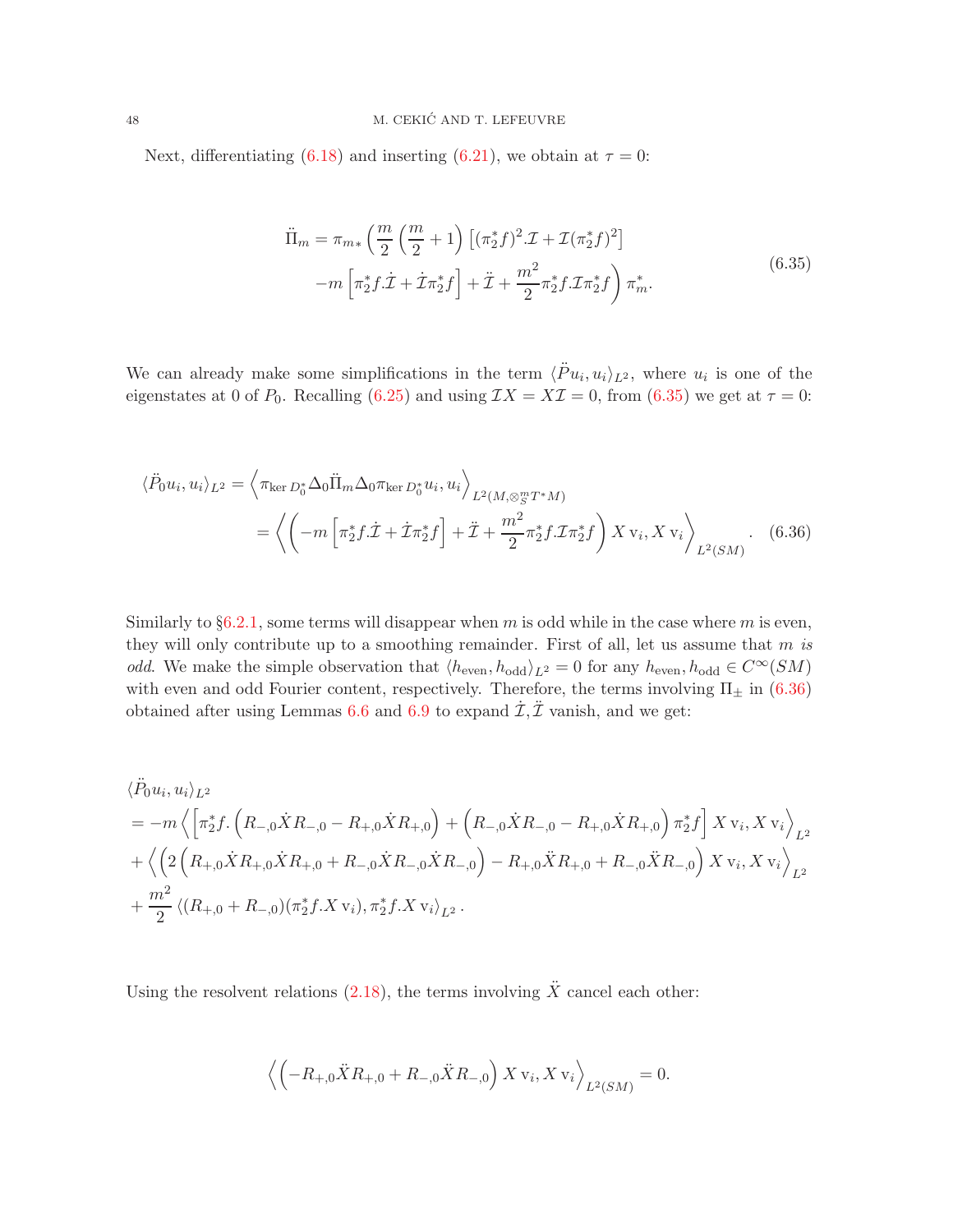Therefore, we get using again  $(2.18)$ , the fact that involved quantities are *real* and  $(2.5)$ :  $\langle \ddot{P}_0 u_i, u_i \rangle_{L^2}$ 

<span id="page-48-3"></span>
$$
= -m\left(-\left\langle \pi_{2}^{*}f.(R_{+,0}+R_{-,0})\dot{X} \mathbf{v}_{i}, X \mathbf{v}_{i} \right\rangle_{L^{2}(SM)} + \left\langle \dot{X}(R_{+,0}+R_{-,0})(\pi_{2}^{*}f.X \mathbf{v}_{i}), \mathbf{v}_{i} \right\rangle_{L^{2}(SM)}\right) - 2\left\langle \dot{X}(R_{+,0}+R_{-,0})\dot{X} \mathbf{v}_{i}, \mathbf{v}_{i} \right\rangle_{L^{2}(SM)} + \frac{m^{2}}{2}\left\langle (R_{+,0}+R_{-,0})(\pi_{2}^{*}f.X \mathbf{v}_{i}), \pi_{2}^{*}f.X \mathbf{v}_{i} \right\rangle_{L^{2}(SM)} = \underbrace{2m\left\langle \pi_{2*}\left(X \mathbf{v}_{i}.(R_{+,0}+R_{-,0})\dot{X} \mathbf{v}_{i}\right), f \right\rangle_{L^{2}} - m\left\langle \pi_{2*}\left(X \mathbf{v}_{i}.(R_{+,0}+R_{-,0})\left(\text{div}(\dot{X}).\mathbf{v}_{i}\right)\right), f \right\rangle_{L^{2}}}_{=: (I)} + \underbrace{2\left\langle (R_{+,0}+R_{-,0})\dot{X} \mathbf{v}_{i}, \dot{X} \mathbf{v}_{i} \right\rangle_{L^{2}}}_{=:(II)} - \underbrace{2\left\langle (R_{+,0}+R_{-,0})\dot{X} \mathbf{v}_{i}, \text{div}(\dot{X}).\mathbf{v}_{i} \right\rangle_{L^{2}}}_{=:(III)} + \underbrace{\frac{m^{2}}{2}\left\langle \pi_{2*}(X \mathbf{v}_{i}.(R_{+,0}+R_{-,0})(\pi_{2}^{*}f.X \mathbf{v}_{i})), f \right\rangle_{L^{2}}}_{=:(IV)}.
$$
\n(6.37)

In the general case (where  $m$  is either even or odd), the previous equality still holds by adding on the right-hand side the extra term (V) which is equal to:

$$
(V) := \varepsilon(m) \left( -m \left\langle \pi_2^* f \cdot \Pi_+ \dot{X} \left( R_{+,0} + R_{-,0} - \mathbb{1} \right) v_i, X v_i \right\rangle_{L^2} + \frac{m^2}{2} \left\langle \pi_2^* f \cdot \Pi_+ (\pi_2^* f \cdot X v_i), X v_i \right\rangle_{L^2} \right).
$$
\n(6.38)

<span id="page-48-0"></span>Here again we used  $(6.36)$  along with Lemmas [6.6](#page-43-2) and [6.9](#page-46-0) to expand the terms containing  $\Pi_{\pm}$ ; we also used [\(2.18\)](#page-14-2) and  $X\Pi_{+} = \dot{X}\Pi_{+} = 0$  to simplify the expression.

As before, we will see that each term in the previous equality can be written in the form  $\langle Af, f \rangle_{L^2(M,\otimes_S^2 T^*M)}$ , for some pseudodifferential operator A. In order to shorten the computations, it is important to understand the order of these operators: when taking Gaussian states, only the terms of highest order will remain. Also observe that [\(6.33\)](#page-46-3) involves an operator of order 1: we therefore expect to find operators of order at most 1. First of all, we deal with the term  $(V)$  (appearing only when m is even):

<span id="page-48-4"></span>**Lemma 6.10.** There exists 
$$
B'_{v_i} \in \Psi^{-\infty}(M, \otimes_S^2 T^*M \to \otimes_S^2 T^*M)
$$
 such that:  
\n
$$
(V) = \varepsilon(m) \cdot \langle B'_{v_i} f, f \rangle_{L^2}.
$$
\n(6.39)

*Proof.* It follows from  $(6.38)$  that  $(6.39)$  holds with:

<span id="page-48-2"></span><span id="page-48-1"></span>
$$
B'_{\mathbf{v}_{i}} = \pi_{2*} \left( -m.M_{X\,\mathbf{v}_{i}} \Pi_{+} N_{(R_{+,0}+R_{-,0})\,\mathbf{v}_{i}} \Lambda + m.M_{X\,\mathbf{v}_{i}} \Pi_{+} N_{\mathbf{v}_{i}} \Lambda + \frac{m^{2}}{2} M_{X\,\mathbf{v}_{i}} \Pi_{+} M_{X\,\mathbf{v}_{i}} \right) \pi_{2}^{*}
$$
\n(6.40)

The last two terms in  $(6.40)$  are obviously smoothing, while exactly the same wavefront set arguments as in Lemma [6.7](#page-45-2) apply to show that the first term is smoothing.  $\Box$ 

We then prove (recall that  $\xi_{\mathbb{V}}(x, v)(\bullet) = \xi(\mathcal{K}_{x, v}(\bullet))$ :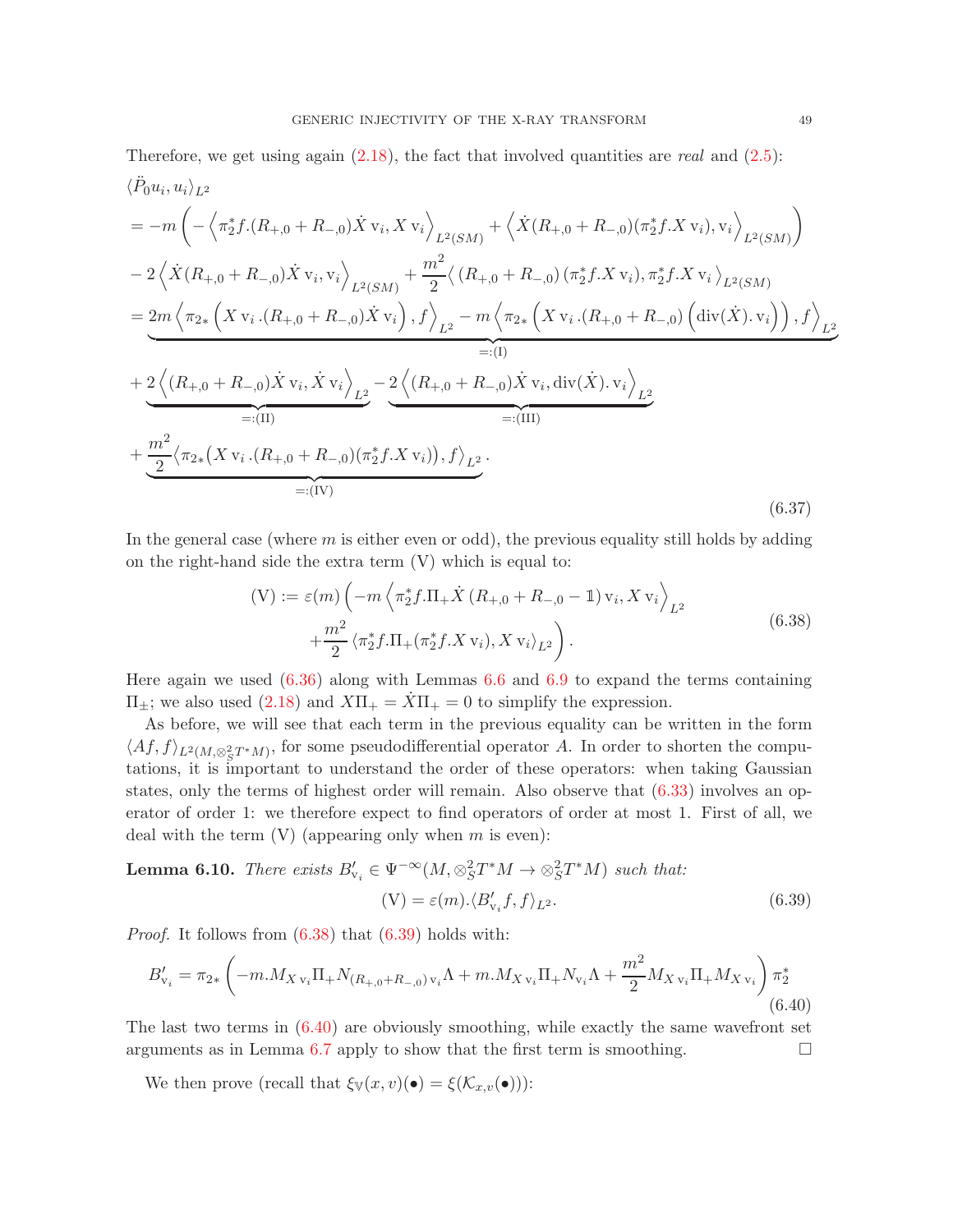<span id="page-49-3"></span>**Lemma 6.11.** There exist pseudodifferential operators  $A_{v_i}^{(I)}, A_{v_i}^{(II)}, A_{v_i}^{(III)}$  and  $A_{v_i}^{(IV)}$  in the pseudodifferential algebra  $\Psi^*(M, \otimes_S^2 T^*M \to \otimes_S^2 T^*M)$  of respective order 0, 1, 0 and -1 such that  $(recall (*) was defined in (6.37))$  $(recall (*) was defined in (6.37))$  $(recall (*) was defined in (6.37))$ :

<span id="page-49-0"></span>
$$
(*) = \langle A_{\mathbf{v}_i}^{(*)} f, f \rangle_{L^2}, \tag{6.41}
$$

 $for * \in \{I, II, III, IV\}$ . Moreover, we have for  $(x, \xi) \in T^*M \setminus \{0\}$  and  $h \in \otimes_S^2 T^*_xM$ :

<span id="page-49-2"></span>
$$
\langle \sigma_{A^{(\text{II})}}(x,\xi)h,h\rangle_{\otimes^2_S T^*_x M} = \frac{\pi}{|\xi|} C_{n-1+2m}^{-1} \left\| E^m_{\xi} \left( \pi^*_2 h(\bullet). \langle \xi_{\mathbb{V}}(x,\bullet), \nabla_{\mathbb{V}} \mathbf{v}(x,\bullet) \rangle |_{\mathbb{S}^{n-2}_{\xi}} \right) \right\|^2_{L^2(S_x M)}.
$$
\n(6.42)

*Proof. Term* (IV). Using the notation of  $(6.14)$ , we observe that  $(6.41)$  holds for  $* = \text{IV}$  with:

$$
A_{\mathbf{v}_i}^{(\text{IV})} := \frac{m^2}{2} \pi_{2*} M_{X\,\mathbf{v}_i} (R_{+,0} + R_{-,0}) M_{X\,\mathbf{v}_i} \pi_2^*.
$$

By the sandwich Proposition [4.1,](#page-22-2) this is a  $\Psi$ DO of order -1.

Term (I). Next, using the formula for the divergence in Lemma [6.4](#page-40-3) together with  $M_{v_i}Xu =$  $X(M_{v_i}u) - M_{X,v_i}u$  and  $(R_{+,0} + R_{-,0})X = 0 = X(R_{+,0} + R_{-,0})$ , we see from [\(6.37\)](#page-48-3) that [\(6.41\)](#page-49-0) holds for  $* = I$  with:

<span id="page-49-1"></span>
$$
A_{v_i}^{(I)} := 2m.\pi_{2*} M_{X v_i} (R_{+,0} + R_{-,0}) N_{v_i} \Lambda \pi_2^*
$$
  
+ 
$$
m.\pi_{2*} M_{X v_i} (R_{+,0} + R_{-,0}) M_{X v_i} \left( \pi_0^* \operatorname{Tr}_{g_0}(\bullet) - \frac{n}{2} \pi_2^*(\bullet) \right).
$$
 (6.43)

By Proposition [4.1,](#page-22-2) the first term in  $(6.43)$  is of order 0 as  $\Lambda$  is of order 1, and the second term is of order  $-1$ .

Term (III). By Lemma [6.4](#page-40-3) and using  $M_{v_i}Xu = X(M_{v_i}u) - M_{X,v_i}u$ , we get from [\(6.37\)](#page-48-3):

$$
A_{\mathrm{v}_{i}}^{(\mathrm{III})} = (2j_{g_{0}}\pi_{0*} - n.\pi_{2*})M_{X\mathrm{v}_{i}}(R_{+,0} + R_{-,0})N_{\mathrm{v}_{i}}\Lambda\pi_{2*}^{*},
$$

where  $j_{g_0}$  denotes the multiplication by  $g_0$ , that is  $j_{g_0}u := u.g_0$  for  $u \in C^{\infty}(M)$ . By Proposition [4.1,](#page-22-2) this is a pseudodifferential operator of order 0.

Term (II). Finally, for the term  $(II)$ , we write from  $(6.37)$ :

$$
A_{\mathbf{v}_i}^{(\text{II})} := 2\left(\pi_{2*}\left(\Lambda^{\text{conf}}\right)^* + \pi_{2,\text{Sas}_*}\left(\Lambda^{\text{aniso}}\right)^*\right)N_{\mathbf{v}_i}^*(R_{+,0} + R_{-,0})N_{\mathbf{v}_i}(\Lambda^{\text{conf}}\pi_2^* + \Lambda^{\text{aniso}}\pi_{2,\text{Sas}}^*),
$$

where  $(\Lambda^{\text{conf,aniso}})^*$  denotes the formal adjoint of the first order differential operators  $\Lambda^{\text{conf,aniso}}$ . Once more, applying Proposition [4.1](#page-22-2) and Remark [4.2](#page-22-5) shows that  $A_{v_i}^{(II)}$  is a  $\Psi$ DO of order 1 with the principal symbol given by  $(6.42)$ , where we also use  $(6.31)$  and  $(6.32)$  to compute the principal symbols of  $N_{v_i}\Lambda^{\text{conf}}$  and  $N_{v_i}\Lambda^{\text{aniso}}$ , and  $(3.6)$  to extend the formula to  $S_xM$ . Note that  $N_{\nu_i}\Lambda^{\text{aniso}}$  does not contribute to the principal symbol as its symbol (see [\(6.32\)](#page-46-5)) is proportional to  $\langle \xi, v \rangle$  and the formula of Remark [4.2](#page-22-5) involves integration over  $\{\langle \xi, v \rangle = 0\} = \mathbb{S}_{\xi}^{n-2}$  $\frac{n-2}{\xi}$ .  $\Box$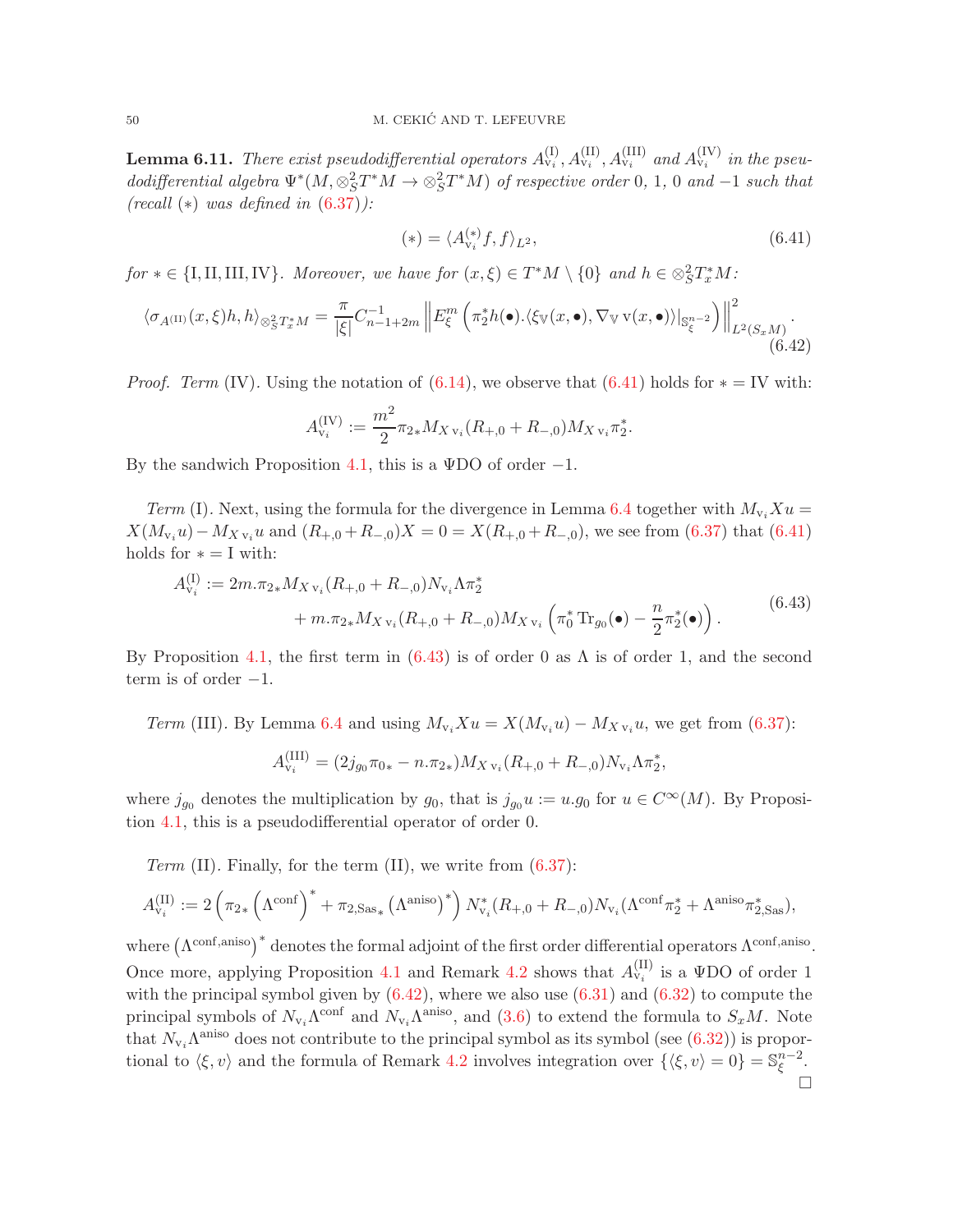As a consequence, [\(6.37\)](#page-48-3) and the previous two lemmas show that:

<span id="page-50-0"></span>
$$
\sum_{i=1}^{d} \langle \ddot{P}_0 u_i, u_i \rangle_{L^2} = \sum_{i=1}^{d} \langle R_{\nu_i} f, f \rangle_{L^2} + \langle \mathcal{O}_{\Psi^{-\infty}}(1) f, f \rangle_{L^2}, \tag{6.44}
$$

where  $R_{v_i} = A_{v_i}^{(I)} + A_{v_i}^{(II)} + A_{v_i}^{(IV)} + A_{v_i}^{(IV)}$  is a pseudodifferential operator of order 1, whose principal symbol is given by that of  $A_{v_i}^{(II)}$  and determined by [\(6.42\)](#page-49-2).

6.3. Assuming the second variation is zero. We now assume that for any variation of the metric  $g_{\tau} = g + \tau f$  with  $f \in C^{\infty}(M, \otimes_S^2 T^*M)$ , the second derivative  $\ddot{\lambda} = 0$  vanishes. Using Lemma [5.2,](#page-31-0) this implies that:

<span id="page-50-1"></span>
$$
\sum_{i=1}^{d} \langle \ddot{P}_0 u_i, u_i \rangle_{L^2(M, \otimes_S^m T^* M)} = 2 \sum_{i=1}^{d} \langle P_0^{-1} \dot{P}_0 u_i, \dot{P}_0 u_i \rangle_{L^2(M, \otimes_S^m T^* M)}.
$$
(6.45)

In §[6.2.1](#page-43-5) and §[6.2.2,](#page-46-6) we saw that both the right-hand side and the left-hand side can be written as quadratic forms in  $f$ , with pseudodifferential operators of order 1 acting on  $f$ . More precisely, combining  $(6.33)$  and  $(6.44)$ , we have that  $(6.45)$  implies:

<span id="page-50-2"></span>
$$
\forall f \in C^{\infty}(M, \otimes_S^2 T^*M), \quad \sum_{i=1}^d \left\langle \left(R_{\mathbf{v}_i} - 2Q_{\mathbf{v}_i}^* \Pi_m^{-1} Q_{\mathbf{v}_i} \right) f, f \right\rangle_{L^2(M, \otimes_S^2 T^*M)} = \left\langle \mathcal{O}_{\Psi^{-\infty}}(1) f, f \right\rangle_{L^2},\tag{6.46}
$$

where the remainder has this form by Lemmas  $6.7$  and  $6.10$  and appears only when m is even.

We then consider a real Gaussian state  $f_h = \Re(e_h(x,\xi))f$  (see [\(5.23\)](#page-34-6) for the notation), where  $\tilde{f} \in C^{\infty}(M, \otimes_S^2 T^*M)$  is a smooth section such that  $\tilde{f}(x) =: f$  and  $\xi \in T_x^*M \setminus \{0\}.$ Note that similarly to  $\S5$  $\S5$  we can only allow *real* perturbations of the metric, hence the need for the real part of the Gaussian state. Nevertheless, this will not be a problem insofar as the principal symbols of  $R_{v_i}$  and  $Q_{v_i}^* \Pi_m^{-1} Q_{v_i}$  are preserved by the antipodal map in the fibres. We thus obtain by applying [\(6.46\)](#page-50-2) to the Gaussian state  $h.f_h$  and taking the limit as  $h \to 0$ , using Lemma [5.6:](#page-34-2)

$$
C_{n-1+2m}^{-1} \frac{\pi}{|\xi|} \sum_{i=1}^{d} \left\| E_{\xi}^{m} \left( \pi_{2}^{*} f(\bullet) \cdot \langle \xi_{\mathbb{V}}(x, \bullet), \nabla_{\mathbb{V}} v_{i}(x, \bullet) \rangle \right\|_{\mathcal{S}_{\xi}^{n-2}}^{2} \right) \right\|_{L^{2}(S_{x}M)}^{2}
$$
  
\n
$$
= 2 \sum_{i=1}^{d} \left\langle \sigma_{\Pi_{m}^{-1} \pi_{\ker D_{0}^{*}}(x, \xi) \sigma_{Q_{v_{i}}}(x, \xi) f, \sigma_{Q_{v_{i}}}(x, \xi) f \right\rangle_{\otimes_{S}^{m} T_{x}^{*}M}
$$
  
\n
$$
= C_{n-1+2m}^{-1} \frac{\pi}{|\xi|} \sum_{i=1}^{d} \left\langle \left( \pi_{\ker i_{\xi^{\sharp}}} \pi_{m*} \pi_{m}^{*} \pi_{\ker i_{\xi^{\sharp}}} \right)^{-1} \pi_{\ker i_{\xi^{\sharp}}} \pi_{m*} E_{\xi}^{m} \left( \pi_{2}^{*} f \cdot \langle \xi_{\mathbb{V}}, \nabla_{\mathbb{V}} v_{i} \rangle \right|_{\mathcal{S}_{\xi}^{n-2}} \right),
$$
  
\n
$$
\pi_{\ker i_{\xi^{\sharp}}} \pi_{m*} E_{\xi}^{m} \left( \pi_{2}^{*} f \cdot \langle \xi_{\mathbb{V}}, \nabla_{\mathbb{V}} v_{i} \rangle \right|_{\mathcal{S}_{\xi}^{n-2}} \right) \right\rangle_{\otimes_{S}^{m} T_{x}^{*}M}
$$
  
\n
$$
= C_{n-1+2m}^{-1} \frac{\pi}{|\xi|} \sum_{i=1}^{d} \left\langle P_{m} E_{\xi}^{m} \left( \pi_{2}^{*} f \cdot \langle \xi_{\mathbb{V}}, \nabla_{\mathbb{V}} v_{i} \rangle \right|_{\mathcal{S}_{\xi}^{n-2}} \right\rangle, E_{\xi}^{m} \left( \pi_{2}^{*} f \cdot \langle \xi_{\mathbb{V}}, \nabla_{\mathbb{V}} v_{i} \rangle \right|_{\mathcal{S}_{\xi}^{n-2}} \right
$$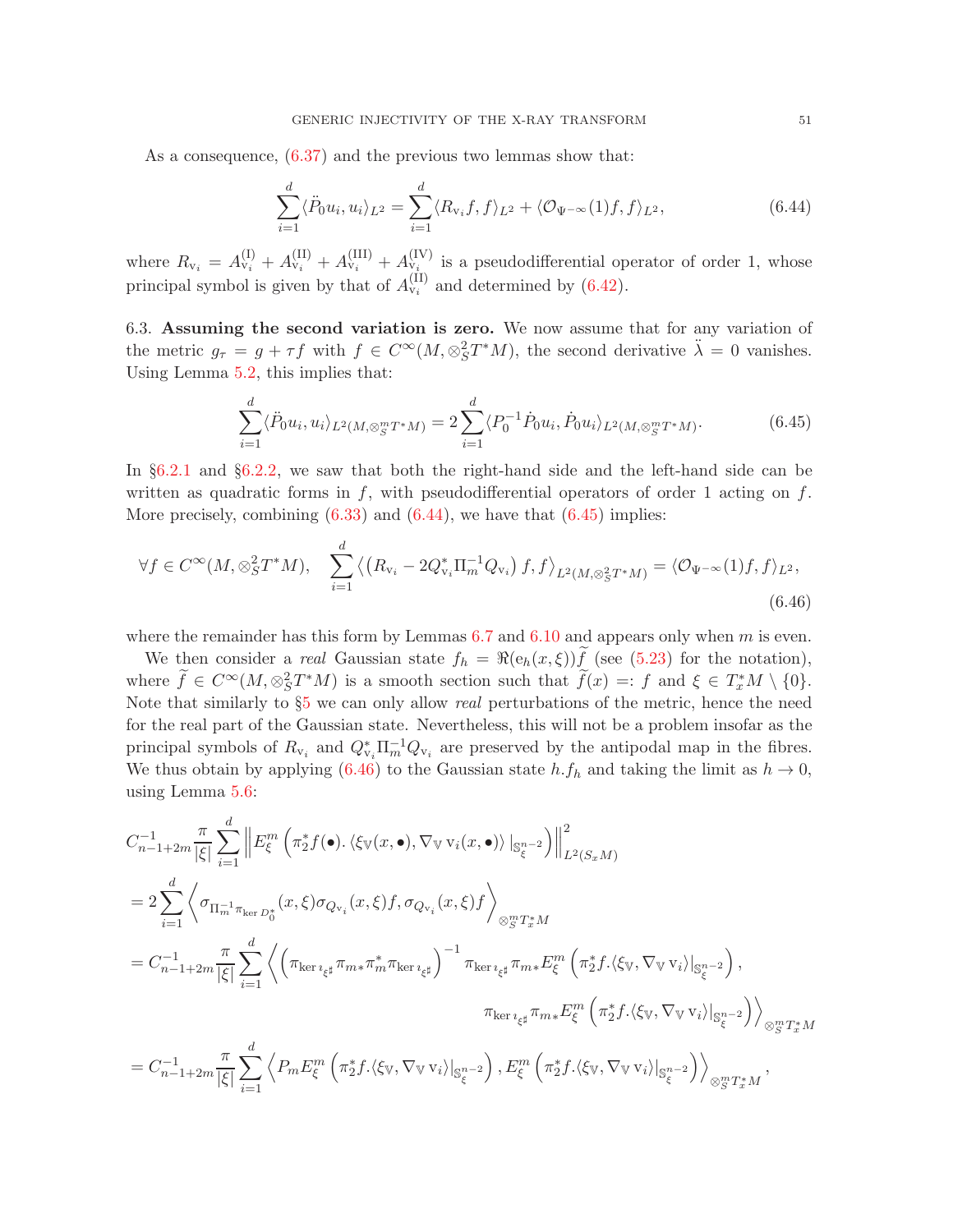where we used Lemmas [6.8](#page-45-3) and [6.11](#page-49-3) to compute the symbols of  $R_{v_i}$  and  $Q_{v_i}^*\Pi_m^{-1}Q_{v_i}$ , and we introduced the following map:

$$
P_m := \pi_m^* \pi_{\ker \imath_{\xi^\sharp}} \left( \pi_{\ker \imath_{\xi^\sharp}} \pi_{m*} \pi_m^* \pi_{\ker \imath_{\xi^\sharp}} \right)^{-1} \pi_{\ker \imath_{\xi^\sharp}} \pi_{m*}.
$$

Note that  $P_m$  is the  $L^2$ -orthogonal projection onto  $ran(\pi_m^*\pi_{\ker\imath_{\xi^\sharp}})$  in  $L^2(S_xM)$  and so it holds that (cf.  $(5.25)$ ):

$$
L^2(S_xM) = \operatorname{ran}(\pi_m^* \pi_{\ker \imath_{\xi^\sharp}}) \oplus^{\perp} \ker(\pi_{\ker \imath_{\xi^\sharp}} \pi_{m*}).
$$

Thus, we get cancelling the constant terms (similarly to  $(5.27)$ ):

<span id="page-51-1"></span>
$$
\sum_{i=1}^{d} \left\| E_{\xi}^{m} \left( \pi_{2}^{*} f \cdot \langle \xi_{\mathbb{V}}, \nabla_{\mathbb{V}} \mathbf{v}_{i} \rangle \big|_{\mathbb{S}_{\xi}^{n-2}} \right) \right\|_{L^{2}(S_{x}M)}^{2} = \sum_{i=1}^{d} \left\| P_{m} E_{\xi}^{m} \left( \pi_{2}^{*} f \cdot \langle \xi_{\mathbb{V}}, \nabla_{\mathbb{V}} \mathbf{v}_{i} \rangle \big|_{\mathbb{S}_{\xi}^{n-2}} \right) \right\|_{L^{2}(S_{x}M)}^{2}.
$$
\n(6.47)

As  $\ker(\pi_{m*}) \subset \ker(\pi_{\ker i_{\xi^{\sharp}}} \pi_{m*}),$  to obtain a contradiction it is sufficient to show that the  $L^2$ orthogonal projection onto  $\ker(\pi_{m*})$  of the function  $E_{\xi}^m$  $\left(\pi_2^* f.\langle \xi_{\mathbb{V}}, \nabla_{\mathbb{V}} \mathbf{v}_1\rangle|_{\mathbb{S}^{n-2}_\xi}\right)$  is non-zero, that is, it suffices to show the following:

**Lemma 6.12.** There exists  $x \in M, \xi \in T_x^*M \setminus \{0\}$  and  $f \in \otimes_S^2 T_x^*M$  such that:

<span id="page-51-0"></span>
$$
\deg\left(E_{\xi}^{m}\left(\pi_{2}^{*}f.\langle \xi_{\mathbb{V}}, \nabla_{\mathbb{V}} \mathbf{v}_{1} \rangle|_{\mathbb{S}_{\xi}^{n-2}}\right)\right) \geq m+1.
$$
\n(6.48)

*Proof.* Observe that by Lemma [3.3,](#page-18-2) since v<sub>1</sub> has degree  $\geq m+1$  at some point  $x \in M$ , there exists  $\xi \in T_x^*M$  such that  $\langle \xi_{\mathbb{V}}, \nabla_{\mathbb{V}} \nu_1 \rangle |_{\mathbb{S}_{\xi}^{n-2}}$  has degree  $\geq m$ . Then, by Lemma [3.7](#page-21-2) (observe here that the musical map is an isomorphism from ker $\langle \xi, \bullet \rangle \subset T_xM$  to ker  $\iota_{\xi^\sharp} \subset T_x^*M$ , there exists  $f \in \otimes_S^2(\ker \imath_{\xi^\sharp})$  such that  $\pi_2^* f \cdot \langle \xi_{\mathbb{V}}, \nabla_{\mathbb{V}} \nu_1 \rangle|_{\mathbb{S}^{n-2}_\xi}$  has degree  $\geq m+2$ . Note that  $f$  can be naturally extended as a symmetric tensor in  $\otimes_S^2 T_x^* M$  by setting  $f(\xi^{\sharp}, \bullet) = f(\bullet, \xi^{\sharp}) = 0$ . Thus we can apply Lemma [3.5](#page-20-3) to obtain  $(6.48)$ .

This completes the proof of Theorem [1.1.](#page-2-2)

**Remark 6.13.** When  $n = 2$ , similarly as in Remark [5.9](#page-35-3) our proof does not work. More precisely, the equality [\(6.47\)](#page-51-1) always holds, which shows that the symbol of  $R_{v_i} - 2Q_{v_i}^* \Pi_m^{-1} Q_{v_i}$ appearing in [\(6.46\)](#page-50-2) is zero, hence this operator is of order 0, as opposed to the case  $n \geq 3$ where we show it is strictly of order 1.

## 6.4. Manifolds with boundary. This section is devoted to the proof of Corollary [1.2.](#page-4-1)

*Proof of Corollary [1.2.](#page-4-1)* We fix an integer  $m \in \mathbb{Z}_{\geq 0}$ . As in the closed case, the s-injectivity of  $I_m^g$  is equivalent to the s-injectivity of the normal operator  $(I_m^g)^* I_m^g$  which has the same microlocal properties as the generalized X-ray transform  $\Pi_m^g$ , see [\[Gui17b\]](#page-54-6) for instance. Hence the fact that  $\mathcal{R}'_m$  is open is an immediate consequence of elliptic theory so it suffices to show that  $\mathcal{R}'_m$  is dense in  $\mathcal{M}_{\text{SNH}}^{k_0}$ . We let  $g \in \mathcal{M}_{\text{SNH}}^{k_0}$ . By [\[CEG20\]](#page-53-7), the manifold  $(M, g)$  can be embedded into a closed Anosov manifold  $(M^{\text{ext}}, g_{\text{ext}})$  such that  $g_{\text{ext}}|_M = g$  and by Theorem [1.1,](#page-2-2) we can perturb the metric  $g_{\text{ext}}$  (in the  $C^{k_0}$ -topology) to a new metric  $g'_{\text{ext}}$  such that this metric has injective X-ray transform  $I_{m}^{g'_{\text{ext}}}$  on  $M^{\text{ext}}$ . In order to prove Corollary [1.2,](#page-4-1) it then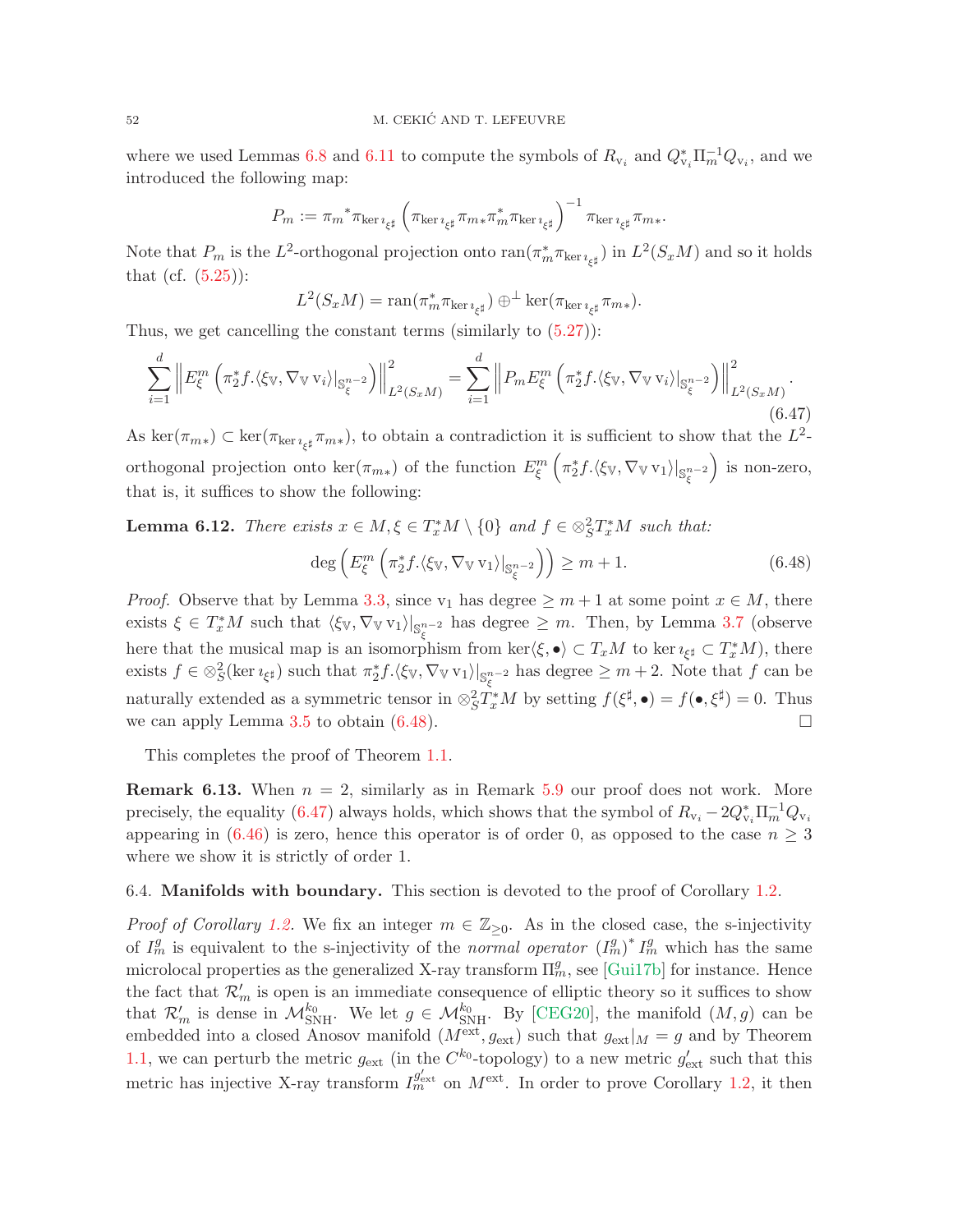suffices to show that  $g'_{\text{ext}}|_M$  restricted to the manifold with boundary M has injective X-ray transform. In other words, it suffices to prove the following:

**Lemma 6.14.** Let  $(M, g)$  be a closed Anosov manifold and let  $(N, g|_N) \subset (M, g)$  be an SNH manifold with boundary. If the X-ray transform  $I_m^g$  on the closed manifold is s-injective on M, then the X-ray transform  $I_m^{g|_N}$  on the manifold with boundary is also s-injective on N.

*Proof.* We let  $f \in C^{\infty}(N, \otimes_S^m T^*N)$  such that  $I_m^{g|_N} f = 0$ . First of all, by [\[Sha02,](#page-55-24) Lemma 2.2], we can write  $f = Dp + h$ , where  $p|_{\partial N} = 0$ ,  $\iota_{\nu} h = 0$  in a neighborhood of  $\partial N$  (where  $\nu$  is the outward-pointing unit vector and is extended in the inner neighborhood of  $\partial N$  by flowing along the geodesics),  $i_{\nu}$  is the contraction by the vector  $\nu$  and both tensors  $p, h$  are smooth. Observe that  $I^{g|_N} f = 0 = I^{g|_N} h$ . We claim that  $\partial_{\nu}^k h = 0$  for all  $k \geq 0$ , that is h vanishes to infinite order on the boundary. For  $k = 0$ , this is contained in [\[Sha02,](#page-55-24) Lemma 2.3]. The proof is a simple observation: if  $h_x(v, ..., v)$  is non-zero for some  $x \in \partial M$  and  $v \in T_x \partial N$  then it is also true in a small neighboorhood of  $(x, v)$  and  $\pi_m^* h$  has constant sign there; without loss of generality we can take it to be positive. Using short geodesics in a neighborhood of the boundary (with unit speed vector almost equal to v) we then get that  $I_m h(x, v) > 0$ , which is a contradiction. Hence we can write  $h = rh'$ , where  $r(x) := d(x, \partial N)$  is defined locally near the boundary and extended to an arbitrary positive function inside  $N$ . Then the same argument of positivity applies to h' and by iteration, we get that  $h = \mathcal{O}(r^{\infty})$  at  $\partial N$ . Hence we can extend h by 0 outside N to get a smooth tensor (still denoted by h) in  $C^{\infty}(M, \otimes_S^m T^*M)$ .

We now claim that  $I_m^g h = 0$  on M, that is the integral of  $\pi_m^* h$  along closed geodesics in M is zero. Indeed, let  $\gamma \subset SM$  be a closed orbit of the geodesic flow of length  $\ell(\gamma)$ , then:

$$
I_m^g h(\gamma) = \frac{1}{\ell(\gamma)} \int_0^{\ell(\gamma)} \pi_m^* h(\varphi_t(x, v)) dt = \frac{1}{\ell(\gamma)} \left( \int_I \pi_m^* h + \int_J \pi_m^* h \right),
$$

where  $I \subset [0, \ell(\gamma)]$  is the union of intervals of times t such that  $\pi(\varphi_t(x, v)) \notin N$ ,  $\pi : SM \to M$ denotes the projection and  $J$  is the complement of  $I$ . Observe that the integral over  $I$  is zero since h was extended by 0 outside N. Now,  $J$  splits as a union of subintervals, each of them corresponding to a segment of geodesic in N. By assumption, the integral of  $\pi_m^* h$  over all these segments is 0. Hence  $I_m^gh = 0$ .

Since  $I_m^g$  is s-injective, we deduce that  $h = Du$ , for some  $u \in C^{\infty}(M, \otimes^{m-1}T^*M)$ , that is  $\pi_m^* h = X \pi_{m-1}^* u$  is a coboundary. We now want to show that  $u|_{\partial M} = 0$ . We let  $(x_0, v_0) \in SM$ be a point on the boundary  $\partial_+ SN$  such that the orbit  $(\varphi_t(x_0, v_0))_{t \in \mathbb{R}}$  is dense in SM and we let  $c := \pi_{m-1}^* u(x_0, v_0)$ . Observe that the following holds: if  $t_1 \geq 0$  denotes the first positive time such that  $\varphi_{t_1^-}(x_0, v_0)$  intersects  $\partial_- SN^\circ$  (that is, it is an inward pointing vector that is not tangent to the boundary of N), then  $\pi_{m-1}^* u(\varphi_t(x_0, v_0))$  is constant equal to c for all  $t \in [0, t_1^-]$ . There is then a time  $t_1^+ > t_1^-$  such that  $\varphi_{t_1^+}(x_0, v_0) \in \partial_+ SN$ . For  $t \in [t_1^-, t_1^+)$ , the value of  $\pi_{m-1}^* u(\varphi_t(x_0, v_0))$  is unknown but one has  $\pi_{m-1}^* u(\varphi_{t_1^+}(x_0, v_0)) = c$  since:

$$
I^{g|_N}h(\varphi_{t_1^-}(x_0, v_0)) = \int_{t_1^-}^{t_1^+} \pi_m^*h(\varphi_t(x_0, v_0)) \, \mathrm{d}\, t = 0 = \pi_{m-1}^* u(\varphi_{t_1^+}(x_0, v_0)) - \pi_{m-1}^* u(\varphi_{t_1^-}(x_0, v_0)).
$$

Since the orbit of  $\mathcal{O}(x_0, v_0)$  of  $(x_0, v_0)$  is dense in SM, the set  $\mathcal{A} := \mathcal{O}(x_0, v_0) \cap (\partial_- SN \cup$  $\partial_{+}SN$ ) is also dense in  $\partial_{-}SN \cup \partial_{+}SN$ . Moreover, iterating the previous argument shows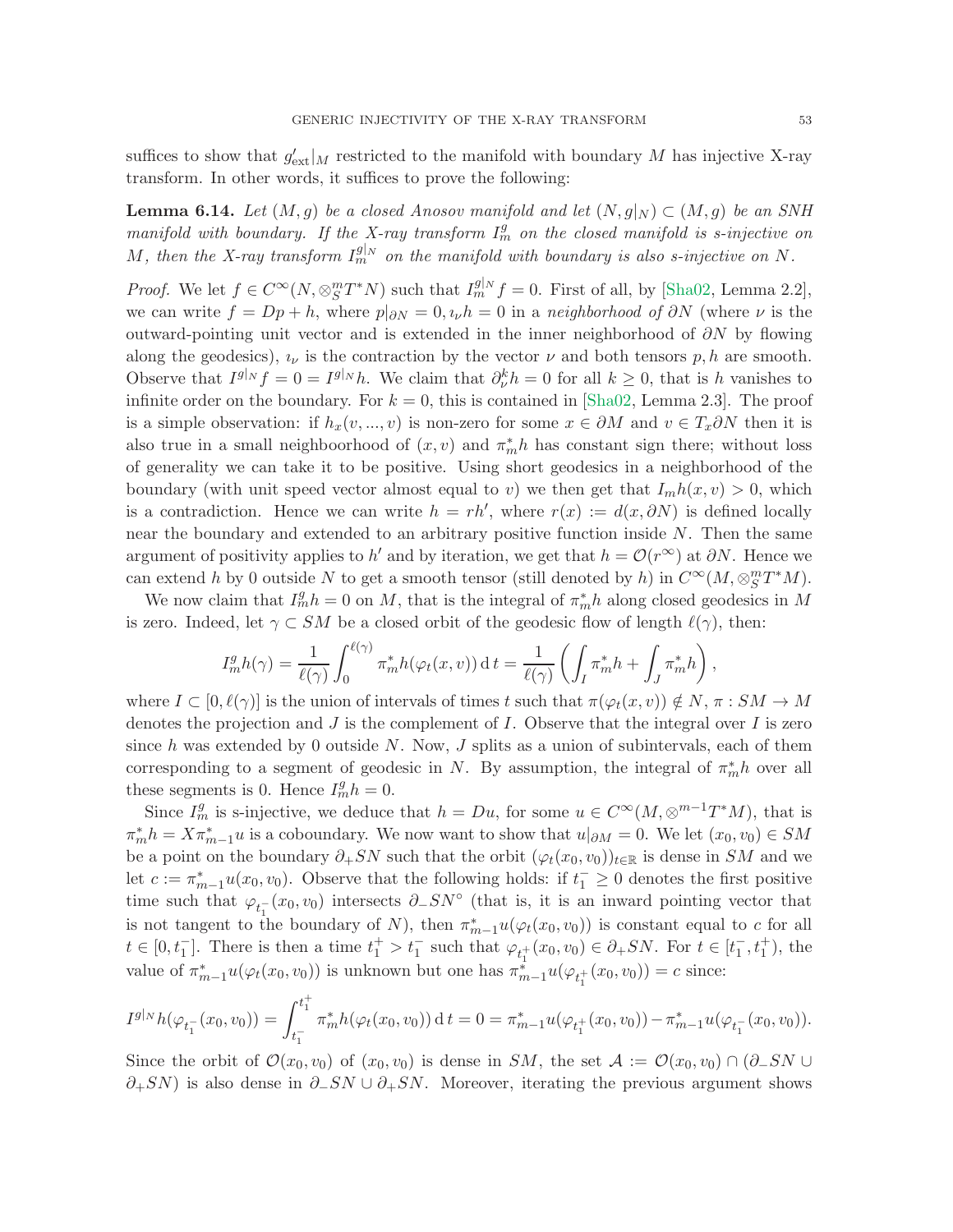that  $\pi_{m-1}^* u|_{\mathcal{A}} = c$  and thus  $\pi_{m-1}^* u|_{\partial_- SN \cup \partial_+ SN} = c$ . If m is even,  $m-1$  is odd and this forces c to be 0 (just use the antipodal map  $(x, v) \mapsto (x, -v)$ ); if m is odd, then changing at the very beginning u by  $u + \lambda g^{\otimes (m-1)/2}$  for some  $\lambda \in \mathbb{R}$  allows to take  $c = 0$ . Hence, we conclude that  $u|_{\partial N} = 0$ . This gives that  $f = Dp + h = D(p + u)$ , where  $p + u$  vanishes on  $\partial N$ .  $\Box$ 

This concludes the proof of Corollary [1.2.](#page-4-1)  $\Box$ 

#### <span id="page-53-2"></span>**REFERENCES**

- <span id="page-53-3"></span>[Ano67] D. V. Anosov. Geodesic flows on closed Riemannian manifolds of negative curvature. Trudy Mat. Inst. Steklov., 90:209, 1967.
- <span id="page-53-8"></span>[AR97] Yu. E. Anikonov and V. G. Romanov. On uniqueness of determination of a form of first degree by its integrals along geodesics. J. Inverse Ill-Posed Probl., 5(6):487–490 (1998), 1997.
- <span id="page-53-12"></span>[BCG95] G. Besson, G. Courtois, and S. Gallot. Entropies et rigidités des espaces localement symétriques de courbure strictement négative. Geom. Funct. Anal., 5(5):731–799, 1995.
- <span id="page-53-15"></span>[BI10] Dmitri Burago and Sergei Ivanov. Boundary rigidity and filling volume minimality of metrics close to a flat one. Ann. of Math. (2), 171(2):1183–1211, 2010.
- <span id="page-53-10"></span>[BK85] K. Burns and A. Katok. Manifolds with nonpositive curvature. Ergodic Theory Dynam. Systems, 5(2):307–317, 1985.
- <span id="page-53-17"></span>[BL07] Oliver Butterley and Carlangelo Liverani. Smooth Anosov flows: correlation spectra and stability. J. Mod. Dyn., 1(2):301–322, 2007.
- <span id="page-53-18"></span>[Bon20] Yannick Guedes Bonthonneau. Perturbation of Ruelle resonances and Faure-Sjöstrand anisotropic space. Rev. Un. Mat. Argentina, 61(1):63–72, 2020.
- <span id="page-53-20"></span>[CDKP20] Mihajlo Cekić, Semyon Dyatlov, Benjamin Küster, and Gabriel P. Paternain. The Ruelle zeta function at zero for nearly hyperbolic 3-manifolds.  $arXiv$  e-prints, page arXiv:2009.08558, September 2020.
- <span id="page-53-7"></span>[CEG20] Dong Chen, Alena Erchenko, and Andrey Gogolev. Riemannian Anosov extension and applications. arXiv e-prints, page arXiv:2009.13665, September 2020.
- <span id="page-53-11"></span>[CFF92] C. Croke, A. Fathi, and J. Feldman. The marked length-spectrum of a surface of nonpositive curvature. Topology, 31(4):847–855, 1992.
- <span id="page-53-16"></span>[CL] Mihajlo Cekić and Thibault Lefeuvre. On transparent manifolds. in preparation.
- <span id="page-53-0"></span>[CL21a] Mihajlo Cekić and Thibault Lefeuvre. Generic Dynamical Properties of Connections on Vector Bundles. International Mathematics Research Notices, 04 2021. rnab069.
- <span id="page-53-1"></span>[CL21b] Mihajlo Cekić and Thibault Lefeuvre. The Holonomy Inverse Problem. arXiv e-prints, page arXiv:2105.06376, May 2021.
- <span id="page-53-5"></span>[Con10] Gonzalo Contreras. Geodesic flows with positive topological entropy, twist maps and hyperbolicity. Ann. of Math. (2), 172(2):761–808, 2010.
- <span id="page-53-13"></span>[Cro90] Christopher B. Croke. Rigidity for surfaces of nonpositive curvature. Comment. Math. Helv., 65(1):150–169, 1990.
- <span id="page-53-14"></span>[Cro91] Christopher B. Croke. Rigidity and the distance between boundary points. J. Differential Geom., 33(2):445–464, 1991.
- <span id="page-53-6"></span>[CS98] Christopher B. Croke and Vladimir A. Sharafutdinov. Spectral rigidity of a compact negatively curved manifold. Topology, 37(6):1265–1273, 1998.
- <span id="page-53-19"></span>[DGRS20] Nguyen Viet Dang, Colin Guillarmou, Gabriel Rivière, and Shu Shen. The Fried conjecture in small dimensions. Invent. Math., 220(2):525–579, 2020.
- <span id="page-53-9"></span>[dHUZ19] Maarten V. de Hoop, Gunther Uhlmann, and Jian Zhai. Inverting the local geodesic ray transform of higher rank tensors. Inverse Problems, 35(11):115009, 27, 2019.
- <span id="page-53-4"></span>[DP03] Victor J. Donnay and Charles C. Pugh. Anosov geodesic flows for embedded surfaces. Number 287, pages xviii, 61–69. 2003. Geometric methods in dynamics. II.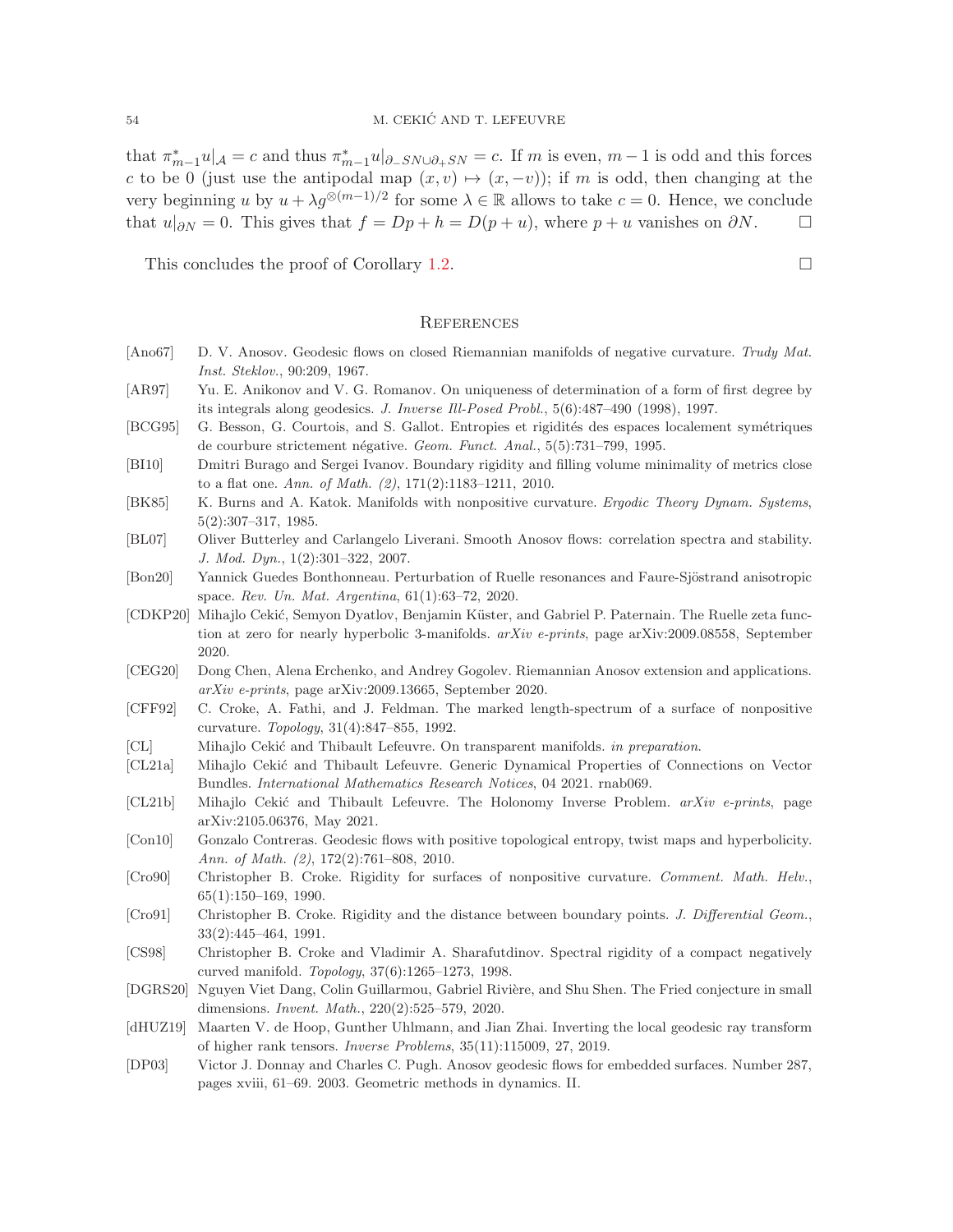- <span id="page-54-3"></span>[DS03] Nurlan S. Dairbekov and Vladimir A. Sharafutdinov. Some problems of integral geometry on Anosov manifolds. Ergodic Theory Dynam. Systems, 23(1):59–74, 2003.
- <span id="page-54-14"></span>[DS10] N. S. Dairbekov and V. A. Sharafutdinov. Conformal Killing symmetric tensor fields on Riemannian manifolds. Mat. Tr., 13(1):85–145, 2010.
- <span id="page-54-20"></span>[DZ16] Semyon Dyatlov and Maciej Zworski. Dynamical zeta functions for Anosov flows via microlocal analysis. Ann. Sci. Éc. Norm. Supér.  $(4)$ , 49 $(3)$ :543–577, 2016.
- <span id="page-54-2"></span>[Ebe73] Patrick Eberlein. When is a geodesic flow of Anosov type? I,II. J. Differential Geometry, 8:437–463; ibid. 8 (1973), 565–577, 1973.
- <span id="page-54-17"></span>[FRS08] Frédéric Faure, Nicolas Roy, and Johannes Sjöstrand. Semi-classical approach for Anosov diffeomorphisms and Ruelle resonances. Open Math. J., 1:35–81, 2008.
- <span id="page-54-18"></span>[FS11] Frédéric Faure and Johannes Sjöstrand. Upper bound on the density of Ruelle resonances for Anosov flows. Comm. Math. Phys., 308(2):325–364, 2011.
- <span id="page-54-19"></span>[FT13] Frédéric Faure and Masato Tsujii. Band structure of the Ruelle spectrum of contact Anosov flows. C. R. Math. Acad. Sci. Paris, 351(9-10):385–391, 2013.
- <span id="page-54-4"></span>[GK80a] V. Guillemin and D. Kazhdan. Some inverse spectral results for negatively curved 2-manifolds. Topology, 19(3):301–312, 1980.
- <span id="page-54-10"></span>[GK80b] Victor Guillemin and David Kazhdan. Some inverse spectral results for negatively curved nmanifolds. In Geometry of the Laplace operator (Proc. Sympos. Pure Math., Univ. Hawaii, Honolulu, Hawaii, 1979), Proc. Sympos. Pure Math., XXXVI, pages 153–180. Amer. Math. Soc., Providence, R.I., 1980.
- <span id="page-54-1"></span>[GKL19] Colin Guillarmou, Gerhard Knieper, and Thibault Lefeuvre. Geodesic stretch, pressure metric and marked length spectrum rigidity. arXiv e-prints, page arXiv:1909.08666, Sep 2019.
- <span id="page-54-16"></span>[GL06] Sébastien Gouëzel and Carlangelo Liverani. Banach spaces adapted to Anosov systems. Ergodic Theory Dynam. Systems, 26(1):189–217, 2006.
- <span id="page-54-0"></span>[GL19] Colin Guillarmou and Thibault Lefeuvre. The marked length spectrum of Anosov manifolds. Ann. of Math. (2), 190(1):321–344, 2019.
- <span id="page-54-15"></span>[GL21] Sébastien Gouëzel and Thibault Lefeuvre. Classical and microlocal analysis of the x-ray transform on Anosov manifolds. Anal. PDE, 14(1):301–322, 2021.
- <span id="page-54-13"></span>[GPSU16] Colin Guillarmou, Gabriel P. Paternain, Mikko Salo, and Gunther Uhlmann. The X-ray transform for connections in negative curvature. Comm. Math. Phys., 343(1):83–127, 2016.
- <span id="page-54-12"></span>[Gro83] Mikhael Gromov. Filling Riemannian manifolds. J. Differential Geom., 18(1):1–147, 1983.
- <span id="page-54-5"></span>[Gui17a] Colin Guillarmou. Invariant distributions and X-ray transform for Anosov flows. J. Differential Geom., 105(2):177–208, 2017.
- <span id="page-54-6"></span>[Gui17b] Colin Guillarmou. Lens rigidity for manifolds with hyperbolic trapped sets. J. Amer. Math. Soc., 30(2):561–599, 2017.
- <span id="page-54-11"></span>[GWW92] C. Gordon, D. Webb, and S. Wolpert. Isospectral plane domains and surfaces via Riemannian orbifolds. Invent. Math., 110(1):1–22, 1992.
- <span id="page-54-8"></span>[Ham99] U. Hamenstädt. Cocycles, symplectic structures and intersection. Geom. Funct. Anal., 9(1):90–140, 1999.
- <span id="page-54-21"></span>[Hel00] Sigurdur Helgason. Groups and geometric analysis. Integral geometry, invariant differential operators, and spherical functions, volume 83. Providence, RI: American Mathematical Society (AMS), 2000.
- <span id="page-54-23"></span>[Hör65] Lars Hörmander. Pseudo-differential operators. Comm. Pure Appl. Math., 18:501–517, 1965.
- <span id="page-54-22"></span>[Hör03] Lars Hörmander. The analysis of linear partial differential operators. I. Classics in Mathematics. Springer-Verlag, Berlin, 2003. Distribution theory and Fourier analysis, Reprint of the second (1990) edition [Springer, Berlin; MR1065993 (91m:35001a)].
- <span id="page-54-9"></span>[Kac66] Mark Kac. Can one hear the shape of a drum? Amer. Math. Monthly, 73(4, part II):1–23, 1966.
- <span id="page-54-7"></span>[Kat88] Anatole Katok. Four applications of conformal equivalence to geometry and dynamics. Ergodic Theory Dynam. Systems, 8<sup>∗</sup> (Charles Conley Memorial Issue):139–152, 1988.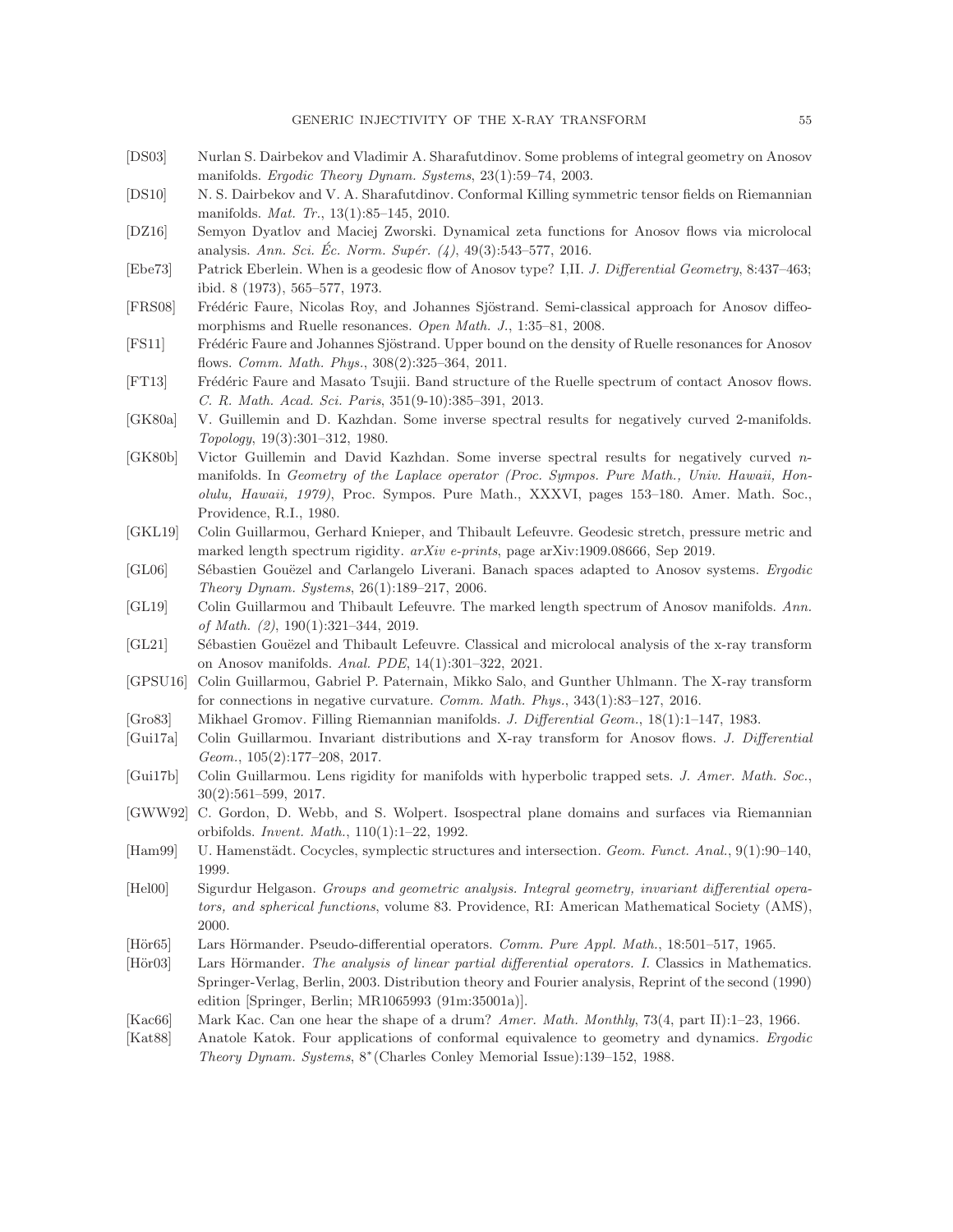#### 56 M. CEKIĆ AND T. LEFEUVRE

- <span id="page-55-1"></span>[Kli74] Wilhelm Klingenberg. Riemannian manifolds with geodesic flow of Anosov type. Ann. of Math.  $(2), 99:1-13, 1974.$
- <span id="page-55-0"></span>[Kou15] Mickaël Kourganoff. Geometry and dynamics of configuration spaces. Theses, Ecole normale supérieure de lyon - ENS LYON, December 2015.
- <span id="page-55-6"></span>[Lef19a] Thibault Lefeuvre. On the s-injectivity of the X-ray transform on manifolds with hyperbolic trapped set. Nonlinearity, 32(4):1275–1295, 2019.
- <span id="page-55-21"></span>[Lef19b] Thibault Lefeuvre. Sur la rigidité des variétés riemanniennes. PhD thesis, 2019. Thèse de doctorat dirigée par Guillarmou, Colin Mathématiques fondamentales Université Paris-Saclay (ComUE) 2019.
- <span id="page-55-16"></span>[Lef20] Thibault Lefeuvre. Local marked boundary rigidity under hyperbolic trapping assumptions. J. Geom. Anal., 30(1):448–465, 2020.
- <span id="page-55-22"></span>[Liv04] Carlangelo Liverani. On contact Anosov flows. Ann. of Math. (2), 159(3):1275–1312, 2004.
- <span id="page-55-23"></span>[Mel03] Richard B. Melrose. Introduction to Microlocal Analysis. 2003. Available online: <http://www-math.mit.edu/~rbm/iml90.pdf>.
- <span id="page-55-10"></span>[Mic82] René Michel. Sur la rigidité imposée par la longueur des géodésiques. Invent. Math., 65(1):71–83, 1981/82.
- <span id="page-55-8"></span>[Mil64] J. Milnor. Eigenvalues of the Laplace operator on certain manifolds. Proc. Nat. Acad. Sci. U.S.A., 51:542, 1964.
- <span id="page-55-2"></span>[MP11] Will Merry and Gabriel P. Paternain. Inverse Problems in Geometry and Dynamics. Lecture notes, 2011. Available online: [https://www.dpmms.cam.ac.uk/~gpp24/ipgd\(3\).pdf](https://www.dpmms.cam.ac.uk/~gpp24/ipgd(3).pdf).
- <span id="page-55-13"></span>[MR78] R. G. Mukhometov and V. G. Romanov. On the problem of finding an isotropic Riemannian metric in an n-dimensional space. Dokl. Akad. Nauk SSSR, 243(1):41–44, 1978.
- <span id="page-55-11"></span>[Muk77] R. G. Mukhometov. The reconstruction problem of a two-dimensional Riemannian metric, and integral geometry. Dokl. Akad. Nauk SSSR, 232(1):32–35, 1977.
- <span id="page-55-12"></span>[Muk81] R. G. Mukhometov. On a problem of reconstructing Riemannian metrics. Sibirsk. Mat. Zh., 22(3):119–135, 237, 1981.
- <span id="page-55-7"></span>[Ota90a] Jean-Pierre Otal. Le spectre marqué des longueurs des surfaces à courbure négative. Ann. of Math. (2), 131(1):151–162, 1990.
- <span id="page-55-14"></span>[Ota90b] Jean-Pierre Otal. Sur les longueurs des géodésiques d'une métrique à courbure négative dans le disque. Comment. Math. Helv., 65(2):334–347, 1990.
- <span id="page-55-20"></span>[Pat99] Gabriel P. Paternain. Geodesic flows, volume 180 of Progress in Mathematics. Birkhäuser Boston, Inc., Boston, MA, 1999.
- <span id="page-55-17"></span>[Pat09] Gabriel P. Paternain. Transparent connections over negatively curved surfaces. J. Mod. Dyn., 3(2):311–333, 2009.
- <span id="page-55-18"></span>[Pat12] Gabriel P. Paternain. Transparent pairs. J. Geom. Anal., 22(4):1211–1235, 2012.
- <span id="page-55-19"></span>[Pat13] Gabriel P. Paternain. Inverse problems for connections. In Inverse problems and applications: inside out. II, volume 60 of *Math. Sci. Res. Inst. Publ.*, pages 369–409. Cambridge Univ. Press, Cambridge, 2013.
- <span id="page-55-4"></span>[PS87] L. N. Pestov and V. A. Sharafutdinov. Integral geometry of tensor fields on a manifold of negative curvature. Dokl. Akad. Nauk SSSR, 295(6):1318–1320, 1987.
- <span id="page-55-5"></span>[PSU13] Gabriel P. Paternain, Mikko Salo, and Gunther Uhlmann. Tensor tomography on simple surfaces. Invent. Math., 193(1):229–247, 2013.
- <span id="page-55-3"></span>[PSU14] Gabriel P. Paternain, Mikko Salo, and Gunther Uhlmann. Tensor tomography: progress and challenges. Chin. Ann. Math. Ser. B, 35(3):399–428, 2014.
- <span id="page-55-15"></span>[PU05] Leonid Pestov and Gunther Uhlmann. Two dimensional compact simple Riemannian manifolds are boundary distance rigid. Ann. of Math. (2), 161(2):1093–1110, 2005.
- <span id="page-55-9"></span>[Sar90] Peter Sarnak. Determinants of Laplacians; heights and finiteness. In Analysis, et cetera, pages 601–622. Academic Press, Boston, MA, 1990.
- <span id="page-55-24"></span>[Sha02] V. A. Sharafutdinov. A problem in integral geometry in a nonconvex domain. Sibirsk. Mat. Zh., 43(6):1430–1442, 2002.